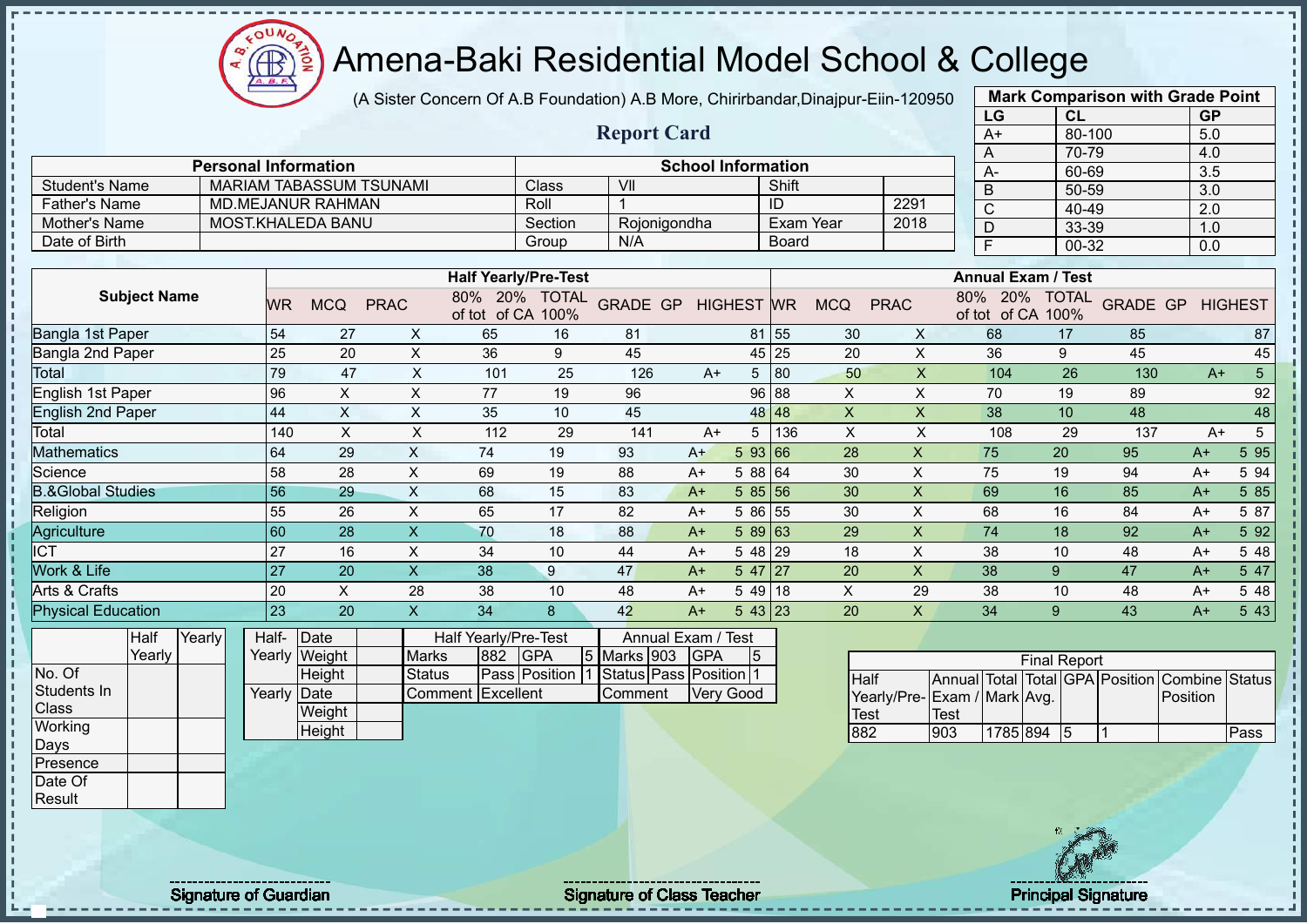σU ⋲⋕∙

# Amena-Baki Residential Model School & College

(A Sister Concern Of A.B Foundation) A.B More, Chirirbandar,Dinajpur-Eiin-120950

|                              |                 |               |                           |                                    |                |                         |                           |                   |       |                           |                           | LG                           |                                    | CL                  |                           | <b>GP</b>    |                |
|------------------------------|-----------------|---------------|---------------------------|------------------------------------|----------------|-------------------------|---------------------------|-------------------|-------|---------------------------|---------------------------|------------------------------|------------------------------------|---------------------|---------------------------|--------------|----------------|
|                              |                 |               |                           |                                    |                | <b>Report Card</b>      |                           |                   |       |                           |                           | $A+$                         |                                    | 80-100              |                           | 5.0          |                |
|                              |                 |               |                           |                                    |                |                         |                           |                   |       |                           |                           | A                            |                                    | 70-79               |                           | 4.0          |                |
| <b>Personal Information</b>  |                 |               |                           |                                    |                |                         | <b>School Information</b> |                   |       |                           |                           | A-                           |                                    | 60-69               |                           | 3.5          |                |
| <b>Student's Name</b>        |                 | Farhana akter |                           | Class                              | VII            |                         |                           | Shift             |       |                           |                           | B                            |                                    | 50-59               |                           | 3.0          |                |
| <b>Father's Name</b>         | Faraqul Islam   |               |                           | Roll                               | 2              |                         |                           | ID                |       |                           | 2402                      | $\mathsf C$                  |                                    | 40-49               |                           | 2.0          |                |
| Mother's Name                |                 | Tamana Begum  |                           | Section                            |                | Rojonigondha            |                           | Exam Year         |       |                           | 2018                      | D                            |                                    | 33-39               |                           | 1.0          |                |
| Date of Birth                |                 |               |                           | Group                              | N/A            |                         |                           | <b>Board</b>      |       |                           |                           | $\overline{F}$               |                                    | 00-32               |                           | 0.0          |                |
|                              |                 |               |                           |                                    |                |                         |                           |                   |       |                           |                           |                              |                                    |                     |                           |              |                |
|                              |                 |               |                           | <b>Half Yearly/Pre-Test</b>        |                |                         |                           |                   |       |                           |                           |                              | <b>Annual Exam / Test</b>          |                     |                           |              |                |
| <b>Subject Name</b>          | <b>WR</b>       | <b>MCQ</b>    | <b>PRAC</b>               | 80% 20% TOTAL<br>of tot of CA 100% |                | <b>GRADE GP</b>         |                           | <b>HIGHEST WR</b> |       | <b>MCQ</b>                | <b>PRAC</b>               |                              | 80% 20% TOTAL<br>of tot of CA 100% |                     | <b>GRADE GP HIGHEST</b>   |              |                |
| Bangla 1st Paper             | 41              | 23            | X                         | 51                                 | 9              | 60                      |                           |                   | 81 38 | 27                        | X                         | 52                           |                                    | 14                  | 66                        |              | 87             |
| Bangla 2nd Paper             | 22              | 12            | X                         | 27                                 | 8              | 35                      |                           |                   | 45 22 | 18                        | X                         | 32                           |                                    | $\overline{7}$      | 39                        |              | 45             |
| Total                        | 63              | 35            | $\pmb{\times}$            | 78                                 | 17             | 95                      | A-                        | 3.5               | 60    | 45                        | X                         | 84                           |                                    | 21                  | 105                       | A            | $\overline{4}$ |
| English 1st Paper            | 68              | $\sf X$       | $\times$                  | 54                                 | 14             | 68                      |                           | 96 57             |       | $\boldsymbol{\mathsf{X}}$ | $\times$                  | 46                           |                                    | 12                  | 58                        |              | 92             |
| <b>English 2nd Paper</b>     | 20              | $\mathsf X$   | $\times$                  | 16                                 | 5              | 21                      |                           |                   | 48 23 | $\boldsymbol{\mathsf{X}}$ | $\boldsymbol{\mathsf{X}}$ | 18                           |                                    | $\overline{4}$      | 22                        |              | 48             |
| Total                        | $\overline{88}$ | $\sf X$       | $\pmb{\times}$            | 70                                 | 19             | 89                      | B                         | 3                 | 80    | $\times$                  | X                         | 64                           |                                    | 16                  | 80                        | B            | $\overline{3}$ |
| <b>Mathematics</b>           | 18              | 15            | $\mathsf{x}$              | 26                                 | 16             | 42                      | $\mathsf{C}$              | 2 93 23           |       | 17                        | X                         | 32                           | $\delta$                           |                     | 40                        | $\mathsf{C}$ | 2 9 5          |
| Science                      | 47              | 21            | $\mathsf X$               | 54                                 | 10             | 64                      | A-                        | 3.5 88 57         |       | 22                        | X                         | 63                           |                                    | 13                  | 76                        | A            | 4 94           |
| <b>B.&amp;Global Studies</b> | 35              | 22            | $\boldsymbol{\mathsf{X}}$ | 46                                 | 13             | 59                      | B                         | 385148            |       | 20                        | $\pmb{\mathsf{X}}$        | 54                           | 13                                 |                     | 67                        | $A-$         | 3.5 85         |
| Religion                     | 36              | 23            | $\pmb{\times}$            | 47                                 | 13             | 60                      | A-                        | 3.5 86 38         |       | 22                        | Χ                         | 48                           | 15                                 |                     | 63                        | A-           | 3.5 87         |
| Agriculture                  | 52              | 16            | $\overline{\mathsf{X}}$   | 54                                 | 16             | 70                      | A                         | 4 89 56           |       | 20                        | $\times$                  | 61                           |                                    | 17                  | 78                        | A            | 4 9 2          |
| <b>ICT</b>                   | 23              | 12            | $\pmb{\times}$            | 28                                 | 9              | 37                      | A                         | 4 48 27           |       | 17                        | X                         | 35                           | 8                                  |                     | 43                        | $A+$         | 5 48           |
| Work & Life                  | 27              | 19            | $\boldsymbol{\mathsf{X}}$ | 37                                 | 8              | 45                      | $A+$                      | $547$   27        |       | 18                        | X                         | 36                           | $\overline{7}$                     |                     | 43                        | $A+$         | 5 47           |
| Arts & Crafts                | 19              | X             | 25                        | 35                                 | 8              | 43                      | $A+$                      | 5 49 14           |       | X                         | 27                        | 33                           | 9                                  |                     | 42                        | $A+$         | 5 48           |
| <b>Physical Education</b>    | 21              | 19            | $\overline{\mathsf{X}}$   | 32                                 | $\overline{7}$ | 39                      | A                         | 4 43 22           |       | 16                        | X                         | 30                           | $\overline{7}$                     |                     | 37                        | A            | 4 4 3          |
| Yearly<br>Half               | Half-           | Date          |                           | Half Yearly/Pre-Test               |                |                         | Annual Exam / Test        |                   |       |                           |                           |                              |                                    |                     |                           |              |                |
| Yearly                       |                 | Yearly Weight | <b>Marks</b>              | 643<br><b>GPA</b>                  | 3.68           | Marks 674               | <b>GPA</b>                | 3.91              |       |                           |                           |                              |                                    | <b>Final Report</b> |                           |              |                |
| No. Of                       |                 | Height        | <b>Status</b>             | Pass Position 43                   |                | Status Pass Position 43 |                           |                   |       | <b>Half</b>               |                           | Annual Total                 |                                    |                     | <b>Total GPA Position</b> | Combine      | <b>Status</b>  |
| Students In                  | Yearly Date     |               |                           | Comment Good                       |                | Comment                 |                           | <b>Very Good</b>  |       |                           |                           | Yearly/Pre- Exam / Mark Avg. |                                    |                     |                           | Position     |                |
| Class                        |                 | Weight        |                           |                                    |                |                         |                           |                   |       | <b>Test</b>               |                           | Test                         |                                    |                     |                           |              |                |
| Working                      |                 | Height        |                           |                                    |                |                         |                           |                   |       | 643                       |                           | 674                          | 1317 660 3.8                       |                     | 42                        |              | Pass           |
| Days                         |                 |               |                           |                                    |                |                         |                           |                   |       |                           |                           |                              |                                    |                     |                           |              |                |
| Presence                     |                 |               |                           |                                    |                |                         |                           |                   |       |                           |                           |                              |                                    |                     |                           |              |                |



**Mark Comparison with Grade Point**

Date Of Result

- II  $\mathbf{I}$ 

 $\blacksquare$ 

J. л

Signature of Guardian Signature of Class Teacher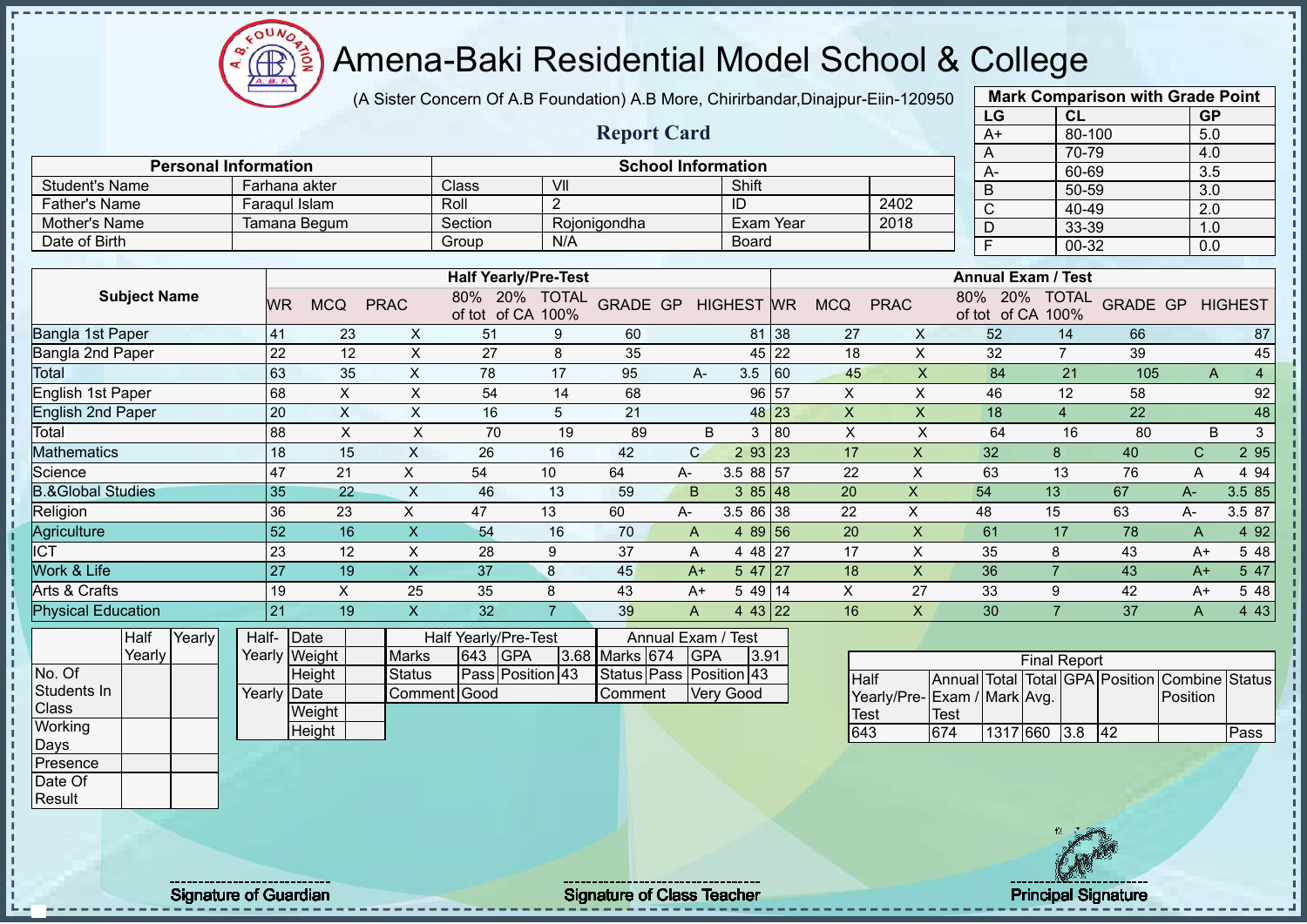$QUN$ Æ ğ

# Amena-Baki Residential Model School & College

(A Sister Concern Of A.B Foundation) A.B More, Chirirbandar,Dinajpur-Eiin-120950

|                              |                     |        |                             |                         |                |                |                             |                         |                    |                           |                        |       |                 |                              |             | LG                        |                     | CL             |                                 | <b>GP</b> |                |
|------------------------------|---------------------|--------|-----------------------------|-------------------------|----------------|----------------|-----------------------------|-------------------------|--------------------|---------------------------|------------------------|-------|-----------------|------------------------------|-------------|---------------------------|---------------------|----------------|---------------------------------|-----------|----------------|
|                              |                     |        |                             |                         |                |                |                             |                         | <b>Report Card</b> |                           |                        |       |                 |                              |             | $A+$                      |                     | 80-100         |                                 | 5.0       |                |
|                              |                     |        | <b>Personal Information</b> |                         |                |                |                             |                         |                    | <b>School Information</b> |                        |       |                 |                              |             | A                         |                     | 70-79          |                                 | 4.0       |                |
|                              |                     |        |                             |                         |                |                |                             | $\overline{\mathsf{v}}$ |                    |                           | Shift                  |       |                 |                              |             | A-                        |                     | 60-69          |                                 | 3.5       |                |
| <b>Student's Name</b>        |                     |        |                             | <b>Umme Kulsum</b>      |                |                | Class                       |                         |                    |                           |                        |       |                 |                              |             | B                         |                     | 50-59          |                                 | 3.0       |                |
| <b>Father's Name</b>         |                     |        |                             | Kamruzzaman             |                |                | Roll                        | 3                       |                    |                           | ID<br><b>Exam Year</b> |       |                 | 2409                         |             | $\overline{\text{c}}$     |                     | $40 - 49$      |                                 | 2.0       |                |
| Mother's Name                |                     |        |                             | Nasrin Begum            |                |                | Section                     |                         | Rojonigondha       |                           |                        |       |                 | 2018                         |             | $\overline{D}$            |                     | 33-39          |                                 | 1.0       |                |
| Date of Birth                |                     |        |                             |                         |                |                | Group                       | N/A                     |                    |                           | <b>Board</b>           |       |                 |                              |             | $\overline{\mathsf{F}}$   |                     | 00-32          |                                 | 0.0       |                |
|                              |                     |        |                             |                         |                |                | <b>Half Yearly/Pre-Test</b> |                         |                    |                           |                        |       |                 |                              |             | <b>Annual Exam / Test</b> |                     |                |                                 |           |                |
|                              | <b>Subject Name</b> |        |                             | <b>WR</b><br><b>MCQ</b> | <b>PRAC</b>    |                | 80%<br>20%<br>of tot of CA  | <b>TOTAL</b><br>100%    | <b>GRADE GP</b>    |                           | <b>HIGHEST</b> WR      |       | <b>MCQ</b>      | <b>PRAC</b>                  | 80%         | 20%<br>of tot of CA 100%  |                     | <b>TOTAL</b>   | <b>GRADE GP</b>                 |           | <b>HIGHEST</b> |
| Bangla 1st Paper             |                     |        |                             | 43                      | 20             | $\pmb{\times}$ | 50                          | 10                      | 60                 |                           |                        | 81 48 | 29              | X                            |             | 62                        |                     | 14             | 76                              |           | 87             |
| Bangla 2nd Paper             |                     |        |                             | 23                      | 10             | X              | 26                          | 9                       | 35                 |                           |                        | 45 24 | 14              | X                            |             | 30                        |                     | 8              | 38                              |           | 45             |
| Total                        |                     |        |                             | 66                      | 30             | X              | 76                          | 19                      | 95                 | $A -$                     | 3.5                    | 72    | 43              | $\mathsf{X}$                 |             | 92                        |                     | 22             | 114                             | A         | $\overline{4}$ |
| English 1st Paper            |                     |        |                             | 86                      | $\mathsf X$    | $\mathsf{X}$   | 69                          | 16                      | 85                 |                           | 96                     | 70    | X               | $\pmb{\times}$               |             | 56                        |                     | 14             | 70                              |           | 92             |
| <b>English 2nd Paper</b>     |                     |        |                             | 27                      | $\pmb{\times}$ | $\times$       | 22                          | 6                       | 28                 |                           |                        | 48 28 | X               | $\mathsf{x}$                 |             | 22                        |                     | $6\phantom{a}$ | 28                              |           | 48             |
| Total                        |                     |        |                             | 113                     | $\pmb{\times}$ | X              | 91                          | 22                      | 113                | A                         | 4                      | 98    | $\pmb{\times}$  | X                            |             | 78                        |                     | 20             | 98                              | A-        | 3.5            |
| Mathematics                  |                     |        |                             | 38                      | 15             | X              | 42                          | 23                      | 65                 | A-                        | 3.5 93 35              |       | $\overline{18}$ | $\overline{\mathsf{x}}$      |             | 42                        | $\overline{18}$     |                | 60                              | $A-$      | 3.5 95         |
| Science                      |                     |        |                             | 51                      | 16             | $\pmb{\times}$ | 54                          | 8                       | 62                 | А-                        | 3.5 88 60              |       | 22              | X                            |             | 66                        | 13                  |                | 79                              | A         | 4 9 4          |
| <b>B.&amp;Global Studies</b> |                     |        |                             | 48                      | 20             | $\mathsf{X}$   | 54                          | 13                      | 67                 | A-                        | $3.585$ 35 52          |       | 16              | X                            |             | 54                        | 14                  |                | 68                              | A-        | 3.5 85         |
| Religion                     |                     |        |                             | 51                      | 27             | $\pmb{\times}$ | 62                          | 15                      | 77                 | A                         | 4 86 50                |       | 24              | $\boldsymbol{\mathsf{X}}$    |             | 59                        | 15                  |                | 74                              | Α         | 4 87           |
| Agriculture                  |                     |        |                             | 58                      | 21             | $\mathsf{X}$   | 63                          | 17                      | 80                 | $A+$                      | 5 89 61                |       | 18              | $\mathsf X$                  |             | 63                        | 18                  |                | 81                              | $A+$      | 5 92           |
| $\overline{\text{ICT}}$      |                     |        |                             | 24                      | 15             | X              | 31                          | 9                       | 40                 | $A+$                      | $548$ 28               |       | 18              | $\times$                     |             | 37                        |                     | 10             | 47                              | $A+$      | 5 48           |
| <b>Nork &amp; Life</b>       |                     |        |                             | 26                      | 19             | X              | 36                          | $\boldsymbol{8}$        | 44                 | $A+$                      | $547$ 25               |       | 18              | $\mathsf{x}$                 |             | 34                        | 8                   |                | 42                              | $A+$      | 5 47           |
| Arts & Crafts                |                     |        |                             | 20                      | X              | 24             | 35                          | $\overline{7}$          | 42                 | $A+$                      | 54916                  |       | $\pmb{\times}$  | 25                           |             | 33                        | 9                   |                | 42                              | $A+$      | 5 48           |
| <b>Physical Education</b>    |                     |        |                             | $\overline{23}$         | 19             | X              | 34                          | $\overline{7}$          | 41                 | $A+$                      | 5 43 24                |       | 16              | $\overline{X}$               |             | 32                        | 8                   |                | 40                              | $A+$      | 5 4 3          |
|                              | Half                | Yearly | Half-                       | Date                    |                |                | Half Yearly/Pre-Test        |                         |                    | Annual Exam /             | Test                   |       |                 |                              |             |                           |                     |                |                                 |           |                |
|                              | Yearly              |        |                             | Yearly Weight           |                | <b>Marks</b>   | 726<br><b>GPA</b>           | 4.27                    | Marks 745          | GPA                       | 4.32                   |       |                 |                              |             |                           | <b>Final Report</b> |                |                                 |           |                |
| No. Of                       |                     |        |                             | Height                  |                | <b>Status</b>  | Pass Position 39            |                         |                    | Status Pass Position 37   |                        |       | <b>Half</b>     |                              |             |                           |                     |                | Annual Total Total GPA Position |           | Combine Status |
| Students In                  |                     |        | Yearly                      | Date                    |                | Comment        | Good                        |                         | Comment            |                           | Very Good              |       |                 | Yearly/Pre- Exam / Mark Avg. |             |                           |                     |                |                                 | Position  |                |
| Class                        |                     |        |                             | Weight                  |                |                |                             |                         |                    |                           |                        |       | Test            |                              | <b>Test</b> |                           |                     |                |                                 |           |                |
| Working                      |                     |        |                             | Height                  |                |                |                             |                         |                    |                           |                        |       | 726             |                              | 745         | 1471 737 4.3 38           |                     |                |                                 |           | Pass           |

1471 737 4.3 38 Pass

**Mark Comparison with Grade Point**

**Working** Days Presence Date Of Result

J.  $\mathbf{I}$  $\mathbf{I}$ 

Ť

Signature of Guardian Signature Signature of Class Teacher New York Network Principal Signature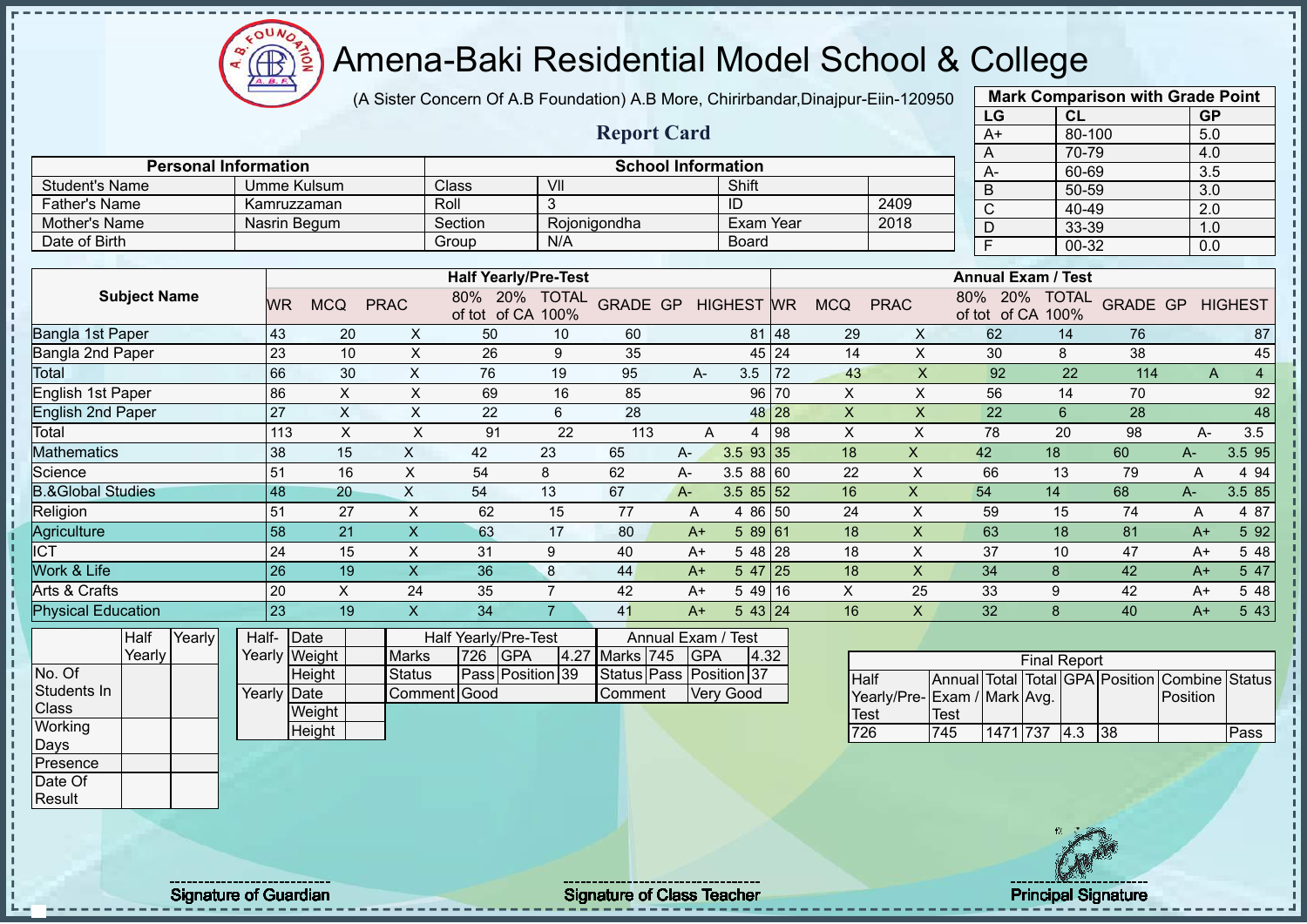(A Sister Concern Of A.B Foundation) A.B More, Chirirbandar,Dinajpur-Eiin-120950

|                              |                 |                    |                           |                             |                |                    |                           |                 |                  |                |                           |                | LG                              | <b>CL</b>           |                 | <b>GP</b>             |                 |
|------------------------------|-----------------|--------------------|---------------------------|-----------------------------|----------------|--------------------|---------------------------|-----------------|------------------|----------------|---------------------------|----------------|---------------------------------|---------------------|-----------------|-----------------------|-----------------|
|                              |                 |                    |                           |                             |                | <b>Report Card</b> |                           |                 |                  |                |                           |                | $A+$                            | 80-100              |                 | 5.0                   |                 |
|                              |                 |                    |                           |                             |                |                    |                           |                 |                  |                |                           | A              |                                 | 70-79               |                 | 4.0                   |                 |
| <b>Personal Information</b>  |                 |                    |                           |                             |                |                    | <b>School Information</b> |                 |                  |                |                           | A-             |                                 | 60-69               |                 | 3.5                   |                 |
| <b>Student's Name</b>        |                 | Israt Jahan Mim    |                           | Class                       | VII            |                    |                           | Shift           |                  |                |                           | B              |                                 | 50-59               |                 | 3.0                   |                 |
| <b>Father's Name</b>         |                 | Md. Khademul Islam |                           | Roll                        | $\overline{4}$ |                    |                           | ID              |                  |                | 2800                      | $\overline{C}$ |                                 | 40-49               |                 | 2.0                   |                 |
| Mother's Name                |                 | Ismot Ara Begum    |                           | Section                     |                | Rojonigondha       |                           |                 | <b>Exam Year</b> |                | 2018                      | D              |                                 | 33-39               |                 | 1.0                   |                 |
| Date of Birth                |                 |                    |                           | Group                       | N/A            |                    |                           | Board           |                  |                |                           | F              |                                 | 00-32               |                 | 0.0                   |                 |
|                              |                 |                    |                           | <b>Half Yearly/Pre-Test</b> |                |                    |                           |                 |                  |                |                           |                | <b>Annual Exam / Test</b>       |                     |                 |                       |                 |
| <b>Subject Name</b>          |                 |                    |                           | 80% 20% TOTAL               |                |                    |                           |                 |                  |                |                           |                | 80% 20% TOTAL                   |                     |                 |                       |                 |
|                              | <b>WR</b>       | <b>MCQ</b>         | <b>PRAC</b>               | of tot of CA 100%           |                | <b>GRADE GP</b>    | <b>HIGHEST</b> WR         |                 |                  | <b>MCQ</b>     | <b>PRAC</b>               |                | of tot of CA 100%               |                     | <b>GRADE GP</b> |                       | <b>HIGHEST</b>  |
| <b>Bangla 1st Paper</b>      | 56              | 28                 | X                         | 67                          | 13             | 80                 |                           | 81 56           |                  | 30             | X                         |                | 69                              | 18                  | 87              |                       | 87              |
| Bangla 2nd Paper             | 25              | 19                 | $\pmb{\times}$            | 35                          | 9              | 44                 |                           | 45              | 25               | 19             | $\mathsf X$               |                | 35                              | 8                   | 43              |                       | 45              |
| Total                        | 81              | 47                 | $\boldsymbol{\mathsf{X}}$ | 102                         | 22             | 124                | $A+$                      | $5\overline{)}$ | 81               | 49             | $\mathsf X$               |                | 104                             | 26                  | 130             | $A+$                  | $\overline{5}$  |
| <b>English 1st Paper</b>     | 92              | X                  | X                         | 74                          | 18             | 92                 |                           | 96              | 86               | X              | X                         |                | 69                              | 17                  | 86              |                       | 92              |
| <b>English 2nd Paper</b>     | 35              | $\mathsf{X}$       | $\boldsymbol{\mathsf{X}}$ | 28                          | 9              | 37                 |                           | 48 45           |                  | $\pmb{\times}$ | X                         |                | 36                              | 9                   | 45              |                       | 48              |
| Total                        | 127             | $\sf X$            | X                         | 102                         | 27             | 129                | $A+$                      | 5               | 131              | X              | X                         |                | 105                             | 26                  | 131             | $A+$                  | $5\overline{)}$ |
| <b>Mathematics</b>           | 54              | 26                 | $\sf X$                   | 64                          | 19             | 83                 | $A+$                      | 5 93 A          |                  | $\mathsf{A}$   | $\boldsymbol{\mathsf{X}}$ | $\Omega$       | $\overline{17}$                 |                     | 17              | F.                    | 0.095           |
| Science                      | 62              | 26                 | $\mathsf X$               | 70                          | 17             | 87                 | $A+$                      | 5 88 A          |                  | Α              | X                         | $\mathbf 0$    | 17                              |                     | 17              | F                     | 0.0 94          |
| <b>B.&amp;Global Studies</b> | 55              | 29                 | $\sf X$                   | 67                          | 16             | 83                 | $A+$                      | 585A            |                  | $\mathsf{A}$   | $\boldsymbol{\mathsf{X}}$ | $\overline{0}$ | 16                              |                     | 16              | F                     | 0.085           |
| Religion                     | 56              | 28                 | $\boldsymbol{\mathsf{X}}$ | 67                          | 17             | 84                 | $A+$                      | 5 86 55         |                  | 25             | $\pmb{\times}$            | 64             |                                 | 16                  | 80              | $A+$                  | 5 87            |
| Agriculture                  | 61              | 25                 | $\mathsf X$               | 69                          | 18             | 87                 | $A+$                      | 589A            |                  | $\mathsf{A}$   | $\boldsymbol{\mathsf{X}}$ | $\mathbf{0}$   | 18                              |                     | 18              | F.                    | 0.092           |
| <b>ICT</b>                   | 27              | 17                 | X                         | 35                          | 10             | 45                 | $A+$                      | 5 48            | 29               | 18             | X                         | 38             |                                 | 10                  | 48              | $A+$                  | 5 48            |
| Work & Life                  | $\overline{26}$ | 20                 | $\mathsf X$               | 37                          | 9              | 46                 | $A+$                      | 5 47            | $\overline{A}$   | $\mathsf{A}$   | $\pmb{\times}$            | $\mathbf{0}$   | 9                               |                     | 9               | F.                    | 0.047           |
| Arts & Crafts                | 20              | X                  | 29                        | 39                          | 10             | 49                 | $A+$                      | 54916           |                  | X              | 27                        | 34             |                                 | 10                  | 44              | $A+$                  | 5 48            |
| <b>Physical Education</b>    | $\overline{23}$ | 19                 | $\overline{\mathsf{X}}$   | 34                          | 8              | 42                 | $A+$                      | $543$ A         |                  | $\overline{A}$ | $\boldsymbol{\mathsf{X}}$ | $\overline{0}$ | $\overline{0}$                  |                     | $\overline{0}$  | F.                    | 0.043           |
| Yearly<br>Half               | Half-           | Date               |                           | Half Yearly/Pre-Test        |                | Annual Exam /      |                           | <b>Test</b>     |                  |                |                           |                |                                 |                     |                 |                       |                 |
| Yearly                       |                 | Yearly Weight      | <b>Marks</b>              | 859                         | <b>GPA</b>     | 5 Marks 510        | <b>GPA</b>                | 0.00            |                  |                |                           |                |                                 | <b>Final Report</b> |                 |                       |                 |
| No. Of                       |                 | Height             | <b>Status</b>             | Pass Position 3             |                | Status Fail        | Position                  |                 |                  | Half           |                           |                | Annual Total Total GPA Position |                     |                 | <b>Combine Status</b> |                 |
| Students In                  | Yearly Date     |                    |                           | <b>Comment Excellent</b>    |                | Comment            | Not                       |                 |                  |                | Yearly/Pre-               |                | Exam / Mark Avg.                |                     |                 | Position              |                 |
| Class                        |                 | Weight             |                           |                             |                |                    | Satisfactory              |                 |                  | <b>Test</b>    |                           | <b>Test</b>    |                                 |                     |                 |                       |                 |
| Working                      |                 | Height             |                           |                             |                |                    |                           |                 |                  | 859            |                           | 510            | 1369 737                        |                     |                 |                       |                 |
| Days                         |                 |                    |                           |                             |                |                    |                           |                 |                  |                |                           |                |                                 |                     |                 |                       |                 |
| Presence                     |                 |                    |                           |                             |                |                    |                           |                 |                  |                |                           |                |                                 |                     |                 |                       |                 |
| Date Of                      |                 |                    |                           |                             |                |                    |                           |                 |                  |                |                           |                |                                 |                     |                 |                       |                 |
| Result                       |                 |                    |                           |                             |                |                    |                           |                 |                  |                |                           |                |                                 |                     |                 |                       |                 |

Signature of Guardian Signature Signature of Class Teacher New York Network Principal Signature

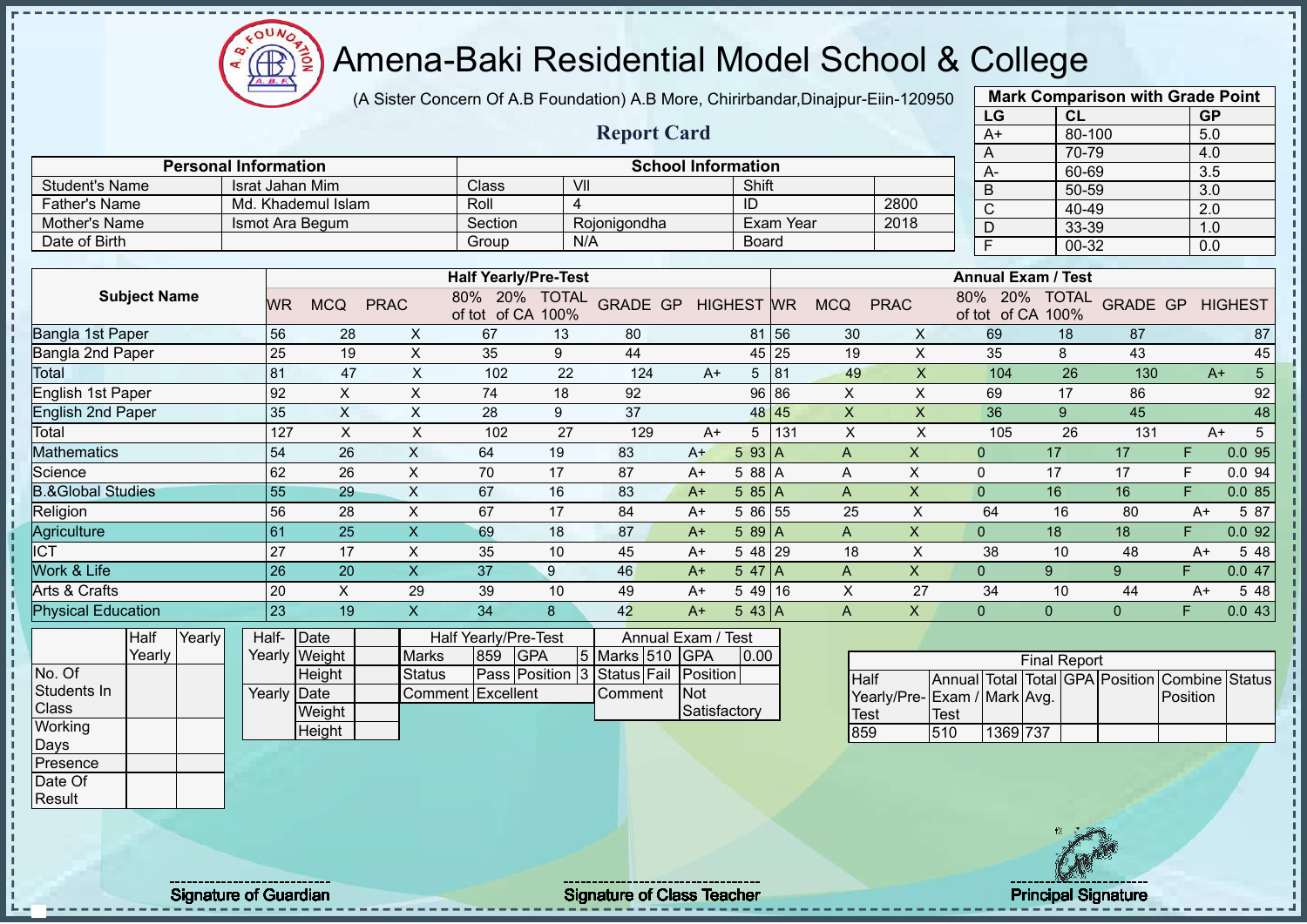$\Omega$ **AB** 

# Amena-Baki Residential Model School & College

(A Sister Concern Of A.B Foundation) A.B More, Chirirbandar,Dinajpur-Eiin-120950

|                              |       |                 |                           |                           |                                    |                |                           |                  |                   |           |             |                |             | LG                                 | <b>CL</b>           |                 | <b>GP</b>        |                |
|------------------------------|-------|-----------------|---------------------------|---------------------------|------------------------------------|----------------|---------------------------|------------------|-------------------|-----------|-------------|----------------|-------------|------------------------------------|---------------------|-----------------|------------------|----------------|
|                              |       |                 |                           |                           |                                    |                | <b>Report Card</b>        |                  |                   |           |             |                |             | $A+$                               | 80-100              |                 | 5.0              |                |
|                              |       |                 |                           |                           |                                    |                |                           |                  |                   |           |             |                |             | A                                  | 70-79               |                 | 4.0              |                |
| <b>Personal Information</b>  |       |                 |                           |                           |                                    |                | <b>School Information</b> |                  |                   |           |             |                |             | A-                                 | 60-69               |                 | 3.5              |                |
| <b>Student's Name</b>        |       | Joyeta Saha     |                           |                           | Class                              | VII            |                           |                  | Shift             |           |             |                |             | B                                  | 50-59               |                 | $\overline{3.0}$ |                |
| <b>Father's Name</b>         |       |                 | Jibon Kisno Saha          |                           | Roll                               | 5              |                           |                  | ID                |           |             | 3276           |             | $\overline{C}$                     | 40-49               |                 | $\overline{2.0}$ |                |
| Mother's Name                |       | Korobi Saha     |                           |                           | Section                            |                | Rojonigondha              |                  |                   | Exam Year |             | 2018           |             | D                                  | 33-39               |                 | 1.0              |                |
| Date of Birth                |       |                 |                           |                           | Group                              | N/A            |                           |                  | <b>Board</b>      |           |             |                |             | F                                  | $00 - 32$           |                 | 0.0              |                |
|                              |       |                 |                           |                           |                                    |                |                           |                  |                   |           |             |                |             |                                    |                     |                 |                  |                |
|                              |       |                 |                           |                           | <b>Half Yearly/Pre-Test</b>        |                |                           |                  |                   |           |             |                |             | <b>Annual Exam / Test</b>          |                     |                 |                  |                |
| <b>Subject Name</b>          |       | WR              | <b>MCQ</b>                | <b>PRAC</b>               | 80% 20% TOTAL<br>of tot of CA 100% |                | <b>GRADE GP</b>           |                  | <b>HIGHEST WR</b> |           | <b>MCQ</b>  | <b>PRAC</b>    |             | 80% 20% TOTAL<br>of tot of CA 100% |                     | <b>GRADE GP</b> |                  | <b>HIGHEST</b> |
| Bangla 1st Paper             |       | 47              | 27                        | X                         | 59                                 | 12             | 71                        |                  | 81 52             |           | 30          | X              |             | 66                                 | 15                  | 81              |                  | 87             |
| Bangla 2nd Paper             |       | 25              | 20                        | $\boldsymbol{\mathsf{X}}$ | 36                                 | 9              | 45                        |                  | 45 24             |           | 20          | $\pmb{\times}$ |             | 35                                 | 9                   | 44              |                  | 45             |
| Total                        |       | 72              | 47                        | $\times$                  | 95                                 | 21             | 116                       | A                | $\overline{4}$    | 76        | 50          | X              |             | 101                                | 24                  | 125             | $A+$             | 5 <sup>5</sup> |
| English 1st Paper            |       | 94              | $\times$                  | X                         | 75                                 | 18             | 93                        |                  | 96 88             |           | X           | X              |             | 70                                 | 17                  | 87              |                  | 92             |
| <b>English 2nd Paper</b>     |       | 34              | $\mathsf{X}$              | X                         | 27                                 | 9              | 36                        |                  | 48 34             |           | $\sf X$     | X              |             | 27                                 | 8                   | 35              |                  | 48             |
| Total                        |       | 128             | $\sf X$                   | X                         | 102                                | 27             | 129                       | $A+$             | 5                 | 122       | X           | $\pmb{\times}$ |             | 97                                 | 25                  | 122             | $A+$             | 5              |
| <b>Mathematics</b>           |       | 49              | 27                        | $\mathsf X$               | 61                                 | 19             | 80                        | $A+$             | 5 93 45           |           | 26          | $\mathsf{x}$   |             | 57                                 | 20                  | 77              | A                | 4 9 5          |
| Science                      |       | 54              | 27                        | $\pmb{\times}$            | 65                                 | 15             | 80                        | $A+$             | 5 88 60           |           | 29          | X              |             | 71                                 | 17                  | 88              | $A+$             | 5 94           |
| <b>B.&amp;Global Studies</b> |       | 54              | 30                        | $\pmb{\mathsf{X}}$        | 67                                 | 16             | 83                        | $A+$             | 585 54            |           | 30          | $\pmb{\times}$ |             | 67                                 | 16                  | 83              | $A+$             | 5 8 5          |
| Religion                     |       | 58              | 28                        | $\sf X$                   | 69                                 | 17             | 86                        | $A+$             | 5 86 60           |           | 27          | $\mathsf X$    |             | 70                                 | 17                  | 87              | $A+$             | 5 87           |
| Agriculture                  |       | 60              | 28                        | $\pmb{\mathsf{X}}$        | 70                                 | 18             | 88                        | $A+$             | $589$ 63          |           | 28          | X              |             | 73                                 | 18                  | 91              | $A+$             | 5 92           |
| <b>ICT</b>                   |       | $\overline{27}$ | 20                        | $\mathsf X$               | 38                                 | 10             | 48                        | $A+$             | $548$ 25          |           | 18          | $\mathsf X$    |             | 34                                 | 10                  | 44              | $A+$             | 5 48           |
| Work & Life                  |       | $\overline{27}$ | 20                        | $\mathsf X$               | 38                                 | 8              | 46                        | $A+$             | $547$ 26          |           | 19          | $\pmb{\times}$ |             | 36                                 | 8                   | 44              | $A+$             | 5 47           |
| Arts & Crafts                |       | 19              | $\boldsymbol{\mathsf{X}}$ | 22                        | 33                                 | $\overline{7}$ | 40                        | $A+$             | $549$ 18          |           | X           | 27             |             | 36                                 | 8                   | 44              | $A+$             | 5 48           |
| <b>Physical Education</b>    |       | 23              | 20                        | $\mathsf{x}$              | 34                                 | 8              | 42                        | $A+$             | 543 22            |           | 17          | $\mathsf{X}$   |             | 31                                 | 8                   | 39              | A                | 4 4 3          |
| Half<br>Yearly               | Half- |                 | Date                      |                           | Half Yearly/Pre-Test               |                | Annual Exam / Test        |                  |                   |           |             |                |             |                                    |                     |                 |                  |                |
| Yearly                       |       |                 | Yearly Weight             | <b>Marks</b>              | 838<br><b>GPA</b>                  | 4.91           | Marks 844                 | GPA              | 4.82              |           |             |                |             |                                    | <b>Final Report</b> |                 |                  |                |
| No. Of                       |       |                 | Height                    | <b>Status</b>             | Pass Position 4                    |                | Status Pass Position 13   |                  |                   |           | <b>Half</b> |                |             | Annual Total Total GPA Position    |                     |                 | Combine          | <b>Status</b>  |
| Students In                  |       | Yearly Date     |                           | <b>Comment</b>            | <b>Very Good</b>                   |                | Comment                   | <b>Very Good</b> |                   |           |             |                |             | Yearly/Pre-Exam / Mark Avg.        |                     |                 | Position         |                |
| Class                        |       |                 | Weight                    |                           |                                    |                |                           |                  |                   |           | <b>Test</b> |                | <b>Test</b> |                                    |                     |                 |                  |                |
| Working                      |       |                 | Height                    |                           |                                    |                |                           |                  |                   |           | 838         |                | 844         | 1682 842 4.86 5                    |                     |                 |                  | Pass           |
| Days                         |       |                 |                           |                           |                                    |                |                           |                  |                   |           |             |                |             |                                    |                     |                 |                  |                |
| Presence                     |       |                 |                           |                           |                                    |                |                           |                  |                   |           |             |                |             |                                    |                     |                 |                  |                |



**Mark Comparison with Grade Point**

Date Of Result

Signature of Guardian Signature Signature of Class Teacher New York Constitution of Class Teacher Principal Signature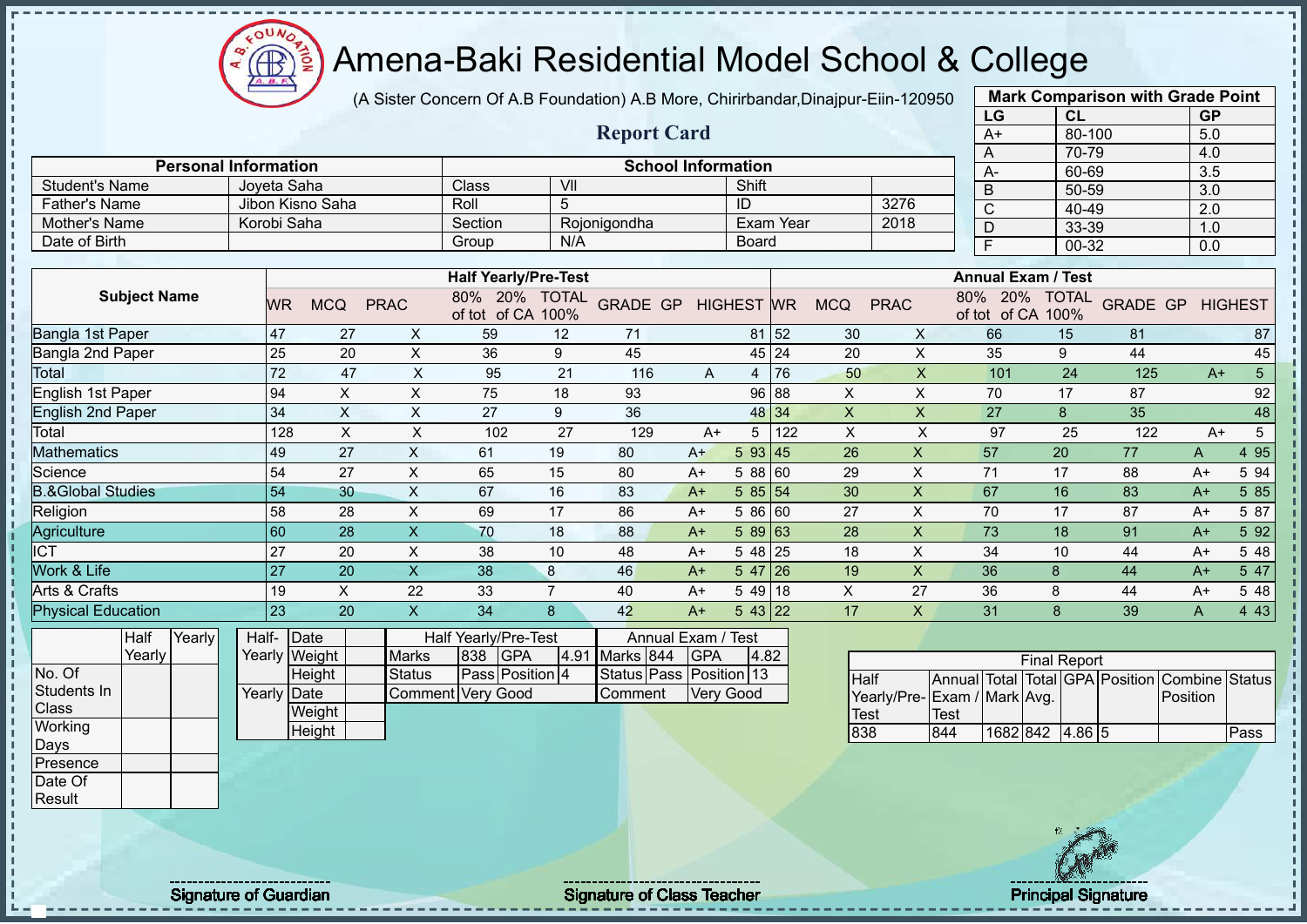Æ ğ

# Amena-Baki Residential Model School & College

(A Sister Concern Of A.B Foundation) A.B More, Chirirbandar,Dinajpur-Eiin-120950

|                              |                             |                 |                           |                           |                             |                |                         |                |                           |                  |                |                           | LG                                      | CL                  |                 | <b>GP</b>        |                |
|------------------------------|-----------------------------|-----------------|---------------------------|---------------------------|-----------------------------|----------------|-------------------------|----------------|---------------------------|------------------|----------------|---------------------------|-----------------------------------------|---------------------|-----------------|------------------|----------------|
|                              |                             |                 |                           |                           |                             |                | <b>Report Card</b>      |                |                           |                  |                |                           | $A+$                                    | 80-100              |                 | 5.0              |                |
|                              |                             |                 |                           |                           |                             |                |                         |                |                           |                  |                |                           | A                                       | 70-79               |                 | 4.0              |                |
|                              | <b>Personal Information</b> |                 |                           |                           |                             |                |                         |                | <b>School Information</b> |                  |                |                           | А-                                      | 60-69               |                 | $\overline{3.5}$ |                |
| <b>Student's Name</b>        |                             |                 | <b>SAMIHA RAISA RITY</b>  |                           | Class                       |                | VII                     |                |                           | Shift            |                |                           | B                                       | 50-59               |                 | $\overline{3.0}$ |                |
| <b>Father's Name</b>         |                             |                 | <b>MD. SARWAR RASHED</b>  |                           | Roll                        |                | 14                      |                | ID                        |                  |                | 4049                      | $\overline{C}$                          | 40-49               |                 | $\overline{2.0}$ |                |
| Mother's Name                | <b>RINA SULTANA</b>         |                 |                           |                           | Section                     |                | Rojonigondha            |                |                           | <b>Exam Year</b> |                | 2018                      | $\overline{D}$                          | 33-39               |                 | 1.0              |                |
| Date of Birth                |                             |                 |                           |                           | Group                       |                | N/A                     |                |                           | Board            |                |                           | F                                       | $00 - 32$           |                 | 0.0              |                |
|                              |                             |                 |                           |                           | <b>Half Yearly/Pre-Test</b> |                |                         |                |                           |                  |                |                           | <b>Annual Exam / Test</b>               |                     |                 |                  |                |
| <b>Subject Name</b>          |                             |                 |                           |                           | 80% 20% TOTAL               |                |                         |                |                           |                  |                |                           | 80% 20% TOTAL                           |                     |                 |                  |                |
|                              |                             | <b>WR</b>       | <b>MCQ</b>                | <b>PRAC</b>               | of tot of CA 100%           |                | <b>GRADE GP</b>         |                | <b>HIGHEST</b> WR         |                  | <b>MCQ</b>     | <b>PRAC</b>               | of tot of CA 100%                       |                     | <b>GRADE GP</b> |                  | <b>HIGHEST</b> |
| Bangla 1st Paper             |                             | 44              | $\overline{27}$           | $\sf X$                   | 57                          | 8              | 65                      |                |                           | 81 37            | 29             | X                         | 53                                      | 16                  | 69              |                  | 87             |
| Bangla 2nd Paper             |                             | 23              | 13                        | $\boldsymbol{\mathsf{X}}$ | 29                          | 8              | 37                      |                |                           | 45 21            | 16             | X                         | 30                                      | 9                   | 39              |                  | 45             |
| Total                        |                             | 67              | 40                        | $\mathsf X$               | 86                          | 16             | 102                     | A-             | 3.5                       | 58               | 45             | $\boldsymbol{\mathsf{X}}$ | 83                                      | 25                  | 108             | A                | $\overline{4}$ |
| <b>English 1st Paper</b>     |                             | 87              | X                         | X                         | 70                          | 17             | 87                      |                |                           | 96 82            | X              | X                         | 66                                      | 15                  | 81              |                  | 92             |
| <b>English 2nd Paper</b>     |                             | 29              | $\boldsymbol{\mathsf{X}}$ | $\boldsymbol{\mathsf{X}}$ | 23                          | $\overline{7}$ | 30                      |                |                           | 48 31            | $\pmb{\times}$ | $\pmb{\times}$            | 25                                      | $\overline{7}$      | 32              |                  | 48             |
| Total                        |                             | 116             | $\times$                  | X                         | 93                          | 24             | 117                     | A              | 4                         | 113              | $\times$       | $\mathsf X$               | 91                                      | 22                  | 113             | A                | $\overline{4}$ |
| <b>Mathematics</b>           |                             | 25              | 24                        | $\sf X$                   | 39                          | 11             | 50                      | B.             | 393 25                    |                  | 23             | $\mathsf{x}$              | 38                                      | $\overline{9}$      | 47              | $\mathsf{C}$     | 2 9 5          |
| Science                      |                             | 52              | 25                        | $\sf X$                   | 62                          | 11             | 73                      | A              | 4 88 55                   |                  | 25             | $\boldsymbol{\mathsf{X}}$ | 64                                      | 15                  | 79              | Α                | 4 9 4          |
| <b>B.&amp;Global Studies</b> |                             | 45              | 25                        | $\mathsf{X}$              | 56                          | 15             | 71                      | $\overline{A}$ | 4 85 47                   |                  | 24             | $\boldsymbol{\mathsf{X}}$ | 57                                      | 15                  | 72              | A                | 4 8 5          |
| Religion                     |                             | 42              | 29                        | X                         | 57                          | 12             | 69                      | A-             | 3.5 86 51                 |                  | 29             | X                         | 64                                      | 15                  | 79              | A                | 4 87           |
| Agriculture                  |                             | $\overline{58}$ | 26                        | $\overline{\mathsf{x}}$   | 67                          | 17             | 84                      | $A+$           | 589 61                    |                  | 17             | $\mathsf{X}$              | 62                                      | 18                  | 80              | $A+$             | 5 9 2          |
| <b>ICT</b>                   |                             | 27              | 17                        | X                         | 35                          | 10             | 45                      | $A+$           | $548$ 26                  |                  | 16             | X                         | 34                                      | 9                   | 43              | $A+$             | 5 48           |
| Work & Life                  |                             | 27              | 19                        | $\mathsf{X}$              | 37                          | 9              | 46                      | $A+$           | $547$ 27                  |                  | 20             | $\boldsymbol{\mathsf{X}}$ | 38                                      | 9                   | 47              | $A+$             | 5 47           |
| Arts & Crafts                |                             | 20              | X                         | 27                        | 38                          | 9              | 47                      | $A+$           | $549$ 14                  |                  | $\pmb{\times}$ | 28                        | 34                                      | 8                   | 42              | $A+$             | 5 48           |
| <b>Physical Education</b>    |                             | 24              | 19                        | $\boldsymbol{\mathsf{X}}$ | 34                          | $\overline{7}$ | 41                      | $A+$           | $543$ 23                  |                  | 16             | $\mathsf{X}$              | 31                                      | 8                   | 39              | A                | 4 4 3          |
| Yearly<br>Half               |                             | Half-Date       |                           |                           | Half Yearly/Pre-Test        |                | Annual Exam / Test      |                |                           |                  |                |                           |                                         |                     |                 |                  |                |
| Yearly                       |                             |                 | Yearly Weight             | <b>Marks</b>              | 745<br><b>GPA</b>           | 4.27           | Marks 749               | <b>GPA</b>     | 4.18                      |                  |                |                           |                                         | <b>Final Report</b> |                 |                  |                |
| No. Of                       |                             |                 | Height                    | <b>Status</b>             | Pass Position 37            |                | Status Pass Position 40 |                |                           |                  | <b>Half</b>    |                           | Annual Total Total GPA Position Combine |                     |                 |                  | <b>Status</b>  |
| Students In                  |                             | Yearly Date     |                           | Comment Good              |                             |                | Comment                 |                | <b>Very Good</b>          |                  |                |                           | Yearly/Pre-Exam / Mark Avg.             |                     |                 | Position         |                |
| Class                        |                             |                 | Weight                    |                           |                             |                |                         |                |                           |                  | Test           |                           | Test                                    |                     |                 |                  |                |
| Working                      |                             |                 | Height                    |                           |                             |                |                         |                |                           |                  | 745            |                           | 749                                     | 1494 748 4.23 40    |                 |                  | Pass           |
| Days                         |                             |                 |                           |                           |                             |                |                         |                |                           |                  |                |                           |                                         |                     |                 |                  |                |
| Presence                     |                             |                 |                           |                           |                             |                |                         |                |                           |                  |                |                           |                                         |                     |                 |                  |                |
| Date Of                      |                             |                 |                           |                           |                             |                |                         |                |                           |                  |                |                           |                                         |                     |                 |                  |                |
| Result                       |                             |                 |                           |                           |                             |                |                         |                |                           |                  |                |                           |                                         |                     |                 |                  |                |

Signature of Guardian Signature Signature of Class Teacher National Signature Principal Signature

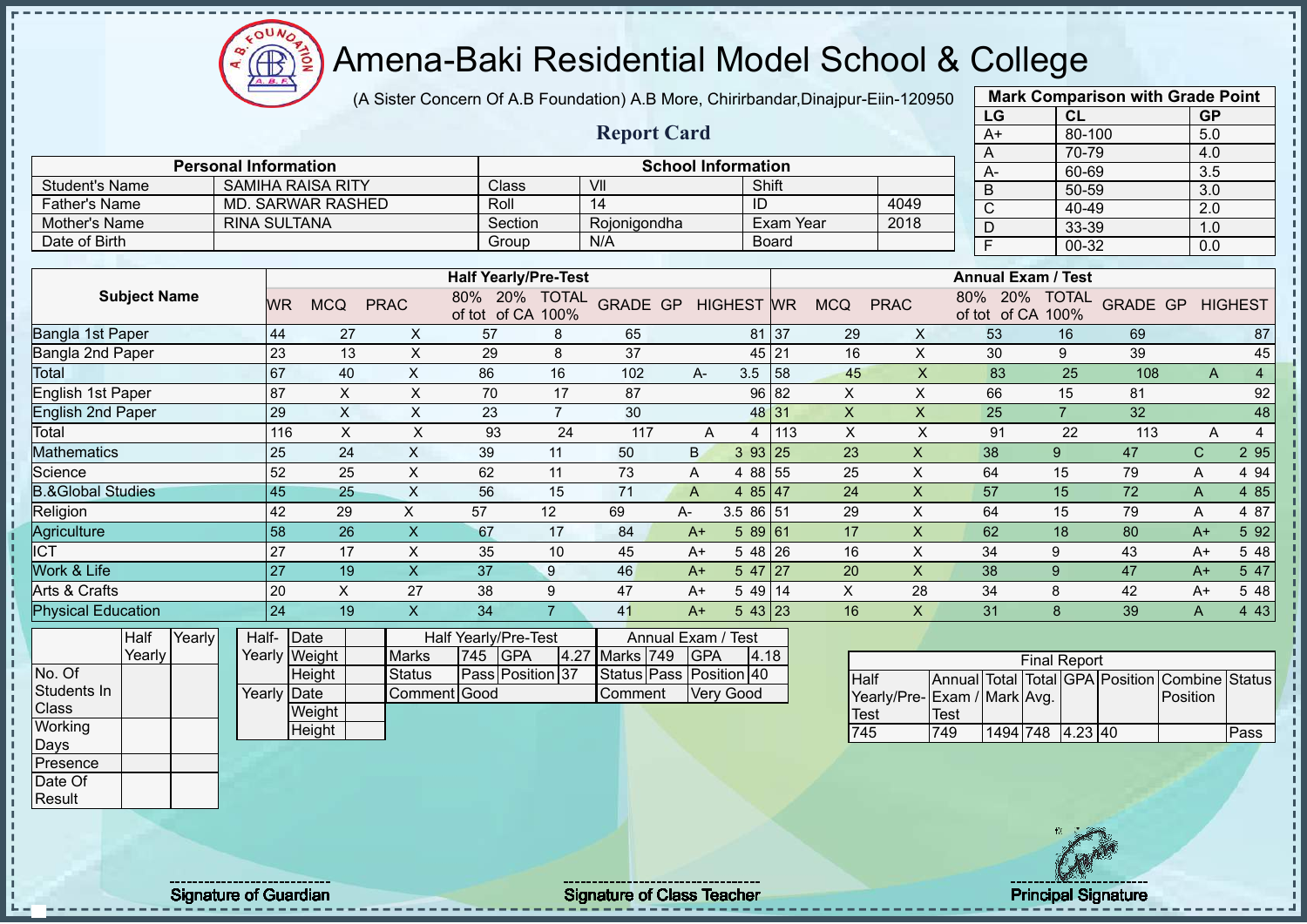$\Omega$ ğ **CB** 

J.

# Amena-Baki Residential Model School & College

(A Sister Concern Of A.B Foundation) A.B More, Chirirbandar,Dinajpur-Eiin-120950

|                              |        |           |                                |                           |     |                             |                        |            |                           |       |                           |                           | LG                                             | CL                  |     | <b>GP</b>               |                 |
|------------------------------|--------|-----------|--------------------------------|---------------------------|-----|-----------------------------|------------------------|------------|---------------------------|-------|---------------------------|---------------------------|------------------------------------------------|---------------------|-----|-------------------------|-----------------|
|                              |        |           |                                |                           |     |                             | <b>Report Card</b>     |            |                           |       |                           |                           | A+                                             | 80-100              |     | 5.0                     |                 |
|                              |        |           |                                |                           |     |                             |                        |            |                           |       |                           |                           | A                                              | 70-79               |     | 4.0                     |                 |
|                              |        |           | <b>Personal Information</b>    |                           |     |                             |                        |            | <b>School Information</b> |       |                           |                           | А-                                             | 60-69               |     | 3.5                     |                 |
| <b>Student's Name</b>        |        |           | <b>MST. BAYTUN NAHAR BUSRA</b> |                           |     | Class                       | VII                    |            |                           | Shift |                           |                           | B                                              | 50-59               |     | 3.0                     |                 |
| <b>Father's Name</b>         |        |           | <b>MD. ABDUL BARAK</b>         |                           |     | Roll                        | 6                      |            |                           | ID    |                           | 3926                      | C                                              | 40-49               |     | 2.0                     |                 |
| Mother's Name                |        |           | <b>MST. SHALINA AKHTER</b>     |                           |     | Section                     | Rojonigondha           |            |                           |       | <b>Exam Year</b>          | 2018                      | D                                              | 33-39               |     | 1.0                     |                 |
| Date of Birth                |        |           |                                |                           |     | Group                       | N/A                    |            |                           | Board |                           |                           | F                                              | 00-32               |     | 0.0                     |                 |
|                              |        |           |                                |                           |     | <b>Half Yearly/Pre-Test</b> |                        |            |                           |       |                           |                           | <b>Annual Exam / Test</b>                      |                     |     |                         |                 |
| <b>Subject Name</b>          |        |           |                                |                           |     | 80% 20% TOTAL               |                        |            |                           |       |                           |                           |                                                | 80% 20% TOTAL       |     |                         |                 |
|                              |        | <b>WR</b> | <b>MCQ</b>                     | <b>PRAC</b>               |     | of tot of CA 100%           | <b>GRADE GP</b>        |            | <b>HIGHEST WR</b>         |       | <b>MCQ</b>                | <b>PRAC</b>               | of tot of CA 100%                              |                     |     | <b>GRADE GP HIGHEST</b> |                 |
| Bangla 1st Paper             |        | 48        | 27                             | X                         | 60  | 12                          | 72                     |            |                           | 81 49 | 29                        | X                         | 62                                             | 16                  | 78  |                         | 87              |
| Bangla 2nd Paper             |        | 25        | 16                             | $\pmb{\times}$            | 33  | 9                           | 42                     |            |                           | 45 24 | 20                        | X                         | 35                                             | 9                   | 44  |                         | 45              |
| Total                        |        | 73        | 43                             | $\boldsymbol{\mathsf{X}}$ | 93  | 21                          | 114                    | A          | 4                         | 73    | 49                        | $\boldsymbol{\mathsf{X}}$ | 97                                             | 25                  | 122 | $A+$                    | 5 <sup>5</sup>  |
| <b>English 1st Paper</b>     |        | 83        | $\boldsymbol{\mathsf{X}}$      | X                         | 66  | 17                          | 83                     |            |                           | 96 83 | X                         | X                         | 66                                             | 17                  | 83  |                         | 92              |
| <b>English 2nd Paper</b>     |        | 35        | $\boldsymbol{\mathsf{X}}$      | $\boldsymbol{\mathsf{X}}$ | 28  | 10                          | 38                     |            |                           | 48 47 | $\boldsymbol{\mathsf{X}}$ | $\boldsymbol{\mathsf{X}}$ | 38                                             | $\bf 8$             | 46  |                         | 48              |
| Total                        |        | 118       | $\boldsymbol{\mathsf{X}}$      | $\mathsf X$               | 94  | 27                          | 121                    | $A+$       |                           | 5 130 | X                         | $\boldsymbol{\mathsf{X}}$ | 104                                            | 25                  | 129 | $A+$                    | $5\phantom{.0}$ |
| <b>Mathematics</b>           |        | 54        | 26                             | $\boldsymbol{\mathsf{X}}$ | 64  | 19                          | 83                     | $A+$       | 5 93 57                   |       | 28                        | $\boldsymbol{\mathsf{X}}$ | 68                                             | 17                  | 85  | $A+$                    | 5 9 5           |
| Science                      |        | 52        | 25                             | X                         | 62  | 16                          | 78                     | A          | 4 88 63                   |       | 30                        | $\pmb{\times}$            | 74                                             | 18                  | 92  | $A+$                    | 5 94            |
| <b>B.&amp;Global Studies</b> |        | 51        | 29                             | $\boldsymbol{\mathsf{X}}$ | 64  | 16                          | 80                     | $A+$       | 58551                     |       | 27                        | $\boldsymbol{\mathsf{X}}$ | 65                                             | 15                  | 80  | $A+$                    | 5 85            |
| Religion                     |        | 55        | 27                             | $\pmb{\times}$            | 66  | 16                          | 82                     | $A+$       | 5 86 54                   |       | 28                        | X                         | 66                                             | 16                  | 82  | $A+$                    | 5 87            |
| Agriculture                  |        | 62        | 26                             | $\boldsymbol{\mathsf{X}}$ | 70  | 18                          | 88                     | $A+$       | $589$ 58                  |       | 25                        | $\boldsymbol{\mathsf{X}}$ | 66                                             | 18                  | 84  | $A+$                    | 5 92            |
| <b>ICT</b>                   |        | 26        | 17                             | X                         | 34  | 10                          | 44                     | $A+$       | $548$ 28                  |       | 18                        | $\times$                  | 37                                             | 10                  | 47  | $A+$                    | 5 48            |
| Work & Life                  |        | 26        | 19                             | $\boldsymbol{\mathsf{X}}$ | 36  | 9                           | 45                     | $A+$       | 547 27                    |       | 20                        | $\boldsymbol{\mathsf{X}}$ | 38                                             | 9                   | 47  | $A+$                    | 5 47            |
| Arts & Crafts                |        | 20        | X                              | 28                        | 38  | 9                           | 47                     | $A+$       | $549$ 17                  |       | $\pmb{\times}$            | 28                        | 36                                             | 10                  | 46  | $A+$                    | 5 48            |
| <b>Physical Education</b>    |        | 23        | 20                             | $\overline{\mathsf{x}}$   | 34  | 8                           | 42                     | $A+$       | $543$ 23                  |       | 18                        | $\boldsymbol{\mathsf{X}}$ | 33                                             | 9                   | 42  | $A+$                    | 5 43            |
| Half                         | Yearly | Half-     | Date                           |                           |     | Half Yearly/Pre-Test        | Annual Exam / Test     |            |                           |       |                           |                           |                                                |                     |     |                         |                 |
| Yearly                       |        | Yearly    | Weight                         | <b>Marks</b>              | 824 | <b>GPA</b>                  | 4.82 Marks 856         | <b>GPA</b> | 5                         |       |                           |                           |                                                | <b>Final Report</b> |     |                         |                 |
| No. Of                       |        |           | Height                         | <b>Status</b>             |     | Pass Position 9             | Status Pass Position 4 |            |                           |       | Half                      |                           | Annual Total Total GPA Position Combine Status |                     |     |                         |                 |
| Students In                  |        | Yearly    | Date                           | Comment Very Good         |     |                             | Comment                |            | <b>Very Good</b>          |       |                           |                           | Yearly/Pre-Exam / Mark Avg.                    |                     |     | Position                |                 |
| Class                        |        |           | Weight                         |                           |     |                             |                        |            |                           |       | Test                      |                           | <b>Test</b>                                    |                     |     |                         |                 |
| Working                      |        |           | Height                         |                           |     |                             |                        |            |                           |       | 824                       |                           | 856                                            | 1680 841 4.91 3     |     |                         | Pass            |
| Days                         |        |           |                                |                           |     |                             |                        |            |                           |       |                           |                           |                                                |                     |     |                         |                 |
| Presence                     |        |           |                                |                           |     |                             |                        |            |                           |       |                           |                           |                                                |                     |     |                         |                 |
| Date Of                      |        |           |                                |                           |     |                             |                        |            |                           |       |                           |                           |                                                |                     |     |                         |                 |
| Result                       |        |           |                                |                           |     |                             |                        |            |                           |       |                           |                           |                                                |                     |     |                         |                 |



**Mark Comparison with Grade Point**

Signature of Guardian Signature Signature of Class Teacher New York Network Principal Signature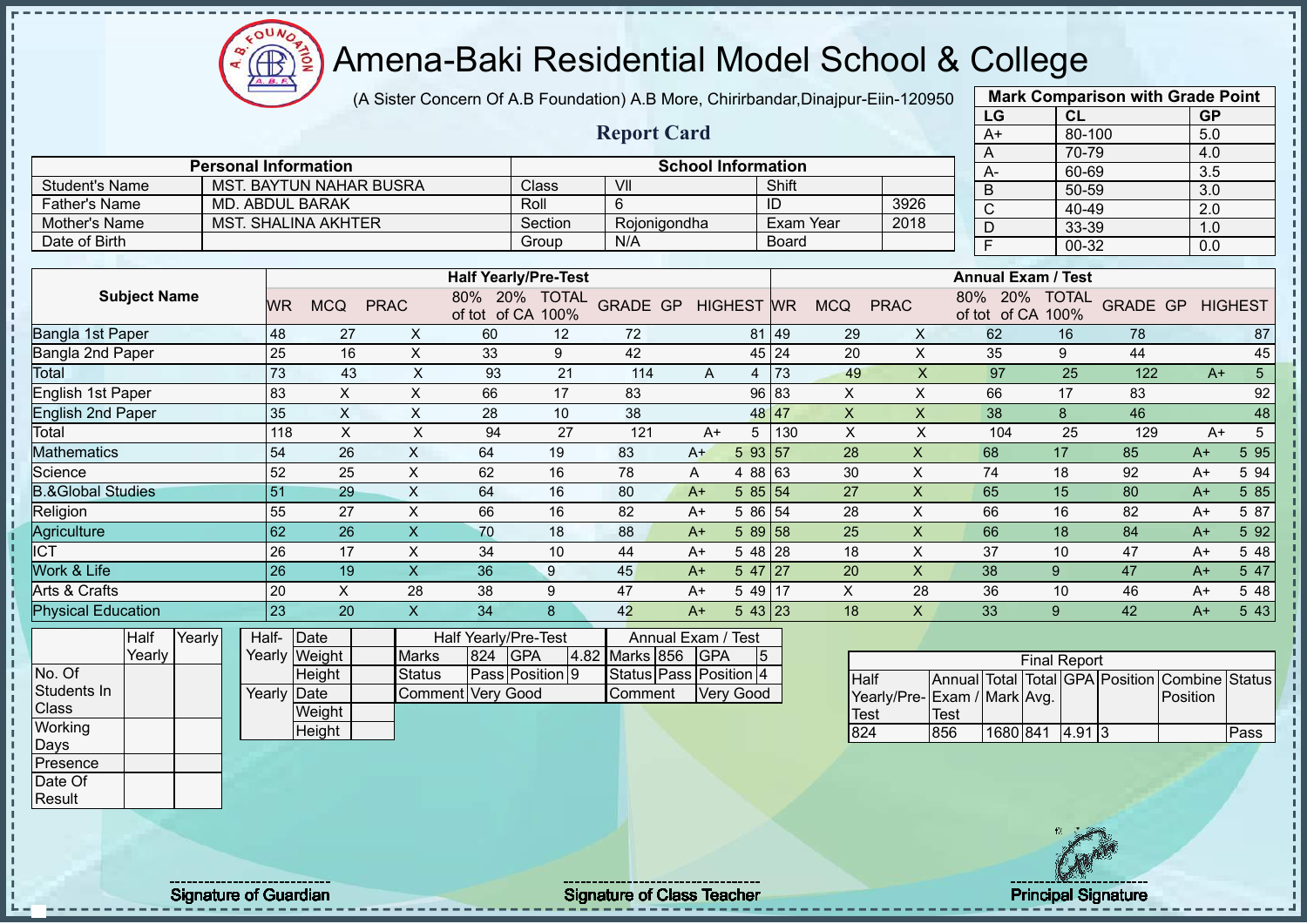$\Omega$ **AB** 

# Amena-Baki Residential Model School & College

(A Sister Concern Of A.B Foundation) A.B More, Chirirbandar,Dinajpur-Eiin-120950

|                              |                             |                           |                           |                             |                |                    |                           |                   |                  |                           |                           | LG                              | CL                  |     | <b>GP</b>               |                |
|------------------------------|-----------------------------|---------------------------|---------------------------|-----------------------------|----------------|--------------------|---------------------------|-------------------|------------------|---------------------------|---------------------------|---------------------------------|---------------------|-----|-------------------------|----------------|
|                              |                             |                           |                           |                             |                | <b>Report Card</b> |                           |                   |                  |                           |                           | $A+$                            | $80 - 100$          |     | 5.0                     |                |
|                              |                             |                           |                           |                             |                |                    |                           |                   |                  |                           |                           | A                               | 70-79               |     | 4.0                     |                |
|                              | <b>Personal Information</b> |                           |                           |                             |                |                    | <b>School Information</b> |                   |                  |                           |                           | A-                              | 60-69               |     | 3.5                     |                |
| <b>Student's Name</b>        | <b>TAHSIN JAHAN</b>         |                           |                           | Class                       |                | VII                |                           | Shift             |                  |                           |                           | $\overline{B}$                  | 50-59               |     | $\overline{3.0}$        |                |
| <b>Father's Name</b>         |                             | <b>SHORIFUL HAQUE</b>     |                           | Roll                        |                | 11                 |                           | ID                |                  |                           | 3984                      | $\overline{C}$                  | $40 - 49$           |     | $\overline{2.0}$        |                |
| <b>Mother's Name</b>         |                             | <b>RUMANA PARVIN</b>      |                           | Section                     |                | Rojonigondha       |                           |                   | <b>Exam Year</b> |                           | 2018                      | $\overline{D}$                  | 33-39               |     | 1.0                     |                |
| Date of Birth                |                             |                           |                           | Group                       |                | N/A                |                           | <b>Board</b>      |                  |                           |                           | F                               | $00 - 32$           |     | 0.0                     |                |
|                              |                             |                           |                           | <b>Half Yearly/Pre-Test</b> |                |                    |                           |                   |                  |                           |                           | <b>Annual Exam / Test</b>       |                     |     |                         |                |
| <b>Subject Name</b>          |                             |                           |                           | 80% 20% TOTAL               |                |                    |                           |                   |                  |                           |                           | 80% 20%                         |                     |     |                         |                |
|                              | WR.                         | <b>MCQ</b>                | <b>PRAC</b>               | of tot of CA 100%           |                | <b>GRADE GP</b>    |                           | <b>HIGHEST</b> WR |                  | <b>MCQ</b>                | <b>PRAC</b>               | of tot of CA 100%               | <b>TOTAL</b>        |     | <b>GRADE GP HIGHEST</b> |                |
| Bangla 1st Paper             | 43                          | 24                        | $\mathsf{X}$              | 54                          | 9              | 63                 |                           |                   | 81 44            | 30                        | $\mathsf{X}$              | 59                              | 11                  | 70  |                         | 87             |
| <b>Bangla 2nd Paper</b>      | 22                          | 18                        | $\mathsf X$               | 32                          | 9              | 41                 |                           |                   | 45 23            | 17                        | $\mathsf{X}$              | 32                              | 8                   | 40  |                         | 45             |
| <b>Total</b>                 | 65                          | 42                        | $\boldsymbol{\mathsf{X}}$ | 86                          | 18             | 104                | A-                        | $3.5$ 67          |                  | 47                        | $\mathsf X$               | 91                              | 19                  | 110 | A                       | $\overline{4}$ |
| <b>English 1st Paper</b>     | 95                          | $\boldsymbol{\mathsf{X}}$ | $\boldsymbol{\mathsf{X}}$ | 76                          | 16             | 92                 |                           | 96 78             |                  | $\mathsf{X}$              | $\mathsf{x}$              | 62                              | 14                  | 76  |                         | 92             |
| <b>English 2nd Paper</b>     | 28                          | $\boldsymbol{\mathsf{X}}$ | $\pmb{\times}$            | 22                          | $\overline{7}$ | 29                 |                           |                   | 48 25            | $\boldsymbol{\mathsf{X}}$ | $\boldsymbol{\mathsf{X}}$ | 20                              | $\overline{7}$      | 27  |                         | 48             |
| Total                        | 123                         | $\boldsymbol{\mathsf{X}}$ | $\mathsf X$               | 98                          | 23             | 121                | $A+$                      | 5 <sup>5</sup>    | 103              | X                         | X                         | 82                              | 21                  | 103 | A-                      | 3.5            |
| <b>Mathematics</b>           | 40                          | 22                        | $\boldsymbol{\mathsf{X}}$ | 50                          | 18             | 68                 | A-                        | $3.5$ 93 40       |                  | 28                        | X                         | 54                              | 19                  | 73  | A                       | 4 9 5          |
| Science                      | 53                          | 23                        | $\times$                  | 61                          | 11             | 72                 | A                         | 4 88 54           |                  | 25                        | X                         | 63                              | 15                  | 78  | A                       | 4 94           |
| <b>B.&amp;Global Studies</b> | 40                          | 25                        | $\boldsymbol{\mathsf{X}}$ | 52                          | 14             | 66                 | $A -$                     | $3.585$ 45        |                  | 23                        | $\boldsymbol{X}$          | 54                              | 14                  | 68  | A-                      | 3.5 85         |
| Religion                     | 41                          | 24                        | X                         | 52                          | 13             | 65                 | A-                        | $3.586$ 46        |                  | 28                        | X                         | 59                              | 15                  | 74  | A                       | 4 87           |
| Agriculture                  | 58                          | 22                        | $\mathsf{X}$              | 64                          | 18             | 82                 | $A+$                      | $589$ 59          |                  | 21                        | $\mathsf{x}$              | 64                              | 18                  | 82  | $A+$                    | 5 9 2          |
| <b>ICT</b>                   | 23                          | 15                        | $\times$                  | 30                          | 10             | 40                 | $A+$                      | 5 48 26           |                  | 19                        | $\times$                  | 36                              | 10                  | 46  | $A+$                    | 5 48           |
| Work & Life                  | 27                          | 19                        | $\boldsymbol{\mathsf{X}}$ | 37                          | 9              | 46                 | $A+$                      | $547$   27        |                  | 20                        | $\mathsf{X}$              | 38                              | 9                   | 47  | $A+$                    | 5 47           |
| Arts & Crafts                | 20                          | $\pmb{\times}$            | 25                        | 36                          | 9              | 45                 | $A+$                      | $549$ 18          |                  | X                         | 29                        | 38                              | 9                   | 47  | $A+$                    | 5 48           |
| <b>Physical Education</b>    | $\overline{22}$             | 20                        | $\boldsymbol{\mathsf{X}}$ | 34                          | 8              | 42                 | $A+$                      | 543 23            |                  | 16                        | $\mathsf{X}$              | 31                              | $\overline{7}$      | 38  | A                       | 4 4 3          |
| Yearly<br>Half               | Half- Date                  |                           |                           | Half Yearly/Pre-Test        |                |                    | Annual Exam /             | <b>Test</b>       |                  |                           |                           |                                 |                     |     |                         |                |
| Yearly                       |                             | Yearly Weight             | <b>Marks</b>              | <b>GPA</b><br>751           | 4.36           | Marks 766          | <b>GPA</b>                | 4.27              |                  |                           |                           |                                 | <b>Final Report</b> |     |                         |                |
| No. Of                       |                             | Height                    | <b>Status</b>             | Pass Position 30            |                | <b>Status Pass</b> |                           | Position 38       |                  | <b>Half</b>               |                           | Annual Total Total GPA Position |                     |     | Combine                 | <b>Status</b>  |
| Students In                  | Yearly Date                 |                           | Comment Good              |                             |                | Comment            |                           | Very Good         |                  |                           |                           | Yearly/Pre- Exam / Mark Avg.    |                     |     | Position                |                |
| Class                        |                             | Weight                    |                           |                             |                |                    |                           |                   |                  | <b>Test</b>               |                           | <b>Test</b>                     |                     |     |                         |                |
| Working                      |                             | Height                    |                           |                             |                |                    |                           |                   |                  | 751                       |                           | 766                             | 1517 760 4.32 37    |     |                         | Pass           |
| Days<br>Presence             |                             |                           |                           |                             |                |                    |                           |                   |                  |                           |                           |                                 |                     |     |                         |                |
| Date Of                      |                             |                           |                           |                             |                |                    |                           |                   |                  |                           |                           |                                 |                     |     |                         |                |
|                              |                             |                           |                           |                             |                |                    |                           |                   |                  |                           |                           |                                 |                     |     |                         |                |



**Mark Comparison with Grade Point**

Result

Signature of Guardian Signature of Class Teacher Principal Signature Principal Signature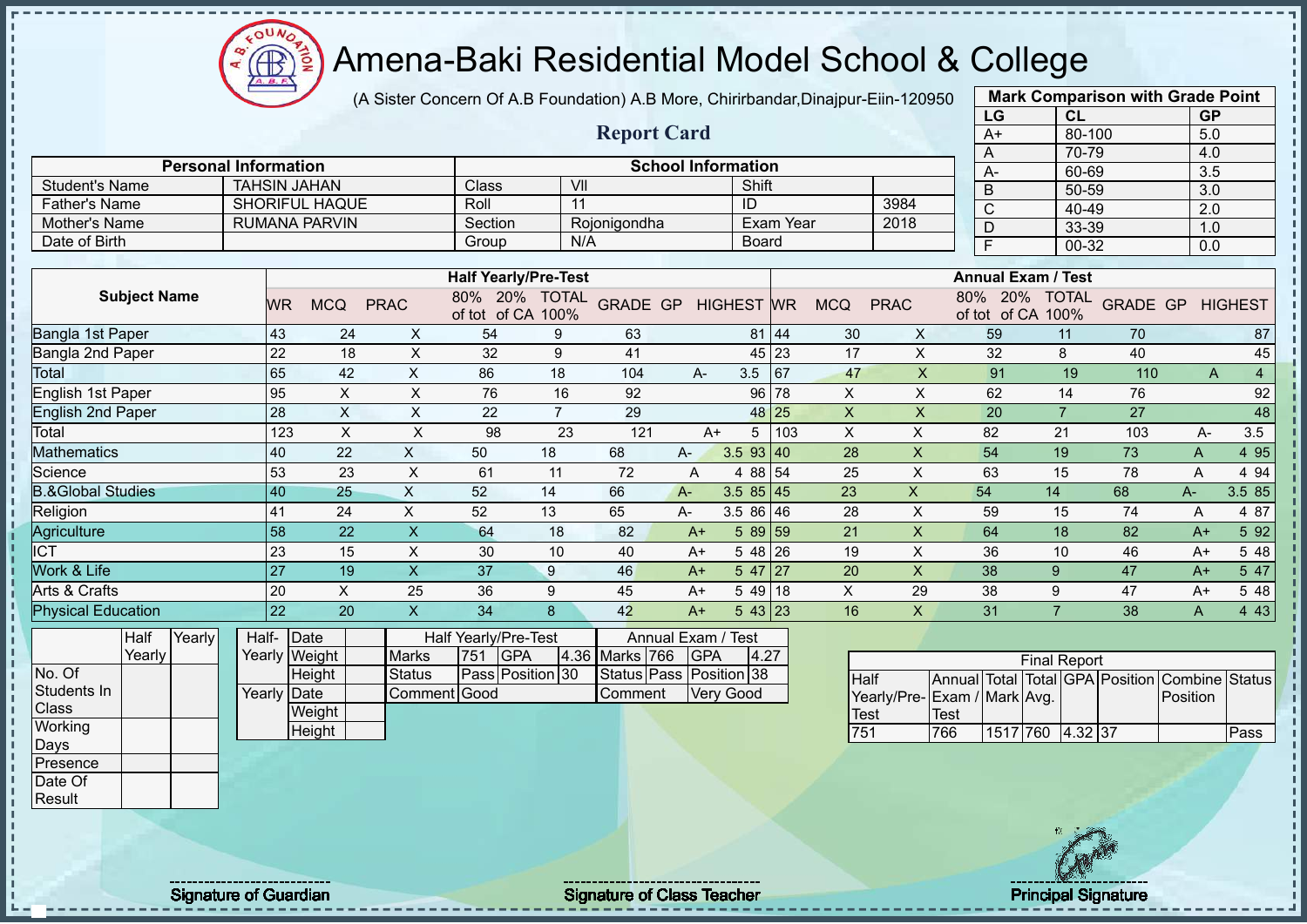(A Sister Concern Of A.B Foundation) A.B More, Chirirbandar,Dinajpur-Eiin-120950

|                              |                             |                         |                            |                                 |                                    |                |                         |                           |                |              |             |                           | LG                              |                     | <b>CL</b>      |                 | <b>GP</b>      |                |
|------------------------------|-----------------------------|-------------------------|----------------------------|---------------------------------|------------------------------------|----------------|-------------------------|---------------------------|----------------|--------------|-------------|---------------------------|---------------------------------|---------------------|----------------|-----------------|----------------|----------------|
|                              |                             |                         |                            |                                 |                                    |                | <b>Report Card</b>      |                           |                |              |             |                           | $A+$                            |                     | 80-100         |                 | 5.0            |                |
|                              |                             |                         |                            |                                 |                                    |                |                         |                           |                |              |             |                           | A                               |                     | 70-79          |                 | 4.0            |                |
|                              | <b>Personal Information</b> |                         |                            |                                 |                                    |                |                         | <b>School Information</b> |                |              |             |                           | А-                              |                     | 60-69          |                 | 3.5            |                |
| <b>Student's Name</b>        |                             | <b>MRITTIKA SARKAR</b>  |                            |                                 | Class                              |                | VII                     |                           |                | Shift        |             |                           | $\overline{B}$                  |                     | 50-59          |                 | 3.0            |                |
| <b>Father's Name</b>         |                             | <b>MOINE SARKAR</b>     |                            |                                 | Roll                               |                | 17                      |                           |                | ID           |             | 4056                      | $\overline{C}$                  |                     | 40-49          |                 | 2.0            |                |
| Mother's Name                |                             |                         | <b>SHSKINS AKHTER BOBY</b> |                                 | Section                            |                | Rojonigondha            |                           |                |              | Exam Year   | 2018                      | $\overline{D}$                  |                     | 33-39          |                 | 1.0            |                |
| Date of Birth                |                             |                         |                            |                                 | Group                              |                | N/A                     |                           |                | <b>Board</b> |             |                           | F                               |                     | 00-32          |                 | 0.0            |                |
|                              |                             |                         |                            |                                 |                                    |                |                         |                           |                |              |             |                           |                                 |                     |                |                 |                |                |
|                              |                             |                         |                            |                                 | <b>Half Yearly/Pre-Test</b>        |                |                         |                           |                |              |             |                           | <b>Annual Exam / Test</b>       |                     |                |                 |                |                |
| <b>Subject Name</b>          |                             | <b>MCQ</b><br><b>WR</b> | <b>PRAC</b>                |                                 | 80% 20% TOTAL<br>of tot of CA 100% |                | GRADE GP HIGHEST WR     |                           |                |              | <b>MCQ</b>  | <b>PRAC</b>               | 80% 20%<br>of tot of CA 100%    |                     | <b>TOTAL</b>   | <b>GRADE GP</b> |                | <b>HIGHEST</b> |
| Bangla 1st Paper             |                             | 32                      | 27                         | X                               | 47                                 | 9              | 56                      |                           |                | 81 35        | 24          | $\mathsf{X}$              | 47                              |                     | 10             | 57              |                | 87             |
| Bangla 2nd Paper             |                             | 19                      | 12                         | $\mathsf X$                     | 25                                 | $\overline{7}$ | 32                      |                           |                | 45 21        | 19          | $\boldsymbol{\mathsf{X}}$ | 32                              |                     | $\overline{7}$ | 39              |                | 45             |
| <b>Total</b>                 |                             | 51                      | 39                         | $\mathsf X$                     | 72                                 | 16             | 88                      | B                         |                | 3 56         | 43          | $\mathsf{X}$              | 79                              |                     | 17             | 96              | $A -$          | 3.5            |
| English 1st Paper            |                             | 60                      | $\times$                   | $\times$                        | 48                                 | 11             | 59                      |                           |                | 96 70        | X           | X                         | 56                              |                     | 11             | 67              |                | 92             |
| <b>English 2nd Paper</b>     |                             | 21                      | $\boldsymbol{\mathsf{X}}$  | X                               | 17                                 | 5              | 22                      |                           |                | 48 27        | $\sf X$     | X                         | 22                              |                     | 5              | 27              |                | 48             |
| Total                        |                             | 81                      | $\times$                   | X                               | 65                                 | 16             | 81                      | B                         |                | $3$ 97       | $\times$    | $\times$                  | 78                              |                     | 16             | 94              | $A-$           | 3.5            |
| <b>Mathematics</b>           |                             | 34                      | 24                         | $\mathsf{X}$                    | 46                                 | 13             | 59                      | B.                        |                | 3 93 33      | 21          | $\pmb{\mathsf{X}}$        | 43                              |                     | 16             | 59              | B              | 3 9 5          |
| Science                      |                             | 38                      | 20                         | $\mathsf X$                     | 46                                 | 10             | 56                      | $\sf B$                   |                | 3 88 62      | 22          | $\boldsymbol{\mathsf{X}}$ | 67                              | 13                  |                | 80              | $A+$           | 5 94           |
| <b>B.&amp;Global Studies</b> |                             | 36                      | 23                         | $\mathsf X$                     | 47                                 | 10             | 57                      | B                         |                | 385 41       | 22          | $\boldsymbol{\mathsf{X}}$ | 50                              | 13                  |                | 63              | $A -$          | 3.5 85         |
| Religion                     |                             | 30                      | 26                         | $\times$                        | 45                                 | 12             | 57                      | B                         |                | 3 86 31      | 26          | $\sf X$                   | 46                              | 14                  |                | 60              | A-             | 3.5 87         |
| Agriculture                  |                             | 46                      | 17                         | $\mathsf{X}$<br>50              |                                    | 14             | 64                      | A-                        | $3.589$ 54     |              | 21          | $\mathsf{X}$              | 60                              | 15                  |                | 75              | A              | 4 9 2          |
| $\overline{\text{ICT}}$      |                             | 23                      | 14                         | X                               | 30                                 | 9              | 39                      | A                         |                | 4 48 19      | 18          | X                         | 30                              | 8                   |                | 38              | A              | 4 4 8          |
| Work & Life                  |                             | 24                      | 20                         | $\mathsf X$                     | 35                                 | 8              | 43                      | $A+$                      |                | $547$ 26     | 20          | $\pmb{\times}$            | 37                              | 8                   |                | 45              | $A+$           | 5 47           |
| Arts & Crafts                |                             | 20                      | $\pmb{\times}$             | 27                              | 38                                 | 9              | 47                      | $A+$                      |                | $549$ 19     | $\mathsf X$ | 27                        | 37                              | 9                   |                | 46              | $A+$           | 5 48           |
| <b>Physical Education</b>    |                             | 19                      | 15                         | $\boldsymbol{\mathsf{X}}$<br>27 |                                    | $6\phantom{1}$ | 33                      | A-                        | $3.543$ 22     |              | 18          | X                         | 32                              | $\overline{7}$      |                | 39              | A              | 4 4 3          |
| Yearly<br>Half               |                             | Half- Date              |                            |                                 | Half Yearly/Pre-Test               |                |                         | Annual Exam / Test        |                |              |             |                           |                                 |                     |                |                 |                |                |
| Yearly                       |                             | Yearly Weight           |                            | Marks                           | 624 GPA                            |                | 3.55 Marks 695          | <b>GPA</b>                | $\overline{4}$ |              |             |                           |                                 | <b>Final Report</b> |                |                 |                |                |
| No. Of                       |                             | Height                  |                            | <b>Status</b>                   | Pass Position 44                   |                | Status Pass Position 41 |                           |                |              | Half        |                           | Annual Total Total GPA Position |                     |                |                 | Combine Status |                |
| Students In                  |                             | Yearly Date             |                            | Comment Good                    |                                    |                | Comment                 |                           | Very Good      |              |             |                           | Yearly/Pre-Exam / Mark Avg.     |                     |                |                 | Position       |                |
| Class                        |                             | Weight                  |                            |                                 |                                    |                |                         |                           |                |              | <b>Test</b> |                           | <b>Test</b>                     |                     |                |                 |                |                |
| Working                      |                             | Height                  |                            |                                 |                                    |                |                         |                           |                |              | 624         |                           | 695                             | 1319 660            | $3.77$ 43      |                 |                | Pass           |
| Days                         |                             |                         |                            |                                 |                                    |                |                         |                           |                |              |             |                           |                                 |                     |                |                 |                |                |
| Presence                     |                             |                         |                            |                                 |                                    |                |                         |                           |                |              |             |                           |                                 |                     |                |                 |                |                |
| Date Of                      |                             |                         |                            |                                 |                                    |                |                         |                           |                |              |             |                           |                                 |                     |                |                 |                |                |



**Mark Comparison with Grade Point**

 $\Omega$ 

Result

Signature of Guardian Signature Signature of Class Teacher New York Constitution of Class Teacher Principal Signature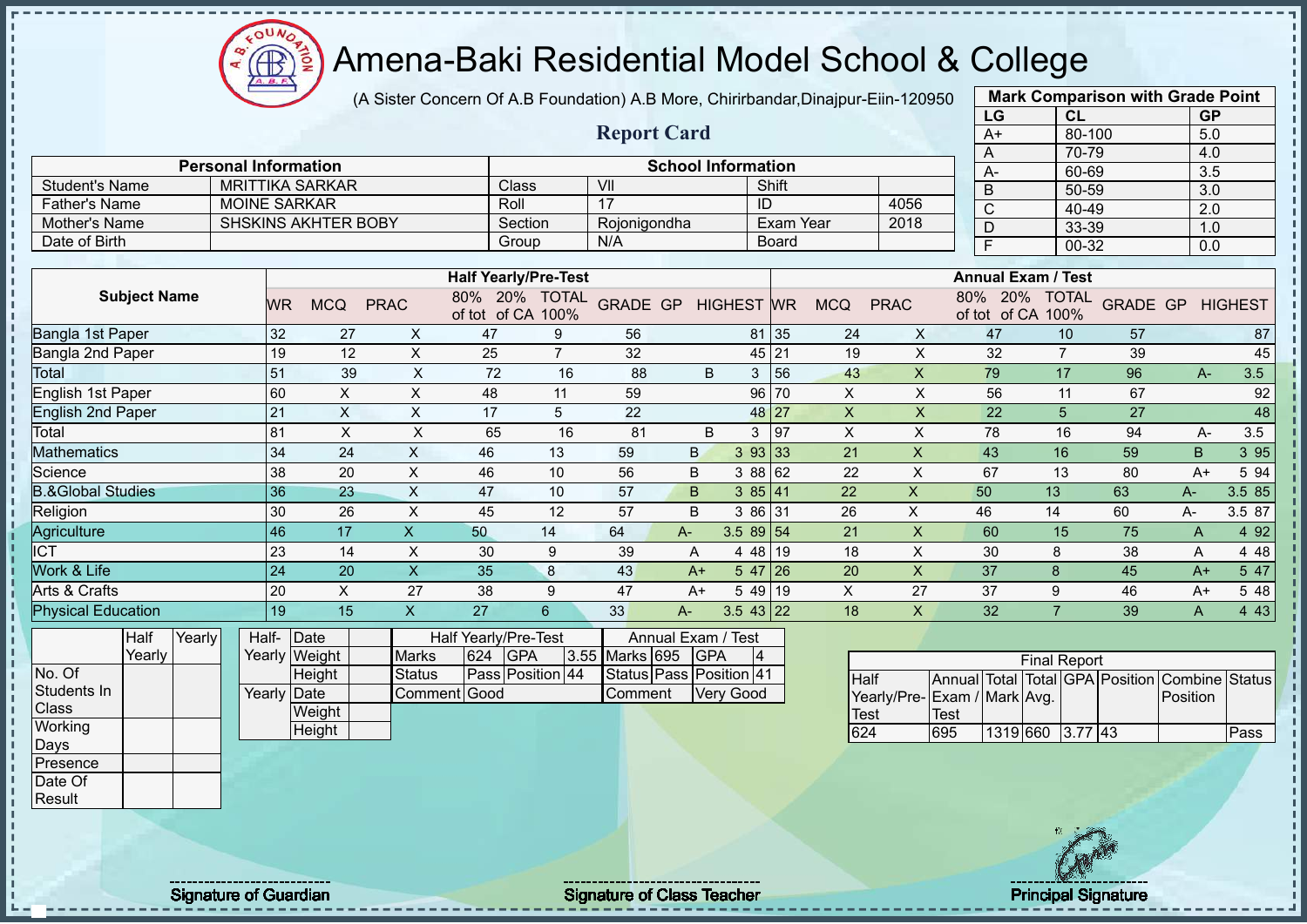$\Omega$ **AB** 

# Amena-Baki Residential Model School & College

(A Sister Concern Of A.B Foundation) A.B More, Chirirbandar,Dinajpur-Eiin-120950

|                              |                             |                          |                           |                                    |                |                         |                           |                   |                  |                           |                | LG                           |                                    | CL     |                           | <b>GP</b> |                |
|------------------------------|-----------------------------|--------------------------|---------------------------|------------------------------------|----------------|-------------------------|---------------------------|-------------------|------------------|---------------------------|----------------|------------------------------|------------------------------------|--------|---------------------------|-----------|----------------|
|                              |                             |                          |                           |                                    |                | <b>Report Card</b>      |                           |                   |                  |                           |                | $A+$                         |                                    | 80-100 |                           | 5.0       |                |
|                              |                             |                          |                           |                                    |                |                         |                           |                   |                  |                           |                | A                            |                                    | 70-79  |                           | 4.0       |                |
|                              | <b>Personal Information</b> |                          |                           |                                    |                |                         | <b>School Information</b> |                   |                  |                           |                | A-                           |                                    | 60-69  |                           | 3.5       |                |
| <b>Student's Name</b>        |                             | <b>FARIA AFRIN RINTI</b> |                           | Class                              | VII            |                         |                           | Shift             |                  |                           |                | B                            |                                    | 50-59  |                           | 3.0       |                |
| <b>Father's Name</b>         |                             | <b>ALTAF HOSSAIN</b>     |                           | Roll                               | 8              |                         |                           | $\overline{1}$    |                  |                           | 3964           | $\mathsf C$                  |                                    | 40-49  |                           | 2.0       |                |
| Mother's Name                |                             | <b>SHORIFA KHATUN</b>    |                           | Section                            |                | Rojonigondha            |                           |                   | <b>Exam Year</b> |                           | 2018           | D                            |                                    | 33-39  |                           | 1.0       |                |
| Date of Birth                |                             |                          |                           | Group                              |                | N/A                     |                           | <b>Board</b>      |                  |                           |                | $\overline{F}$               |                                    | 00-32  |                           | 0.0       |                |
|                              |                             |                          |                           |                                    |                |                         |                           |                   |                  |                           |                |                              |                                    |        |                           |           |                |
|                              |                             |                          |                           | <b>Half Yearly/Pre-Test</b>        |                |                         |                           |                   |                  |                           |                |                              | <b>Annual Exam / Test</b>          |        |                           |           |                |
| <b>Subject Name</b>          | <b>WR</b>                   | <b>MCQ</b>               | <b>PRAC</b>               | 80% 20% TOTAL<br>of tot of CA 100% |                | <b>GRADE GP</b>         |                           | <b>HIGHEST WR</b> |                  | <b>MCQ</b>                | <b>PRAC</b>    |                              | 80% 20% TOTAL<br>of tot of CA 100% |        | <b>GRADE GP</b>           |           | <b>HIGHEST</b> |
| Bangla 1st Paper             | 38                          | 26                       | X                         | 51                                 | 12             | 63                      |                           |                   | 81 39            | 28                        | X              | 54                           |                                    | 14     | 68                        |           | 87             |
| Bangla 2nd Paper             | 23                          | 14                       | X                         | 30                                 | 9              | 39                      |                           |                   | 45 22            | 19                        | X              | 33                           |                                    | 8      | 41                        |           | 45             |
| Total                        | 61                          | 40                       | $\mathsf X$               | 81                                 | 21             | 102                     | A-                        | 3.5               | 61               | 47                        | X              | 87                           |                                    | 22     | 109                       | A         | $\overline{4}$ |
| English 1st Paper            | 73                          | $\sf X$                  | $\times$                  | 58                                 | 16             | 74                      |                           |                   | 96 70            | $\boldsymbol{\mathsf{X}}$ | $\mathsf X$    | 56                           |                                    | 16     | 72                        |           | 92             |
| <b>English 2nd Paper</b>     | 31                          | $\mathsf X$              | $\times$                  | 25                                 | 8              | 33                      |                           |                   | 48 33            | $\boldsymbol{\mathsf{X}}$ | $\mathsf X$    | 26                           |                                    | 8      | 34                        |           | 48             |
| Total                        | 104                         | $\sf X$                  | $\pmb{\times}$            | 83                                 | 24             | 107                     | A                         | $\overline{4}$    | 103              | $\times$                  | X              | 82                           |                                    | 24     | 106                       | A         | $\overline{4}$ |
| <b>Mathematics</b>           | 38                          | 26                       | $\mathsf{x}$              | 51                                 | 19             | 70                      | A                         | 4 93 39           |                  | 20                        | $\mathsf{x}$   | 47                           | 17                                 |        | 64                        | A-        | 3.5 95         |
| Science                      | 46                          | 22                       | $\pmb{\times}$            | 54                                 | 11             | 65                      | A-                        | 3.5 88 61         |                  | 28                        | X              | 71                           | 13                                 |        | 84                        | $A+$      | 5 94           |
| <b>B.&amp;Global Studies</b> | 42                          | 22                       | $\sf X$                   | 51                                 | 11             | 62                      | $A-$                      | $3.585$ 3.5       |                  | 22                        | $\pmb{\times}$ | 59                           | 15                                 |        | 74                        | A         | 4 8 5          |
| Religion                     | 41                          | 25                       | $\pmb{\times}$            | 53                                 | 14             | 67                      | А-                        | 3.5 86 48         |                  | 28                        | X              | 61                           | 14                                 |        | 75                        | A         | 4 87           |
| Agriculture                  | 60                          | 23                       | $\overline{\mathsf{X}}$   | 66                                 | 18             | 84                      | $A+$                      | $589$ 59          |                  | 17                        | $\times$       | 61                           | 18                                 |        | 79                        | A         | 4 9 2          |
| <b>ICT</b>                   | 26                          | 13                       | $\pmb{\times}$            | 31                                 | 9              | 40                      | $A+$                      | 5 48 26           |                  | 16                        | X              | 34                           | 9                                  |        | 43                        | $A+$      | 5 48           |
| Work & Life                  | 27                          | 19                       | $\boldsymbol{\mathsf{X}}$ | 37                                 | 9              | 46                      | $A+$                      | $547$  27         |                  | 20                        | X              | 38                           | 8                                  |        | 46                        | $A+$      | 5 47           |
| Arts & Crafts                | 20                          | X                        | 26                        | 37                                 | $\overline{7}$ | 44                      | $A+$                      | 5 49 16           |                  | X                         | 28             | 35                           | 9                                  |        | 44                        | $A+$      | 5 48           |
| <b>Physical Education</b>    | 23                          | 20                       | $\overline{\mathsf{X}}$   | 34                                 | 8              | 42                      | $A+$                      | 543 23            |                  | 19                        | X              | 34                           | $\overline{7}$                     |        | 41                        | $A+$      | 5 4 3          |
| Yearly<br>Half               | Half-                       | Date                     |                           | Half Yearly/Pre-Test               |                |                         | Annual Exam /             | <b>Test</b>       |                  |                           |                |                              |                                    |        |                           |           |                |
| Yearly                       |                             | Yearly Weight            | <b>Marks</b>              | GPA<br>729                         | 4.27           | Marks 765               | <b>GPA</b>                | 4.41              |                  |                           |                |                              | <b>Final Report</b>                |        |                           |           |                |
| No. Of                       |                             | Height                   | <b>Status</b>             | Pass Position 38                   |                | Status Pass Position 36 |                           |                   |                  | <b>Half</b>               |                | Annual Total                 |                                    |        | <b>Total GPA Position</b> | Combine   | <b>Status</b>  |
| Students In                  | Yearly Date                 |                          | Comment Good              |                                    |                | Comment                 |                           | <b>Very Good</b>  |                  |                           |                | Yearly/Pre- Exam / Mark Avg. |                                    |        |                           | Position  |                |
| Class                        |                             | Weight                   |                           |                                    |                |                         |                           |                   |                  | <b>Test</b>               |                | Test                         |                                    |        |                           |           |                |
| Working                      |                             | Height                   |                           |                                    |                |                         |                           |                   |                  | 729                       |                | 765                          | 1494 748 4.34 36                   |        |                           |           | Pass           |
| Days                         |                             |                          |                           |                                    |                |                         |                           |                   |                  |                           |                |                              |                                    |        |                           |           |                |
| Presence                     |                             |                          |                           |                                    |                |                         |                           |                   |                  |                           |                |                              |                                    |        |                           |           |                |



**Mark Comparison with Grade Point**

Date Of Result

Signature of Guardian Signature of Class Teacher Principal Signature Principal Signature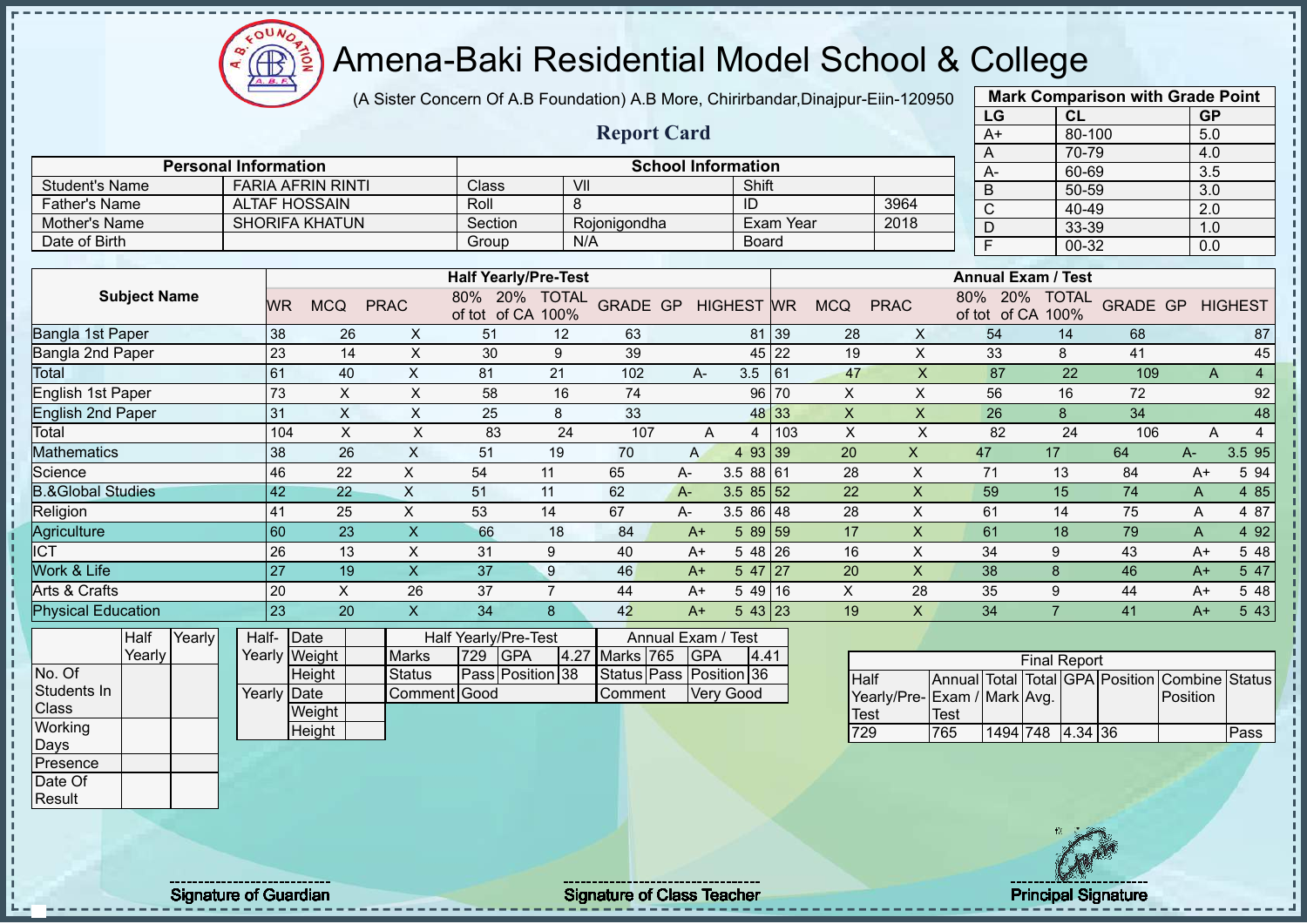$\mathbf{a}$ **AB** 

# Amena-Baki Residential Model School & College

(A Sister Concern Of A.B Foundation) A.B More, Chirirbandar,Dinajpur-Eiin-120950

|                              |                     |                             |       |                 |                           |             |                           |                         |                             |                         |                           |                   |           |                 |                             |             | LG                        |                     | CL           |                                 | <b>GP</b>        |                        |
|------------------------------|---------------------|-----------------------------|-------|-----------------|---------------------------|-------------|---------------------------|-------------------------|-----------------------------|-------------------------|---------------------------|-------------------|-----------|-----------------|-----------------------------|-------------|---------------------------|---------------------|--------------|---------------------------------|------------------|------------------------|
|                              |                     |                             |       |                 |                           |             |                           |                         |                             | <b>Report Card</b>      |                           |                   |           |                 |                             |             | $A+$                      |                     | 80-100       |                                 | 5.0              |                        |
|                              |                     |                             |       |                 |                           |             |                           |                         |                             |                         |                           |                   |           |                 |                             |             | A                         |                     | 70-79        |                                 | 4.0              |                        |
| <b>Student's Name</b>        |                     | <b>Personal Information</b> |       |                 | <b>SHOTABDI ROY</b>       |             |                           | Class                   | VII                         |                         | <b>School Information</b> | Shift             |           |                 |                             |             | А-                        |                     | 60-69        |                                 | 3.5              |                        |
| <b>Father's Name</b>         |                     |                             |       |                 | <b>NOBODIP ROY</b>        |             |                           | Roll                    | 16                          |                         |                           | ID                |           |                 | 4053                        |             | B                         |                     | 50-59        |                                 | $\overline{3.0}$ |                        |
| Mother's Name                |                     |                             |       |                 | <b>KALLANI ROY</b>        |             |                           | Section                 |                             | Rojonigondha            |                           | <b>Exam Year</b>  |           |                 | 2018                        |             | C                         |                     | 40-49        |                                 | 2.0              |                        |
| Date of Birth                |                     |                             |       |                 |                           |             |                           | Group                   | N/A                         |                         |                           | Board             |           |                 |                             |             | D                         |                     | 33-39        |                                 | 1.0              |                        |
|                              |                     |                             |       |                 |                           |             |                           |                         |                             |                         |                           |                   |           |                 |                             |             | F                         |                     | $00 - 32$    |                                 | 0.0              |                        |
|                              |                     |                             |       |                 |                           |             |                           |                         | <b>Half Yearly/Pre-Test</b> |                         |                           |                   |           |                 |                             |             | <b>Annual Exam / Test</b> |                     |              |                                 |                  |                        |
|                              | <b>Subject Name</b> |                             |       | <b>WR</b>       | <b>MCQ</b>                | <b>PRAC</b> |                           | 80% 20%<br>of tot of CA | <b>TOTAL</b><br>100%        | <b>GRADE GP</b>         |                           | <b>HIGHEST WR</b> |           | <b>MCQ</b>      | <b>PRAC</b>                 | 80%         | 20%<br>of tot of CA 100%  |                     | <b>TOTAL</b> | <b>GRADE GP</b>                 |                  | <b>HIGHEST</b>         |
| Bangla 1st Paper             |                     |                             |       | 46              |                           | 27          | $\mathsf{X}$              | 58                      | 11                          | 69                      |                           |                   | 81 50     | 27              | X                           |             | 62                        |                     | 16           | 78                              |                  | 87                     |
| Bangla 2nd Paper             |                     |                             |       | 23              |                           | 16          | $\boldsymbol{\mathsf{X}}$ | 31                      | $\boldsymbol{9}$            | 40                      |                           | 45                | 24        | 20              | $\pmb{\times}$              |             | 35                        | 9                   |              | 44                              |                  | 45                     |
| Total                        |                     |                             |       | 69              |                           | 43          | $\pmb{\times}$            | 89                      | 20                          | 109                     | A                         | 4                 | 74        | 47              | $\mathsf{X}$                |             | 97                        |                     | 25           | 122                             |                  | $\overline{5}$<br>$A+$ |
| English 1st Paper            |                     |                             |       | 85              | Χ                         |             | X                         | 68                      | 17                          | 85                      |                           | 96                | 80        | $\mathsf X$     | $\mathsf X$                 |             | 64                        |                     | 17           | 81                              |                  | 92                     |
| <b>English 2nd Paper</b>     |                     |                             |       | 33              | $\boldsymbol{\mathsf{X}}$ |             | X                         | 26                      | $\overline{5}$              | 31                      |                           | 48                | 39        | X               | $\mathsf{x}$                |             | 31                        | $\overline{7}$      |              | 38                              |                  | 48                     |
| Total                        |                     |                             |       | 118             | X                         |             | X                         | 94                      | 22                          | 116                     | Α                         | 4                 | 119       | X               | X                           |             | 95                        |                     | 24           | 119                             | Α                | 4                      |
| <b>Mathematics</b>           |                     |                             |       | 40              | 27                        |             | $\mathsf{X}$              | 54                      | 17                          | 71                      | $\mathsf{A}$              | 4 9 3             | 38        | $\overline{25}$ | X                           |             | 50                        | 20                  |              | 70                              | A                | 4 9 5                  |
| Science                      |                     |                             |       | 50              | 21                        |             | X                         | 57                      | 15                          | 72                      | Α                         | 4 88              | 60        | 29              | X                           |             | 71                        | 17                  |              | 88                              | $A+$             | 5 94                   |
| <b>B.&amp;Global Studies</b> |                     |                             |       | 55              |                           | 29          | $\pmb{\times}$            | 67                      | 14                          | 81                      | $A+$                      | 585               | 55        | 29              | $\boldsymbol{\mathsf{X}}$   |             | 67                        | 16                  |              | 83                              | $A+$             | 5 8 5                  |
| Religion                     |                     |                             |       | 56              | 27                        |             | X                         | 66                      | 16                          | 82                      | $A+$                      | 5 86              | 60        | 26              | X                           |             | 69                        | 17                  |              | 86                              | $A+$             | 5 87                   |
| Agriculture                  |                     |                             |       | 60              | 23                        |             | X                         | 66                      | 18                          | 84                      | $A+$                      | 5 89              | 60        | 27              | X                           |             | 70                        | 18                  |              | 88                              | $A+$             | 5 9 2                  |
| <b>ICT</b>                   |                     |                             |       | 17              | 17                        |             | X                         | 27                      | 9                           | 36                      | Α                         | 4 4 8             | <b>27</b> | 19              | X                           |             | 37                        | 9                   |              | 46                              | $A+$             | 5 48                   |
| Work & Life                  |                     |                             |       | $\overline{28}$ |                           | 19          | $\mathsf{X}$              | 38                      | 8                           | 46                      | $A+$                      | $547$   27        |           | 20              | $\overline{\mathsf{x}}$     |             | 38                        | 9                   |              | 47                              | $A+$             | 5 47                   |
| Arts & Crafts                |                     |                             |       | 19              | $\times$                  |             | 26                        | 36                      | 9                           | 45                      | $A+$                      | $549$ 14          |           | X               | 29                          |             | 34                        | 9                   |              | 43                              | $A+$             | 5 48                   |
| <b>Physical Education</b>    |                     |                             |       | $\overline{23}$ |                           | 20          | X                         | 34                      | 8                           | 42                      | $A+$                      | 543 23            |           | 17              | $\mathsf{X}$                |             | 32                        | 8                   |              | 40                              | $A+$             | 5 4 3                  |
|                              | Half                | Yearly                      | Half- |                 | Date                      |             |                           | Half Yearly/Pre-Test    |                             |                         | Annual Exam / Test        |                   |           |                 |                             |             |                           |                     |              |                                 |                  |                        |
|                              | Yearly              |                             |       |                 | Yearly Weight             |             | <b>Marks</b>              | <b>GPA</b><br>784       |                             | 4.55 Marks 832          | <b>GPA</b>                | 4.82              |           |                 |                             |             |                           | <b>Final Report</b> |              |                                 |                  |                        |
| No. Of                       |                     |                             |       |                 | Height                    |             | <b>Status</b>             |                         | Pass Position 21            | Status Pass Position 16 |                           |                   |           | Half            |                             |             |                           |                     |              | Annual Total Total GPA Position |                  | Combine Status         |
| Students In                  |                     |                             |       |                 | Yearly Date               |             | Comment Very Good         |                         |                             | Comment                 |                           | <b>Very Good</b>  |           |                 | Yearly/Pre-Exam / Mark Avg. |             |                           |                     |              |                                 | Position         |                        |
| <b>Class</b>                 |                     |                             |       |                 | Weight                    |             |                           |                         |                             |                         |                           |                   |           | Test            |                             | <b>Test</b> |                           |                     |              |                                 |                  |                        |
| Working                      |                     |                             |       |                 | Height                    |             |                           |                         |                             |                         |                           |                   |           | 784             |                             | 832         | 1616 809 4.68 18          |                     |              |                                 |                  | Pass                   |



**Mark Comparison with Grade Point**

Days Presence Date Of Result

Signature of Guardian Signature of Class Teacher Number of Class Teacher Principal Signature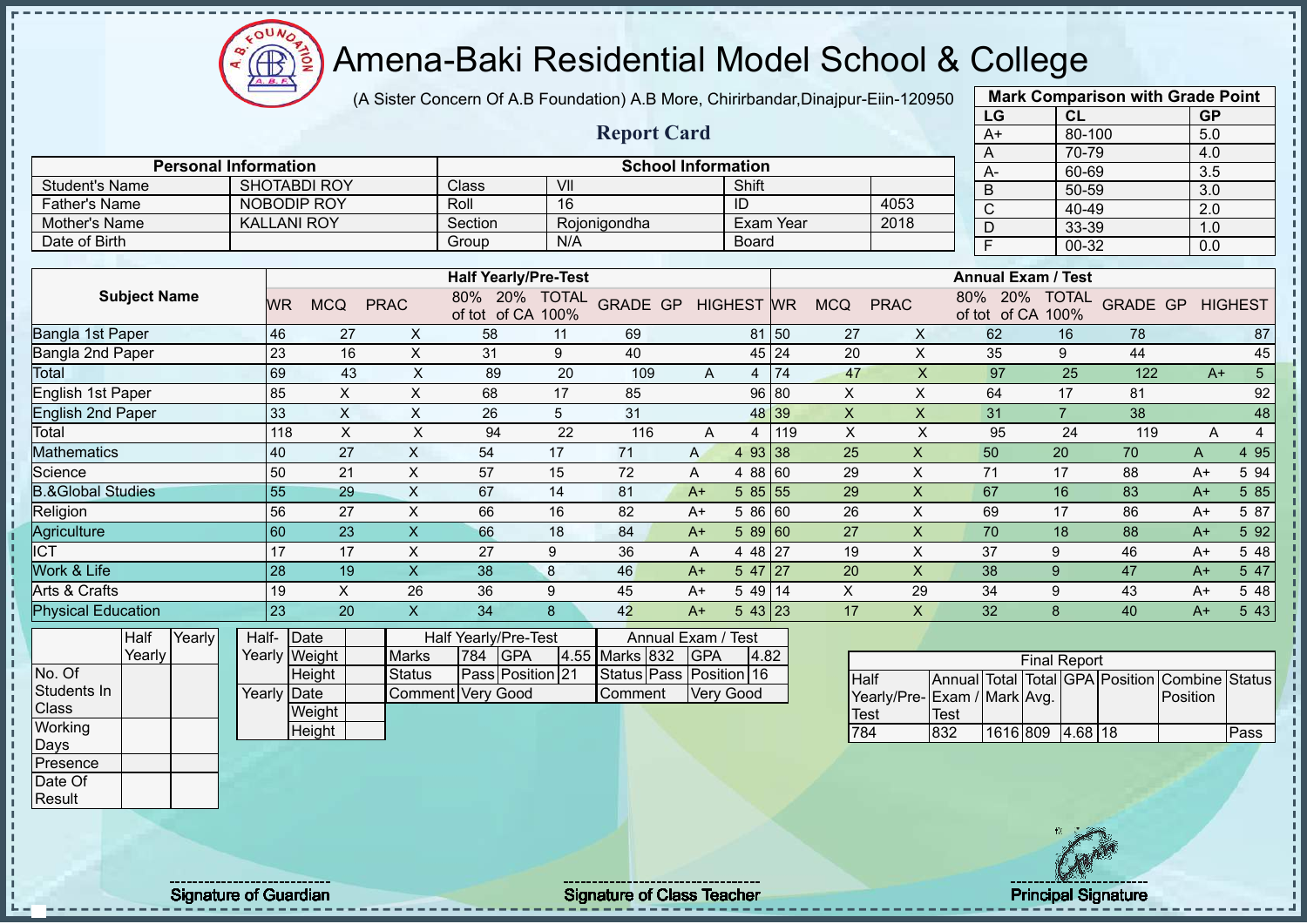$\Omega$ **CB** ₫

# Amena-Baki Residential Model School & College

(A Sister Concern Of A.B Foundation) A.B More, Chirirbandar,Dinajpur-Eiin-120950

| <b>Report Card</b><br>80-100<br>5.0<br>$A+$<br>70-79<br>4.0<br>A<br><b>Personal Information</b><br><b>School Information</b><br>$\overline{3.5}$<br>60-69<br>A-<br>$\overline{\mathsf{v}}$<br><b>NAFISA RAYHANA</b><br><b>Class</b><br>Shift<br><b>Student's Name</b><br>B<br>$50 - 59$<br>3.0<br><b>AHMMED KAZI</b><br>$\overline{15}$<br><b>Father's Name</b><br>Roll<br>ID<br>4050<br>$\mathsf{C}$<br>40-49<br>2.0<br><b>AL MAHAMUDA</b><br>2018<br>Mother's Name<br>Exam Year<br>Section<br>Rojonigondha<br>D<br>33-39<br>1.0<br>Date of Birth<br>N/A<br>Group<br><b>Board</b><br>F<br>$00 - 32$<br>0.0<br><b>Half Yearly/Pre-Test</b><br><b>Annual Exam / Test</b><br><b>Subject Name</b><br>80% 20% TOTAL<br>80% 20% TOTAL<br><b>GRADE GP</b><br><b>GRADE GP HIGHEST</b><br><b>HIGHEST</b> WR<br><b>MCQ</b><br><b>PRAC</b><br><b>MCQ</b><br><b>PRAC</b><br><b>WR</b><br>of tot of CA 100%<br>of tot of CA 100%<br>48<br>62<br>61<br>29<br>12<br>81 48<br>15<br>76<br>X<br>74<br>28<br>87<br>X<br>24<br>$\boldsymbol{\mathsf{X}}$<br>$\pmb{\times}$<br>8<br>45<br>Bangla 2nd Paper<br>16<br>32<br>8<br>40<br>45 23<br>19<br>34<br>42<br>72<br>71<br>45<br>X<br>94<br>20<br>47<br>95<br>23<br>$\overline{4}$<br>114<br>X<br>118<br>A<br>4<br>A<br>92<br>95<br>$\mathsf X$<br>76<br>$\pmb{\times}$<br><b>English 1st Paper</b><br>$\pmb{\times}$<br>17<br>93<br>96 80<br>$\mathsf X$<br>64<br>15<br>79<br>35<br>$\pmb{\mathsf{X}}$<br>48<br><b>English 2nd Paper</b><br>$\boldsymbol{\mathsf{X}}$<br>$\boldsymbol{\mathsf{X}}$<br>28<br>9<br>37<br>$\boldsymbol{\mathsf{X}}$<br>8<br>38<br>48 38<br>30<br>$\sf X$<br>$\boldsymbol{\mathsf{X}}$<br>26<br>$\boldsymbol{\mathsf{X}}$<br>$\sf X$<br>94<br>23<br>$\overline{4}$<br>130<br>104<br>130<br>$A+$<br>$5 \mid 118$<br>117<br>A<br>51<br>X<br>20<br>80<br>$\boldsymbol{X}$<br>4 9 5<br>24<br>60<br>5 93 51<br>24<br>60<br>19<br>79<br>$A+$<br>A<br>54<br>22<br>$\boldsymbol{\mathsf{X}}$<br>15<br>76<br>30<br>$\times$<br>72<br>18<br>5 94<br>61<br>4 88 60<br>90<br>$A+$<br>A<br>42<br>$\times$<br>71<br>4 85 53<br>$\boldsymbol{\mathsf{X}}$<br>4 8 5<br><b>B.&amp;Global Studies</b><br>27<br>55<br>16<br>26<br>63<br>16<br>79<br>A<br>A<br>47<br>$\times$<br>12<br>4 86 51<br>28<br>$\times$<br>4 87<br>26<br>58<br>70<br>63<br>16<br>79<br>Α<br>A<br>59<br>21<br>$\boldsymbol{\mathsf{X}}$<br>18<br>82<br>$589$ 60<br>$\times$<br>5 92<br>64<br>21<br>65<br>18<br>83<br>$A+$<br>$A+$<br>26<br>17<br>$\mathsf X$<br>$\times$<br>37<br>34<br>10<br>44<br>$548$ 28<br>18<br>9<br>5 48<br>$A+$<br>46<br>$A+$<br>$\overline{\mathsf{X}}$<br>$\boldsymbol{\mathsf{X}}$<br>27<br>18<br>36<br>547 27<br>20<br>38<br>9<br>47<br>5 47<br>9<br>45<br>$A+$<br>$A+$<br>$\mathsf X$<br>$\pmb{\mathsf{X}}$<br>20<br>27<br>38<br>9<br>47<br>$549$ 17<br>36<br>28<br>10<br>46<br>5 48<br>$A+$<br>$A+$<br>23<br><b>Physical Education</b><br>$\mathsf X$<br>42<br>$543$ 23<br>5 4 3<br>20<br>34<br>8<br>19<br>$\mathsf{X}$<br>34<br>8<br>42<br>$A+$<br>$A+$<br>Yearly<br>Half<br>Half-Date<br>Half Yearly/Pre-Test<br>Annual Exam / Test<br>Yearly<br><b>GPA</b><br>4.64 Marks 826<br>Yearly Weight<br>801<br><b>GPA</b><br><b>Marks</b><br>4.55<br><b>Final Report</b><br>Pass Position 17<br>Status Pass Position 25<br><b>Status</b><br>Height<br>Half<br>Annual Total Total GPA Position Combine Status<br>Comment Very Good<br>Yearly Date<br><b>Very Good</b><br>Comment<br>Yearly/Pre-Exam / Mark Avg.<br>Position<br>Class<br>Weight<br><b>Test</b><br><b>Test</b><br>Working<br>Height<br>801<br>826<br>1627 814 4.59 21<br>Pass<br>Days<br>Presence<br>Date Of |                    |  |  |  |  |  |  |  | LG | CL | <b>GP</b> |  |
|--------------------------------------------------------------------------------------------------------------------------------------------------------------------------------------------------------------------------------------------------------------------------------------------------------------------------------------------------------------------------------------------------------------------------------------------------------------------------------------------------------------------------------------------------------------------------------------------------------------------------------------------------------------------------------------------------------------------------------------------------------------------------------------------------------------------------------------------------------------------------------------------------------------------------------------------------------------------------------------------------------------------------------------------------------------------------------------------------------------------------------------------------------------------------------------------------------------------------------------------------------------------------------------------------------------------------------------------------------------------------------------------------------------------------------------------------------------------------------------------------------------------------------------------------------------------------------------------------------------------------------------------------------------------------------------------------------------------------------------------------------------------------------------------------------------------------------------------------------------------------------------------------------------------------------------------------------------------------------------------------------------------------------------------------------------------------------------------------------------------------------------------------------------------------------------------------------------------------------------------------------------------------------------------------------------------------------------------------------------------------------------------------------------------------------------------------------------------------------------------------------------------------------------------------------------------------------------------------------------------------------------------------------------------------------------------------------------------------------------------------------------------------------------------------------------------------------------------------------------------------------------------------------------------------------------------------------------------------------------------------------------------------------------------------------------------------------------------------------------------------------------------------------------------------------------------------------------------------------------------------------------------------------------------------------------------------------------------------------------------------------------------------------------------------------------------------------------------------------------------------------------------------------------------------------------------------------------------------------------------|--------------------|--|--|--|--|--|--|--|----|----|-----------|--|
|                                                                                                                                                                                                                                                                                                                                                                                                                                                                                                                                                                                                                                                                                                                                                                                                                                                                                                                                                                                                                                                                                                                                                                                                                                                                                                                                                                                                                                                                                                                                                                                                                                                                                                                                                                                                                                                                                                                                                                                                                                                                                                                                                                                                                                                                                                                                                                                                                                                                                                                                                                                                                                                                                                                                                                                                                                                                                                                                                                                                                                                                                                                                                                                                                                                                                                                                                                                                                                                                                                                                                                                                                    |                    |  |  |  |  |  |  |  |    |    |           |  |
|                                                                                                                                                                                                                                                                                                                                                                                                                                                                                                                                                                                                                                                                                                                                                                                                                                                                                                                                                                                                                                                                                                                                                                                                                                                                                                                                                                                                                                                                                                                                                                                                                                                                                                                                                                                                                                                                                                                                                                                                                                                                                                                                                                                                                                                                                                                                                                                                                                                                                                                                                                                                                                                                                                                                                                                                                                                                                                                                                                                                                                                                                                                                                                                                                                                                                                                                                                                                                                                                                                                                                                                                                    |                    |  |  |  |  |  |  |  |    |    |           |  |
|                                                                                                                                                                                                                                                                                                                                                                                                                                                                                                                                                                                                                                                                                                                                                                                                                                                                                                                                                                                                                                                                                                                                                                                                                                                                                                                                                                                                                                                                                                                                                                                                                                                                                                                                                                                                                                                                                                                                                                                                                                                                                                                                                                                                                                                                                                                                                                                                                                                                                                                                                                                                                                                                                                                                                                                                                                                                                                                                                                                                                                                                                                                                                                                                                                                                                                                                                                                                                                                                                                                                                                                                                    |                    |  |  |  |  |  |  |  |    |    |           |  |
|                                                                                                                                                                                                                                                                                                                                                                                                                                                                                                                                                                                                                                                                                                                                                                                                                                                                                                                                                                                                                                                                                                                                                                                                                                                                                                                                                                                                                                                                                                                                                                                                                                                                                                                                                                                                                                                                                                                                                                                                                                                                                                                                                                                                                                                                                                                                                                                                                                                                                                                                                                                                                                                                                                                                                                                                                                                                                                                                                                                                                                                                                                                                                                                                                                                                                                                                                                                                                                                                                                                                                                                                                    |                    |  |  |  |  |  |  |  |    |    |           |  |
|                                                                                                                                                                                                                                                                                                                                                                                                                                                                                                                                                                                                                                                                                                                                                                                                                                                                                                                                                                                                                                                                                                                                                                                                                                                                                                                                                                                                                                                                                                                                                                                                                                                                                                                                                                                                                                                                                                                                                                                                                                                                                                                                                                                                                                                                                                                                                                                                                                                                                                                                                                                                                                                                                                                                                                                                                                                                                                                                                                                                                                                                                                                                                                                                                                                                                                                                                                                                                                                                                                                                                                                                                    |                    |  |  |  |  |  |  |  |    |    |           |  |
|                                                                                                                                                                                                                                                                                                                                                                                                                                                                                                                                                                                                                                                                                                                                                                                                                                                                                                                                                                                                                                                                                                                                                                                                                                                                                                                                                                                                                                                                                                                                                                                                                                                                                                                                                                                                                                                                                                                                                                                                                                                                                                                                                                                                                                                                                                                                                                                                                                                                                                                                                                                                                                                                                                                                                                                                                                                                                                                                                                                                                                                                                                                                                                                                                                                                                                                                                                                                                                                                                                                                                                                                                    |                    |  |  |  |  |  |  |  |    |    |           |  |
|                                                                                                                                                                                                                                                                                                                                                                                                                                                                                                                                                                                                                                                                                                                                                                                                                                                                                                                                                                                                                                                                                                                                                                                                                                                                                                                                                                                                                                                                                                                                                                                                                                                                                                                                                                                                                                                                                                                                                                                                                                                                                                                                                                                                                                                                                                                                                                                                                                                                                                                                                                                                                                                                                                                                                                                                                                                                                                                                                                                                                                                                                                                                                                                                                                                                                                                                                                                                                                                                                                                                                                                                                    |                    |  |  |  |  |  |  |  |    |    |           |  |
|                                                                                                                                                                                                                                                                                                                                                                                                                                                                                                                                                                                                                                                                                                                                                                                                                                                                                                                                                                                                                                                                                                                                                                                                                                                                                                                                                                                                                                                                                                                                                                                                                                                                                                                                                                                                                                                                                                                                                                                                                                                                                                                                                                                                                                                                                                                                                                                                                                                                                                                                                                                                                                                                                                                                                                                                                                                                                                                                                                                                                                                                                                                                                                                                                                                                                                                                                                                                                                                                                                                                                                                                                    |                    |  |  |  |  |  |  |  |    |    |           |  |
|                                                                                                                                                                                                                                                                                                                                                                                                                                                                                                                                                                                                                                                                                                                                                                                                                                                                                                                                                                                                                                                                                                                                                                                                                                                                                                                                                                                                                                                                                                                                                                                                                                                                                                                                                                                                                                                                                                                                                                                                                                                                                                                                                                                                                                                                                                                                                                                                                                                                                                                                                                                                                                                                                                                                                                                                                                                                                                                                                                                                                                                                                                                                                                                                                                                                                                                                                                                                                                                                                                                                                                                                                    |                    |  |  |  |  |  |  |  |    |    |           |  |
|                                                                                                                                                                                                                                                                                                                                                                                                                                                                                                                                                                                                                                                                                                                                                                                                                                                                                                                                                                                                                                                                                                                                                                                                                                                                                                                                                                                                                                                                                                                                                                                                                                                                                                                                                                                                                                                                                                                                                                                                                                                                                                                                                                                                                                                                                                                                                                                                                                                                                                                                                                                                                                                                                                                                                                                                                                                                                                                                                                                                                                                                                                                                                                                                                                                                                                                                                                                                                                                                                                                                                                                                                    |                    |  |  |  |  |  |  |  |    |    |           |  |
|                                                                                                                                                                                                                                                                                                                                                                                                                                                                                                                                                                                                                                                                                                                                                                                                                                                                                                                                                                                                                                                                                                                                                                                                                                                                                                                                                                                                                                                                                                                                                                                                                                                                                                                                                                                                                                                                                                                                                                                                                                                                                                                                                                                                                                                                                                                                                                                                                                                                                                                                                                                                                                                                                                                                                                                                                                                                                                                                                                                                                                                                                                                                                                                                                                                                                                                                                                                                                                                                                                                                                                                                                    | Bangla 1st Paper   |  |  |  |  |  |  |  |    |    |           |  |
|                                                                                                                                                                                                                                                                                                                                                                                                                                                                                                                                                                                                                                                                                                                                                                                                                                                                                                                                                                                                                                                                                                                                                                                                                                                                                                                                                                                                                                                                                                                                                                                                                                                                                                                                                                                                                                                                                                                                                                                                                                                                                                                                                                                                                                                                                                                                                                                                                                                                                                                                                                                                                                                                                                                                                                                                                                                                                                                                                                                                                                                                                                                                                                                                                                                                                                                                                                                                                                                                                                                                                                                                                    |                    |  |  |  |  |  |  |  |    |    |           |  |
|                                                                                                                                                                                                                                                                                                                                                                                                                                                                                                                                                                                                                                                                                                                                                                                                                                                                                                                                                                                                                                                                                                                                                                                                                                                                                                                                                                                                                                                                                                                                                                                                                                                                                                                                                                                                                                                                                                                                                                                                                                                                                                                                                                                                                                                                                                                                                                                                                                                                                                                                                                                                                                                                                                                                                                                                                                                                                                                                                                                                                                                                                                                                                                                                                                                                                                                                                                                                                                                                                                                                                                                                                    | Total              |  |  |  |  |  |  |  |    |    |           |  |
|                                                                                                                                                                                                                                                                                                                                                                                                                                                                                                                                                                                                                                                                                                                                                                                                                                                                                                                                                                                                                                                                                                                                                                                                                                                                                                                                                                                                                                                                                                                                                                                                                                                                                                                                                                                                                                                                                                                                                                                                                                                                                                                                                                                                                                                                                                                                                                                                                                                                                                                                                                                                                                                                                                                                                                                                                                                                                                                                                                                                                                                                                                                                                                                                                                                                                                                                                                                                                                                                                                                                                                                                                    |                    |  |  |  |  |  |  |  |    |    |           |  |
|                                                                                                                                                                                                                                                                                                                                                                                                                                                                                                                                                                                                                                                                                                                                                                                                                                                                                                                                                                                                                                                                                                                                                                                                                                                                                                                                                                                                                                                                                                                                                                                                                                                                                                                                                                                                                                                                                                                                                                                                                                                                                                                                                                                                                                                                                                                                                                                                                                                                                                                                                                                                                                                                                                                                                                                                                                                                                                                                                                                                                                                                                                                                                                                                                                                                                                                                                                                                                                                                                                                                                                                                                    |                    |  |  |  |  |  |  |  |    |    |           |  |
|                                                                                                                                                                                                                                                                                                                                                                                                                                                                                                                                                                                                                                                                                                                                                                                                                                                                                                                                                                                                                                                                                                                                                                                                                                                                                                                                                                                                                                                                                                                                                                                                                                                                                                                                                                                                                                                                                                                                                                                                                                                                                                                                                                                                                                                                                                                                                                                                                                                                                                                                                                                                                                                                                                                                                                                                                                                                                                                                                                                                                                                                                                                                                                                                                                                                                                                                                                                                                                                                                                                                                                                                                    | Total              |  |  |  |  |  |  |  |    |    |           |  |
|                                                                                                                                                                                                                                                                                                                                                                                                                                                                                                                                                                                                                                                                                                                                                                                                                                                                                                                                                                                                                                                                                                                                                                                                                                                                                                                                                                                                                                                                                                                                                                                                                                                                                                                                                                                                                                                                                                                                                                                                                                                                                                                                                                                                                                                                                                                                                                                                                                                                                                                                                                                                                                                                                                                                                                                                                                                                                                                                                                                                                                                                                                                                                                                                                                                                                                                                                                                                                                                                                                                                                                                                                    | <b>Mathematics</b> |  |  |  |  |  |  |  |    |    |           |  |
|                                                                                                                                                                                                                                                                                                                                                                                                                                                                                                                                                                                                                                                                                                                                                                                                                                                                                                                                                                                                                                                                                                                                                                                                                                                                                                                                                                                                                                                                                                                                                                                                                                                                                                                                                                                                                                                                                                                                                                                                                                                                                                                                                                                                                                                                                                                                                                                                                                                                                                                                                                                                                                                                                                                                                                                                                                                                                                                                                                                                                                                                                                                                                                                                                                                                                                                                                                                                                                                                                                                                                                                                                    | Science            |  |  |  |  |  |  |  |    |    |           |  |
|                                                                                                                                                                                                                                                                                                                                                                                                                                                                                                                                                                                                                                                                                                                                                                                                                                                                                                                                                                                                                                                                                                                                                                                                                                                                                                                                                                                                                                                                                                                                                                                                                                                                                                                                                                                                                                                                                                                                                                                                                                                                                                                                                                                                                                                                                                                                                                                                                                                                                                                                                                                                                                                                                                                                                                                                                                                                                                                                                                                                                                                                                                                                                                                                                                                                                                                                                                                                                                                                                                                                                                                                                    |                    |  |  |  |  |  |  |  |    |    |           |  |
|                                                                                                                                                                                                                                                                                                                                                                                                                                                                                                                                                                                                                                                                                                                                                                                                                                                                                                                                                                                                                                                                                                                                                                                                                                                                                                                                                                                                                                                                                                                                                                                                                                                                                                                                                                                                                                                                                                                                                                                                                                                                                                                                                                                                                                                                                                                                                                                                                                                                                                                                                                                                                                                                                                                                                                                                                                                                                                                                                                                                                                                                                                                                                                                                                                                                                                                                                                                                                                                                                                                                                                                                                    | Religion           |  |  |  |  |  |  |  |    |    |           |  |
|                                                                                                                                                                                                                                                                                                                                                                                                                                                                                                                                                                                                                                                                                                                                                                                                                                                                                                                                                                                                                                                                                                                                                                                                                                                                                                                                                                                                                                                                                                                                                                                                                                                                                                                                                                                                                                                                                                                                                                                                                                                                                                                                                                                                                                                                                                                                                                                                                                                                                                                                                                                                                                                                                                                                                                                                                                                                                                                                                                                                                                                                                                                                                                                                                                                                                                                                                                                                                                                                                                                                                                                                                    | Agriculture        |  |  |  |  |  |  |  |    |    |           |  |
|                                                                                                                                                                                                                                                                                                                                                                                                                                                                                                                                                                                                                                                                                                                                                                                                                                                                                                                                                                                                                                                                                                                                                                                                                                                                                                                                                                                                                                                                                                                                                                                                                                                                                                                                                                                                                                                                                                                                                                                                                                                                                                                                                                                                                                                                                                                                                                                                                                                                                                                                                                                                                                                                                                                                                                                                                                                                                                                                                                                                                                                                                                                                                                                                                                                                                                                                                                                                                                                                                                                                                                                                                    | <b>ICT</b>         |  |  |  |  |  |  |  |    |    |           |  |
|                                                                                                                                                                                                                                                                                                                                                                                                                                                                                                                                                                                                                                                                                                                                                                                                                                                                                                                                                                                                                                                                                                                                                                                                                                                                                                                                                                                                                                                                                                                                                                                                                                                                                                                                                                                                                                                                                                                                                                                                                                                                                                                                                                                                                                                                                                                                                                                                                                                                                                                                                                                                                                                                                                                                                                                                                                                                                                                                                                                                                                                                                                                                                                                                                                                                                                                                                                                                                                                                                                                                                                                                                    | Work & Life        |  |  |  |  |  |  |  |    |    |           |  |
|                                                                                                                                                                                                                                                                                                                                                                                                                                                                                                                                                                                                                                                                                                                                                                                                                                                                                                                                                                                                                                                                                                                                                                                                                                                                                                                                                                                                                                                                                                                                                                                                                                                                                                                                                                                                                                                                                                                                                                                                                                                                                                                                                                                                                                                                                                                                                                                                                                                                                                                                                                                                                                                                                                                                                                                                                                                                                                                                                                                                                                                                                                                                                                                                                                                                                                                                                                                                                                                                                                                                                                                                                    | Arts & Crafts      |  |  |  |  |  |  |  |    |    |           |  |
|                                                                                                                                                                                                                                                                                                                                                                                                                                                                                                                                                                                                                                                                                                                                                                                                                                                                                                                                                                                                                                                                                                                                                                                                                                                                                                                                                                                                                                                                                                                                                                                                                                                                                                                                                                                                                                                                                                                                                                                                                                                                                                                                                                                                                                                                                                                                                                                                                                                                                                                                                                                                                                                                                                                                                                                                                                                                                                                                                                                                                                                                                                                                                                                                                                                                                                                                                                                                                                                                                                                                                                                                                    |                    |  |  |  |  |  |  |  |    |    |           |  |
|                                                                                                                                                                                                                                                                                                                                                                                                                                                                                                                                                                                                                                                                                                                                                                                                                                                                                                                                                                                                                                                                                                                                                                                                                                                                                                                                                                                                                                                                                                                                                                                                                                                                                                                                                                                                                                                                                                                                                                                                                                                                                                                                                                                                                                                                                                                                                                                                                                                                                                                                                                                                                                                                                                                                                                                                                                                                                                                                                                                                                                                                                                                                                                                                                                                                                                                                                                                                                                                                                                                                                                                                                    |                    |  |  |  |  |  |  |  |    |    |           |  |
|                                                                                                                                                                                                                                                                                                                                                                                                                                                                                                                                                                                                                                                                                                                                                                                                                                                                                                                                                                                                                                                                                                                                                                                                                                                                                                                                                                                                                                                                                                                                                                                                                                                                                                                                                                                                                                                                                                                                                                                                                                                                                                                                                                                                                                                                                                                                                                                                                                                                                                                                                                                                                                                                                                                                                                                                                                                                                                                                                                                                                                                                                                                                                                                                                                                                                                                                                                                                                                                                                                                                                                                                                    |                    |  |  |  |  |  |  |  |    |    |           |  |
|                                                                                                                                                                                                                                                                                                                                                                                                                                                                                                                                                                                                                                                                                                                                                                                                                                                                                                                                                                                                                                                                                                                                                                                                                                                                                                                                                                                                                                                                                                                                                                                                                                                                                                                                                                                                                                                                                                                                                                                                                                                                                                                                                                                                                                                                                                                                                                                                                                                                                                                                                                                                                                                                                                                                                                                                                                                                                                                                                                                                                                                                                                                                                                                                                                                                                                                                                                                                                                                                                                                                                                                                                    | No. Of             |  |  |  |  |  |  |  |    |    |           |  |
|                                                                                                                                                                                                                                                                                                                                                                                                                                                                                                                                                                                                                                                                                                                                                                                                                                                                                                                                                                                                                                                                                                                                                                                                                                                                                                                                                                                                                                                                                                                                                                                                                                                                                                                                                                                                                                                                                                                                                                                                                                                                                                                                                                                                                                                                                                                                                                                                                                                                                                                                                                                                                                                                                                                                                                                                                                                                                                                                                                                                                                                                                                                                                                                                                                                                                                                                                                                                                                                                                                                                                                                                                    | Students In        |  |  |  |  |  |  |  |    |    |           |  |
|                                                                                                                                                                                                                                                                                                                                                                                                                                                                                                                                                                                                                                                                                                                                                                                                                                                                                                                                                                                                                                                                                                                                                                                                                                                                                                                                                                                                                                                                                                                                                                                                                                                                                                                                                                                                                                                                                                                                                                                                                                                                                                                                                                                                                                                                                                                                                                                                                                                                                                                                                                                                                                                                                                                                                                                                                                                                                                                                                                                                                                                                                                                                                                                                                                                                                                                                                                                                                                                                                                                                                                                                                    |                    |  |  |  |  |  |  |  |    |    |           |  |
|                                                                                                                                                                                                                                                                                                                                                                                                                                                                                                                                                                                                                                                                                                                                                                                                                                                                                                                                                                                                                                                                                                                                                                                                                                                                                                                                                                                                                                                                                                                                                                                                                                                                                                                                                                                                                                                                                                                                                                                                                                                                                                                                                                                                                                                                                                                                                                                                                                                                                                                                                                                                                                                                                                                                                                                                                                                                                                                                                                                                                                                                                                                                                                                                                                                                                                                                                                                                                                                                                                                                                                                                                    |                    |  |  |  |  |  |  |  |    |    |           |  |
|                                                                                                                                                                                                                                                                                                                                                                                                                                                                                                                                                                                                                                                                                                                                                                                                                                                                                                                                                                                                                                                                                                                                                                                                                                                                                                                                                                                                                                                                                                                                                                                                                                                                                                                                                                                                                                                                                                                                                                                                                                                                                                                                                                                                                                                                                                                                                                                                                                                                                                                                                                                                                                                                                                                                                                                                                                                                                                                                                                                                                                                                                                                                                                                                                                                                                                                                                                                                                                                                                                                                                                                                                    |                    |  |  |  |  |  |  |  |    |    |           |  |
|                                                                                                                                                                                                                                                                                                                                                                                                                                                                                                                                                                                                                                                                                                                                                                                                                                                                                                                                                                                                                                                                                                                                                                                                                                                                                                                                                                                                                                                                                                                                                                                                                                                                                                                                                                                                                                                                                                                                                                                                                                                                                                                                                                                                                                                                                                                                                                                                                                                                                                                                                                                                                                                                                                                                                                                                                                                                                                                                                                                                                                                                                                                                                                                                                                                                                                                                                                                                                                                                                                                                                                                                                    |                    |  |  |  |  |  |  |  |    |    |           |  |
|                                                                                                                                                                                                                                                                                                                                                                                                                                                                                                                                                                                                                                                                                                                                                                                                                                                                                                                                                                                                                                                                                                                                                                                                                                                                                                                                                                                                                                                                                                                                                                                                                                                                                                                                                                                                                                                                                                                                                                                                                                                                                                                                                                                                                                                                                                                                                                                                                                                                                                                                                                                                                                                                                                                                                                                                                                                                                                                                                                                                                                                                                                                                                                                                                                                                                                                                                                                                                                                                                                                                                                                                                    | Result             |  |  |  |  |  |  |  |    |    |           |  |



**Mark Comparison with Grade Point**

Signature of Guardian Signature of Class Teacher Principal Signature Principal Signature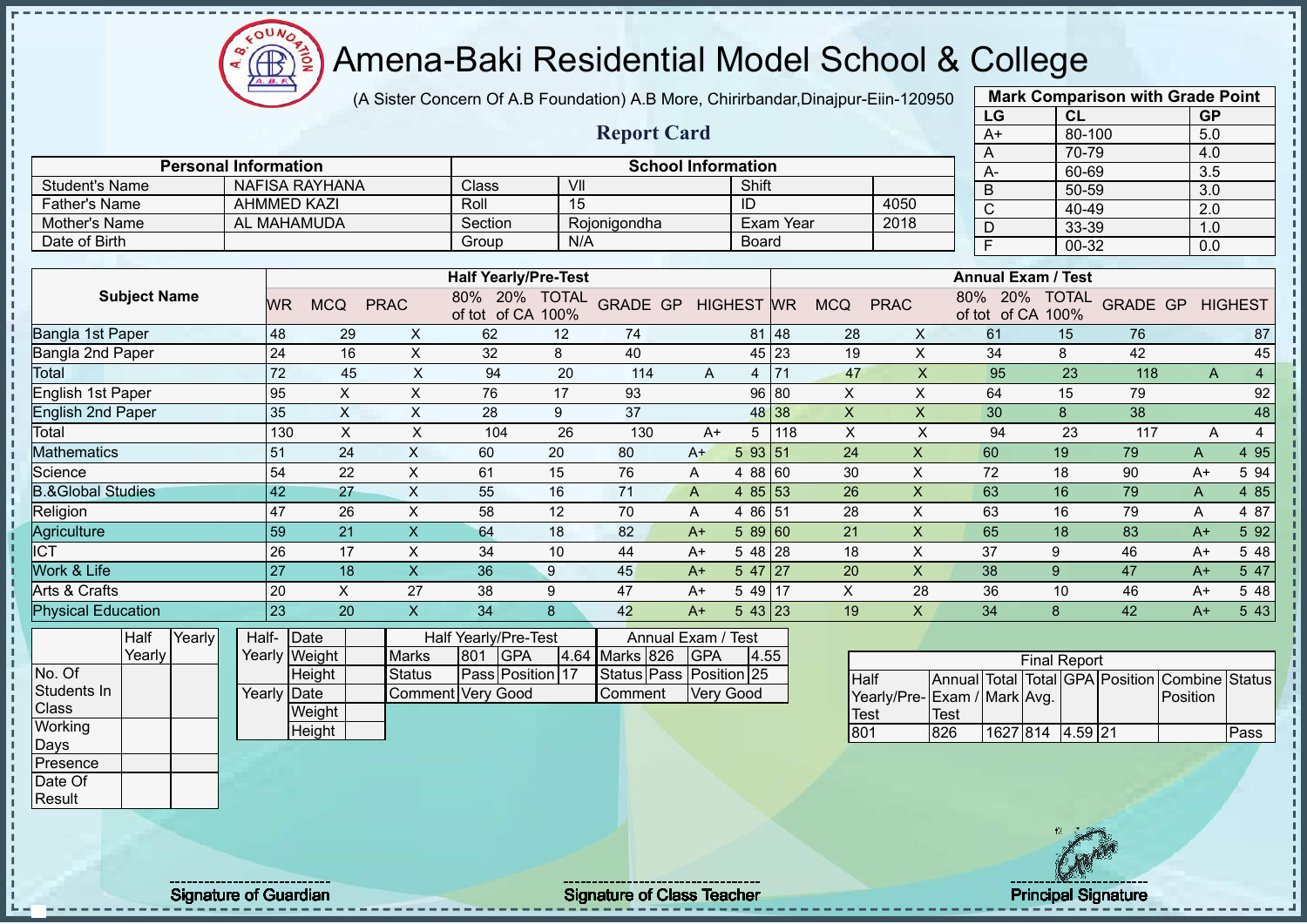(A Sister Concern Of A.B Foundation) A.B More, Chirirbandar,Dinajpur-Eiin-120950

|                                |                             |                 |                           |                               |                                           |                             |                    |                                  |                   |              |                            |                         |                      | LG                                 | <b>CL</b>           |                            | <b>GP</b>        |                  |
|--------------------------------|-----------------------------|-----------------|---------------------------|-------------------------------|-------------------------------------------|-----------------------------|--------------------|----------------------------------|-------------------|--------------|----------------------------|-------------------------|----------------------|------------------------------------|---------------------|----------------------------|------------------|------------------|
|                                |                             |                 |                           |                               |                                           |                             | <b>Report Card</b> |                                  |                   |              |                            |                         |                      | $A+$                               | 80-100              |                            | 5.0              |                  |
|                                |                             |                 |                           |                               |                                           |                             |                    |                                  |                   |              |                            |                         |                      | A                                  | 70-79               |                            | 4.0              |                  |
|                                | <b>Personal Information</b> |                 |                           |                               |                                           |                             |                    | <b>School Information</b>        |                   |              |                            |                         |                      | A-                                 | 60-69               |                            | 3.5              |                  |
| <b>Student's Name</b>          |                             |                 | S. SONGKULPO ROY SHRAYA   |                               |                                           | Class                       | VII                |                                  |                   | Shift        |                            |                         |                      | $\overline{B}$                     | $50 - 59$           |                            | $\overline{3.0}$ |                  |
| <b>Father's Name</b>           | <b>SOMOR ROY</b>            |                 |                           |                               |                                           | Roll                        | 13                 |                                  |                   | ID           |                            | 4046                    |                      | $\overline{C}$                     | 40-49               |                            | 2.0              |                  |
| Mother's Name                  | <b>SURAVI ROY</b>           |                 |                           |                               |                                           | Section                     |                    | Rojonigondha                     |                   |              | Exam Year                  | 2018                    |                      | $\overline{D}$                     | 33-39               |                            | 1.0              |                  |
| Date of Birth                  |                             |                 |                           |                               |                                           | Group                       | N/A                |                                  |                   | <b>Board</b> |                            |                         |                      | $\overline{\mathsf{F}}$            | 00-32               |                            | 0.0              |                  |
|                                |                             |                 |                           |                               |                                           | <b>Half Yearly/Pre-Test</b> |                    |                                  |                   |              |                            |                         |                      | <b>Annual Exam / Test</b>          |                     |                            |                  |                  |
| <b>Subject Name</b>            |                             | <b>WR</b>       | <b>MCQ</b>                | <b>PRAC</b>                   | of tot of CA 100%                         | 80% 20% TOTAL               | <b>GRADE GP</b>    |                                  | <b>HIGHEST WR</b> |              | <b>MCQ</b>                 | <b>PRAC</b>             |                      | 80% 20% TOTAL<br>of tot of CA 100% |                     | <b>GRADE GP HIGHEST</b>    |                  |                  |
| Bangla 1st Paper               |                             | $47\,$          | 26                        | X                             | 58                                        | 10                          | 68                 |                                  |                   | 81 47        | 26                         | X                       |                      | 58                                 | 12                  | 70                         |                  | 87               |
| <b>Bangla 2nd Paper</b>        |                             | 23              | 12                        | $\pmb{\times}$                | 28                                        | 9                           | 37                 |                                  |                   | 45 22        | 19                         | X                       |                      | 33                                 | $\overline{7}$      | 40                         |                  | 45               |
| <b>Total</b>                   |                             | 70              | 38                        | $\pmb{\times}$                | 86                                        | 19                          | 105                | A                                | $\overline{4}$    | 69           | 45                         | $\overline{\mathsf{x}}$ |                      | 91                                 | 19                  | 110                        | $\overline{A}$   | $\overline{4}$   |
| <b>English 1st Paper</b>       |                             | 92              | $\boldsymbol{\mathsf{X}}$ | $\boldsymbol{\mathsf{X}}$     | 74                                        | 15                          | 89                 |                                  |                   | 96 75        | X                          | X                       |                      | 60                                 | 15                  | 75                         |                  | 92               |
| <b>English 2nd Paper</b>       |                             | $\overline{29}$ | $\boldsymbol{\mathsf{X}}$ | $\boldsymbol{\mathsf{X}}$     | 23                                        | $6\phantom{1}$              | 29                 |                                  |                   | 48 39        | $\mathsf{X}$               | $\mathsf X$             |                      | 31                                 | $6\phantom{1}$      | 37                         |                  | 48               |
| Total                          |                             | 121             | $\sf X$                   | $\pmb{\times}$                | 97                                        | 21                          | 118                | A                                | $\overline{4}$    | 114          | $\boldsymbol{\mathsf{X}}$  | $\sf X$                 |                      | 91                                 | 21                  | 112                        | $\overline{A}$   | $\overline{4}$   |
| <b>Mathematics</b>             |                             | 43              | 22                        | X                             | 52                                        | 12                          | 64                 | $A-$                             | 3.5 93            | 29           | 22                         | $\pmb{\times}$          |                      | 41                                 | 14                  | 55                         | B                | 3 9 5            |
| Science                        |                             | 51              | 23                        | $\boldsymbol{\mathsf{X}}$     | 59                                        | 13                          | 72                 | Α                                | $\overline{4}$    | 88 59        | 23                         | $\mathsf{x}$            |                      | 66                                 | 14                  | 80                         | $A+$             | 5 94             |
| <b>B.&amp;Global Studies</b>   |                             | 47              | 23                        | $\boldsymbol{\mathsf{X}}$     | 56                                        | 13                          | 69                 | $A -$                            | $3.585$ 32        |              | 21                         | $\mathsf{X}$            |                      | 58                                 | 15                  | 73                         | A                | 4 8 5            |
| Religion                       |                             | 53              | 26                        | $\pmb{\times}$                | 63                                        | 15                          | 78                 | A                                | 4 8 6             | 55           | 27                         | X                       |                      | 66                                 | 16                  | 82                         | $A+$             | 5 87             |
| Agriculture                    |                             | $\overline{55}$ | $\overline{22}$           | $\boldsymbol{\mathsf{X}}$     | 62                                        | 18                          | 80                 | $A+$                             | 58962             |              | 18                         | $\pmb{\times}$          |                      | 64                                 | 18                  | 82                         | $A+$             | 5 9 2            |
| <b>ICT</b>                     |                             | $\overline{26}$ | 14                        | $\pmb{\times}$                | 32                                        | $\overline{7}$              | 39                 | A                                | $448$ 28          |              | 17                         | $\pmb{\times}$          |                      | 36                                 | 9                   | 45                         | $A+$             | 5 48             |
| Work & Life                    |                             | $\overline{26}$ | 20                        | $\mathsf X$                   | 37                                        | 8                           | 45                 | $A+$                             | 5 47              | 27           | 19                         | $\pmb{\times}$          |                      | 37                                 | $\boldsymbol{9}$    | 46                         | $A+$             | 5 47             |
| Arts & Crafts                  |                             | 20              | $\boldsymbol{\mathsf{X}}$ | 27                            | 38                                        | 9                           | 47                 | $A+$                             | 5 4 9             | 16           | X                          | 25                      |                      | 33                                 | 9                   | 42                         | $A+$             | 5 48             |
| <b>Physical Education</b>      |                             | $\overline{22}$ | 20                        | $\overline{\mathsf{x}}$       | $\overline{34}$                           | $\overline{7}$              | 41                 | $A+$                             | 543 24            |              | 15                         | X                       |                      | 31                                 | 9                   | 40                         | $A+$             | $5\overline{43}$ |
| Half<br>Yearly<br>Yearly       |                             | Half- Date      | Yearly Weight             | <b>Marks</b>                  | Half Yearly/Pre-Test<br><b>GPA</b><br>758 | 4.27                        | Marks 767          | Annual Exam / Test<br><b>GPA</b> |                   | 4.55         |                            |                         |                      |                                    | <b>Final Report</b> |                            |                  |                  |
| No. Of<br>Students In<br>Class |                             | Yearly Date     | Height<br>Weight          | <b>Status</b><br>Comment Good |                                           | Pass Position 34            | Comment            | Status Pass Position 30          | <b>Very Good</b>  |              | <b>Half</b><br><b>Test</b> |                         | Annual Total<br>Test | Yearly/Pre-Exam / Mark Avg.        |                     | Total GPA Position Combine | Position         | <b>Status</b>    |
| Working                        |                             |                 | Height                    |                               |                                           |                             |                    |                                  |                   |              | 758                        |                         | 767                  | 1525 763 4.41 33                   |                     |                            |                  | Pass             |
| Days                           |                             |                 |                           |                               |                                           |                             |                    |                                  |                   |              |                            |                         |                      |                                    |                     |                            |                  |                  |
| Presence<br>Date Of            |                             |                 |                           |                               |                                           |                             |                    |                                  |                   |              |                            |                         |                      |                                    |                     |                            |                  |                  |
| Result                         |                             |                 |                           |                               |                                           |                             |                    |                                  |                   |              |                            |                         |                      |                                    |                     |                            |                  |                  |
|                                |                             |                 |                           |                               |                                           |                             |                    |                                  |                   |              |                            |                         |                      |                                    |                     |                            |                  |                  |

Signature of Guardian Signature of Class Teacher Principal Signature Principal Signature

**CB**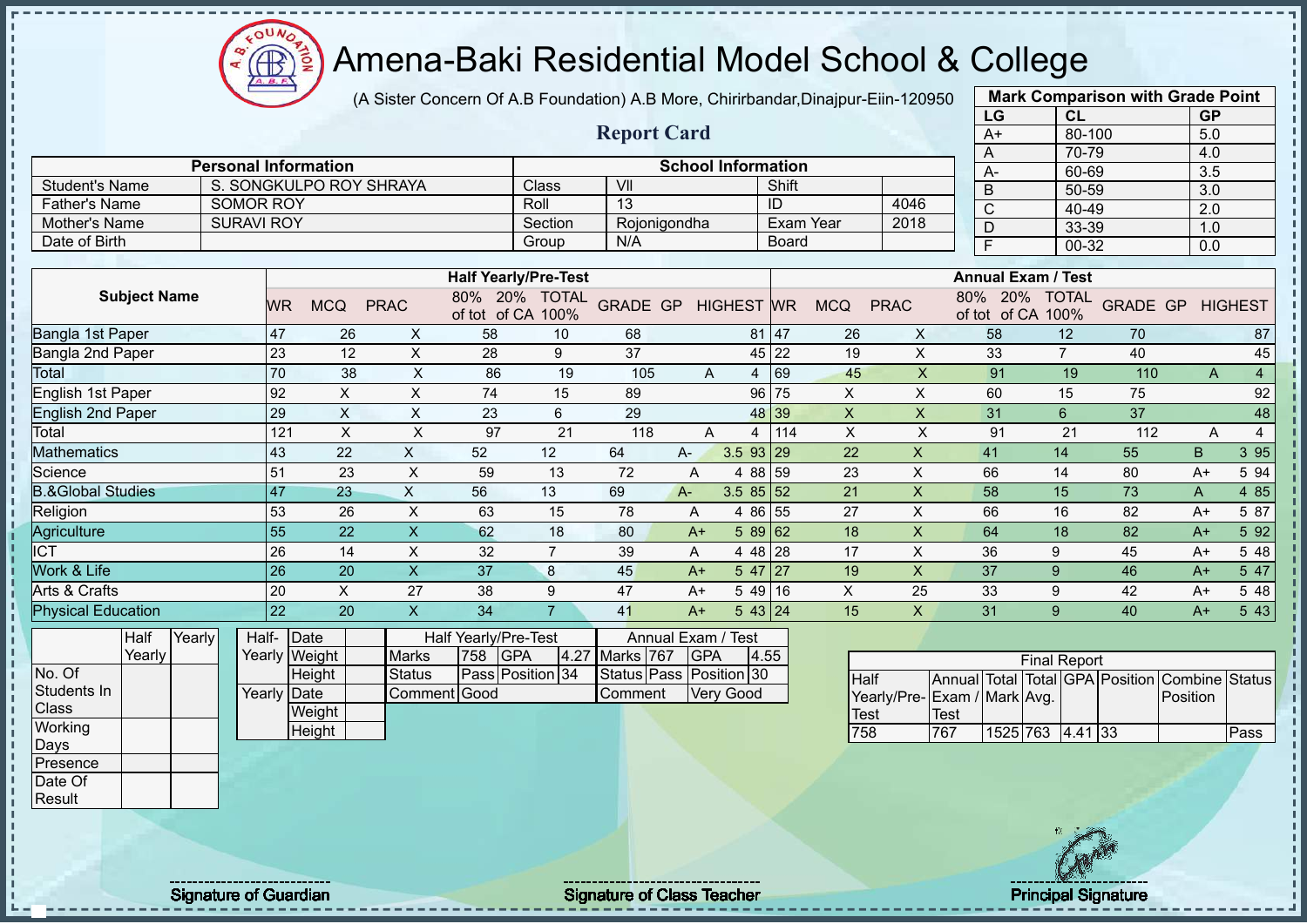(A Sister Concern Of A.B Foundation) A.B More, Chirirbandar,Dinajpur-Eiin-120950

|                              |                             |                             |                                             |                      |                                    |                         |                           |                   |              |                           |                           | LG                              | CL                                 |                 | <b>GP</b>        |                 |
|------------------------------|-----------------------------|-----------------------------|---------------------------------------------|----------------------|------------------------------------|-------------------------|---------------------------|-------------------|--------------|---------------------------|---------------------------|---------------------------------|------------------------------------|-----------------|------------------|-----------------|
|                              |                             |                             |                                             |                      |                                    | <b>Report Card</b>      |                           |                   |              |                           |                           | $A+$                            | 80-100                             |                 | 5.0              |                 |
|                              |                             |                             |                                             |                      |                                    |                         |                           |                   |              |                           |                           | A                               | 70-79                              |                 | 4.0              |                 |
|                              | <b>Personal Information</b> |                             |                                             |                      |                                    |                         | <b>School Information</b> |                   |              |                           |                           | A-                              | 60-69                              |                 | 3.5              |                 |
| <b>Student's Name</b>        |                             | <b>SHABIKUN NAHAR MIM</b>   |                                             |                      | Class                              | VII                     |                           |                   | Shift        |                           |                           | $\overline{B}$                  | 50-59                              |                 | $\overline{3.0}$ |                 |
| <b>Father's Name</b>         |                             | MOHAMMAD ALI JINNAH         |                                             |                      | Roll                               | $\overline{19}$         |                           | ID                |              |                           | 4072                      | $\overline{C}$                  | 40-49                              |                 | $\overline{2.0}$ |                 |
| <b>Mother's Name</b>         |                             | <b>MST. MAHAFUJA KHATUN</b> |                                             |                      | Section                            | Rojonigondha            |                           |                   | Exam Year    |                           | 2018                      | $\overline{D}$                  | 33-39                              |                 | 1.0              |                 |
| Date of Birth                |                             |                             |                                             |                      | Group                              | N/A                     |                           |                   | <b>Board</b> |                           |                           | $\overline{F}$                  | 00-32                              |                 | 0.0              |                 |
|                              |                             |                             |                                             |                      |                                    |                         |                           |                   |              |                           |                           |                                 |                                    |                 |                  |                 |
|                              |                             |                             |                                             |                      | <b>Half Yearly/Pre-Test</b>        |                         |                           |                   |              |                           |                           |                                 | <b>Annual Exam / Test</b>          |                 |                  |                 |
| <b>Subject Name</b>          |                             | <b>MCQ</b><br><b>WR</b>     | <b>PRAC</b>                                 |                      | 80% 20% TOTAL<br>of tot of CA 100% | <b>GRADE GP</b>         |                           | <b>HIGHEST</b> WR |              | <b>MCQ</b>                | <b>PRAC</b>               |                                 | 80% 20% TOTAL<br>of tot of CA 100% | <b>GRADE GP</b> |                  | <b>HIGHEST</b>  |
| Bangla 1st Paper             |                             | 49                          | 28<br>$\boldsymbol{\mathsf{X}}$             | 62                   | 14                                 | 76                      |                           |                   | 81 50        | 29                        | X                         | 63                              | 16                                 | 79              |                  | 87              |
| Bangla 2nd Paper             |                             | 21                          | $\pmb{\times}$<br>19                        | 32                   | 8                                  | 40                      |                           |                   | 45 22        | 20                        | X                         | 34                              | 9                                  | 43              |                  | 45              |
| <b>Total</b>                 |                             | 70                          | $\mathsf X$<br>47                           | 94                   | 22                                 | 116                     | $\overline{A}$            |                   | $4 \mid 72$  | 49                        | $\boldsymbol{\mathsf{X}}$ | 97                              | 25                                 | 122             | $A+$             | $\overline{5}$  |
| <b>English 1st Paper</b>     |                             | 94                          | $\boldsymbol{\mathsf{X}}$<br>$\pmb{\times}$ | 75                   | 16                                 | 91                      |                           |                   | 96 84        | $\boldsymbol{\mathsf{X}}$ | $\mathsf X$               | 67                              | 16                                 | 83              |                  | 92              |
| <b>English 2nd Paper</b>     |                             | 36                          | $\times$<br>$\times$                        | 29                   | 9                                  | 38                      |                           |                   | 48 45        | $\boldsymbol{X}$          | $\times$                  | 36                              | 8                                  | 44              |                  | 48              |
| Total                        |                             | 130                         | $\boldsymbol{\mathsf{X}}$<br>$\mathsf X$    | 104                  | 25                                 | 129                     | $A+$                      | 5                 | 129          | $\mathsf X$               | $\mathsf X$               | 103                             | 24                                 | 127             | $A+$             | $5\overline{)}$ |
| <b>Mathematics</b>           |                             | 44                          | $\mathsf{X}$<br>28                          | 58                   | 18                                 | 76                      | A                         | 4 93 54           |              | 27                        | $\mathsf X$               | 65                              | 19                                 | 84              | $A+$             | 5 9 5           |
| Science                      |                             | 48                          | $\mathsf X$<br>27                           | 60                   | 15                                 | 75                      | A                         | 4 88 59           |              | 30                        | X                         | 71                              | 17                                 | 88              | $A+$             | 5 94            |
| <b>B.&amp;Global Studies</b> |                             | 52                          | $\times$<br>27                              | 63                   | 16                                 | 79                      | $\overline{A}$            | 4 $85 53$         |              | 25                        | $\mathsf X$               | 62                              | 16                                 | 78              | A                | 4 8 5           |
| Religion                     |                             | 51                          | $\sf X$<br>27                               | 62                   | 14                                 | 76                      | A                         | 4 86 55           |              | 28                        | $\mathsf X$               | 66                              | 16                                 | 82              | $A+$             | 5 87            |
| Agriculture                  |                             | 57                          | 24<br>$\pmb{\times}$                        | 65                   | 18                                 | 83                      | $A+$                      | 589 60            |              | 24                        | X                         | 67                              | 18                                 | 85              | $A+$             | 5 9 2           |
| <b>ICT</b>                   |                             | 26                          | $\sf X$<br>19                               | 36                   | 10                                 | 46                      | $A+$                      | $548$ 24          |              | 16                        | X                         | 32                              | 9                                  | 41              | $A+$             | 5 48            |
| Work & Life                  |                             | $\overline{26}$             | $\overline{\mathsf{X}}$<br>20               | 37                   | 8                                  | 45                      | $A+$                      | $547$   27        |              | 18                        | $\sf X$                   | 36                              | 9                                  | 45              | $A+$             | 5 47            |
| Arts & Crafts                |                             | 20                          | X<br>28                                     | 38                   | 9                                  | 47                      | $A+$                      | 5 49 19           |              | $\mathsf X$               | 26                        | 36                              | $\overline{7}$                     | 43              | $A+$             | 5 48            |
| <b>Physical Education</b>    |                             | $\overline{23}$             | $\overline{\mathsf{x}}$<br>20               | 34                   | $\mathbf{8}$                       | 42                      | $A+$                      | 543 23            |              | 19                        | $\overline{\mathsf{X}}$   | 34                              | 9                                  | 43              | $A+$             | 5 4 3           |
| Yearly<br>Half               |                             | Half- Date                  |                                             | Half Yearly/Pre-Test |                                    |                         | Annual Exam /             | Test              |              |                           |                           |                                 |                                    |                 |                  |                 |
| Yearly                       |                             | Yearly Weight               | <b>Marks</b>                                | 814                  | <b>GPA</b><br>4.55                 | Marks 838               | GPA                       | 4.91              |              |                           |                           |                                 | <b>Final Report</b>                |                 |                  |                 |
| No. Of                       |                             | Height                      | <b>Status</b>                               |                      | Pass Position 18                   | Status Pass Position 10 |                           |                   |              | <b>Half</b>               |                           | Annual Total Total GPA Position |                                    |                 | Combine Status   |                 |
| Students In                  |                             | Yearly Date                 |                                             | Comment Very Good    |                                    | Comment                 |                           | <b>Very Good</b>  |              |                           |                           | Yearly/Pre-Exam / Mark Avg.     |                                    |                 | Position         |                 |
| Class                        |                             | Weight                      |                                             |                      |                                    |                         |                           |                   |              | <b>Test</b>               |                           | <b>Test</b>                     |                                    |                 |                  |                 |
| Working                      |                             | Height                      |                                             |                      |                                    |                         |                           |                   |              | 814                       |                           | 1652 827<br>838                 | $4.73$ 16                          |                 |                  | Pass            |
| Days                         |                             |                             |                                             |                      |                                    |                         |                           |                   |              |                           |                           |                                 |                                    |                 |                  |                 |
| Presence                     |                             |                             |                                             |                      |                                    |                         |                           |                   |              |                           |                           |                                 |                                    |                 |                  |                 |
| Date Of                      |                             |                             |                                             |                      |                                    |                         |                           |                   |              |                           |                           |                                 |                                    |                 |                  |                 |
| Result                       |                             |                             |                                             |                      |                                    |                         |                           |                   |              |                           |                           |                                 |                                    |                 |                  |                 |
|                              |                             |                             |                                             |                      |                                    |                         |                           |                   |              |                           |                           |                                 |                                    |                 |                  |                 |

Signature of Guardian Signature Signature of Class Teacher National Signature Principal Signature

 $\Omega$ Æ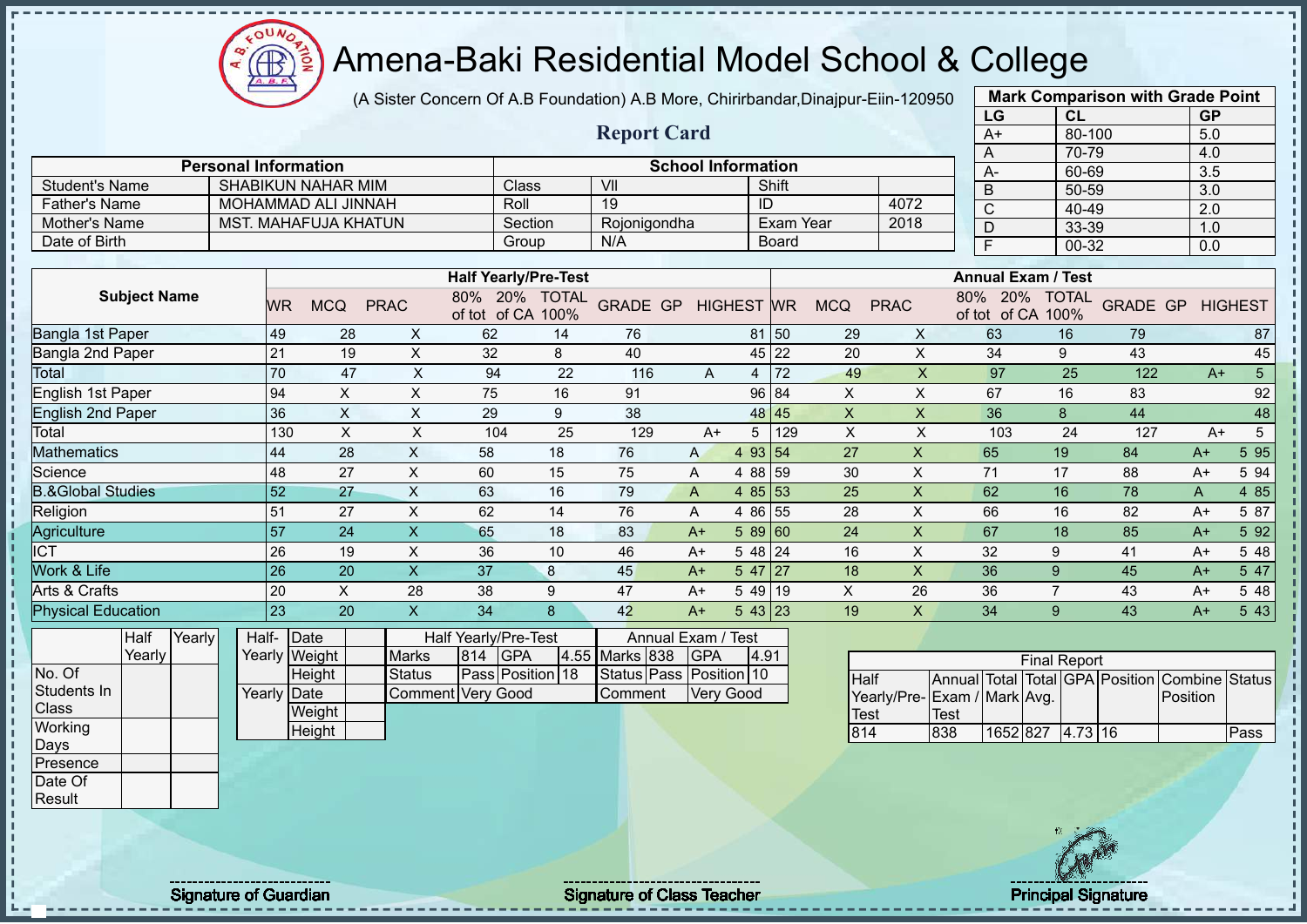$\Omega$ **AB** 

# Amena-Baki Residential Model School & College

(A Sister Concern Of A.B Foundation) A.B More, Chirirbandar,Dinajpur-Eiin-120950

|                              |                             |                           |                           |                                    |                |                            |                           |                |              |                           |                           | LG                              | CL                  |                 | <b>GP</b>        |                |
|------------------------------|-----------------------------|---------------------------|---------------------------|------------------------------------|----------------|----------------------------|---------------------------|----------------|--------------|---------------------------|---------------------------|---------------------------------|---------------------|-----------------|------------------|----------------|
|                              |                             |                           |                           |                                    |                | <b>Report Card</b>         |                           |                |              |                           |                           | $A+$                            | $80 - 100$          |                 | 5.0              |                |
|                              |                             |                           |                           |                                    |                |                            |                           |                |              |                           |                           | A                               | 70-79               |                 | 4.0              |                |
|                              | <b>Personal Information</b> |                           |                           |                                    |                |                            | <b>School Information</b> |                |              |                           |                           | A-                              | 60-69               |                 | 3.5              |                |
| <b>Student's Name</b>        |                             | <b>MST. SUMAIA AKHTER</b> |                           | Class                              |                | VII                        |                           | Shift          |              |                           |                           | $\overline{B}$                  | 50-59               |                 | $\overline{3.0}$ |                |
| <b>Father's Name</b>         |                             | <b>MD. ANOWERUL AZIM</b>  |                           | Roll                               |                | 18                         |                           | ID             |              |                           | 4059                      | $\overline{C}$                  | $40 - 49$           |                 | $\overline{2.0}$ |                |
| <b>Mother's Name</b>         | <b>MST. SHARMIN</b>         |                           |                           | Section                            |                | Rojonigondha               |                           |                | Exam Year    |                           | 2018                      | $\overline{D}$                  | 33-39               |                 | 1.0              |                |
| Date of Birth                |                             |                           |                           | Group                              |                | N/A                        |                           |                | <b>Board</b> |                           |                           | F                               | 00-32               |                 | 0.0              |                |
|                              |                             |                           |                           |                                    |                |                            |                           |                |              |                           |                           | <b>Annual Exam / Test</b>       |                     |                 |                  |                |
|                              |                             |                           |                           | <b>Half Yearly/Pre-Test</b>        |                |                            |                           |                |              |                           |                           |                                 |                     |                 |                  |                |
| <b>Subject Name</b>          | WR.                         | <b>MCQ</b>                | <b>PRAC</b>               | 80% 20% TOTAL<br>of tot of CA 100% |                | <b>GRADE GP HIGHEST WR</b> |                           |                |              | <b>MCQ</b>                | <b>PRAC</b>               | 80% 20%<br>of tot of CA 100%    | <b>TOTAL</b>        | <b>GRADE GP</b> |                  | <b>HIGHEST</b> |
| Bangla 1st Paper             | 43                          | 29                        | $\boldsymbol{\mathsf{X}}$ | 58                                 | 12             | 70                         |                           |                | 81 47        | 29                        | $\mathsf X$               | 61                              | 14                  | 75              |                  | 87             |
| <b>Bangla 2nd Paper</b>      | $\overline{22}$             | 12                        | $\mathsf X$               | 27                                 | 8              | 35                         |                           |                | 45 22        | 18                        | $\mathsf{X}$              | 32                              | 8                   | 40              |                  | 45             |
| <b>Total</b>                 | 65                          | 41                        | $\mathsf X$               | 85                                 | 20             | 105                        | A                         |                | 4 69         | 47                        | $\mathsf{X}$              | 93                              | 22                  | 115             | A                | $\overline{4}$ |
| <b>English 1st Paper</b>     | 87                          | $\boldsymbol{\mathsf{X}}$ | $\mathsf X$               | 70                                 | 15             | 85                         |                           |                | 96 76        | $\mathsf{X}$              | $\mathsf{x}$              | 61                              | 13                  | 74              |                  | 92             |
| <b>English 2nd Paper</b>     | 30                          | $\boldsymbol{\mathsf{X}}$ | $\boldsymbol{\mathsf{X}}$ | 24                                 | 6              | 30                         |                           |                | 48 42        | $\boldsymbol{\mathsf{X}}$ | $\boldsymbol{\mathsf{X}}$ | 34                              | 8                   | 42              |                  | 48             |
| Total                        | 117                         | $\boldsymbol{\mathsf{X}}$ | $\mathsf X$               | 94                                 | 21             | 115                        | A                         | $\overline{4}$ | 118          | $\pmb{\times}$            | X                         | 95                              | 21                  | 116             | A                | $\overline{4}$ |
| <b>Mathematics</b>           | 43                          | 23                        | X                         | 53                                 | 12             | 65                         | A-                        | $3.5$ 93 48    |              | 23                        | X                         | 57                              | 16                  | 73              | A                | 4 9 5          |
| Science                      | 51                          | 24                        | $\mathsf X$               | 60                                 | 15             | 75                         | A                         | 4 88 62        |              | 28                        | $\times$                  | 72                              | 15                  | 87              | $A+$             | 5 94           |
| <b>B.&amp;Global Studies</b> | 49                          | 29                        | $\times$                  | 62                                 | 12             | 74                         | A                         | 4 $85 51$      |              | 25                        | $\boldsymbol{\mathsf{X}}$ | 61                              | 16                  | 77              | A                | 4 8 5          |
| Religion                     | 50                          | 24                        | $\pmb{\times}$            | 59                                 | 16             | 75                         | A                         | 4 86 53        |              | 29                        | X                         | 66                              | 16                  | 82              | $A+$             | 5 87           |
| Agriculture                  | 58                          | 19                        | $\mathsf{X}$              | 62                                 | 18             | 80                         | $A+$                      | $589$ 62       |              | 23                        | $\mathsf{x}$              | 68                              | 16                  | 84              | $A+$             | 5 9 2          |
| <b>ICT</b>                   | 28                          | 15                        | $\times$                  | 34                                 | 10             | 44                         | $A+$                      | $548$ 26       |              | 19                        | $\times$                  | 36                              | 9                   | 45              | $A+$             | 5 48           |
| Work & Life                  | 27                          | 19                        | $\boldsymbol{\mathsf{X}}$ | 37                                 | 8              | 45                         | $A+$                      | $547$   27     |              | 17                        | $\mathsf{X}$              | 35                              | 8                   | 43              | $A+$             | 5 47           |
| Arts & Crafts                | 20                          | $\pmb{\times}$            | 27                        | 38                                 | 10             | 48                         | $A+$                      | 5 49 16        |              | X                         | 28                        | 35                              | 10                  | 45              | $A+$             | 5 48           |
| <b>Physical Education</b>    | 23                          | 20                        | $\boldsymbol{\mathsf{X}}$ | 34                                 | 7 <sup>1</sup> | 41                         | $A+$                      | 543 23         |              | 16                        | $\mathsf{X}$              | 31                              | 8                   | 39              | A                | 4 4 3          |
| Yearly<br>Half               |                             | Half- Date                |                           | Half Yearly/Pre-Test               |                | Annual Exam /              |                           | <b>Test</b>    |              |                           |                           |                                 |                     |                 |                  |                |
| Yearly                       |                             | Yearly Weight             | <b>Marks</b>              | <b>GPA</b><br>767                  | 4.41           | Marks 806                  | <b>GPA</b>                | 4.55           |              |                           |                           |                                 | <b>Final Report</b> |                 |                  |                |
| No. Of                       |                             | Height                    | <b>Status</b>             | Pass Position 27                   |                | <b>Status Pass</b>         |                           | Position 27    |              | <b>Half</b>               |                           | Annual Total Total GPA Position |                     |                 | Combine          | <b>Status</b>  |
| Students In                  |                             | Yearly Date               | Comment Good              |                                    |                | Comment                    |                           | Very Good      |              |                           |                           | Yearly/Pre- Exam / Mark Avg.    |                     |                 | Position         |                |
| Class                        |                             | Weight                    |                           |                                    |                |                            |                           |                |              | <b>Test</b>               |                           | <b>Test</b>                     |                     |                 |                  |                |
| Working                      |                             | Height                    |                           |                                    |                |                            |                           |                |              | 767                       |                           | 806                             | 1573 788 4.48 25    |                 |                  | Pass           |
| Days                         |                             |                           |                           |                                    |                |                            |                           |                |              |                           |                           |                                 |                     |                 |                  |                |
| Presence                     |                             |                           |                           |                                    |                |                            |                           |                |              |                           |                           |                                 |                     |                 |                  |                |
| Date Of                      |                             |                           |                           |                                    |                |                            |                           |                |              |                           |                           |                                 |                     |                 |                  |                |

Result

Signature of Guardian Signature Signature of Class Teacher New York Network Principal Signature

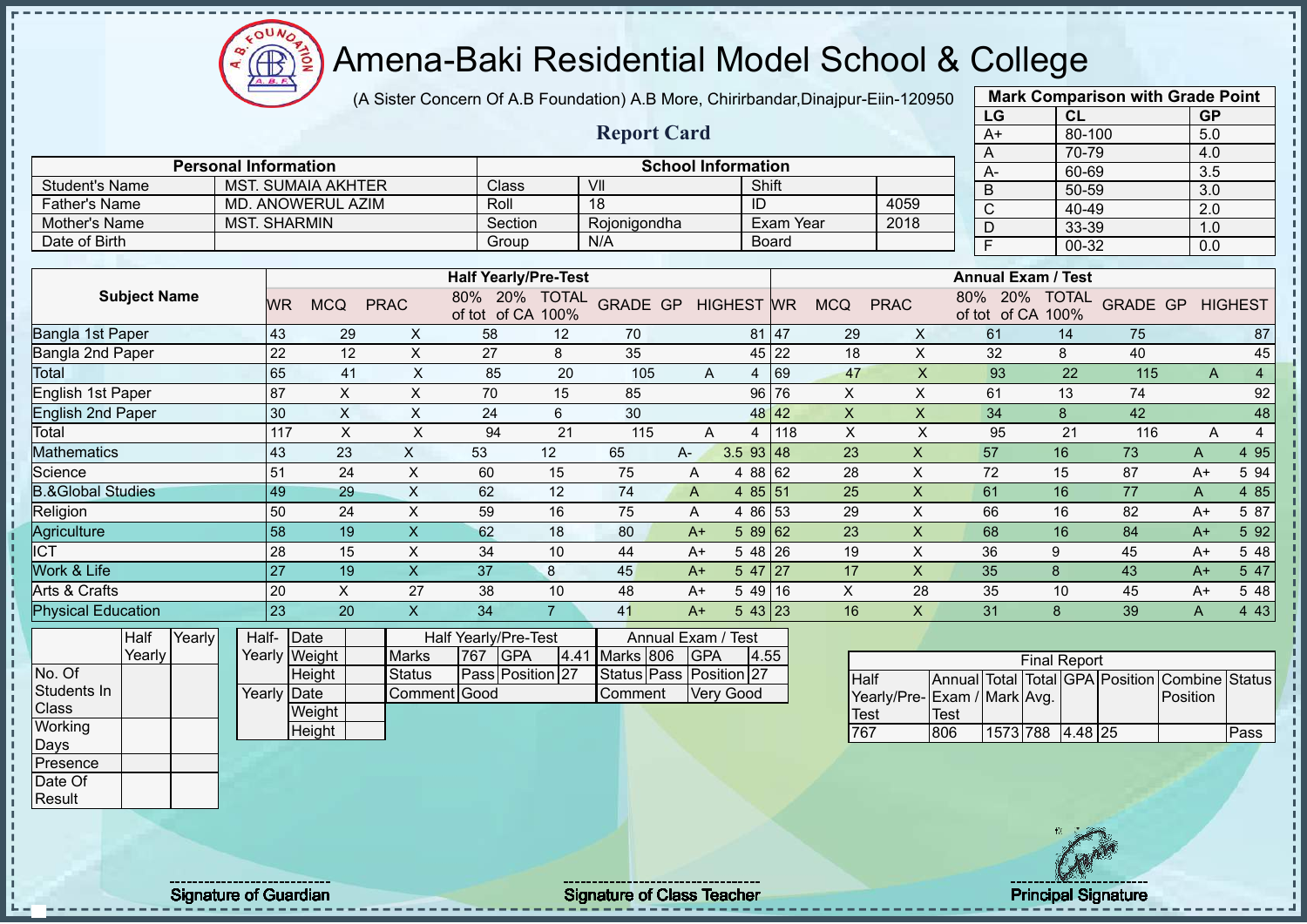oυ **CB** 

# Amena-Baki Residential Model School & College

(A Sister Concern Of A.B Foundation) A.B More, Chirirbandar,Dinajpur-Eiin-120950

|                              |                        |                             |                            |              |                             |                   |                  |                         |    |                           |           |           |                |             |                           |                             | LG                    |                      | CL        |                |          | <b>GP</b>                         |
|------------------------------|------------------------|-----------------------------|----------------------------|--------------|-----------------------------|-------------------|------------------|-------------------------|----|---------------------------|-----------|-----------|----------------|-------------|---------------------------|-----------------------------|-----------------------|----------------------|-----------|----------------|----------|-----------------------------------|
|                              |                        |                             |                            |              |                             |                   |                  |                         |    | <b>Report Card</b>        |           |           |                |             |                           |                             | $A+$                  |                      | 80-100    |                |          | 5.0                               |
|                              |                        |                             |                            |              |                             |                   |                  |                         |    |                           |           |           |                |             |                           |                             | A                     |                      | 70-79     |                |          | 4.0                               |
|                              |                        | <b>Personal Information</b> |                            |              |                             |                   |                  |                         |    | <b>School Information</b> |           |           |                |             |                           |                             | $A -$                 |                      | 60-69     |                |          | 3.5                               |
| <b>Student's Name</b>        |                        |                             | <b>NAJIFA ULFAT FARIHA</b> |              |                             | Class             |                  | $\overline{\mathsf{V}}$ |    |                           |           |           | Shift          |             |                           |                             | $\overline{B}$        |                      | 50-59     |                |          | $\overline{3.0}$                  |
| <b>Father's Name</b>         |                        |                             | <b>MD. NURUL ISLAM</b>     |              |                             | Roll              |                  | $\overline{22}$         |    |                           |           | ID        |                |             | 4139                      |                             | $\overline{\text{c}}$ |                      | $40 - 49$ |                |          | $\overline{2.0}$                  |
| <b>Mother's Name</b>         |                        |                             | <b>SAYEDA BILKIS NAHER</b> |              |                             | Section           |                  | Rojonigondha            |    |                           |           |           | Exam Year      |             | 2018                      |                             | D                     |                      | 33-39     |                |          | 1.0                               |
| Date of Birth                |                        |                             |                            |              |                             | Group             |                  | N/A                     |    |                           |           |           | <b>Board</b>   |             |                           |                             | F                     |                      | $00 - 32$ |                |          | 0.0                               |
|                              |                        |                             |                            |              |                             |                   |                  |                         |    |                           |           |           |                |             |                           |                             |                       |                      |           |                |          |                                   |
|                              |                        |                             |                            |              | <b>Half Yearly/Pre-Test</b> |                   |                  |                         |    |                           |           |           |                |             |                           | <b>Annual Exam / Test</b>   |                       |                      |           |                |          |                                   |
| <b>Subject Name</b>          | <b>WR</b>              | <b>MCQ</b>                  | <b>PRAC</b>                |              | 80%<br>of tot of CA         | 20% TOTAL<br>100% | GRADE GP         |                         |    | <b>HIGHEST</b>            |           | <b>WR</b> | <b>MCQ</b>     | <b>PRAC</b> |                           | 80%<br>of tot               | 20%<br>of CA          | <b>TOTAL</b><br>100% |           | GRADE GP       |          | <b>HIGHEST</b>                    |
| <b>Bangla 1st Paper</b>      | T.C                    |                             | T.C                        | X            | $\mathbf 0$                 | 0                 | $\mathbf 0$      |                         |    |                           | $81$ A    |           | A              |             | X                         | $\pmb{0}$                   |                       | $\mathbf{0}$         |           | $\overline{0}$ |          | 87                                |
| Bangla 2nd Paper             | T.C                    |                             | T.C                        | $\mathsf{X}$ | $\Omega$                    | $\mathbf 0$       | $\mathbf 0$      |                         |    |                           | $45$ A    |           | A              |             | X                         | $\Omega$                    |                       | $\Omega$             |           | $\Omega$       |          | 45                                |
| Total                        |                        |                             |                            |              |                             |                   |                  |                         |    |                           |           |           |                |             |                           |                             |                       |                      |           |                |          |                                   |
| English 1st Paper            | <b>TC</b>              |                             | $\pmb{\times}$             | X            | $\Omega$                    | $\mathbf 0$       | $\boldsymbol{0}$ |                         |    |                           | 96 A      |           | $\mathsf X$    |             | $\times$                  | $\mathbf{0}$                |                       | $\mathbf 0$          |           | $\Omega$       |          | 92                                |
| <b>English 2nd Paper</b>     | <b>TC</b>              |                             | $\mathsf X$                | $\times$     | $\Omega$                    | $\mathbf 0$       | $\mathbf 0$      |                         |    |                           | 48 A      |           | $\mathsf X$    |             | $\mathsf X$               | $\mathbf{0}$                |                       | $\Omega$             |           | $\Omega$       |          | 48                                |
| Total                        |                        |                             |                            |              |                             |                   |                  |                         |    |                           |           |           |                |             |                           |                             |                       |                      |           |                |          |                                   |
| <b>Mathematics</b>           | <b>TC</b>              |                             | <b>TC</b>                  | X            | $\Omega$                    | $\Omega$          | $\mathbf 0$      |                         | F. |                           | $0.093$ A |           | A              |             | $\boldsymbol{\mathsf{X}}$ | $\Omega$                    |                       | $\Omega$             |           | $\Omega$       | F.       | 0.095                             |
| Science                      | $\overline{\text{TC}}$ |                             | <b>TC</b>                  | $\mathsf{X}$ | $\mathbf 0$                 | $\Omega$          | $\mathbf 0$      |                         | F  |                           | $0.088$ A |           | A              |             | $\times$                  | $\mathbf 0$                 |                       | $\mathbf 0$          |           | $\Omega$       | E        | 0.094                             |
| <b>B.&amp;Global Studies</b> | <b>TC</b>              |                             | <b>TC</b>                  | X            | $\mathbf{0}$                | $\mathbf{0}$      | $\pmb{0}$        |                         | F  |                           | $0.085$ A |           | A              |             | $\mathsf X$               | $\mathbf{0}$                |                       | $\mathbf{0}$         |           | $\mathbf{0}$   | F        | 0.085                             |
| Religion                     | <b>TC</b>              |                             | <b>TC</b>                  | $\mathsf{X}$ | $\mathbf 0$                 | $\overline{0}$    | $\mathbf 0$      |                         | F  |                           | $0.086$ A |           | A              |             | $\sf X$                   | $\Omega$                    |                       | $\mathbf 0$          |           | $\Omega$       | E        | 0.087                             |
| Agriculture                  | A                      | $\mathsf{A}$                |                            | $\mathsf{X}$ | $\Omega$                    | $\Omega$          | $\mathbf{0}$     |                         | F. |                           | $0.089$ A |           | $\overline{A}$ |             | $\boldsymbol{\mathsf{X}}$ | $\overline{0}$              |                       | $\overline{0}$       |           | $\Omega$       | F        | 0.092                             |
| $\overline{ICT}$             | <b>TC</b>              |                             | <b>TC</b>                  | X            | $\mathbf 0$                 | $\Omega$          | $\pmb{0}$        |                         | F  |                           | $0.048$ A |           | Α              |             | $\sf X$                   | 0                           |                       | $\mathbf 0$          |           | $\Omega$       | E        | 0.048                             |
| Work & Life                  | <b>TC</b>              |                             | <b>TC</b>                  | $\mathsf{X}$ | $\Omega$                    | $\Omega$          | $\mathbf 0$      |                         | F  |                           | $0.047$ A |           | $\overline{A}$ |             | $\times$                  | $\overline{0}$              |                       | $\Omega$             |           | $\Omega$       | F        | 0.047                             |
| Arts & Crafts                | <b>TC</b>              | $\mathsf X$                 |                            | <b>TC</b>    | $\Omega$                    | $\Omega$          | $\mathbf 0$      |                         | F  |                           | $0.049$ A |           | X              |             | A                         | 0                           |                       | $\mathbf 0$          |           | $\Omega$       | F        | 0.048                             |
| <b>Physical Education</b>    | $\mathsf A$            | $\overline{A}$              |                            | $\mathsf{X}$ | $\overline{0}$              | $\overline{0}$    | $\overline{0}$   |                         | F  |                           | $0.043$ A |           | $\overline{A}$ |             | $\overline{\mathsf{x}}$   | $\mathbf{0}$                |                       | $\overline{0}$       |           | $\Omega$       | F        | 0.043                             |
| Half                         |                        | Yearly                      | Half-                      | Date         |                             |                   |                  |                         |    |                           |           |           |                |             |                           |                             |                       |                      |           |                |          |                                   |
| Yearly                       |                        |                             | Yearly                     | Weight       |                             |                   |                  |                         |    |                           |           |           |                |             |                           |                             |                       |                      |           |                |          |                                   |
| No. Of Students              |                        |                             |                            | Height       |                             |                   |                  |                         |    |                           |           |           |                | Half        |                           | Annual Total                |                       | <b>Final Report</b>  |           |                |          | Total GPA Position Combine Status |
| In Class                     |                        |                             | Yearly                     | Date         |                             |                   |                  |                         |    |                           |           |           |                |             |                           | Yearly/Pre-Exam / Mark Avg. |                       |                      |           |                | Position |                                   |
| <b>Working Days</b>          |                        |                             |                            | Weight       |                             |                   |                  |                         |    |                           |           |           |                | Test        |                           | <b>Test</b>                 |                       |                      |           |                |          |                                   |
| Presence                     |                        |                             |                            | Height       |                             |                   |                  |                         |    |                           |           |           |                | 767         |                           | 806                         |                       | 1573 788 4.48        |           |                |          | Fail                              |
| Date Of Result               |                        |                             |                            |              |                             |                   |                  |                         |    |                           |           |           |                |             |                           |                             |                       |                      |           |                |          |                                   |



**Mark Comparison with Grade Point**

Signature of Guardian Signature of Class Teacher Principal Signature of Class Teacher Principal Signature of Class Teacher Principal Signature of Class Teacher Principal Signature of Class Teacher Principal Signature of Cl

J.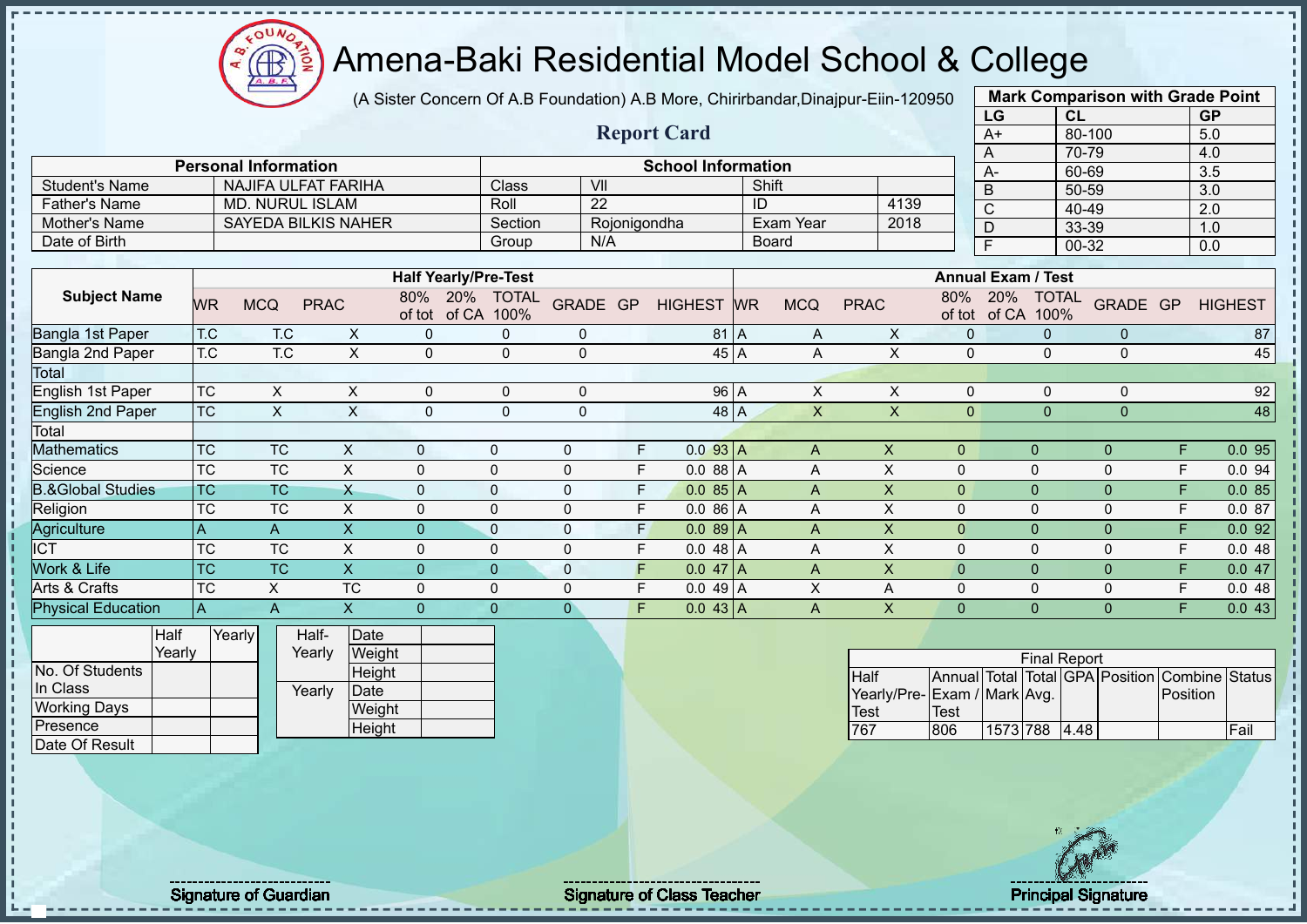$\Omega$ **AB** 

# Amena-Baki Residential Model School & College

(A Sister Concern Of A.B Foundation) A.B More, Chirirbandar,Dinajpur-Eiin-120950

|                              |                             |                           |                           |                                    |      |                           |              |                  |             |             |                           | LG                              | <b>CL</b>                 |                 | <b>GP</b>      |                |
|------------------------------|-----------------------------|---------------------------|---------------------------|------------------------------------|------|---------------------------|--------------|------------------|-------------|-------------|---------------------------|---------------------------------|---------------------------|-----------------|----------------|----------------|
|                              |                             |                           |                           |                                    |      | <b>Report Card</b>        |              |                  |             |             |                           | $A+$                            | $80 - 100$                |                 | 5.0            |                |
|                              |                             |                           |                           |                                    |      |                           |              |                  |             |             |                           | A                               | 70-79                     |                 | 4.0            |                |
|                              | <b>Personal Information</b> |                           |                           |                                    |      | <b>School Information</b> |              |                  |             |             |                           | $A -$                           | 60-69                     |                 | 3.5            |                |
| <b>Student's Name</b>        |                             | <b>MST. RAZIA SULTANA</b> |                           | Class                              |      | VII                       |              | Shift            |             |             |                           | $\overline{B}$                  | 50-59                     |                 | 3.0            |                |
| <b>Father's Name</b>         |                             | MD. RUHUL AMIN            |                           | Roll                               |      | 10                        |              | ID               |             |             | 3974                      | $\overline{C}$                  | 40-49                     |                 | 2.0            |                |
| Mother's Name                |                             | <b>MST. BILKISH BEGUM</b> |                           | Section                            |      | Rojonigondha              |              |                  | Exam Year   |             | 2018                      | $\overline{D}$                  | 33-39                     |                 | 1.0            |                |
| Date of Birth                |                             |                           |                           | Group                              |      | N/A                       |              | <b>Board</b>     |             |             |                           | F                               | 00-32                     |                 | 0.0            |                |
|                              |                             |                           |                           |                                    |      |                           |              |                  |             |             |                           |                                 |                           |                 |                |                |
|                              |                             |                           |                           | <b>Half Yearly/Pre-Test</b>        |      |                           |              |                  |             |             |                           |                                 | <b>Annual Exam / Test</b> |                 |                |                |
| <b>Subject Name</b>          | WR.                         | <b>MCQ</b>                | <b>PRAC</b>               | 80% 20% TOTAL<br>of tot of CA 100% |      | GRADE GP HIGHEST WR       |              |                  |             | <b>MCQ</b>  | <b>PRAC</b>               | 80% 20%<br>of tot of CA 100%    | <b>TOTAL</b>              | <b>GRADE GP</b> |                | <b>HIGHEST</b> |
| Bangla 1st Paper             | 44                          | 22                        | $\boldsymbol{\mathsf{X}}$ | 53                                 | 12   | 65                        |              |                  | 81 49       | 29          | X                         | 62                              | 15                        | 77              |                | 87             |
| Bangla 2nd Paper             | 25                          | 16                        | $\mathsf X$               | 33                                 | 9    | 42                        |              |                  | 45 24       | 17          | $\boldsymbol{\mathsf{X}}$ | 33                              | 9                         | 42              |                | 45             |
| <b>Total</b>                 | 69                          | 38                        | $\mathsf X$               | 86                                 | 21   | 107                       | A            |                  | $4 \mid 73$ | 46          | $\mathsf X$               | 95                              | 24                        | 119             | A              | $\overline{4}$ |
| English 1st Paper            | 84                          | $\times$                  | $\times$                  | 67                                 | 16   | 83                        |              |                  | 96 68       | X           | X                         | 54                              | 15                        | 69              |                | 92             |
| <b>English 2nd Paper</b>     | 27                          | $\boldsymbol{\mathsf{X}}$ | X                         | 22                                 | 9    | 31                        |              | 48 37            |             | $\sf X$     | X                         | 30                              | 6                         | 36              |                | 48             |
| Total                        | 111                         | $\times$                  | X                         | 89                                 | 25   | 114                       | A            | $\overline{4}$   | 105         | $\times$    | $\pmb{\times}$            | 84                              | 21                        | 105             | A              | $\overline{4}$ |
| <b>Mathematics</b>           | 32                          | 17                        | $\pmb{\times}$            | 39                                 | 15   | 54                        | B            | 3 93 42          |             | 22          | X                         | 51                              | 15                        | 66              | $A-$           | 3.5 95         |
| Science                      | 56                          | 17                        | X                         | 58                                 | 12   | 70                        | A            | 4 88 61          |             | 25          | $\boldsymbol{\mathsf{X}}$ | 69                              | 15                        | 84              | $A+$           | 5 94           |
| <b>B.&amp;Global Studies</b> | 47                          | 26                        | $\mathsf X$               | 58                                 | 16   | 74                        | $\mathsf{A}$ | 4 85 53          |             | 24          | $\pmb{\times}$            | 62                              | 16                        | 78              | A              | 4 8 5          |
| Religion                     | 49                          | 23                        | $\sf X$                   | 58                                 | 15   | 73                        | A            | 4 86 52          |             | 28          | X                         | 64                              | 15                        | 79              | A              | 487            |
| Agriculture                  | 59                          | 22                        | $\sf X$                   | 65                                 | 18   | 83                        | $A+$         | $589$ 62         |             | 22          | X                         | 67                              | 18                        | 85              | $A+$           | 5 9 2          |
| $\overline{ICT}$             | 27                          | 12                        | X                         | 31                                 | 8    | 39                        | A            | 4 48 29          |             | 18          | X                         | 38                              | 10                        | 48              | $A+$           | 5 48           |
| Work & Life                  | 26                          | 20                        | $\mathsf X$               | 37                                 | 8    | 45                        | $A+$         | $547$   27       |             | 20          | $\pmb{\times}$            | 38                              | $\overline{9}$            | 47              | $A+$           | 5 47           |
| Arts & Crafts                | 20                          | $\pmb{\times}$            | 28                        | 38                                 | 9    | 47                        | $A+$         | $549$ 18         |             | $\mathsf X$ | 28                        | 37                              | 9                         | 46              | $A+$           | 5 48           |
| <b>Physical Education</b>    | 22                          | 19                        | $\boldsymbol{\mathsf{X}}$ | 33                                 | 8    | 41                        | $A+$         | 543 24           |             | 16          | X                         | 32                              | 9                         | 41              | $A+$           | 5 4 3          |
| Yearly<br>Half               |                             | Half- Date                |                           | Half Yearly/Pre-Test               |      | Annual Exam / Test        |              |                  |             |             |                           |                                 |                           |                 |                |                |
| Yearly                       |                             | Yearly Weight             | <b>Marks</b>              | <b>GPA</b><br>747                  | 4.27 | Marks 798                 | <b>GPA</b>   | 4.5              |             |             |                           |                                 | <b>Final Report</b>       |                 |                |                |
| No. Of                       |                             | Height                    | <b>Status</b>             | Pass Position 36                   |      | Status Pass Position 31   |              |                  |             | Half        |                           | Annual Total Total GPA Position |                           |                 | Combine Status |                |
| Students In                  |                             | Yearly Date               | Comment Good              |                                    |      | Comment                   |              | <b>Very Good</b> |             |             |                           | Yearly/Pre-Exam / Mark Avg.     |                           |                 | Position       |                |
| Class                        |                             | Weight                    |                           |                                    |      |                           |              |                  |             | <b>Test</b> |                           | Test                            |                           |                 |                |                |
| Working                      |                             | Height                    |                           |                                    |      |                           |              |                  |             | 747         |                           | 798<br>1545 774                 | $4.39$ 34                 |                 |                | Pass           |
| Days                         |                             |                           |                           |                                    |      |                           |              |                  |             |             |                           |                                 |                           |                 |                |                |
| Presence                     |                             |                           |                           |                                    |      |                           |              |                  |             |             |                           |                                 |                           |                 |                |                |
| Date Of                      |                             |                           |                           |                                    |      |                           |              |                  |             |             |                           |                                 |                           |                 |                |                |

**Mark Comparison with Grade Point**

Result

Signature of Guardian Signature Signature of Class Teacher New York Network Principal Signature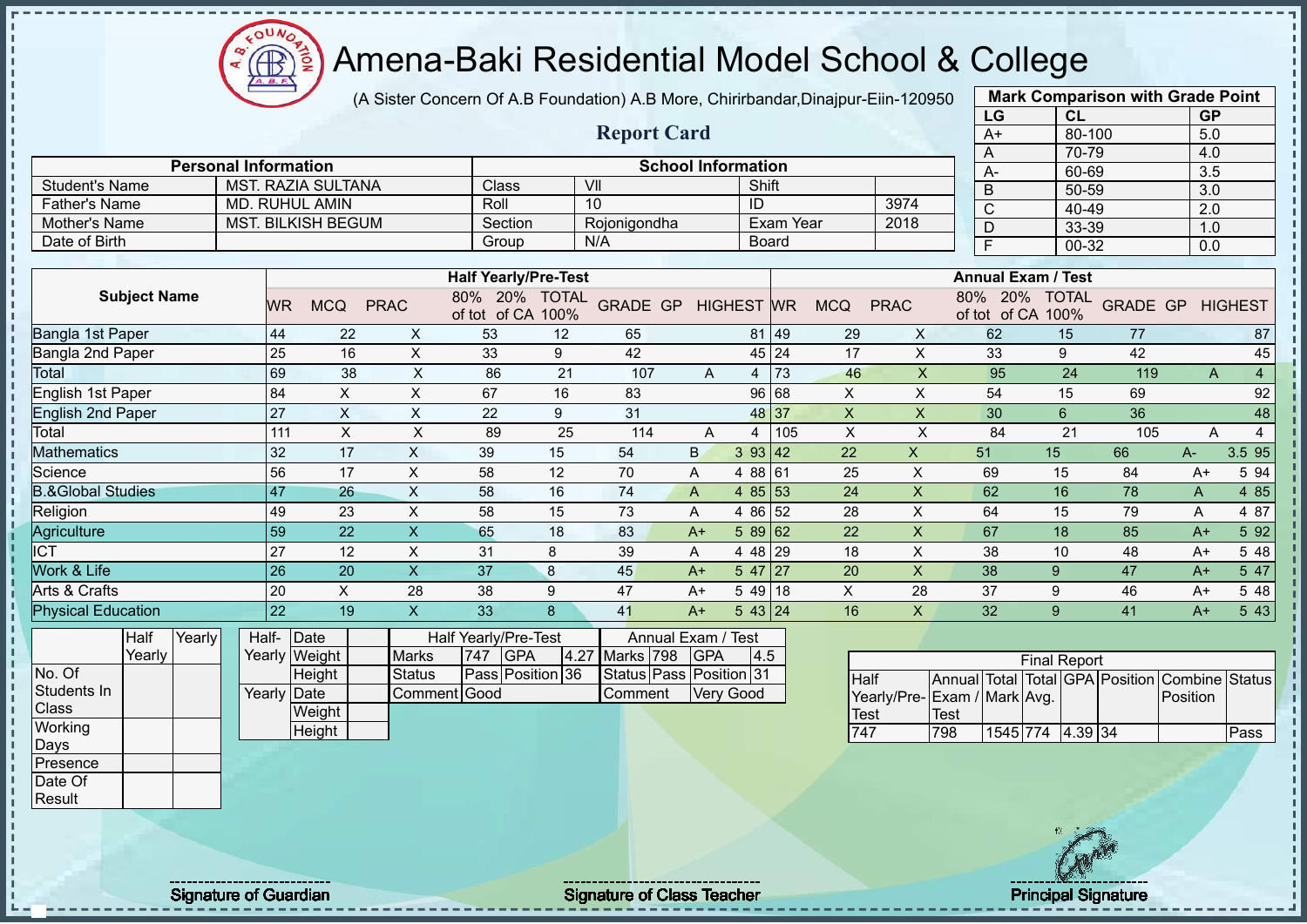$\Omega$ **AB** ğ

# Amena-Baki Residential Model School & College

(A Sister Concern Of A.B Foundation) A.B More, Chirirbandar,Dinajpur-Eiin-120950

|                              |                             |             |                           |                           |                                    |                |                                 |              |                           |                  |                |                           |             | LG                                 | <b>CL</b>           |                 | <b>GP</b>             |                |
|------------------------------|-----------------------------|-------------|---------------------------|---------------------------|------------------------------------|----------------|---------------------------------|--------------|---------------------------|------------------|----------------|---------------------------|-------------|------------------------------------|---------------------|-----------------|-----------------------|----------------|
|                              |                             |             |                           |                           |                                    |                | <b>Report Card</b>              |              |                           |                  |                |                           |             | $A+$                               | $80 - 100$          |                 | 5.0                   |                |
|                              |                             |             |                           |                           |                                    |                |                                 |              |                           |                  |                |                           |             | A                                  | 70-79               |                 | 4.0                   |                |
|                              | <b>Personal Information</b> |             |                           |                           |                                    |                |                                 |              | <b>School Information</b> |                  |                |                           |             | A-                                 | 60-69               |                 | 3.5                   |                |
| <b>Student's Name</b>        |                             |             | <b>NUSRAT JAHAN NIRA</b>  |                           | Class                              |                | $\overline{\mathsf{V}}$ ll<br>7 |              | Shift                     |                  |                |                           |             | B                                  | 50-59               |                 | 3.0                   |                |
| <b>Father's Name</b>         |                             |             | <b>REZAUL KARIM</b>       |                           | Roll                               |                |                                 |              | ID                        |                  |                | 3963                      |             | $\overline{\mathsf{C}}$            | 40-49               |                 | $\overline{2.0}$      |                |
| Mother's Name                |                             |             | <b>FATIMA ZINNAH</b>      |                           | Section                            |                | Rojonigondha                    |              |                           | <b>Exam Year</b> |                | 2018                      |             | D                                  | 33-39               |                 | 1.0                   |                |
| Date of Birth                |                             |             |                           |                           | Group                              |                | N/A                             |              | <b>Board</b>              |                  |                |                           |             | F                                  | 00-32               |                 | 0.0                   |                |
|                              |                             |             |                           |                           |                                    |                |                                 |              |                           |                  |                |                           |             | <b>Annual Exam / Test</b>          |                     |                 |                       |                |
|                              |                             |             |                           |                           | <b>Half Yearly/Pre-Test</b>        |                |                                 |              |                           |                  |                |                           |             |                                    |                     |                 |                       |                |
| <b>Subject Name</b>          |                             | <b>WR</b>   | <b>MCQ</b>                | <b>PRAC</b>               | 80% 20% TOTAL<br>of tot of CA 100% |                | <b>GRADE GP</b>                 |              | <b>HIGHEST WR</b>         |                  | <b>MCQ</b>     | <b>PRAC</b>               |             | 80% 20% TOTAL<br>of tot of CA 100% |                     | <b>GRADE GP</b> |                       | <b>HIGHEST</b> |
| Bangla 1st Paper             |                             | 47          | 26                        | X                         | 58                                 | 11             | 69                              |              | 81                        | 51               | 28             | X                         |             | 63                                 | 14                  | 77              |                       | 87             |
| Bangla 2nd Paper             |                             | 23          | 17                        | X                         | 32                                 | 9              | 41                              |              | 45                        | 22               | 19             | X                         |             | 33                                 | 8                   | 41              |                       | 45             |
| Total                        |                             | 70          | 43                        | $\times$                  | 90                                 | 20             | 110                             | $\mathsf{A}$ | $\overline{4}$            | 73               | 47             | $\overline{\mathsf{X}}$   |             | 96                                 | 22                  | 118             | $\mathsf{A}$          | $\overline{4}$ |
| English 1st Paper            |                             | 87          | $\boldsymbol{\mathsf{X}}$ | X                         | 70                                 | 16             | 86                              |              | 96                        | 67               | $\pmb{\times}$ | Χ                         |             | 54                                 | 13                  | 67              |                       | 92             |
| <b>English 2nd Paper</b>     |                             | 37          | $\pmb{\times}$            | X                         | 30                                 | $\overline{7}$ | 37                              |              | 48                        | 34               | $\pmb{\times}$ | $\mathsf{X}$              |             | 27                                 | $\overline{7}$      | 34              |                       | 48             |
| Total                        |                             | 124         | $\sf X$                   | X                         | 100                                | 23             | 123                             | $A+$         | 5                         | 101              | X              | X                         |             | 81                                 | 20                  | 101             | А-                    | 3.5            |
| Mathematics                  |                             | 47          | 25                        | $\boldsymbol{\mathsf{X}}$ | 58                                 | 17             | 75                              | $\mathsf{A}$ | 4 9 3                     | 44               | 17             | X                         | 49          |                                    | 17                  | 66              | A-                    | 3.5 95         |
| Science                      |                             | 40          | 26                        | X                         | 53                                 | 13             | 66                              | А-           | 3.5 88 60                 |                  | 22             | X                         |             | 66                                 | 17                  | 83              | $A+$                  | 5 94           |
| <b>B.&amp;Global Studies</b> |                             | 44          | 28                        | X                         | 58                                 | 13             | 71                              | $\mathsf{A}$ | 4 8 5                     | 54               | 25             | $\boldsymbol{\mathsf{X}}$ |             | 63                                 | 14                  | 77              | A                     | 4 8 5          |
| Religion                     |                             | 58          | 25                        | $\mathsf{X}$              | 66                                 | 14             | 80                              | $A+$         | 5 86 50                   |                  | 30             | $\mathsf{x}$              |             | 64                                 | 15                  | 79              | Α                     | 4 87           |
| Agriculture                  |                             | 55          | 25                        | $\mathsf{X}$              | 64                                 | 18             | 82                              | $A+$         | 589 61                    |                  | 17             | $\mathsf X$               |             | 62                                 | 18                  | 80              | $A+$                  | 5 92           |
| <b>ICT</b>                   |                             | 21          | 17                        | $\pmb{\times}$            | 30                                 | 9              | 39                              | Α            | 4 4 8                     | 25               | 17             | X                         |             | 34                                 | 10                  | 44              | $A+$                  | 5 48           |
| Work & Life                  |                             | 26          | 19                        | $\mathsf X$               | 36                                 | 8              | 44                              | $A+$         | 5 47                      | 27               | 20             | $\boldsymbol{\mathsf{X}}$ |             | 38                                 | 9                   | 47              | $A+$                  | 5 47           |
| Arts & Crafts                |                             | 20          | $\boldsymbol{\mathsf{X}}$ | 25                        | 36                                 | 9              | 45                              | $A+$         | 5 4 9                     | 10               | X              | 28                        |             | 30                                 | 10                  | 40              | $A+$                  | 5 48           |
| <b>Physical Education</b>    |                             | 23          | 20                        | $\mathsf{x}$              | 34                                 | $\overline{7}$ | 41                              | $A+$         | 543 22                    |                  | 19             | $\mathsf{X}$              |             | 33                                 | 8                   | 41              | $A+$                  | 5 4 3          |
| <b>Half</b><br>Yearly        |                             | Half-       | Date                      |                           | Half Yearly/Pre-Test               |                | Annual                          | Exam         | <b>Test</b>               |                  |                |                           |             |                                    |                     |                 |                       |                |
| Yearly                       |                             | Yearly      | Weight                    | <b>Marks</b>              | 776<br><b>GPA</b>                  |                | 4.5 Marks 776                   | <b>GPA</b>   | 4.45                      |                  |                |                           |             |                                    | <b>Final Report</b> |                 |                       |                |
| No. Of                       |                             |             | Height                    | <b>Status</b>             | Pass Position 24                   |                | Status Pass Position 35         |              |                           |                  | Half           |                           |             | Annual Total Total GPA Position    |                     |                 | <b>Combine Status</b> |                |
| Students In                  |                             | Yearly Date |                           | Comment                   | <b>Very Good</b>                   |                | Comment                         |              | <b>Very Good</b>          |                  |                | Yearly/Pre-               |             | Exam / Mark Avg.                   |                     |                 | Position              |                |
| Class                        |                             |             | Weight                    |                           |                                    |                |                                 |              |                           |                  | Test           |                           | <b>Test</b> |                                    |                     |                 |                       |                |
| Working                      |                             |             | Height                    |                           |                                    |                |                                 |              |                           |                  | 776            |                           | 776         | 1552 777                           | $4.48$ 26           |                 |                       | Pass           |
| Days                         |                             |             |                           |                           |                                    |                |                                 |              |                           |                  |                |                           |             |                                    |                     |                 |                       |                |



**Mark Comparison with Grade Point**

Presence Date Of Result

Signature of Guardian Signature Signature of Class Teacher New York Network Principal Signature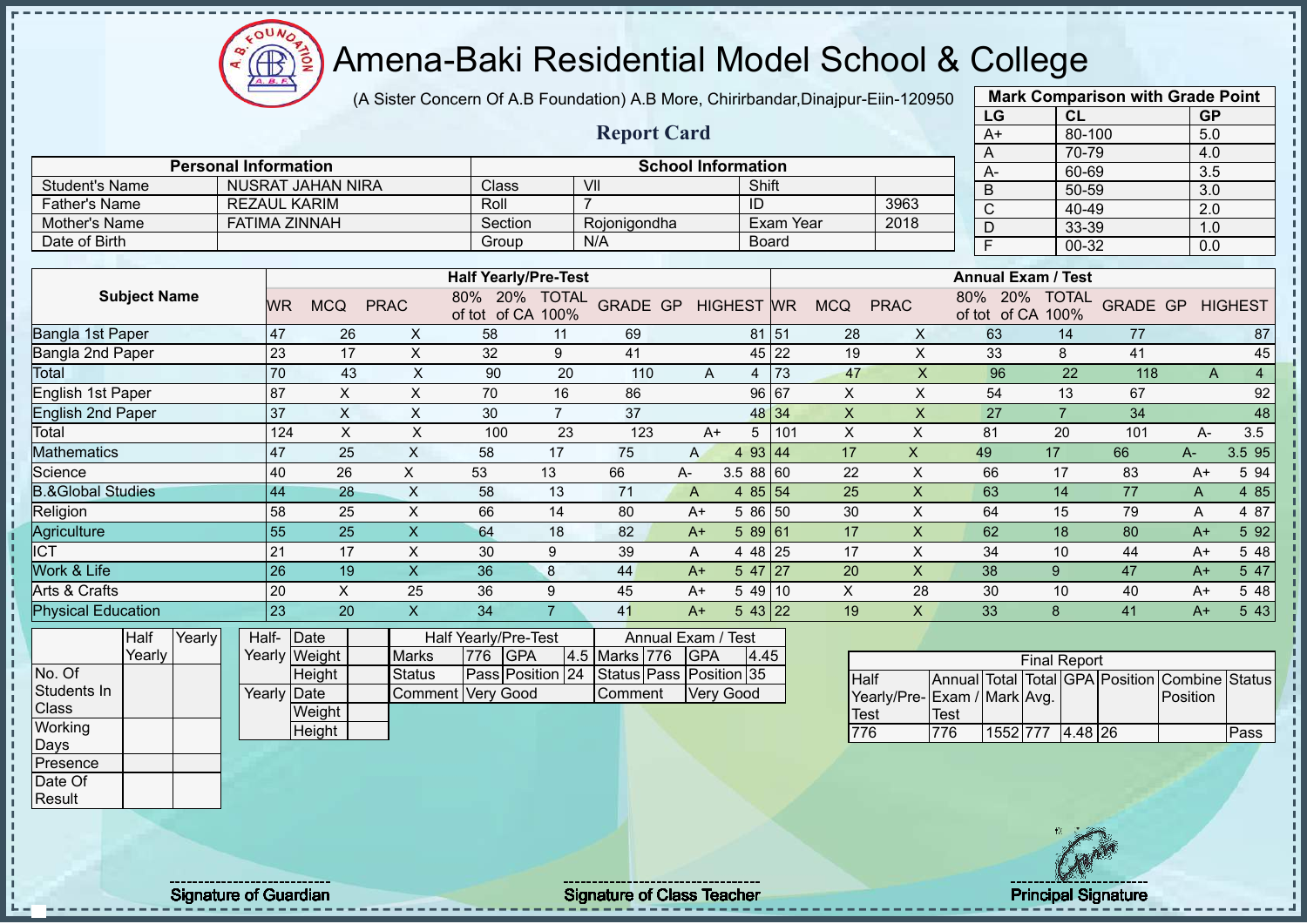$\mathbf{a}$ Æ ğ

# Amena-Baki Residential Model School & College

(A Sister Concern Of A.B Foundation) A.B More, Chirirbandar,Dinajpur-Eiin-120950

|                                |                             |             |                       |                           |                                           |                |                                    |                             |                   |                  |                     |                | LG                                                                             |                     | CL             |                 | <b>GP</b>                  |                |
|--------------------------------|-----------------------------|-------------|-----------------------|---------------------------|-------------------------------------------|----------------|------------------------------------|-----------------------------|-------------------|------------------|---------------------|----------------|--------------------------------------------------------------------------------|---------------------|----------------|-----------------|----------------------------|----------------|
|                                |                             |             |                       |                           |                                           |                | <b>Report Card</b>                 |                             |                   |                  |                     |                | $A+$                                                                           |                     | 80-100         |                 | 5.0                        |                |
|                                |                             |             |                       |                           |                                           |                |                                    |                             |                   |                  |                     |                | A                                                                              |                     | 70-79          |                 | 4.0                        |                |
|                                | <b>Personal Information</b> |             |                       |                           |                                           |                | $\overline{\mathsf{V}}$            | <b>School Information</b>   |                   |                  |                     |                | A-                                                                             |                     | 60-69          |                 | 3.5                        |                |
| <b>Student's Name</b>          | <b>SADIA TASNIM</b>         |             |                       |                           | Class                                     |                |                                    |                             | Shift             |                  |                     |                | $\sf B$                                                                        |                     | 50-59          |                 | 3.0                        |                |
| <b>Father's Name</b>           |                             |             | SHAHNEOAZ ZAMAN       |                           | Roll                                      |                | 21                                 |                             | ID                | <b>Exam Year</b> |                     | 4122<br>2018   | $\mathsf C$                                                                    |                     | 40-49          |                 | 2.0                        |                |
| Mother's Name<br>Date of Birth | <b>MONIRA AZIZ</b>          |             |                       |                           | Section                                   |                | Rojonigondha<br>N/A                |                             |                   |                  |                     |                | D                                                                              |                     | 33-39          |                 | 1.0                        |                |
|                                |                             |             |                       |                           | Group                                     |                |                                    |                             | <b>Board</b>      |                  |                     |                | Ē                                                                              |                     | 00-32          |                 | 0.0                        |                |
|                                |                             |             |                       |                           | <b>Half Yearly/Pre-Test</b>               |                |                                    |                             |                   |                  |                     |                | <b>Annual Exam / Test</b>                                                      |                     |                |                 |                            |                |
| <b>Subject Name</b>            |                             | <b>WR</b>   | <b>MCQ</b>            | <b>PRAC</b>               | 80% 20% TOTAL<br>of tot of CA 100%        |                | <b>GRADE GP</b>                    |                             | <b>HIGHEST</b> WR |                  | <b>MCQ</b>          | <b>PRAC</b>    | 80% 20% TOTAL<br>of tot of CA 100%                                             |                     |                | <b>GRADE GP</b> |                            | <b>HIGHEST</b> |
| Bangla 1st Paper               |                             | 39          | 26                    | X                         | 52                                        | 10             | 62                                 |                             |                   | 81 45            | 30                  | X              | 60                                                                             |                     | 14             | 74              |                            | 87             |
| Bangla 2nd Paper<br>Total      |                             | 21          | 16                    | $\mathsf X$               | 30                                        | 8              | 38                                 |                             |                   | 45 22            | 19                  | $\pmb{\times}$ | 33                                                                             |                     | $\overline{7}$ | 40              |                            | 45             |
|                                |                             | 60          | 42                    | $\boldsymbol{\mathsf{X}}$ | 82                                        | 18             | 100                                | $A -$                       | 3.5               | 167              | 49                  | X              | 93                                                                             |                     | 21             | 114             | A                          | $\overline{4}$ |
| English 1st Paper              |                             | 91          | $\sf X$               | $\pmb{\times}$            | 73                                        | 14             | 87                                 |                             | 96 81             |                  | $\times$            | $\pmb{\times}$ | 65                                                                             |                     | 15             | 80              |                            | 92             |
| <b>English 2nd Paper</b>       |                             | 31          | $\mathsf{X}$          | $\pmb{\times}$            | 25                                        | $\overline{7}$ | 32                                 |                             |                   | 48 44            | $\boldsymbol{X}$    | $\mathsf{x}$   | 35                                                                             |                     | $\overline{7}$ | 42              |                            | 48             |
| Total                          |                             | 122         | X                     | $\pmb{\times}$            | 98                                        | 21             | 119                                | A                           | 4                 | 125              | $\pmb{\times}$      | X              | 100                                                                            |                     | 22             | 122             | $A+$                       | 5              |
| <b>Mathematics</b>             |                             | 43          | 24                    | $\boldsymbol{\mathsf{X}}$ | 54                                        | 12             | 66                                 | А-                          | 3.5 93 37         |                  | 25                  | $\mathsf{X}$   | 50                                                                             | 17                  |                | 67              | A-                         | 3.5 95         |
| Science                        |                             | 50          | 25                    | X                         | 60                                        | 15             | 75                                 | A                           | 4 88 63           |                  | 26                  | X              | 71                                                                             | 14                  |                | 85              | $A+$                       | 5 94           |
| <b>B.&amp;Global Studies</b>   |                             | 46          | 25                    | $\mathsf{X}$              | 57                                        | 15             | 72                                 | A                           | $485$ 50          |                  | 23                  | X              | 58                                                                             | 16                  |                | 74              | A                          | 4 8 5          |
| Religion                       |                             | 45          | 23                    | X                         | 54                                        | 13             | 67                                 | A-                          | 3.5 86 45         |                  | 26                  | X              | 57                                                                             | 16                  |                | 73              | Α                          | 4 87           |
| Agriculture                    |                             | 59          | 20                    | $\mathsf{X}$              | 63                                        | 17             | 80                                 | $A+$                        | $589$ 51          |                  | 20                  | X              | 57                                                                             |                     | 18             | 75              | A                          | 4 9 2          |
| <b>ICT</b>                     |                             | 23          | 17                    | X                         | 32                                        | 9              | 41                                 | $A+$                        | $548$ 26          |                  | 16                  | X              | 34                                                                             | 9                   |                | 43              | $A+$                       | 5 48           |
| Work & Life                    |                             | 26          | 20                    | $\boldsymbol{\mathsf{X}}$ | 37                                        | 8              | 45                                 | $A+$                        | $547$   27        |                  | 14                  | X              | 33                                                                             | 9                   |                | 42              | $A+$                       | 5 47           |
| Arts & Crafts                  |                             | 20          | X                     | 27                        | 38                                        | 9              | 47                                 | $A+$                        | 5 49 17           |                  | X                   | 28             | 36                                                                             | 9                   |                | 45              | $A+$                       | 5 48           |
| <b>Physical Education</b>      |                             | 23          | 19                    | $\mathsf{X}$              | 34                                        | $\overline{7}$ | 41                                 | $A+$                        | 5 43 22           |                  | 18                  | $\times$       | 32                                                                             | $\mathbf{8}$        |                | 40              | $A+$                       | 5 43           |
| Yearly<br>Half<br>Yearly       | Half-                       |             | Date<br>Yearly Weight | <b>Marks</b>              | Half Yearly/Pre-Test<br>753<br><b>GPA</b> |                | 4.32 Marks 780                     | Annual Exam /<br><b>GPA</b> | Test<br>4.5       |                  |                     |                |                                                                                | <b>Final Report</b> |                |                 |                            |                |
| No. Of<br>Students In<br>Class |                             | Yearly Date | Height<br>Weight      | <b>Status</b><br>Comment  | Pass Position 32<br>Good                  |                | Status Pass Position 32<br>Comment |                             | Very Good         |                  | <b>Half</b><br>Test |                | Annual Total Total GPA Position<br>Yearly/Pre- Exam / Mark Avg.<br><b>Test</b> |                     |                |                 | Combine Status<br>Position |                |
| Working                        |                             |             | Height                |                           |                                           |                |                                    |                             |                   |                  | 753                 |                | 780                                                                            | 1533 767            | 4.41 32        |                 |                            | Pass           |
| Days<br>Presence               |                             |             |                       |                           |                                           |                |                                    |                             |                   |                  |                     |                |                                                                                |                     |                |                 |                            |                |
|                                |                             |             |                       |                           |                                           |                |                                    |                             |                   |                  |                     |                |                                                                                |                     |                |                 |                            |                |



**Mark Comparison with Grade Point**

Date Of Result

J.

Signature of Guardian Signature of Class Teacher Principal Signature Principal Signature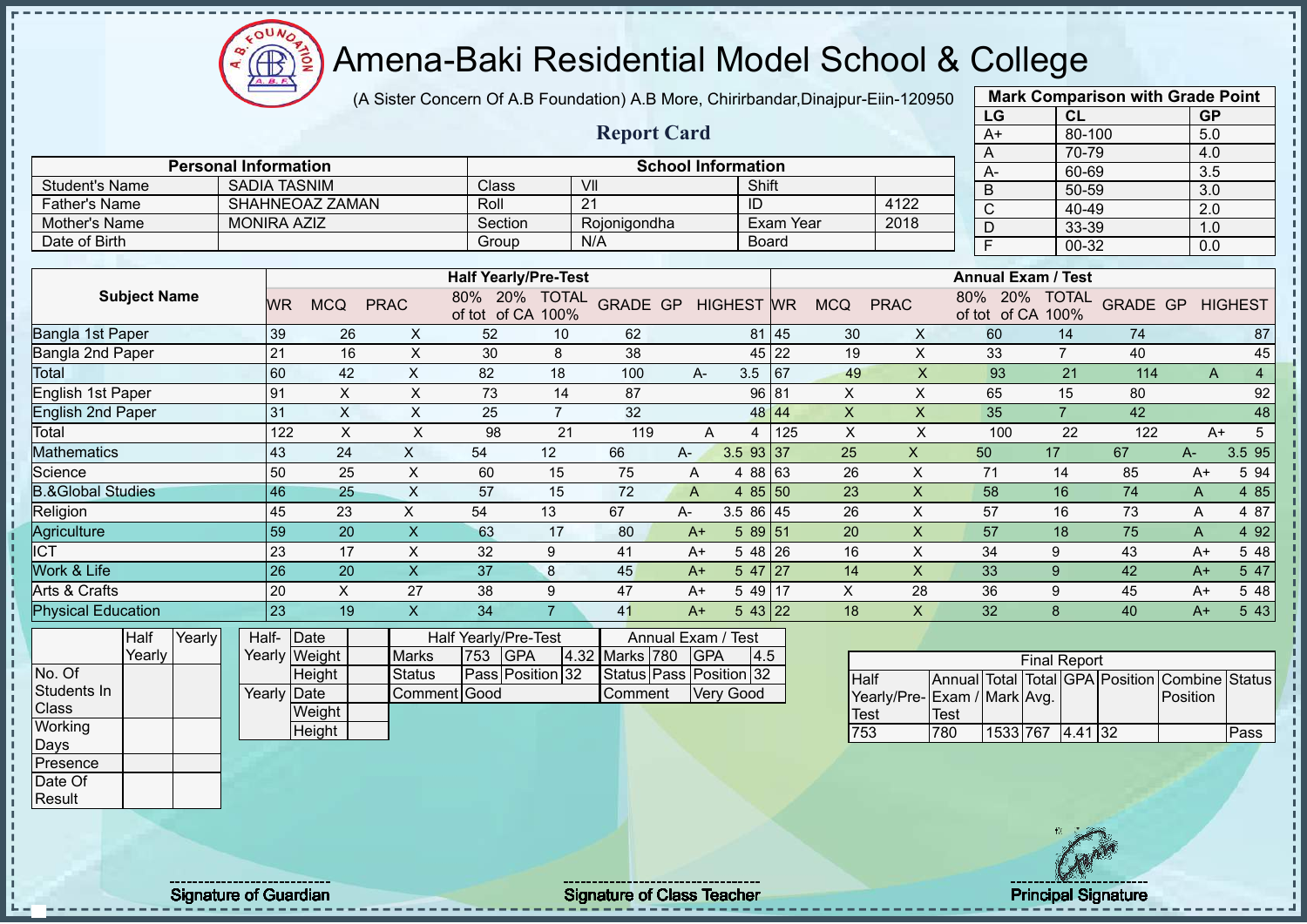(A Sister Concern Of A.B Foundation) A.B More, Chirirbandar,Dinajpur-Eiin-120950

|                              |                             |             |                             |                           |                      |                             |                         |                           |           |                  |                         |                           | LG                                 | CL                  |     | <b>GP</b>               |        |
|------------------------------|-----------------------------|-------------|-----------------------------|---------------------------|----------------------|-----------------------------|-------------------------|---------------------------|-----------|------------------|-------------------------|---------------------------|------------------------------------|---------------------|-----|-------------------------|--------|
|                              |                             |             |                             |                           |                      |                             | <b>Report Card</b>      |                           |           |                  |                         |                           | $A+$                               | 80-100              |     | 5.0                     |        |
|                              |                             |             |                             |                           |                      |                             |                         |                           |           |                  |                         |                           | A                                  | 70-79               |     | 4.0                     |        |
|                              | <b>Personal Information</b> |             |                             |                           |                      |                             |                         | <b>School Information</b> |           |                  |                         |                           | $A -$                              | 60-69               |     | $\overline{3.5}$        |        |
| <b>Student's Name</b>        |                             |             | <b>MST. RAKIBA ISLAM</b>    |                           |                      | Class                       | V <sub>II</sub>         |                           |           | Shift            |                         |                           | $\overline{B}$                     | 50-59               |     | 3.0                     |        |
| <b>Father's Name</b>         |                             |             | <b>MD. ROFIKUL ISLAM</b>    |                           | Roll                 |                             | $\overline{20}$         |                           |           | ID               |                         | 4121                      | $\overline{C}$                     | 40-49               |     | 2.0                     |        |
| <b>Mother's Name</b>         |                             |             | <b>MST. FERDOUSHI BEGUM</b> |                           |                      | Section                     | Rojonigondha            |                           |           | <b>Exam Year</b> |                         | 2018                      | $\overline{D}$                     | 33-39               |     | 1.0                     |        |
| Date of Birth                |                             |             |                             |                           |                      | Group                       | N/A                     |                           |           | <b>Board</b>     |                         |                           | $\overline{F}$                     | $00 - 32$           |     | $\overline{0.0}$        |        |
|                              |                             |             |                             |                           |                      |                             |                         |                           |           |                  |                         |                           |                                    |                     |     |                         |        |
|                              |                             |             |                             |                           |                      | <b>Half Yearly/Pre-Test</b> |                         |                           |           |                  |                         |                           | <b>Annual Exam / Test</b>          |                     |     |                         |        |
| <b>Subject Name</b>          |                             | <b>WR</b>   | <b>MCQ</b>                  | <b>PRAC</b>               | of tot of CA 100%    | 80% 20% TOTAL               | GRADE GP HIGHEST WR     |                           |           |                  | <b>MCQ</b>              | <b>PRAC</b>               | 80% 20% TOTAL<br>of tot of CA 100% |                     |     | <b>GRADE GP HIGHEST</b> |        |
| <b>Bangla 1st Paper</b>      |                             | 42          | 29                          | X                         | 57                   | 8                           | 65                      |                           |           | 81 40            | 28                      | X                         | 54                                 | 12                  | 66  |                         | 87     |
| <b>Bangla 2nd Paper</b>      |                             | 23          | 16                          | $\boldsymbol{\mathsf{X}}$ | 31                   | $\bf 8$                     | 39                      |                           |           | 45 21            | 15                      | $\pmb{\times}$            | 29                                 | $\,8\,$             | 37  |                         | 45     |
| Total                        |                             | 65          | 45                          | $\pmb{\times}$            | 88                   | 16                          | 104                     | A-                        | 3.5       | 61               | 43                      | $\boldsymbol{\mathsf{X}}$ | 83                                 | 20                  | 103 | $A -$                   | 3.5    |
| <b>English 1st Paper</b>     |                             | 87          | $\boldsymbol{\mathsf{X}}$   | $\mathsf X$               | 70                   | 14                          | 84                      |                           |           | 96 64            | $\mathsf X$             | $\boldsymbol{\mathsf{X}}$ | 51                                 | 13                  | 64  |                         | 92     |
| <b>English 2nd Paper</b>     |                             | 23          | $\times$                    | $\times$                  | 18                   | $\overline{4}$              | 22                      |                           |           | 48 22            | $\overline{\mathsf{X}}$ | $\times$                  | 18                                 | 5                   | 23  |                         | 48     |
| Total                        |                             | 110         | $\times$                    | $\boldsymbol{\mathsf{X}}$ | 88                   | 18                          | 106                     | A                         | 4         | 86               | X                       | $\pmb{\times}$            | 69                                 | 18                  | 87  | B                       | 3      |
| <b>Mathematics</b>           |                             | 30          | 23                          | $\boldsymbol{\mathsf{X}}$ | 42                   | 12                          | 54                      | B.                        | 3 93 26   |                  | 24                      | $\boldsymbol{\mathsf{X}}$ | 40                                 | 12                  | 52  | B                       | 3 9 5  |
| Science                      |                             | 40          | 23                          | $\pmb{\times}$            | 50                   | 8                           | 58                      | B                         | 3 88 55   |                  | 25                      | X                         | 64                                 | 13                  | 77  | $\overline{A}$          | 4 9 4  |
| <b>B.&amp;Global Studies</b> |                             | 32          | 23                          | $\mathsf{X}$              | 44                   | 11                          | 55                      | B                         | 385 43    |                  | 19                      | $\mathsf{x}$              | 50                                 | 10                  | 60  | A-                      | 3.5 85 |
| Religion                     |                             | 33          | 25                          | $\times$                  | 46                   | 10                          | 56                      | B                         | 3 86 48   |                  | 28                      | X                         | 61                                 | 12                  | 73  | A                       | 4 87   |
| Agriculture                  |                             | 57          | 27                          | $\overline{\mathsf{X}}$   | 67                   | 14                          | 81                      | $A+$                      | 5 89 56   |                  | 21                      | $\boldsymbol{\mathsf{X}}$ | 62                                 | 17                  | 79  | A                       | 4 9 2  |
| <b>ICT</b>                   |                             | 24          | 14                          | $\times$                  | 30                   | 8                           | 38                      | A                         | 4 48 25   |                  | 16                      | X                         | 33                                 | 9                   | 42  | $A+$                    | 5 48   |
| Work & Life                  |                             | 26          | 18                          | $\overline{\mathsf{x}}$   | 35                   | 8                           | 43                      | $A+$                      | $547$ 26  |                  | 14                      | $\mathsf{X}$              | 32                                 | 8                   | 40  | $A+$                    | 5 47   |
| Arts & Crafts                |                             | 19          | X                           | 26                        | 36                   | 6                           | 42                      | $A+$                      | 5 49 14   |                  | $\pmb{\times}$          | 28                        | 34                                 | 9                   | 43  | $A+$                    | 5 48   |
| <b>Physical Education</b>    |                             | 21          | 19                          | $\boldsymbol{\mathsf{X}}$ | 32                   | $\overline{7}$              | 39                      | $\mathsf{A}$              | 4 43 22   |                  | 16                      | $\mathsf{X}$              | 30                                 | $\overline{7}$      | 37  | Α                       | 4 4 3  |
| Half<br>Yearly               |                             | Half-       | Date                        |                           | Half Yearly/Pre-Test |                             |                         | Annual Exam / Test        |           |                  |                         |                           |                                    |                     |     |                         |        |
| Yearly                       |                             |             | Yearly Weight               | <b>Marks</b>              | 676 GPA              |                             | 3.86 Marks 693          | <b>GPA</b>                | 4         |                  |                         |                           |                                    | <b>Final Report</b> |     |                         |        |
| No. Of                       |                             |             | Height                      | <b>Status</b>             |                      | Pass Position 42            | Status Pass Position 42 |                           |           |                  | <b>Half</b>             |                           | Annual Total Total GPA Position    |                     |     | <b>Combine Status</b>   |        |
| Students In                  |                             | Yearly Date |                             |                           | Comment Good         |                             | Comment                 |                           | Very Good |                  |                         |                           | Yearly/Pre- Exam / Mark Avg.       |                     |     | Position                |        |
| Class                        |                             |             | Weight                      |                           |                      |                             |                         |                           |           |                  | <b>Test</b>             |                           | <b>Test</b>                        |                     |     |                         |        |
| Working                      |                             |             | Height                      |                           |                      |                             |                         |                           |           |                  | 676                     |                           | 693                                | 1369 686 3.93 41    |     |                         | Pass   |
| Days                         |                             |             |                             |                           |                      |                             |                         |                           |           |                  |                         |                           |                                    |                     |     |                         |        |
| Presence                     |                             |             |                             |                           |                      |                             |                         |                           |           |                  |                         |                           |                                    |                     |     |                         |        |
| Date Of                      |                             |             |                             |                           |                      |                             |                         |                           |           |                  |                         |                           |                                    |                     |     |                         |        |
| Result                       |                             |             |                             |                           |                      |                             |                         |                           |           |                  |                         |                           |                                    |                     |     |                         |        |

 $\Omega$ 

Signature of Guardian Signature Signature of Class Teacher New York Network Principal Signature

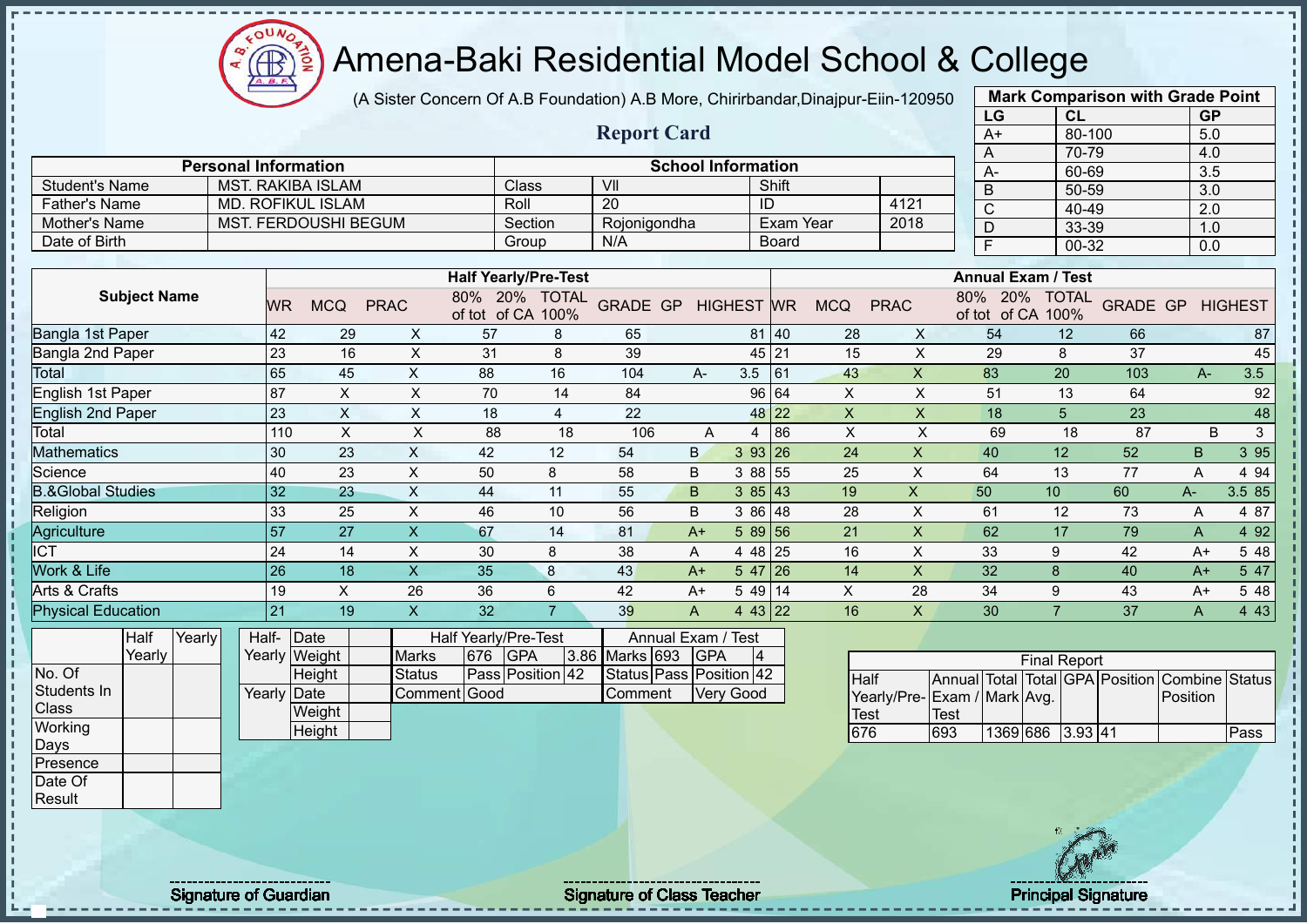$\Omega$ **AB** 

# Amena-Baki Residential Model School & College

(A Sister Concern Of A.B Foundation) A.B More, Chirirbandar,Dinajpur-Eiin-120950

|                              |                             |                                  |                               |                                       |                  |                                    |                           |              |             |                           |                           | LG                           | CL                  |     | <b>GP</b>               |                |
|------------------------------|-----------------------------|----------------------------------|-------------------------------|---------------------------------------|------------------|------------------------------------|---------------------------|--------------|-------------|---------------------------|---------------------------|------------------------------|---------------------|-----|-------------------------|----------------|
|                              |                             |                                  |                               |                                       |                  | <b>Report Card</b>                 |                           |              |             |                           |                           | $A+$                         | $80 - 100$          |     | 5.0                     |                |
|                              |                             |                                  |                               |                                       |                  |                                    |                           |              |             |                           |                           | A                            | 70-79               |     | 4.0                     |                |
|                              | <b>Personal Information</b> |                                  |                               |                                       |                  |                                    | <b>School Information</b> |              |             |                           |                           | $A -$                        | 60-69               |     | 3.5                     |                |
| <b>Student's Name</b>        |                             | <b>KANOK DIPA SARKER</b>         |                               | Class                                 |                  | VII                                |                           | Shift        |             |                           |                           | $\overline{B}$               | 50-59               |     | $\overline{3.0}$        |                |
| <b>Father's Name</b>         | <b>ANIL SARKER</b>          |                                  |                               | Roll                                  |                  | $\overline{12}$                    |                           | ID           |             |                           | 4043                      | $\overline{C}$               | 40-49               |     | 2.0                     |                |
| Mother's Name                |                             | <b>PROVA SARKER</b>              |                               | Section                               |                  | Rojonigondha                       |                           |              | Exam Year   |                           | 2018                      | $\overline{D}$               | $33 - 39$           |     | 1.0                     |                |
| Date of Birth                |                             |                                  |                               | Group                                 |                  | N/A                                |                           | <b>Board</b> |             |                           |                           | $\overline{F}$               | $00 - 32$           |     | 0.0                     |                |
|                              |                             |                                  |                               | <b>Half Yearly/Pre-Test</b>           |                  |                                    |                           |              |             |                           |                           | <b>Annual Exam / Test</b>    |                     |     |                         |                |
| <b>Subject Name</b>          | <b>WR</b>                   | <b>MCQ</b>                       | <b>PRAC</b>                   | 80% 20% TOTAL<br>of tot of CA 100%    |                  | GRADE GP HIGHEST WR                |                           |              |             | <b>MCQ</b>                | <b>PRAC</b>               | 80% 20%<br>of tot of CA 100% | <b>TOTAL</b>        |     | <b>GRADE GP HIGHEST</b> |                |
| Bangla 1st Paper             | 19                          | 24                               | $\mathsf{X}$                  | 34                                    | 12               | 46                                 |                           |              | 81 46       | 28                        | X                         | 59                           | 18                  | 77  |                         | 87             |
| Bangla 2nd Paper             | 24                          | 19                               | $\mathsf X$                   | 34                                    | 8                | 42                                 |                           |              | 45 25       | 17                        | $\pmb{\times}$            | 34                           | 8                   | 42  |                         | 45             |
| <b>Total</b>                 | 43                          | 43                               | $\boldsymbol{\mathsf{X}}$     | 68                                    | 20               | 88                                 | B                         |              | $3 \mid 71$ | 45                        | $\boldsymbol{\mathsf{X}}$ | 93                           | 26                  | 119 | $\overline{A}$          | $\overline{4}$ |
| English 1st Paper            | 94                          | $\pmb{\times}$                   | $\pmb{\times}$                | 75                                    | 17               | 92                                 |                           |              | 96 83       | $\times$                  | X                         | 66                           | 17                  | 83  |                         | 92             |
| <b>English 2nd Paper</b>     | 36                          | $\mathsf X$                      | $\pmb{\times}$                | 29                                    | 8                | 37                                 |                           |              | 48 45       | $\boldsymbol{\mathsf{X}}$ | X                         | 36                           | 9                   | 45  |                         | 48             |
| Total                        |                             | $\boldsymbol{\mathsf{X}}$<br>130 | $\pmb{\times}$                | 104                                   | 25               | 129                                | $A+$                      | 5            | 128         | $\mathsf{X}$              | X                         | 102                          | 26                  | 128 | $A+$                    | 5              |
| <b>Mathematics</b>           | 44                          | 24                               | $\sf X$                       | 54                                    | 17               | 71                                 | A                         | 4 93 47      |             | 25                        | X                         | 58                           | 20                  | 78  | A                       | 4 9 5          |
| Science                      | 48                          | 25                               | $\mathsf X$                   | 58                                    | 15               | 73                                 | Α                         | 4 88 60      |             | 27                        | X                         | 70                           | 17                  | 87  | $A+$                    | 5 94           |
| <b>B.&amp;Global Studies</b> | 48                          | 28                               | $\mathsf{X}$                  | 61                                    | 14               | 75                                 | $\overline{A}$            | 4 85 55      |             | 24                        | $\mathsf X$               | 63                           | 17                  | 80  | $A+$                    | 5 85           |
| Religion                     | 55                          | 26                               | $\sf X$                       | 65                                    | 16               | 81                                 | $A+$                      | 5 86 58      |             | 26                        | X                         | 67                           | 17                  | 84  | $A+$                    | 5 87           |
| Agriculture                  | 58                          | 20                               | $\pmb{\mathsf{X}}$            | 62                                    | 18               | 80                                 | $A+$                      | 589 61       |             | 20                        | X                         | 65                           | 18                  | 83  | $A+$                    | 5 9 2          |
| $\overline{ICT}$             | 25                          | 14                               | $\pmb{\times}$                | 31                                    | 9                | 40                                 | $A+$                      | 5 48 27      |             | 18                        | X                         | 36                           | 10                  | 46  | $A+$                    | 5 48           |
| Work & Life                  | 27                          | 19                               | $\overline{\mathsf{X}}$       | 37                                    | $\boldsymbol{8}$ | 45                                 | $A+$                      | $547$   27   |             | 20                        | $\mathsf X$               | 38                           | $\boldsymbol{9}$    | 47  | $A+$                    | 5 47           |
| Arts & Crafts                | 20                          | $\pmb{\times}$                   | 27                            | 38                                    | 9                | 47                                 | $A+$                      | 54916        |             | $\mathsf X$               | 25                        | 33                           | 10                  | 43  | $A+$                    | 5 48           |
| <b>Physical Education</b>    | 21                          | 19                               | $\mathsf X$                   | 32                                    | 8                | 40                                 | $A+$                      | $543$ 23     |             | 19                        | $\mathsf{X}$              | 34                           | 9                   | 43  | $A+$                    | 5 4 3          |
| Half<br>Yearly<br>Yearly     |                             | Half- Date                       |                               | Half Yearly/Pre-Test                  |                  | Annual Exam / Test                 |                           |              |             |                           |                           |                              |                     |     |                         |                |
| No. Of                       |                             | Yearly Weight                    | <b>Marks</b><br><b>Status</b> | <b>GPA</b><br>769                     | 4.55             | Marks 838                          | GPA                       | 4.82         |             |                           |                           |                              | <b>Final Report</b> |     |                         |                |
| Students In                  |                             | Height<br>Yearly Date            |                               | Pass Position 22<br>Comment Very Good |                  | Status Pass Position 15<br>Comment |                           | Very Good    |             | <b>Half</b>               |                           | Annual Total                 | Total GPA Position  |     | Combine                 | <b>Status</b>  |
| Class                        |                             | Weight                           |                               |                                       |                  |                                    |                           |              |             |                           |                           | Yearly/Pre-Exam / Mark Avg.  |                     |     | Position                |                |
| Working                      |                             | Height                           |                               |                                       |                  |                                    |                           |              |             | <b>Test</b><br>769        |                           | <b>Test</b><br>838           | 1607 805 4.68 19    |     |                         | Pass           |
| Days                         |                             |                                  |                               |                                       |                  |                                    |                           |              |             |                           |                           |                              |                     |     |                         |                |
| Presence                     |                             |                                  |                               |                                       |                  |                                    |                           |              |             |                           |                           |                              |                     |     |                         |                |
| Date Of                      |                             |                                  |                               |                                       |                  |                                    |                           |              |             |                           |                           |                              |                     |     |                         |                |



**Mark Comparison with Grade Point**

Result

Signature of Guardian Signature of Class Teacher Principal Signature of Class Teacher Principal Signature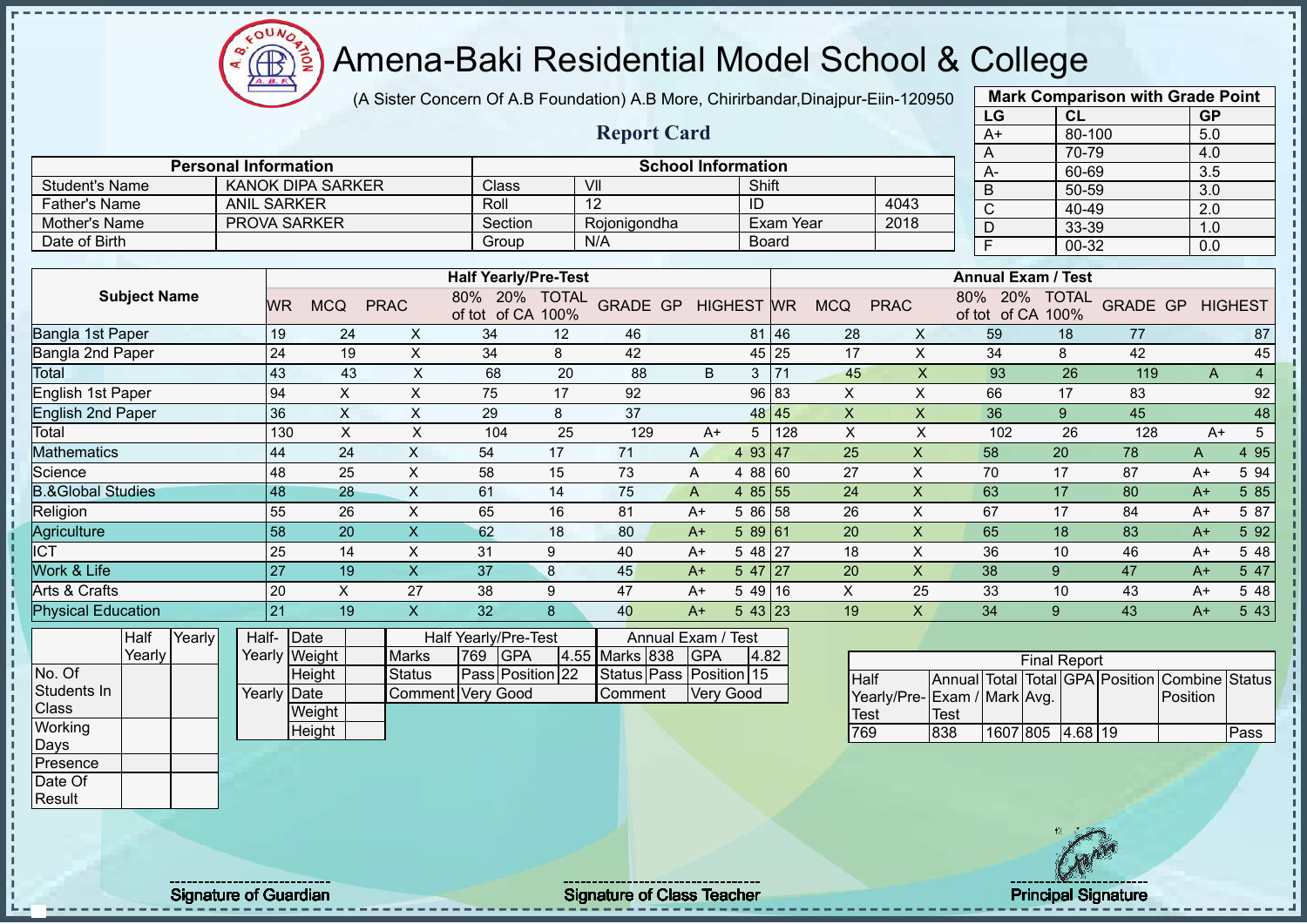(A Sister Concern Of A.B Foundation) A.B More, Chirirbandar,Dinajpur-Eiin-120950

|                              |                             |                 |                             |                           |                                    |                |                    |                           |                   |              |                           |                |      | LG                                 | <b>CL</b>           |                 | <b>GP</b>             |                |
|------------------------------|-----------------------------|-----------------|-----------------------------|---------------------------|------------------------------------|----------------|--------------------|---------------------------|-------------------|--------------|---------------------------|----------------|------|------------------------------------|---------------------|-----------------|-----------------------|----------------|
|                              |                             |                 |                             |                           |                                    |                | <b>Report Card</b> |                           |                   |              |                           |                |      | $A+$                               | 80-100              |                 | 5.0                   |                |
|                              |                             |                 |                             |                           |                                    |                |                    |                           |                   |              |                           |                |      | A                                  | 70-79               |                 | 4.0                   |                |
|                              | <b>Personal Information</b> |                 |                             |                           |                                    |                |                    | <b>School Information</b> |                   |              |                           |                |      | A-                                 | 60-69               |                 | 3.5                   |                |
| <b>Student's Name</b>        | <b>ORNI SARKAR</b>          |                 |                             |                           |                                    | Class          | V <sub>II</sub>    |                           |                   | Shift        |                           |                |      | $\overline{B}$                     | 50-59               |                 | 3.0                   |                |
| <b>Father's Name</b>         |                             |                 | <b>DHIRENDRANATH SARKAR</b> |                           |                                    | Roll           | 9                  |                           |                   | ID           |                           | 3965           |      | $\overline{\mathsf{C}}$            | 40-49               |                 | $\overline{2.0}$      |                |
| Mother's Name                |                             |                 | PAMPA RANI SARKAR           |                           |                                    | Section        | Rojonigondha       |                           |                   | Exam Year    |                           | 2018           |      | $\overline{D}$                     | 33-39               |                 | 1.0                   |                |
| Date of Birth                |                             |                 |                             |                           |                                    | Group          | N/A                |                           |                   | <b>Board</b> |                           |                |      | $\overline{\mathsf{F}}$            | 00-32               |                 | 0.0                   |                |
|                              |                             |                 |                             |                           | <b>Half Yearly/Pre-Test</b>        |                |                    |                           |                   |              |                           |                |      | <b>Annual Exam / Test</b>          |                     |                 |                       |                |
| <b>Subject Name</b>          |                             | <b>WR</b>       | <b>MCQ</b>                  | <b>PRAC</b>               | 80% 20% TOTAL<br>of tot of CA 100% |                | <b>GRADE GP</b>    |                           | <b>HIGHEST WR</b> |              | <b>MCQ</b>                | <b>PRAC</b>    |      | 80% 20% TOTAL<br>of tot of CA 100% |                     | <b>GRADE GP</b> |                       | <b>HIGHEST</b> |
| Bangla 1st Paper             |                             | 43              | 24                          | X                         | 54                                 | 10             | 64                 |                           |                   | 81 48        | 29                        | X              |      | 62                                 | 16                  | 78              |                       | 87             |
| Bangla 2nd Paper             |                             | 23              | 14                          | $\pmb{\times}$            | 30                                 | 9              | 39                 |                           |                   | 45 24        | 19                        | $\pmb{\times}$ |      | 34                                 | 9                   | 43              |                       | 45             |
| <b>Total</b>                 |                             | 66              | 38                          | $\pmb{\times}$            | 84                                 | 19             | 103                | A-                        | 3.5               | 72           | 48                        | $\mathsf{x}$   |      | 96                                 | 25                  | 121             | $A+$                  | $\sqrt{5}$     |
| <b>English 1st Paper</b>     |                             | $\overline{88}$ | $\boldsymbol{\mathsf{X}}$   | $\pmb{\times}$            | 70                                 | 19             | 89                 |                           | 96                | 80           | $\pmb{\times}$            | $\pmb{\times}$ |      | 64                                 | 15                  | 79              |                       | 92             |
| <b>English 2nd Paper</b>     |                             | 32              | $\boldsymbol{\mathsf{X}}$   | $\pmb{\times}$            | 26                                 | $\overline{4}$ | 30                 |                           | 48                | 40           | $\pmb{\times}$            | $\mathsf{X}$   |      | 32                                 | $\overline{7}$      | 39              |                       | 48             |
| Total                        |                             | 120             | $\boldsymbol{\mathsf{X}}$   | $\boldsymbol{\mathsf{X}}$ | 96                                 | 23             | 119                | A                         | 4                 | 120          | X                         | $\pmb{\times}$ |      | 96                                 | 22                  | 118             | A                     | $\overline{4}$ |
| <b>Mathematics</b>           |                             | 28              | 22                          | X                         | 40                                 | 20             | 60                 | A-                        | 3.5 93            | 26           | 20                        | $\pmb{\times}$ |      | 37                                 | 15                  | 52              | B                     | 3 9 5          |
| Science                      |                             | 45              | 25                          | X                         | 56                                 | 13             | 69                 | A-                        | 3.5 88 61         |              | 26                        | X              |      | 70                                 | 15                  | 85              | $A+$                  | 5 94           |
| <b>B.&amp;Global Studies</b> |                             | 45              | 28                          | $\mathsf X$               | 58                                 | 14             | 72                 | $\overline{A}$            | 4 $85 55$         |              | 23                        | $\pmb{\times}$ |      | 62                                 | 15                  | 77              | $\mathsf{A}$          | 4 8 5          |
| Religion                     |                             | 56              | 29                          | $\mathsf X$               | 68                                 | 18             | 86                 | $A+$                      | 5 86 58           |              | 27                        | $\mathsf{X}$   |      | 68                                 | 17                  | 85              | $A+$                  | 5 87           |
| Agriculture                  |                             | 57              | 25                          | $\mathsf X$               | 66                                 | 18             | 84                 | $A+$                      | 5 89 59           |              | 21                        | $\pmb{\times}$ |      | 64                                 | 18                  | 82              | $A+$                  | 5 9 2          |
| $\overline{\text{ICT}}$      |                             | 27              | 15                          | $\mathsf X$               | 34                                 | 9              | 43                 | $A+$                      | 5 48 28           |              | 18                        | X              |      | 37                                 | 10                  | 47              | $A+$                  | 5 48           |
| Work & Life                  |                             | 27              | 19                          | $\overline{\mathsf{X}}$   | 37                                 | 8              | 45                 | $A+$                      | 5 47 25           |              | 20                        | $\mathsf{X}$   |      | 36                                 | 9                   | 45              | $A+$                  | 5 47           |
| Arts & Crafts                |                             | 20              | $\boldsymbol{\mathsf{X}}$   | 26                        | 37                                 | 9              | 46                 | $A+$                      | 5 49 17           |              | $\boldsymbol{\mathsf{X}}$ | 29             |      | 37                                 | 9                   | 46              | $A+$                  | 5 48           |
| <b>Physical Education</b>    |                             | 23              | 20                          | $\mathsf X$               | 34                                 | 8              | 42                 | $A+$                      | $543$ 22          |              | 19                        | $\mathsf{X}$   |      | 33                                 | 9                   | 42              | $A+$                  | 5 4 3          |
| Half<br>Yearly               |                             | Half- Date      |                             |                           | Half Yearly/Pre-Test               |                |                    | Annual Exam / Test        |                   |              |                           |                |      |                                    |                     |                 |                       |                |
| Yearly                       |                             | Yearly Weight   |                             | <b>Marks</b>              | <b>GPA</b><br>769                  | 4.41           | Marks 800          | <b>GPA</b>                |                   | 4.64         |                           |                |      |                                    | <b>Final Report</b> |                 |                       |                |
| No. Of                       |                             |                 | Height                      | <b>Status</b>             | Pass Position 26                   |                | Status Pass        |                           | Position 24       |              | Half                      |                |      | Annual Total Total GPA Position    |                     |                 | <b>Combine Status</b> |                |
| Students In                  |                             | Yearly Date     |                             | Comment Good              |                                    |                | Comment            |                           | Very Good         |              |                           | Yearly/Pre-    |      | Exam / Mark Avg.                   |                     |                 | Position              |                |
| Class                        |                             |                 | Weight                      |                           |                                    |                |                    |                           |                   |              | Test                      |                | Test |                                    |                     |                 |                       |                |
| Working                      |                             |                 | Height                      |                           |                                    |                |                    |                           |                   |              | 769                       |                | 800  | 1569 786 4.52 24                   |                     |                 |                       | Pass           |
| Days                         |                             |                 |                             |                           |                                    |                |                    |                           |                   |              |                           |                |      |                                    |                     |                 |                       |                |
| Presence                     |                             |                 |                             |                           |                                    |                |                    |                           |                   |              |                           |                |      |                                    |                     |                 |                       |                |
| Date Of                      |                             |                 |                             |                           |                                    |                |                    |                           |                   |              |                           |                |      |                                    |                     |                 |                       |                |
| Result                       |                             |                 |                             |                           |                                    |                |                    |                           |                   |              |                           |                |      |                                    |                     |                 |                       |                |
|                              |                             |                 |                             |                           |                                    |                |                    |                           |                   |              |                           |                |      |                                    | 18 元 200            |                 |                       |                |

**CB** 

Signature of Guardian Signature Signature of Class Teacher New York Network Principal Signature

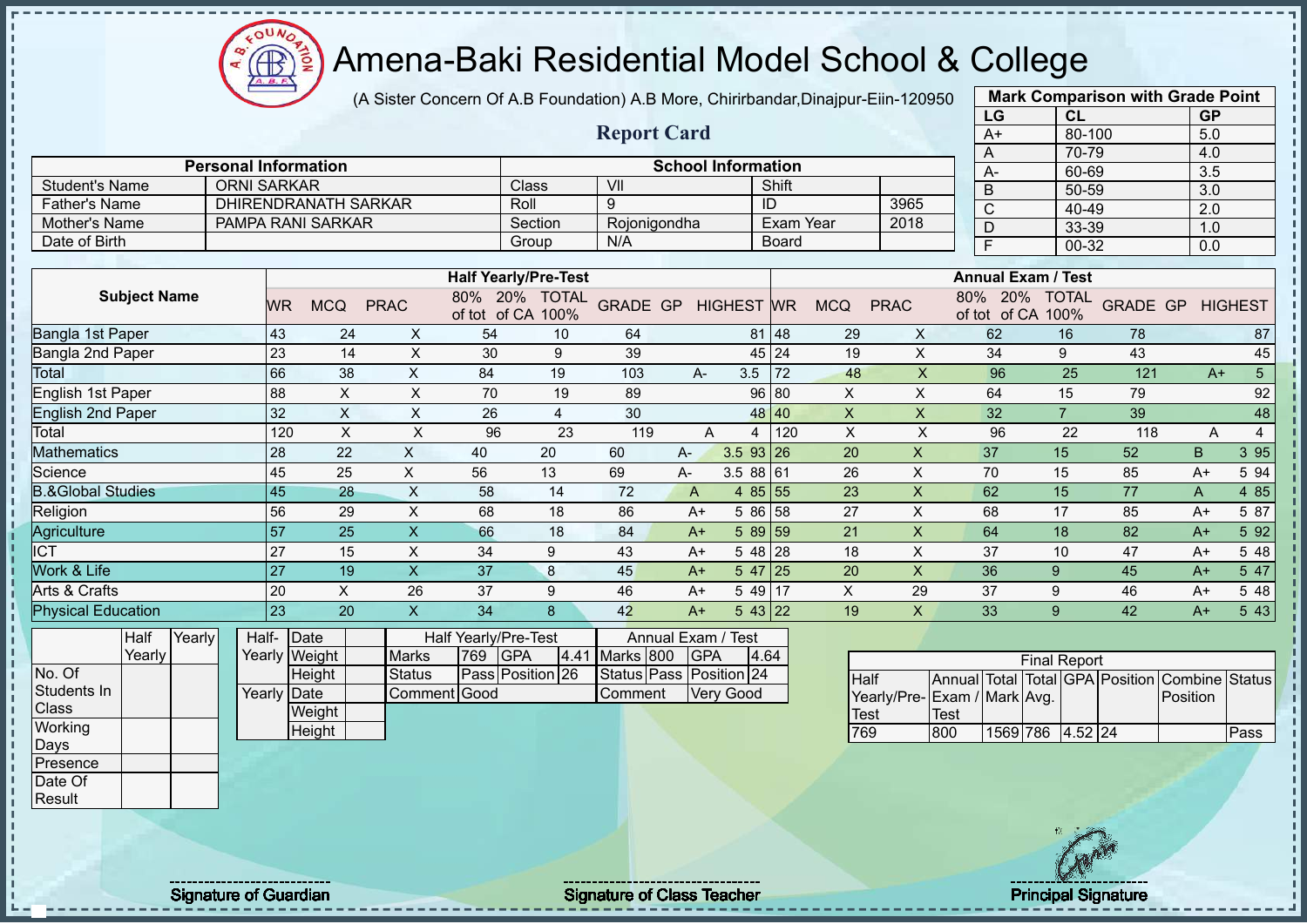$O<sub>O</sub>$ Æ

# Amena-Baki Residential Model School & College

(A Sister Concern Of A.B Foundation) A.B More, Chirirbandar,Dinajpur-Eiin-120950

**Report Card**

|      | <b>Mark Comparison with Grade Point</b> |           |
|------|-----------------------------------------|-----------|
| LG   | <b>CL</b>                               | <b>GP</b> |
| $A+$ | 80-100                                  | 5.0       |
| A    | 70-79                                   | 4.0       |
| А-   | 60-69                                   | 3.5       |
| B    | 50-59                                   | 3.0       |
| C    | 40-49                                   | 2.0       |
| D    | 33-39                                   | 1.0       |
| F    | 00-32                                   | 0.0       |
|      |                                         |           |

|                | <b>Personal Information</b> |         | <b>School Information</b> |              |      |
|----------------|-----------------------------|---------|---------------------------|--------------|------|
| Student's Name | MASUKA YESMIN               | Class   | VII                       | Shift        |      |
| Father's Name  | <b>MASUDER RAHMAN</b>       | Roll    | 23                        | ID           | 4147 |
| Mother's Name  | DEATH SHABINA YESMIN        | Section | Roionigondha              | Exam Year    | 2018 |
| Date of Birth  |                             | Group   | N/A                       | <b>Board</b> |      |

|                              |     |            |             | <b>Half Yearly/Pre-Test</b>   |                      |                 |      |                   |       |            |             | <b>Annual Exam / Test</b>     |                      |                 |      |                |
|------------------------------|-----|------------|-------------|-------------------------------|----------------------|-----------------|------|-------------------|-------|------------|-------------|-------------------------------|----------------------|-----------------|------|----------------|
| <b>Subject Name</b>          | WR  | <b>MCQ</b> | <b>PRAC</b> | 20%<br>80%<br>of CA<br>of tot | <b>TOTAL</b><br>100% | <b>GRADE GP</b> |      | <b>HIGHEST WR</b> |       | <b>MCQ</b> | <b>PRAC</b> | 20%<br>80%<br>of CA<br>of tot | <b>TOTAL</b><br>100% | <b>GRADE GP</b> |      | <b>HIGHEST</b> |
| Bangla 1st Paper             | 42  | 24         | X.          | 53                            | 11                   | 64              |      |                   | 81 45 | 29         | X           | 59                            | 13                   | 72              |      | 87             |
| Bangla 2nd Paper             | 25  | 17         | X.          | 34                            | 8                    | 42              |      |                   | 45 24 | 18         | X           | 34                            | 8                    | 42              |      | 45             |
| Total                        | 67  | 41         | X           | 87                            | 19                   | 106             | A    | 4                 | 69    | 47         | X           | 93                            | 21                   | 114             | A    |                |
| English 1st Paper            | 94  | X          | X           | 75                            | 16                   | 91              |      |                   | 96 76 | X          | X           | 61                            | 16                   | 77              |      | 92             |
| <b>English 2nd Paper</b>     | 36  | X          | X           | 29                            |                      | 36              |      |                   | 48 40 | X          | X           | 32                            | 8                    | 40              |      | 48             |
| Total                        | 130 | X          | X           | 104                           | 23                   | 127             | $A+$ | 5                 | 116   | X          | X           | 93                            | 24                   | 117             | A    |                |
| Mathematics                  | 44  | 25         | X           | 55                            | 12                   | 67              | A-   | 3.5 93 24         |       | 23         | X           | 38                            | 19                   | 57              | B    | 3 9 5          |
| Science                      | 43  | 26         | X           | 55                            | 12                   | 67              | A-   | 3.5 88 56         |       | 23         | X           | 63                            | 16                   | 79              | A    | 4 9 4          |
| <b>3.&amp;Global Studies</b> | 37  | 22         | X           | 47                            | 16                   | 63              | $A-$ | $3.585$ 42        |       | 20         | X.          | 50                            | 15                   | 65              | $A-$ | 3.5 85         |
| Religion                     | 40  | 23         | X           | 50                            | 13                   | 63              | $A-$ | $3.586$ 49        |       | 27         | X           | 61                            | 15                   | 76              | Α    | 4 87           |
| Agriculture                  | 61  | 18         | X           | 63                            | 18                   | 81              | $A+$ | $589$ 62          |       | 20         | X.          | 66                            | 18                   | 84              | $A+$ | 5 9 2          |
| $\overline{\text{C}}$        | 24  | 13         | X           | 30                            | 9                    | 39              | A    | 4 48 26           |       | 15         | X           | 33                            | 10                   | 43              | A+   | 5 48           |
| <b>Nork &amp; Life</b>       | 27  | 20         |             | 38                            | 8                    | 46              | $A+$ | $547$   27        |       | 17         | X.          | 35                            | 9                    | 44              | $A+$ | 5 47           |
| Arts & Crafts                | 20  | X          | 26          | 37                            | 8                    | 45              | $A+$ | 5 49 18           |       | X          | 28          | 37                            | 9                    | 46              | $A+$ | 5 48           |
| <b>Physical Education</b>    | 22  | 20         |             | 34                            |                      | 41              | $A+$ | 543 24            |       | 13         | X           | 30                            | 8                    | 38              | A    | 4 4 3          |

| Half   | Yearly | Half-       | <b>IDate</b>  |               |                | Half Yearly/Pre-Test |                    | Annual Exam / Test      |     |
|--------|--------|-------------|---------------|---------------|----------------|----------------------|--------------------|-------------------------|-----|
| Yearly |        |             | Yearly Weight | <b>Marks</b>  | <b>745 GPA</b> |                      | 4.27 Marks 763 GPA |                         | 4.2 |
|        |        |             | Height        | <b>Status</b> |                | Pass Position 37     |                    | Status Pass Position 39 |     |
|        |        | Yearly Date |               | Comment Good  |                |                      | Comment            | <b>Verv Good</b>        |     |
|        |        |             | Weight        |               |                |                      |                    |                         |     |
|        |        |             | Height        |               |                |                      |                    |                         |     |
|        |        |             |               |               |                |                      |                    |                         |     |

|                             |      |                  | <b>Final Report</b> |  |                                                |      |
|-----------------------------|------|------------------|---------------------|--|------------------------------------------------|------|
| <b>I</b> Half               |      |                  |                     |  | Annual Total Total GPA Position Combine Status |      |
| Yearly/Pre-Exam / Mark Avg. |      |                  |                     |  | <b>IPosition</b>                               |      |
| <b>Test</b>                 | Test |                  |                     |  |                                                |      |
| 745                         | 763  | 1508 755 4.25 39 |                     |  |                                                | Pass |

No. Of Students In **Class Working** Days Presence Date Of Result

J.

 $\blacksquare$ 

Signature of Guardian Signature of Class Teacher Principal Signature of Class Teacher Principal Signature

 $4.23$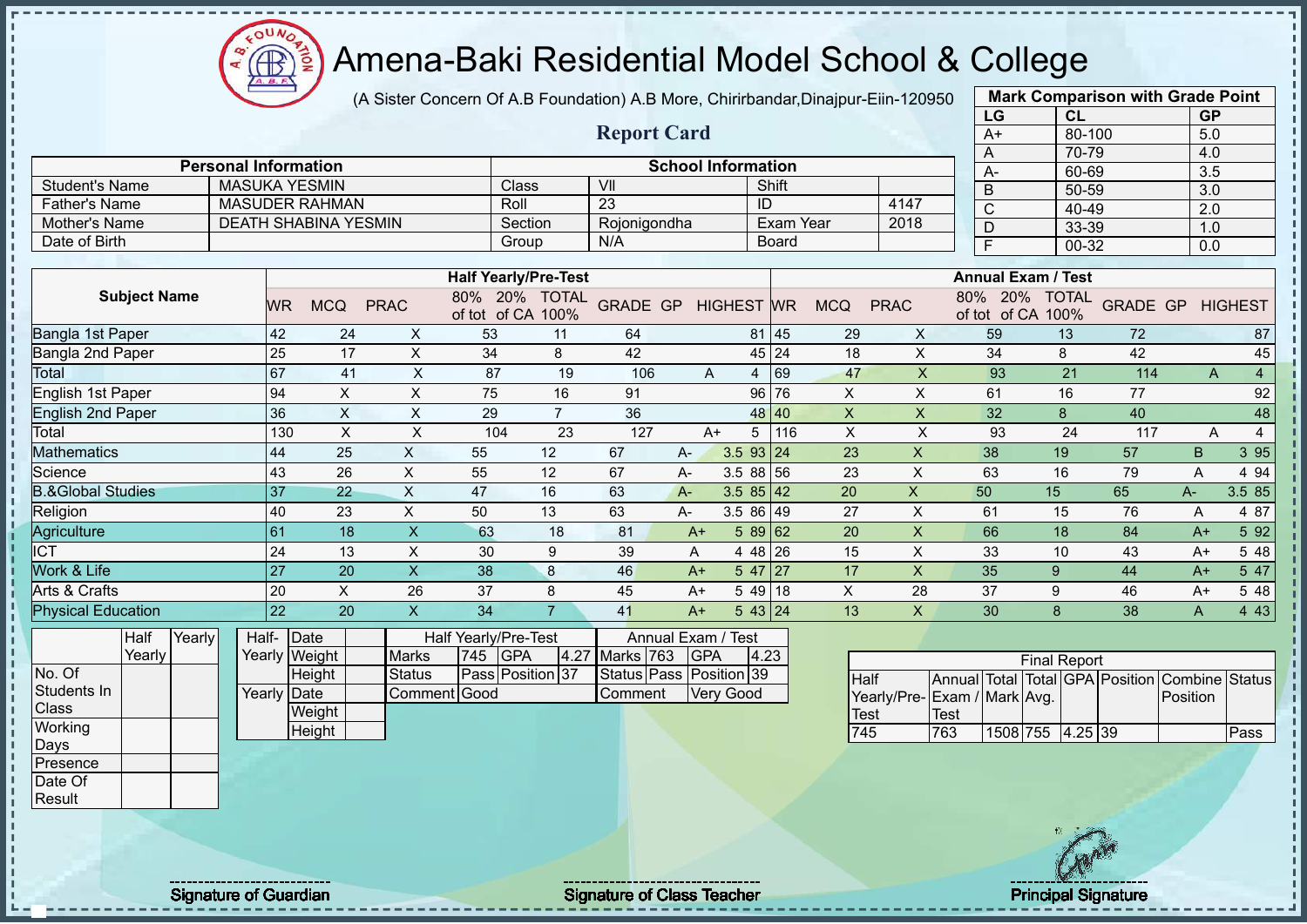oυ Æ

# Amena-Baki Residential Model School & College

(A Sister Concern Of A.B Foundation) A.B More, Chirirbandar,Dinajpur-Eiin-120950

|                                 |                     |                 |                        |                           |                                           |                 |                                 |              |                   |           |             |                             |             | LG                      | <b>CL</b>                          |                                         | <b>GP</b>    |                |
|---------------------------------|---------------------|-----------------|------------------------|---------------------------|-------------------------------------------|-----------------|---------------------------------|--------------|-------------------|-----------|-------------|-----------------------------|-------------|-------------------------|------------------------------------|-----------------------------------------|--------------|----------------|
|                                 |                     |                 |                        |                           |                                           |                 | <b>Report Card</b>              |              |                   |           |             |                             |             | $A+$                    | 80-100                             |                                         | 5.0          |                |
|                                 |                     |                 |                        |                           |                                           |                 |                                 |              |                   |           |             |                             |             | A                       | 70-79                              |                                         | 4.0          |                |
| <b>Personal Information</b>     |                     |                 |                        |                           |                                           |                 | <b>School Information</b>       |              |                   |           |             |                             |             | A-                      | 60-69                              |                                         | 3.5          |                |
| <b>Student's Name</b>           | <b>JARIN TASFIA</b> |                 |                        |                           | Class                                     | VII             |                                 |              | Shift             |           |             |                             |             | B                       | 50-59                              |                                         | 3.0          |                |
| <b>Father's Name</b>            |                     |                 | <b>MD.ZAKIUL ISLAM</b> |                           | Roll                                      | $\overline{24}$ |                                 |              | ID                |           |             | 4367                        |             | $\mathsf{C}$            | 40-49                              |                                         | 2.0          |                |
| Mother's Name                   |                     |                 | <b>NAZNIN SULTANA</b>  |                           | Section                                   |                 | Rojonigondha                    |              |                   | Exam Year |             | 2018                        |             | D                       | 33-39                              |                                         | 1.0          |                |
| Date of Birth                   |                     |                 |                        |                           | Group                                     | N/A             |                                 |              | <b>Board</b>      |           |             |                             |             | $\overline{\mathsf{F}}$ | $00 - 32$                          |                                         | 0.0          |                |
|                                 |                     |                 |                        |                           |                                           |                 |                                 |              |                   |           |             |                             |             |                         |                                    |                                         |              |                |
|                                 |                     |                 |                        |                           | <b>Half Yearly/Pre-Test</b>               |                 |                                 |              |                   |           |             |                             |             |                         | <b>Annual Exam / Test</b>          |                                         |              |                |
| <b>Subject Name</b>             |                     | <b>WR</b>       | <b>MCQ</b>             | <b>PRAC</b>               | 80% 20% TOTAL<br>of tot of CA 100%        |                 | <b>GRADE GP</b>                 |              | <b>HIGHEST WR</b> |           | <b>MCQ</b>  | <b>PRAC</b>                 |             |                         | 80% 20% TOTAL<br>of tot of CA 100% | <b>GRADE GP</b>                         |              | <b>HIGHEST</b> |
| Bangla 1st Paper                |                     | 16              | 22                     | X                         | 30                                        | 5               | 35                              |              | 81                | 28        | 26          | X                           |             | 43                      | 8                                  | 51                                      |              | 87             |
| Bangla 2nd Paper                |                     | 18              | 11                     | X                         | 23                                        | 6               | 29                              |              |                   | 45 19     | 15          | X                           |             | 27                      | 8                                  | 35                                      |              | 45             |
| Total                           |                     | 34              | 33                     | $\boldsymbol{\mathsf{X}}$ | 53                                        | 11              | 64                              | $\mathsf{C}$ | $\overline{2}$    | 47        | 41          | $\boldsymbol{\mathsf{X}}$   |             | 70                      | 16                                 | 86                                      | B.           | $\mathbf{3}$   |
| English 1st Paper               |                     | 50              | $\times$               | X                         | 40                                        | 10              | 50                              |              | 96                | 53        | X           | X                           |             | 42                      | 8                                  | 50                                      |              | 92             |
| <b>English 2nd Paper</b>        |                     | 14              | X                      | X                         | 11                                        | 2               | 13                              |              | 48                | 20        | X           | X                           |             | 16                      | $\overline{4}$                     | 20                                      |              | 48             |
| Total                           |                     | 64              | $\sf X$                | $\boldsymbol{\mathsf{X}}$ | 51                                        | 12              | 63                              | $\mathsf{C}$ | $\overline{2}$    | 73        | X           | $\pmb{\times}$              |             | 58                      | 12                                 | 70                                      | $\mathsf{C}$ | $\sqrt{2}$     |
| <b>Mathematics</b>              |                     | 28              | 21                     | $\pmb{\times}$            | 39                                        | 9               | 48                              | $\mathsf{C}$ | 2 93 28           |           | 22          | $\mathsf{x}$                |             | 40                      | 11                                 | 51                                      | B            | 3 9 5          |
| Science                         |                     | 24              | 16                     | $\pmb{\times}$            | 32                                        | 8               | 40                              | $\mathsf C$  | 2 8 8             | 55        | 22          | X                           |             | 62                      | 12                                 | 74                                      | A            | 4 9 4          |
| <b>B.&amp;Global Studies</b>    |                     | 19              | 19                     | $\pmb{\times}$            | 30                                        | 11              | 41                              | $\mathsf{C}$ | 285 40            |           | 15          | $\pmb{\times}$              |             | 44                      | 11                                 | 55                                      | B            | 3 85           |
| Religion                        |                     | 20              | 20                     | $\pmb{\times}$            | 32                                        | 9               | 41                              | C            | 2 86              | 34        | 25          | X                           |             | 47                      | 12                                 | 59                                      | B            | 3 87           |
| Agriculture                     |                     | 30              | 18                     | $\pmb{\mathsf{X}}$        | 38                                        | 13              | 51                              | B            | 3 89 54           |           | 16          | $\mathsf{x}$                |             | 56                      | 14                                 | 70                                      | A            | 4 9 2          |
| $\overline{ICT}$                |                     | 16              | 13                     | $\mathsf X$               | 23                                        | 9               | 32                              | A-           | $3.548$ 22        |           | 13          | X                           |             | 28                      |                                    | 35                                      | A            | 4 4 8          |
| Work & Life                     |                     | $\overline{23}$ | 18                     | $\mathsf X$               | 33                                        | 8               | 41                              | $A+$         | 5 47              | 27        | 17          | $\mathsf{X}$                |             | 35                      | 9                                  | 44                                      | $A+$         | 5 47           |
| Arts & Crafts                   |                     | 12              | $\times$               | 20                        | 26                                        | 6               | 32                              | А-           | $3.549$ 15        |           | $\times$    | 26                          |             | 33                      | $\overline{7}$                     | 40                                      | $A+$         | 5 48           |
| <b>Physical Education</b>       |                     | $\overline{22}$ | 18                     | $\boldsymbol{\mathsf{X}}$ | 32                                        | 5               | 37                              | A            | 4 43 23           |           | 16          | $\mathsf{X}$                |             | 31                      | 6                                  | 37                                      | A            | 4 4 3          |
| <b>Half</b><br>Yearly<br>Yearly | Half-               |                 | Date<br>Yearly Weight  | <b>Marks</b>              | Half Yearly/Pre-Test<br><b>GPA</b><br>490 | 2.82            | Annual Exam / Test<br>Marks 621 | <b>GPA</b>   | 3.64              |           |             |                             |             |                         |                                    |                                         |              |                |
| No. Of                          |                     |                 | Height                 | <b>Status</b>             | Pass Position 46                          |                 | Status Pass Position 45         |              |                   |           |             |                             |             |                         | <b>Final Report</b>                |                                         |              |                |
| Students In                     |                     | Yearly Date     |                        |                           | Comment More Impr. Needed Comment         |                 |                                 | Excellent    |                   |           | <b>Half</b> |                             |             |                         |                                    | Annual Total Total GPA Position Combine |              | <b>Status</b>  |
| Class                           |                     |                 | Weight                 |                           |                                           |                 |                                 |              |                   |           | <b>Test</b> | Yearly/Pre-Exam / Mark Avg. | <b>Test</b> |                         |                                    |                                         | Position     |                |
| Working                         |                     |                 | Height                 |                           |                                           |                 |                                 |              |                   |           | 490         |                             | 621         | 1111                    | 556 3.23 45                        |                                         |              | Pass           |
| Days                            |                     |                 |                        |                           |                                           |                 |                                 |              |                   |           |             |                             |             |                         |                                    |                                         |              |                |
| Presence                        |                     |                 |                        |                           |                                           |                 |                                 |              |                   |           |             |                             |             |                         |                                    |                                         |              |                |



**Mark Comparison with Grade Point**

Date Of Result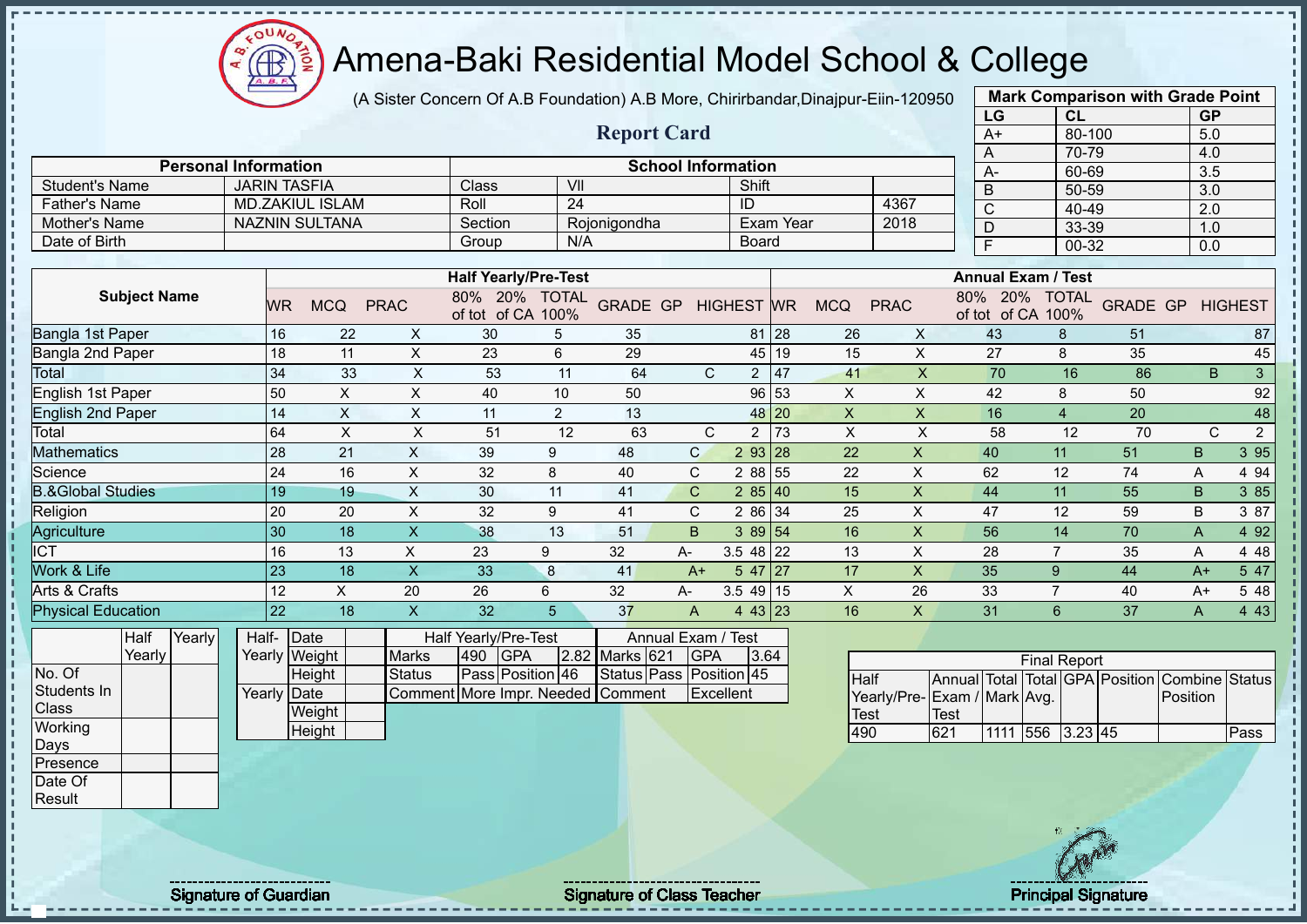(A Sister Concern Of A.B Foundation) A.B More, Chirirbandar,Dinajpur-Eiin-120950

|                              |        |                             |                 |                           |                           |                                    |                |                    |                           |                   |                  |                |                           |             | LG                                 | <b>CL</b>           |                                 | <b>GP</b>             |                |
|------------------------------|--------|-----------------------------|-----------------|---------------------------|---------------------------|------------------------------------|----------------|--------------------|---------------------------|-------------------|------------------|----------------|---------------------------|-------------|------------------------------------|---------------------|---------------------------------|-----------------------|----------------|
|                              |        |                             |                 |                           |                           |                                    |                | <b>Report Card</b> |                           |                   |                  |                |                           |             | $A+$                               | 80-100              |                                 | 5.0                   |                |
|                              |        |                             |                 |                           |                           |                                    |                |                    |                           |                   |                  |                |                           |             | A                                  | 70-79               |                                 | 4.0                   |                |
|                              |        | <b>Personal Information</b> |                 |                           |                           |                                    |                |                    | <b>School Information</b> |                   |                  |                |                           |             | A-                                 | 60-69               |                                 | $\overline{3.5}$      |                |
| <b>Student's Name</b>        |        |                             |                 | <b>SUMAIYA TABASSUM</b>   |                           | Class                              |                | VII                |                           |                   | Shift            |                |                           |             | B                                  | 50-59               |                                 | 3.0                   |                |
| <b>Father's Name</b>         |        |                             |                 | <b>MD.SAJAL CHOWDHURY</b> |                           | Roll                               |                | $\overline{25}$    |                           | ID                |                  |                | 4373                      |             | $\mathsf{C}$                       | 40-49               |                                 | 2.0                   |                |
| Mother's Name                |        |                             |                 | <b>MRS.SAMMI KHATUN</b>   |                           | Section                            |                | Rojonigondha       |                           |                   | <b>Exam Year</b> |                | 2018                      |             | $\overline{D}$                     | 33-39               |                                 | 1.0                   |                |
| Date of Birth                |        |                             |                 |                           |                           | Group                              |                | N/A                |                           |                   | Board            |                |                           |             | $\overline{F}$                     | 00-32               |                                 | 0.0                   |                |
|                              |        |                             |                 |                           |                           |                                    |                |                    |                           |                   |                  |                |                           |             |                                    |                     |                                 |                       |                |
|                              |        |                             |                 |                           |                           | <b>Half Yearly/Pre-Test</b>        |                |                    |                           |                   |                  |                |                           |             | <b>Annual Exam / Test</b>          |                     |                                 |                       |                |
| <b>Subject Name</b>          |        |                             | WR              | <b>MCQ</b>                | <b>PRAC</b>               | 80% 20% TOTAL<br>of tot of CA 100% |                | <b>GRADE GP</b>    |                           | <b>HIGHEST WR</b> |                  | <b>MCQ</b>     | <b>PRAC</b>               |             | 80% 20% TOTAL<br>of tot of CA 100% |                     | <b>GRADE GP</b>                 |                       | <b>HIGHEST</b> |
| Bangla 1st Paper             |        |                             | 40              | 29                        | X                         | 55                                 | 9              | 64                 |                           | 81                | 45               | 29             | X                         |             | 59                                 | 14                  | 73                              |                       | 87             |
| Bangla 2nd Paper             |        |                             | 18              | 15                        | X                         | 26                                 | 8              | 34                 |                           | 45                | 22               | 19             | X                         |             | 33                                 | 9                   | 42                              |                       | 45             |
| Total                        |        |                             | 58              | 44                        | $\boldsymbol{\mathsf{X}}$ | 81                                 | 17             | 98                 | A-                        | 3.5               | 67               | 48             | $\boldsymbol{\mathsf{X}}$ |             | 92                                 | 23                  | 115                             | $\mathsf{A}$          | $\overline{4}$ |
| English 1st Paper            |        |                             | 89              | $\sf X$                   | $\pmb{\times}$            | 71                                 | 14             | 85                 |                           | 96                | 81               | $\pmb{\times}$ | X                         |             | 65                                 | 12                  | 77                              |                       | 92             |
| <b>English 2nd Paper</b>     |        |                             | 35              | $\mathsf{X}$              | $\pmb{\times}$            | 28                                 | $\overline{7}$ | 35                 |                           | 48                | 39               | $\pmb{\times}$ | $\mathsf{X}$              |             | 31                                 | $6\phantom{1}6$     | 37                              |                       | 48             |
| Total                        |        |                             | 124             | $\sf X$                   | $\mathsf{X}$              | 99                                 | 21             | 120                | $A+$                      | 5                 | 120              | X              | $\times$                  |             | 96                                 | 18                  | 114                             | A                     | $\overline{4}$ |
| <b>Mathematics</b>           |        |                             | 50              | 29                        | $\mathsf{X}$              | 63                                 | 16             | 79                 | $\mathsf{A}$              | $\overline{4}$    | 93 62            | 29             | $\mathsf{x}$              |             | 73                                 | 20                  | 93                              | $A+$                  | 5 9 5          |
| Science                      |        |                             | 40              | 25                        | X                         | 52                                 | 11             | 63                 | A-                        | 3.58862           |                  | 27             | X                         |             | 71                                 | 16                  | 87                              | $A+$                  | 5 94           |
| <b>B.&amp;Global Studies</b> |        |                             | 47              | 29                        | $\mathsf{X}$              | 61                                 | 13             | 74                 | $\overline{A}$            | 485 51            |                  | 30             | $\pmb{\times}$            |             | 65                                 | 15                  | 80                              | $A+$                  | 5 8 5          |
| Religion                     |        |                             | 42              | 27                        | X                         | 55                                 | 14             | 69                 | А-                        | 3.5 86 43         |                  | 29             | X                         |             | 58                                 | 13                  | 71                              | Α                     | 4 87           |
| Agriculture                  |        |                             | 48              | 24                        | $\overline{\mathsf{X}}$   | 58                                 | 15             | 73                 | A                         | 4 89 55           |                  | 22             | $\mathsf{x}$              |             | 62                                 | 17                  | 79                              | A                     | 4 9 2          |
| $\overline{\text{ICT}}$      |        |                             | 23              | 12                        | $\pmb{\times}$            | 28                                 | 9              | 37                 | A                         | 4 4 8             | 25               | 16             | X                         |             | 33                                 | 10                  | 43                              | $A+$                  | 5 48           |
| Work & Life                  |        |                             | 26              | 19                        | $\mathsf{x}$              | 36                                 | 8              | 44                 | $A+$                      | 5 47              | 27               | 15             | $\pmb{\times}$            |             | 34                                 | 9                   | 43                              | $A+$                  | 5 47           |
| Arts & Crafts                |        |                             | 18              | $\boldsymbol{\mathsf{X}}$ | 26                        | 35                                 | 8              | 43                 | $A+$                      | 5 4 9             | 17               | X              | 27                        |             | 35                                 | 10                  | 45                              | $A+$                  | 5 48           |
| <b>Physical Education</b>    |        |                             | $\overline{22}$ | 19                        | $\overline{\mathsf{X}}$   | 33                                 | $\overline{7}$ | 40                 | $A+$                      | 543 22            |                  | 18             | X                         |             | 32                                 | 8                   | 40                              | $A+$                  | 5 4 3          |
| Half                         | Yearly | Half-                       |                 | Date                      |                           | Half Yearly/Pre-Test               |                |                    | Annual Exam /             | Test              |                  |                |                           |             |                                    |                     |                                 |                       |                |
| Yearly                       |        |                             |                 | Yearly Weight             | <b>Marks</b>              | <b>GPA</b><br>740                  | 4.23           | Marks 810          | <b>GPA</b>                | 4.64              |                  |                |                           |             |                                    | <b>Final Report</b> |                                 |                       |                |
| No. Of                       |        |                             |                 | Height                    | <b>Status</b>             | Pass Position 40                   |                | Status Pass        |                           | Position 23       |                  | <b>Half</b>    |                           |             |                                    |                     | Annual Total Total GPA Position | <b>Combine Status</b> |                |
| Students In                  |        |                             | Yearly Date     |                           | Comment Good              |                                    |                | Comment            |                           | Very Good         |                  |                | Yearly/Pre-               |             | Exam / Mark Avg.                   |                     |                                 | Position              |                |
| Class                        |        |                             |                 | Weight                    |                           |                                    |                |                    |                           |                   |                  | <b>Test</b>    |                           | <b>Test</b> |                                    |                     |                                 |                       |                |
| Working                      |        |                             |                 | Height                    |                           |                                    |                |                    |                           |                   |                  | 740            |                           | 810         | 1550 776                           | 4.43 29             |                                 |                       | Pass           |
| Days                         |        |                             |                 |                           |                           |                                    |                |                    |                           |                   |                  |                |                           |             |                                    |                     |                                 |                       |                |
| Presence                     |        |                             |                 |                           |                           |                                    |                |                    |                           |                   |                  |                |                           |             |                                    |                     |                                 |                       |                |

**Mark Comparison with Grade Point**

Date Of Result

- II ш

л

Signature of Guardian Signature Signature of Class Teacher New York Network Principal Signature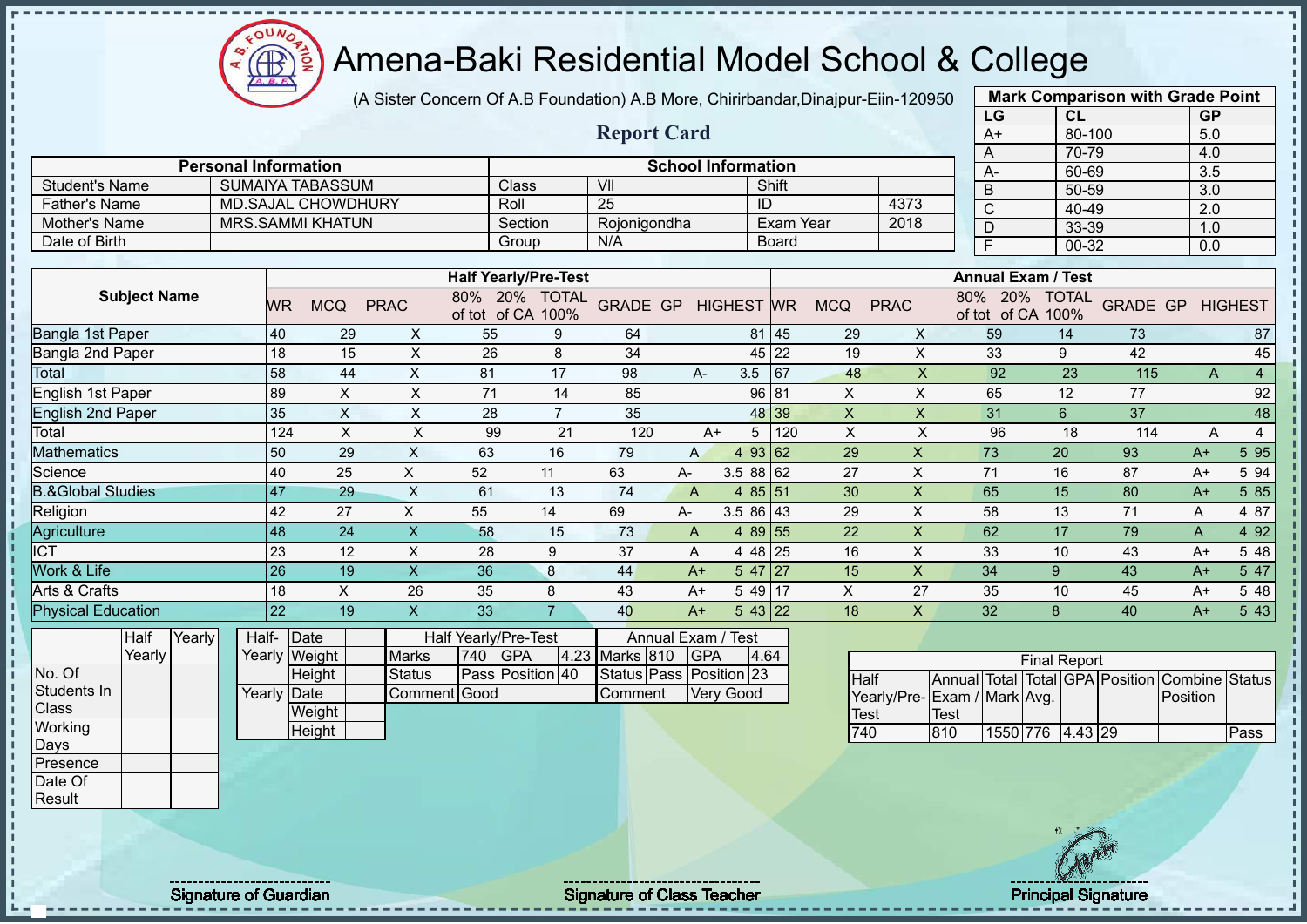$O<sub>U</sub>$ Æ

# Amena-Baki Residential Model School & College

(A Sister Concern Of A.B Foundation) A.B More, Chirirbandar,Dinajpur-Eiin-120950

|                                |                     |                             |       |                 |                          |                           |                      |                                   |                         |                    |                           |                  |              |                         |              | LG                        | CL                  |                    | <b>GP</b> |                |
|--------------------------------|---------------------|-----------------------------|-------|-----------------|--------------------------|---------------------------|----------------------|-----------------------------------|-------------------------|--------------------|---------------------------|------------------|--------------|-------------------------|--------------|---------------------------|---------------------|--------------------|-----------|----------------|
|                                |                     |                             |       |                 |                          |                           |                      |                                   | <b>Report Card</b>      |                    |                           |                  |              |                         |              | $A+$                      | 80-100              |                    | 5.0       |                |
|                                |                     |                             |       |                 |                          |                           |                      |                                   |                         |                    |                           |                  |              |                         |              | A                         | 70-79               |                    | 4.0       |                |
|                                |                     | <b>Personal Information</b> |       |                 |                          |                           |                      |                                   |                         |                    | <b>School Information</b> |                  |              |                         |              | А-                        | 60-69               |                    | 3.5       |                |
| <b>Student's Name</b>          |                     |                             |       |                 | <b>SAMIA ISLAM SUVA</b>  |                           | Class                |                                   | VII<br>26               |                    | Shift<br>ID               |                  |              |                         |              | B                         | 50-59               |                    | 3.0       |                |
| <b>Father's Name</b>           |                     |                             |       |                 | <b>MD.SHAHIDUL ISLAM</b> |                           | Roll                 |                                   |                         |                    |                           | <b>Exam Year</b> |              | 4385                    |              | Ċ                         | 40-49               |                    | 2.0       |                |
| Mother's Name<br>Date of Birth |                     |                             |       |                 | <b>KULSUMA BEGUM</b>     |                           | Section              |                                   | Rojonigondha<br>N/A     |                    |                           |                  |              | 2018                    |              | D                         | 33-39               |                    | 1.0       |                |
|                                |                     |                             |       |                 |                          |                           | Group                |                                   |                         |                    |                           | <b>Board</b>     |              |                         |              | F                         | $00 - 32$           |                    | 0.0       |                |
|                                |                     |                             |       |                 |                          |                           |                      | <b>Half Yearly/Pre-Test</b>       |                         |                    |                           |                  |              |                         |              | <b>Annual Exam / Test</b> |                     |                    |           |                |
|                                | <b>Subject Name</b> |                             |       | <b>WR</b>       | <b>MCQ</b>               | <b>PRAC</b>               | 20%<br>80%           | <b>TOTAL</b><br>of tot of CA 100% | <b>GRADE GP</b>         |                    | <b>HIGHEST WR</b>         |                  | <b>MCQ</b>   | <b>PRAC</b>             | 80%          | 20%<br>of tot of CA 100%  | <b>TOTAL</b>        | <b>GRADE GP</b>    |           | <b>HIGHEST</b> |
| Bangla 1st Paper               |                     |                             |       | 41              | 25                       | X                         | 53                   | 10                                | 63                      |                    |                           | 81 51            | 27           | X                       |              | 62                        | 13                  | 75                 |           | 87             |
| Bangla 2nd Paper               |                     |                             |       | 21              | 18                       | $\pmb{\times}$            | 31                   | $\overline{7}$                    | 38                      |                    | 45                        | 22               | 20           | $\pmb{\times}$          |              | 34                        | 8                   | 42                 |           | 45             |
| Total                          |                     |                             |       | 62              | 43                       | $\pmb{\times}$            | 84                   | 17                                | 101                     | $A -$              | 3.5                       | 73               | 47           | $\mathsf{X}$            |              | 96                        | 21                  | 117                | A         | $\overline{4}$ |
| English 1st Paper              |                     |                             |       | 92              | X                        | $\pmb{\times}$            | 74                   | 12                                | 86                      |                    | 96                        | 75               | $\mathsf{X}$ | $\pmb{\times}$          |              | 60                        | 17                  | 77                 |           | 92             |
| <b>English 2nd Paper</b>       |                     |                             |       | 34              | X                        | X                         | 27                   | $\overline{7}$                    | 34                      |                    | 48                        | 35               | X            | X                       |              | 28                        | 9                   | 37                 |           | 48             |
| Total                          |                     |                             |       | 126             | $\sf X$                  | $\boldsymbol{\mathsf{X}}$ | 101                  | 19                                | 120                     |                    | $A+$<br>5                 | 110              | $\times$     | $\mathsf{X}$            |              | 88                        | 26                  | 114                | A         | 4              |
| <b>Mathematics</b>             |                     |                             |       | 51              | 24                       | $\times$                  | 60                   | 15                                | 75                      | $\overline{A}$     | 93<br>$\overline{4}$      | 46               | 23           | X                       |              | 55                        | 20                  | 75                 | A         | 4 9 5          |
| Science                        |                     |                             |       | 39              | 25                       | $\boldsymbol{\mathsf{X}}$ | 51                   | 11                                | 62                      | A-                 | 3.5 88 57                 |                  | 26           | $\mathsf X$             |              | 66                        | 15                  | 81                 | $A+$      | 5 94           |
| <b>B.&amp;Global Studies</b>   |                     |                             |       | 43              | 28                       | X                         | 57                   | 13                                | 70                      | A                  | 4 8 5                     | 53               | 26           | $\mathsf{X}$            |              | 63                        | 14                  | 77                 | A         | 4 8 5          |
| Religion                       |                     |                             |       | 50              | 24                       | $\pmb{\times}$            | 59                   | 14                                | 73                      | Α                  | 4 8 6                     | 46               | 30           | X                       |              | 61                        | 16                  | 77                 | Α         | 4 87           |
| Agriculture                    |                     |                             |       | 51              | 19                       | $\mathsf{X}$              | 56                   | 16                                | 72                      | A                  | 4 8 9                     | 60               | 22           | $\mathsf{x}$            |              | 66                        | 18                  | 84                 | $A+$      | 5 9 2          |
| <b>ICT</b>                     |                     |                             |       | 29              | 16                       | X                         | 36                   | 9                                 | 45                      | $A+$               | 5 48                      | 27               | 16           | X                       |              | 34                        | 10                  | 44                 | $A+$      | 5 48           |
| Work & Life                    |                     |                             |       | $\overline{26}$ | 20                       | $\overline{\mathsf{X}}$   | 37                   | 8                                 | 45                      | $A+$               | 5 47                      | 28               | 15           | $\overline{\mathsf{X}}$ |              | 34                        | 9                   | 43                 | $A+$      | 5 47           |
| Arts & Crafts                  |                     |                             |       | 16              | $\times$                 | 26                        | 34                   | $\overline{7}$                    | 41                      | $A+$               | 5 49                      | 15               | X            | 28                      |              | 34                        | 8                   | 42                 | $A+$      | 5 48           |
| <b>Physical Education</b>      |                     |                             |       | $\overline{23}$ | 19                       | $\mathsf{X}$              | 34                   | $\overline{7}$                    | 41                      | $A+$               | $543$ 23                  |                  | 13           | $\mathsf{X}$            |              | 29                        | 8                   | 37                 | A         | 4 4 3          |
|                                | Half                | Yearly                      | Half- | Date            |                          |                           | Half Yearly/Pre-Test |                                   |                         | Annual Exam / Test |                           |                  |              |                         |              |                           |                     |                    |           |                |
|                                | Yearly              |                             |       | Yearly Weight   |                          | <b>Marks</b>              | <b>GPA</b><br>745    |                                   | 4.36 Marks 791          | <b>GPA</b>         |                           | 4.45             |              |                         |              |                           | <b>Final Report</b> |                    |           |                |
| No. Of                         |                     |                             |       |                 | Height                   | <b>Status</b>             |                      | Pass Position 31                  | Status Pass Position 34 |                    |                           |                  | <b>Half</b>  |                         | Annual Total |                           |                     | Total GPA Position | Combine   | Status         |
| Students In                    |                     |                             |       | Yearly Date     |                          | Comment Good              |                      |                                   | Comment                 |                    | <b>Very Good</b>          |                  |              | Yearly/Pre-             |              | Exam / Mark Avg.          |                     |                    | Position  |                |
| <b>Class</b>                   |                     |                             |       |                 | Weight                   |                           |                      |                                   |                         |                    |                           |                  | <b>Test</b>  |                         | <b>Test</b>  |                           |                     |                    |           |                |
| Working                        |                     |                             |       |                 | Height                   |                           |                      |                                   |                         |                    |                           |                  | 745          |                         | 791          |                           | 1536 769 4.41 31    |                    |           | Pass           |



**Mark Comparison with Grade Point**

Days Presence Date Of Result

Signature of Guardian Signature of Class Teacher Principal Signature Principal Signature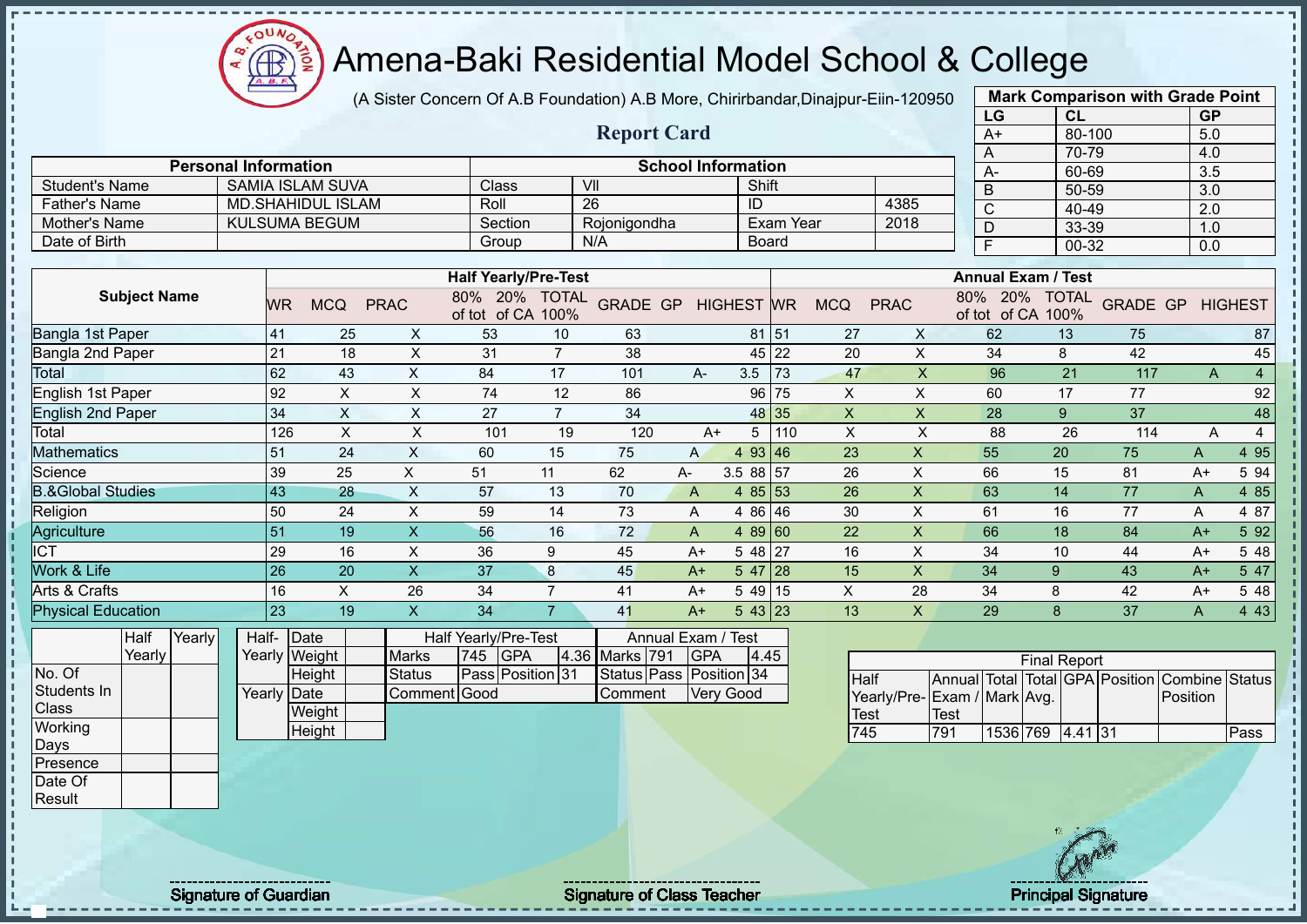**CB** 

# Amena-Baki Residential Model School & College

(A Sister Concern Of A.B Foundation) A.B More, Chirirbandar,Dinajpur-Eiin-120950

|                              |        |                             |               |                           |                           |                                    |                  |                         |                           |                   |                  |                           |                           |                                 | LG       |                                    | CL         |                 | <b>GP</b>      |                       |
|------------------------------|--------|-----------------------------|---------------|---------------------------|---------------------------|------------------------------------|------------------|-------------------------|---------------------------|-------------------|------------------|---------------------------|---------------------------|---------------------------------|----------|------------------------------------|------------|-----------------|----------------|-----------------------|
|                              |        |                             |               |                           |                           |                                    |                  | <b>Report Card</b>      |                           |                   |                  |                           |                           |                                 | $A+$     |                                    | $80 - 100$ |                 | 5.0            |                       |
|                              |        |                             |               |                           |                           |                                    |                  |                         |                           |                   |                  |                           |                           | A                               |          |                                    | 70-79      |                 | 4.0            |                       |
|                              |        | <b>Personal Information</b> |               |                           |                           |                                    |                  |                         | <b>School Information</b> |                   |                  |                           |                           |                                 | А-       |                                    | 60-69      |                 | 3.5            |                       |
| <b>Student's Name</b>        |        | <b>TASFIA MOHOSINA</b>      |               |                           |                           | Class                              |                  | VII                     |                           |                   | Shift            |                           |                           | B                               |          |                                    | 50-59      |                 | 3.0            |                       |
| <b>Father's Name</b>         |        |                             |               | <b>MD.MOKBUL HOSSAIN</b>  |                           | Roll                               |                  | $\overline{27}$         |                           | ID                |                  |                           | 4407                      | $\mathsf{C}$                    |          |                                    | 40-49      |                 | 2.0            |                       |
| Mother's Name                |        | <b>SUFIA KHATUN</b>         |               |                           |                           | Section                            |                  | Rojonigondha            |                           |                   | <b>Exam Year</b> |                           | 2018                      | D                               |          |                                    | 33-39      |                 | 1.0            |                       |
| Date of Birth                |        |                             |               |                           |                           | Group                              |                  | N/A                     |                           |                   | Board            |                           |                           | F                               |          |                                    | 00-32      |                 | 0.0            |                       |
|                              |        |                             |               |                           |                           |                                    |                  |                         |                           |                   |                  |                           |                           |                                 |          |                                    |            |                 |                |                       |
|                              |        |                             |               |                           |                           | <b>Half Yearly/Pre-Test</b>        |                  |                         |                           |                   |                  |                           |                           |                                 |          | <b>Annual Exam / Test</b>          |            |                 |                |                       |
| <b>Subject Name</b>          |        |                             | WR            | <b>MCQ</b>                | <b>PRAC</b>               | 80% 20% TOTAL<br>of tot of CA 100% |                  | <b>GRADE GP</b>         |                           | <b>HIGHEST</b> WR |                  | <b>MCQ</b>                | <b>PRAC</b>               |                                 |          | 80% 20% TOTAL<br>of tot of CA 100% |            | <b>GRADE GP</b> |                | <b>HIGHEST</b>        |
| <b>Bangla 1st Paper</b>      |        |                             | 50            | 26                        | X                         | 61                                 | 13               | 74                      |                           |                   | 81 53            | 30                        | X                         |                                 | 66       | 16                                 |            | 82              |                | 87                    |
| Bangla 2nd Paper             |        |                             | 25            | 20                        | $\boldsymbol{\mathsf{X}}$ | 36                                 | $\boldsymbol{9}$ | 45                      |                           |                   | 45 24            | 20                        | $\pmb{\times}$            |                                 | 35       | $\boldsymbol{9}$                   |            | 44              |                | 45                    |
| Total                        |        |                             | 75            | 46                        | $\boldsymbol{\mathsf{X}}$ | 97                                 | 22               | 119                     | A                         | 4                 | 77               | 50                        | $\pmb{\times}$            |                                 | 101      | 25                                 |            | 126             | $A+$           | $\overline{5}$        |
| <b>English 1st Paper</b>     |        | 96                          |               | $\boldsymbol{\mathsf{X}}$ | X                         | 77                                 | 19               | 96                      |                           |                   | 96 92            | X                         | X                         |                                 | 74       | 18                                 |            | 92              |                | 92                    |
| <b>English 2nd Paper</b>     |        |                             | 46            | $\boldsymbol{\mathsf{X}}$ | $\boldsymbol{\mathsf{X}}$ | 37                                 | 9                | 46                      |                           |                   | 48 48            | $\mathsf X$               | $\pmb{\times}$            |                                 | 38       | 10                                 |            | 48              |                | 48                    |
| Total                        |        |                             | 142           | $\times$                  | $\times$                  | 114                                | 28               | 142                     | $A+$                      | 5                 | 140              | $\boldsymbol{\mathsf{X}}$ | $\mathsf X$               |                                 | 112      | 28                                 |            | 140             | $A+$           | $5\phantom{.0}$       |
| <b>Mathematics</b>           |        |                             | 60            | 30                        | $\mathsf X$               | 72                                 | 18               | 90                      | $A+$                      | 593   48          |                  | 26                        | $\mathsf{X}$              |                                 | 59       | 18                                 |            | 77              | A              | 4 9 5                 |
| Science                      |        | 55                          |               | 26                        | X                         | 65                                 | 15               | 80                      | $A+$                      | 5 88 62           |                  | 27                        | $\pmb{\times}$            | 71                              |          | 17                                 |            | 88              | $A+$           | 5 94                  |
| <b>B.&amp;Global Studies</b> |        | 54                          |               | 26                        | $\boldsymbol{\mathsf{X}}$ | 64                                 | 14               | 78                      | $\overline{A}$            | 4 85 55           |                  | 24                        | $\mathsf{X}$              |                                 | 63       | 16                                 |            | 79              | $\overline{A}$ | 4 8 5                 |
| Religion                     |        |                             | 53            | 27                        | $\times$                  | 64                                 | 17               | 81                      | $A+$                      | 5 86 52           |                  | 28                        | X                         |                                 | 64       | 16                                 |            | 80              | $A+$           | 5 87                  |
| Agriculture                  |        | 61                          |               | 22                        | $\mathsf X$               | 66                                 | 18               | 84                      | $A+$                      | $589$ 56          |                  | 19                        | $\boldsymbol{\mathsf{X}}$ |                                 | 60       | 18                                 |            | 78              | Α              | 4 9 2                 |
| <b>ICT</b>                   |        |                             | 26            | 18                        | $\pmb{\times}$            | 35                                 | 9                | 44                      | $A+$                      | 5 48 26           |                  | 16                        | X                         |                                 | 34       | 10                                 |            | 44              | $A+$           | 5 48                  |
| Work & Life                  |        |                             | 26            | 20                        | $\overline{\mathsf{X}}$   | 37                                 | 8                | 45                      | $A+$                      | $547$   27        |                  | 17                        | $\mathsf{X}$              | 35                              |          | 9                                  |            | 44              | $A+$           | 5 47                  |
| Arts & Crafts                |        |                             | 19            | X                         | 27                        | 37                                 | $\overline{7}$   | 44                      | $A+$                      | $549$ 15          |                  | $\mathsf X$               | 28                        | 34                              |          | 9                                  |            | 43              | $A+$           | 5 48                  |
| <b>Physical Education</b>    |        | 24                          |               | 20                        | $\mathsf X$               | 35                                 | 8                | 43                      | $A+$                      | 543 24            |                  | 18                        | $\mathsf{X}$              | 34                              |          | 9                                  |            | 43              | $A+$           | 5 4 3                 |
| <b>Half</b>                  | Yearly | Half-                       | Date          |                           |                           | Half Yearly/Pre-Test               |                  | Annual Exam / Test      |                           |                   |                  |                           |                           |                                 |          |                                    |            |                 |                |                       |
| Yearly                       |        |                             | Yearly Weight |                           | <b>Marks</b>              | 850<br><b>GPA</b>                  | 4.82             | Marks 842               | <b>GPA</b>                |                   | 4.73             |                           |                           |                                 |          |                                    |            |                 |                |                       |
| No. Of                       |        |                             | Height        |                           | <b>Status</b>             | Pass Position 5                    |                  | Status Pass Position 18 |                           |                   |                  | <b>Half</b>               |                           | Annual Total Total GPA Position |          | <b>Final Report</b>                |            |                 |                | <b>Combine Status</b> |
| Students In                  |        | Yearly                      | Date          |                           |                           | <b>Comment Very Good</b>           |                  | Comment                 | <b>Very Good</b>          |                   |                  |                           | Yearly/Pre-               | Exam / Mark Avg.                |          |                                    |            |                 | Position       |                       |
| Class                        |        |                             | Weight        |                           |                           |                                    |                  |                         |                           |                   |                  | <b>Test</b>               |                           | <b>Test</b>                     |          |                                    |            |                 |                |                       |
| Working                      |        |                             | Height        |                           |                           |                                    |                  |                         |                           |                   |                  | 850                       |                           | 842                             | 1692 847 |                                    | 4.77 12    |                 |                | Pass                  |
| Days                         |        |                             |               |                           |                           |                                    |                  |                         |                           |                   |                  |                           |                           |                                 |          |                                    |            |                 |                |                       |
| Presence                     |        |                             |               |                           |                           |                                    |                  |                         |                           |                   |                  |                           |                           |                                 |          |                                    |            |                 |                |                       |
| Date Of                      |        |                             |               |                           |                           |                                    |                  |                         |                           |                   |                  |                           |                           |                                 |          |                                    |            |                 |                |                       |
| Result                       |        |                             |               |                           |                           |                                    |                  |                         |                           |                   |                  |                           |                           |                                 |          |                                    |            |                 |                |                       |

**Mark Comparison with Grade Point**

л

Signature of Guardian Signature of Class Teacher Principal Signature Principal Signature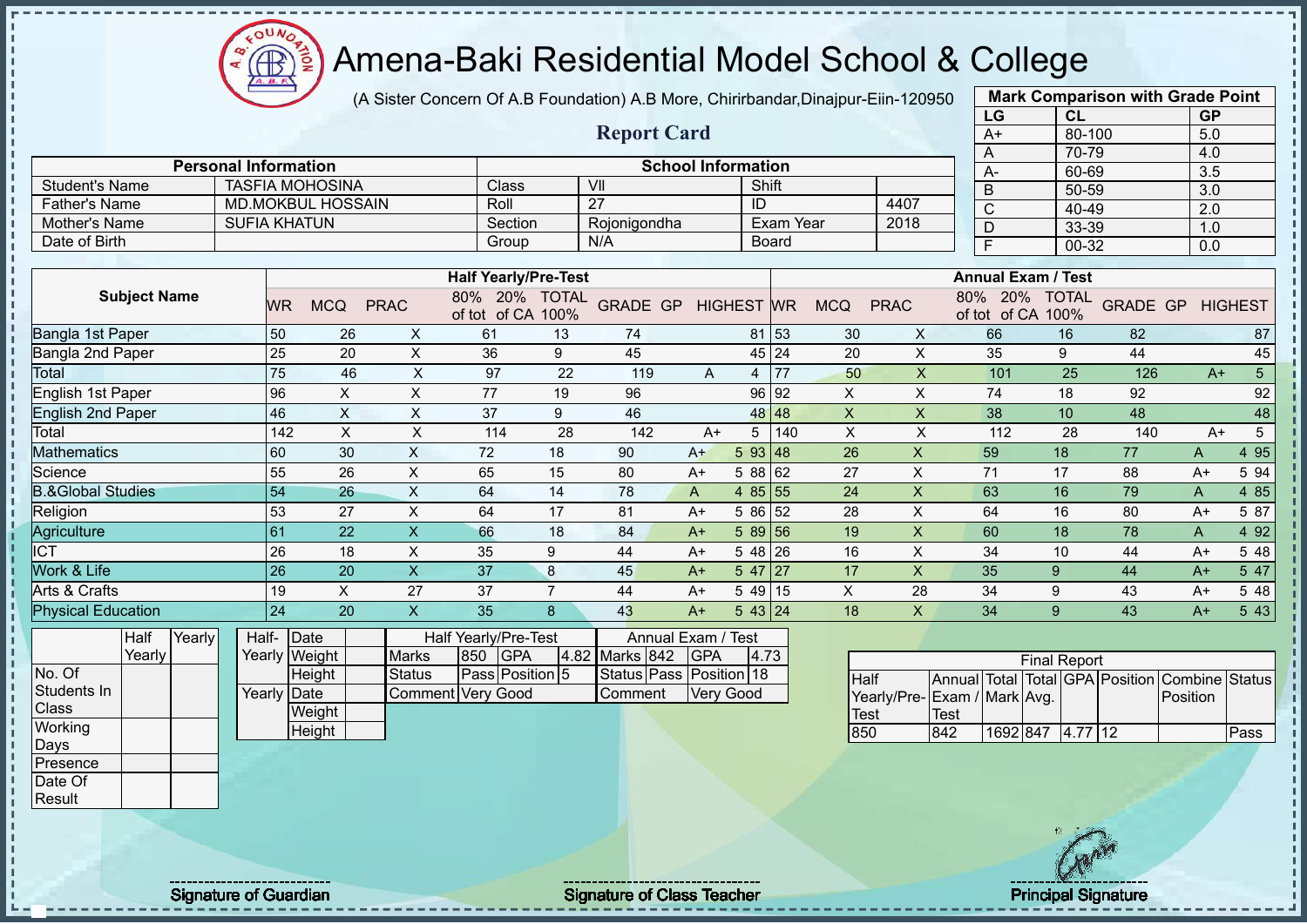COUND  $\bigoplus_{\Delta,\Delta,\sigma}$ ğ

# Amena-Baki Residential Model School & College

(A Sister Concern Of A.B Foundation) A.B More, Chirirbandar,Dinajpur-Eiin-120950

|                              |                             |                         |             |                               |                      |                    |                           |                   |                  |                |             | LG                         | CL                   |                 | <b>GP</b> |                |
|------------------------------|-----------------------------|-------------------------|-------------|-------------------------------|----------------------|--------------------|---------------------------|-------------------|------------------|----------------|-------------|----------------------------|----------------------|-----------------|-----------|----------------|
|                              |                             |                         |             |                               |                      | <b>Report Card</b> |                           |                   |                  |                |             | $A+$                       | 80-100               |                 | 5.0       |                |
|                              |                             |                         |             |                               |                      |                    |                           |                   |                  |                |             | A                          | 70-79                |                 | 4.0       |                |
|                              | <b>Personal Information</b> |                         |             |                               |                      |                    | <b>School Information</b> |                   |                  |                |             | A-                         | 60-69                |                 | 3.5       |                |
| <b>Student's Name</b>        |                             | <b>NABONEETA SARKAR</b> |             | Class                         |                      | VII                |                           | Shift             |                  |                |             | B                          | 50-59                |                 | 3.0       |                |
| <b>Father's Name</b>         |                             | <b>BIDDUT SARKER</b>    |             | Roll                          |                      | 28                 |                           | ID                |                  |                | 4453        | C                          | 40-49                |                 | 2.0       |                |
| Mother's Name                |                             | <b>KRISHNA SARKER</b>   |             | Section                       |                      | Rojonigondha       |                           |                   | <b>Exam Year</b> |                | 2018        | D                          | 33-39                |                 | 1.0       |                |
| Date of Birth                |                             |                         |             | Group                         |                      | N/A                |                           |                   | <b>Board</b>     |                |             | E                          | 00-32                |                 | 0.0       |                |
|                              |                             |                         |             |                               |                      |                    |                           |                   |                  |                |             |                            |                      |                 |           |                |
|                              |                             |                         |             | <b>Half Yearly/Pre-Test</b>   |                      |                    |                           |                   |                  |                |             | <b>Annual Exam / Test</b>  |                      |                 |           |                |
| <b>Subject Name</b>          | <b>WR</b>                   | <b>MCQ</b>              | <b>PRAC</b> | 20%<br>80%<br>of CA<br>of tot | <b>TOTAL</b><br>100% | <b>GRADE GP</b>    |                           | <b>HIGHEST WR</b> |                  | <b>MCQ</b>     | <b>PRAC</b> | 80%<br>20%<br>of tot of CA | <b>TOTAL</b><br>100% | <b>GRADE GP</b> |           | <b>HIGHEST</b> |
| Bangla 1st Paper             | 46                          | 26                      | X           | 58                            | 12                   | 70                 |                           |                   | 81 50            | 28             | X           | 62                         | 16                   | 78              |           | 87             |
| Bangla 2nd Paper             | 21                          | 19                      | X           | 32                            | 8                    | 40                 |                           |                   | 45 23            | 19             | X           | 34                         | 8                    | 42              |           | 45             |
| Total                        | 67                          |                         | X<br>45     | 90                            | 20                   | 110                | A                         | 4                 | 73               | 47             | X           | 96                         | 24                   | 120             | $A+$      | 5              |
| English 1st Paper            | 93                          | X                       | X           | 74                            | 16                   | 90                 |                           | 96                | 86               | X              | $\sf X$     | 69                         | 16                   | 85              |           | 92             |
| <b>English 2nd Paper</b>     | 42                          | X                       | X           | 34                            | 9                    | 43                 |                           |                   | 48 46            | X              | $\times$    | 37                         | 8                    | 45              |           | 48             |
| Total                        |                             | 135<br>X                | X           | 108                           | 25                   | 133                | $A+$                      | 5                 | 132              | $\pmb{\times}$ | X           | 106                        | 24                   | 130             | $A+$      | 5              |
| <b>Mathematics</b>           | 51                          | 30                      | X           | 65                            | 18                   | 83                 | $A+$                      | 5 93 50           |                  | 28             | X           | 62                         | 20                   | 82              | $A+$      | 5 9 5          |
| Science                      | 53                          | 27                      | Χ           | 64                            | 12                   | 76                 | A                         | 4 88 63           |                  | 27             | X           | 72                         | 15                   | 87              | $A+$      | 5 94           |
| <b>B.&amp;Global Studies</b> | 55                          | 28                      | X           | 66                            | 14                   | 80                 | $A+$                      | 5 8 5             | 55               | 25             | X           | 64                         | 15                   | 79              | A         | 4 85           |
| Religion                     | 55                          | 30                      | X           | 68                            | 15                   | 83                 | A+                        | 5 86 55           |                  | 26             | X           | 65                         | 16                   | 81              | $A+$      | 5 87           |
| Agriculture                  | 61                          | 22                      | X           | 66                            | 18                   | 84                 | A+                        | 589 60            |                  | 24             | X           | 67                         | 18                   | 85              | $A+$      | 5 9 2          |
| <b>ICT</b>                   | 26                          | 20                      | Χ           | 37                            | 10                   | 47                 | A+                        | 5 48 28           |                  | 19             | X           | 38                         | 9                    | 47              | A+        | 5 48           |
| Work & Life                  | 26                          | 19                      | X           | 36                            | 9                    | 45                 | $A+$                      | 5 47              | 27               | 17             | X           | 35                         | 9                    | 44              | $A+$      | 5 47           |
| Arts & Crafts                | 13                          | X                       | 28          | 33                            | 7                    | 40                 | A+                        | 5 49 16           |                  | X              | 28          | 35                         | 9                    | 44              | $A+$      | 5 48           |
| <b>Physical Education</b>    | 23                          | 19                      | X.          | 34                            | 8                    | 42                 | $A+$                      | $543$ 23          |                  | 19             | X           | 34                         | 8                    | 42              | $A+$      | 5 4 3          |
| Yearly<br><b>Half</b>        |                             | Half- Date              |             | Half Yearly/Pre-Test          |                      | Annual Exam / Test |                           |                   |                  |                |             |                            |                      |                 |           |                |

|              | Half   | Yearly | Half-       | <b>IDate</b>  |                   |     | Half Yearly/Pre-Test |      |
|--------------|--------|--------|-------------|---------------|-------------------|-----|----------------------|------|
|              | Yearly |        |             | Yearly Weight | <b>Marks</b>      | 823 | <b>IGPA</b>          | 4.82 |
| No. Of       |        |        |             | Height        | Status            |     | Pass Position 10     |      |
| Students In  |        |        | Yearly Date |               | Comment Very Good |     |                      |      |
| <b>Class</b> |        |        |             | Weight        |                   |     |                      |      |
| Working      |        |        |             | Height        |                   |     |                      |      |
| Days         |        |        |             |               |                   |     |                      |      |
| Presence     |        |        |             |               |                   |     |                      |      |

|                             |              |                 | <b>Final Report</b> |  |                                                |      |
|-----------------------------|--------------|-----------------|---------------------|--|------------------------------------------------|------|
| <b>I</b> Half               |              |                 |                     |  | Annual Total Total GPA Position Combine Status |      |
| Yearly/Pre-Exam / Mark Avg. |              |                 |                     |  | Position                                       |      |
| <b>Test</b>                 | <b>'Test</b> |                 |                     |  |                                                |      |
| 823                         | 841          | 1664 833 4.86 7 |                     |  |                                                | Pass |

**Mark Comparison with Grade Point**

Date Of **Result** 

Signature of Guardian Signature Signature of Class Teacher New York Construction of Class Teacher Principal Signature

Marks 841 GPA 4.91 Status Pass Position 8 Comment Very Good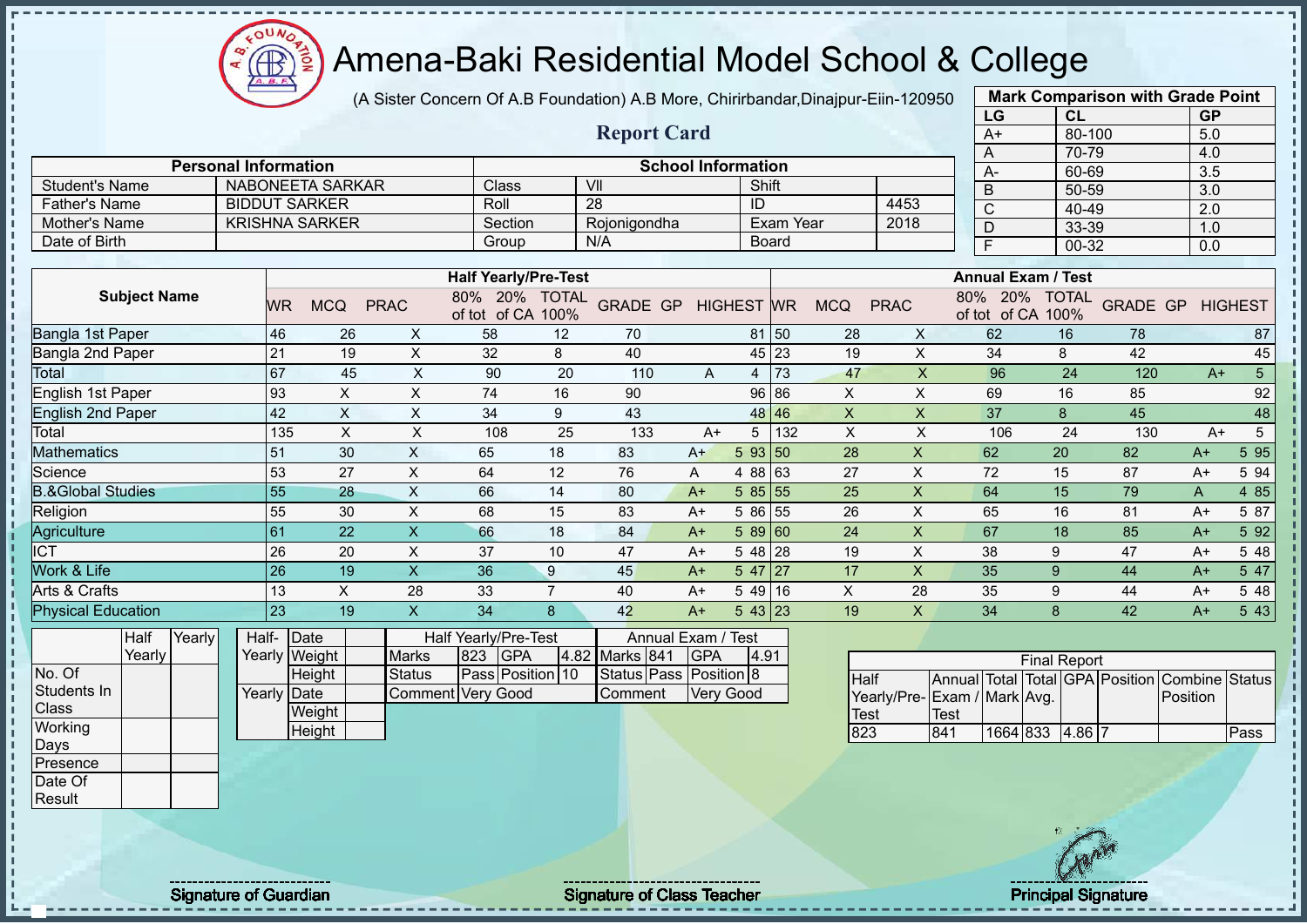$\Omega$ **CB** 

# Amena-Baki Residential Model School & College

(A Sister Concern Of A.B Foundation) A.B More, Chirirbandar,Dinajpur-Eiin-120950

|                              |                             |                                  |                           |                                    |    |                           |              |                  |           |              |                           | LG                              | CL                  |     | <b>GP</b>               |                |
|------------------------------|-----------------------------|----------------------------------|---------------------------|------------------------------------|----|---------------------------|--------------|------------------|-----------|--------------|---------------------------|---------------------------------|---------------------|-----|-------------------------|----------------|
|                              |                             |                                  |                           |                                    |    | <b>Report Card</b>        |              |                  |           |              |                           | $A+$                            | 80-100              |     | 5.0                     |                |
|                              |                             |                                  |                           |                                    |    |                           |              |                  |           |              |                           | Α                               | 70-79               |     | 4.0                     |                |
|                              | <b>Personal Information</b> |                                  |                           |                                    |    | <b>School Information</b> |              |                  |           |              |                           | A-                              | 60-69               |     | 3.5                     |                |
| <b>Student's Name</b>        |                             | <b>SADIA AFROJ SHEFA</b>         |                           | Class                              |    | VII                       |              | Shift            |           |              |                           | $\overline{B}$                  | 50-59               |     | 3.0                     |                |
| <b>Father's Name</b>         |                             | <b>SHAHIDUL ISLAM</b>            |                           | Roll                               |    | 29                        |              | ID               |           |              | 4497                      | $\overline{\text{c}}$           | 40-49               |     | 2.0                     |                |
| Mother's Name                |                             | <b>ZOBAYDA BEGUM</b>             |                           | Section                            |    | Rojonigondha              |              |                  | Exam Year |              | 2018                      | D                               | 33-39               |     | 1.0                     |                |
| Date of Birth                |                             |                                  |                           | Group                              |    | N/A                       |              | <b>Board</b>     |           |              |                           | $\overline{\mathsf{F}}$         | 00-32               |     | 0.0                     |                |
|                              |                             |                                  |                           |                                    |    |                           |              |                  |           |              |                           |                                 |                     |     |                         |                |
|                              |                             |                                  |                           | <b>Half Yearly/Pre-Test</b>        |    |                           |              |                  |           |              |                           | <b>Annual Exam / Test</b>       |                     |     |                         |                |
| <b>Subject Name</b>          |                             | <b>MCQ</b><br><b>WR</b>          | <b>PRAC</b>               | 80% 20% TOTAL<br>of tot of CA 100% |    | GRADE GP HIGHEST WR       |              |                  |           | <b>MCQ</b>   | <b>PRAC</b>               | 80% 20%<br>of tot of CA 100%    | <b>TOTAL</b>        |     | <b>GRADE GP HIGHEST</b> |                |
| Bangla 1st Paper             | 48                          | 26                               | $\boldsymbol{\mathsf{X}}$ | 59                                 | 13 | 72                        |              | 81 51            |           | 29           | X                         | 64                              | 15                  | 79  |                         | 87             |
| Bangla 2nd Paper             | 25                          | 19                               | $\mathsf X$               | 35                                 | 8  | 43                        |              | 45 23            |           | 20           | $\pmb{\times}$            | 34                              | 8                   | 42  |                         | 45             |
| <b>Total</b>                 | 73                          | 45                               | $\boldsymbol{\mathsf{X}}$ | 94                                 | 21 | 115                       | A            | 4                | 74        | 49           | $\boldsymbol{\mathsf{X}}$ | 98                              | 23                  | 121 | $A+$                    | 5 <sup>5</sup> |
| English 1st Paper            | 93                          | $\boldsymbol{\mathsf{X}}$        | X                         | 74                                 | 17 | 91                        |              | 96 85            |           | X            | X                         | 68                              | 18                  | 86  |                         | 92             |
| <b>English 2nd Paper</b>     | 37                          | $\boldsymbol{\mathsf{X}}$        | $\boldsymbol{\mathsf{X}}$ | 30                                 | 9  | 39                        |              | 48 46            |           | X            | X                         | 37                              | 9                   | 46  |                         | 48             |
| Total                        |                             | $\boldsymbol{\mathsf{X}}$<br>130 | $\times$                  | 104                                | 26 | 130                       | $A+$         | 5                | 131       | $\times$     | $\times$                  | 105                             | 27                  | 132 | $A+$                    | 5              |
| <b>Mathematics</b>           | 56                          | 29                               | $\mathsf{X}$              | 68                                 | 18 | 86                        | $A+$         | 5 93 55          |           | 28           | $\mathsf X$               | 66                              | 19                  | 85  | $A+$                    | 5 9 5          |
| Science                      | 51                          | 24                               | X                         | 60                                 | 16 | 76                        | A            | 4 88 60          |           | 28           | $\boldsymbol{\mathsf{X}}$ | 70                              | 16                  | 86  | $A+$                    | 5 94           |
| <b>B.&amp;Global Studies</b> | 48                          | 28                               | $\mathsf X$               | 61                                 | 15 | 76                        | $\mathsf{A}$ | 4 85 52          |           | 29           | $\boldsymbol{\mathsf{X}}$ | 65                              | 16                  | 81  | $A+$                    | 5 8 5          |
| Religion                     | 50                          | 22                               | $\sf X$                   | 58                                 | 16 | 74                        | A            | 4 86 54          |           | 29           | $\boldsymbol{\mathsf{X}}$ | 66                              | 16                  | 82  | $A+$                    | 5 87           |
| Agriculture                  | 61                          | 25                               | $\pmb{\times}$            | 69                                 | 18 | 87                        | $A+$         | 5 89 62          |           | 21           | $\mathsf{X}$              | 66                              | 18                  | 84  | $A+$                    | 5 9 2          |
| <b>ICT</b>                   | 27                          | 19                               | X                         | 37                                 | 10 | 47                        | $A+$         | $548$ 27         |           | 17           | X                         | 35                              | 10                  | 45  | $A+$                    | 5 48           |
| Work & Life                  | 27                          | 20                               | $\mathsf X$               | 38                                 | 9  | 47                        | $A+$         | $547$ 29         |           | 17           | $\boldsymbol{\mathsf{X}}$ | 37                              | 9                   | 46  | $A+$                    | 5 47           |
| Arts & Crafts                |                             | $\times$<br>19                   | 25                        | 35                                 | 8  | 43                        | $A+$         | $549$ 15         |           | $\mathsf{X}$ | 28                        | 34                              | 9                   | 43  | $A+$                    | 5 48           |
| <b>Physical Education</b>    | 24                          | 20                               | $\boldsymbol{\mathsf{X}}$ | 35                                 | 8  | 43                        | $A+$         | 543 24           |           | 17           | $\mathsf{X}$              | 33                              | 8                   | 41  | $A+$                    | 5 43           |
| Half<br>Yearly               | Half-                       | $\vert$ Date                     |                           | Half Yearly/Pre-Test               |    | Annual Exam / Test        |              |                  |           |              |                           |                                 |                     |     |                         |                |
| Yearly                       |                             | Yearly Weight                    | <b>Marks</b>              | <b>GPA</b><br>824                  |    | 4.64 Marks 846            | <b>GPA</b>   | 5                |           |              |                           |                                 | <b>Final Report</b> |     |                         |                |
| No. Of                       |                             | Height                           | <b>Status</b>             | Pass Position 16                   |    | Status Pass Position 6    |              |                  |           | Half         |                           | Annual Total Total GPA Position |                     |     | Combine                 | Status         |
| Students In                  |                             | Yearly Date                      |                           | Comment Very Good                  |    | Comment                   |              | <b>Very Good</b> |           |              |                           | Yearly/Pre-Exam / Mark Avg.     |                     |     | Position                |                |
| Class                        |                             | Weight                           |                           |                                    |    |                           |              |                  |           | <b>Test</b>  |                           | <b>Test</b>                     |                     |     |                         |                |
| Working                      |                             | Height                           |                           |                                    |    |                           |              |                  |           | 824          |                           | 846                             | 1670 836 4.82 9     |     |                         | Pass           |
| Days                         |                             |                                  |                           |                                    |    |                           |              |                  |           |              |                           |                                 |                     |     |                         |                |
| Presence                     |                             |                                  |                           |                                    |    |                           |              |                  |           |              |                           |                                 |                     |     |                         |                |
| Date Of                      |                             |                                  |                           |                                    |    |                           |              |                  |           |              |                           |                                 |                     |     |                         |                |

**Mark Comparison with Grade Point**

Result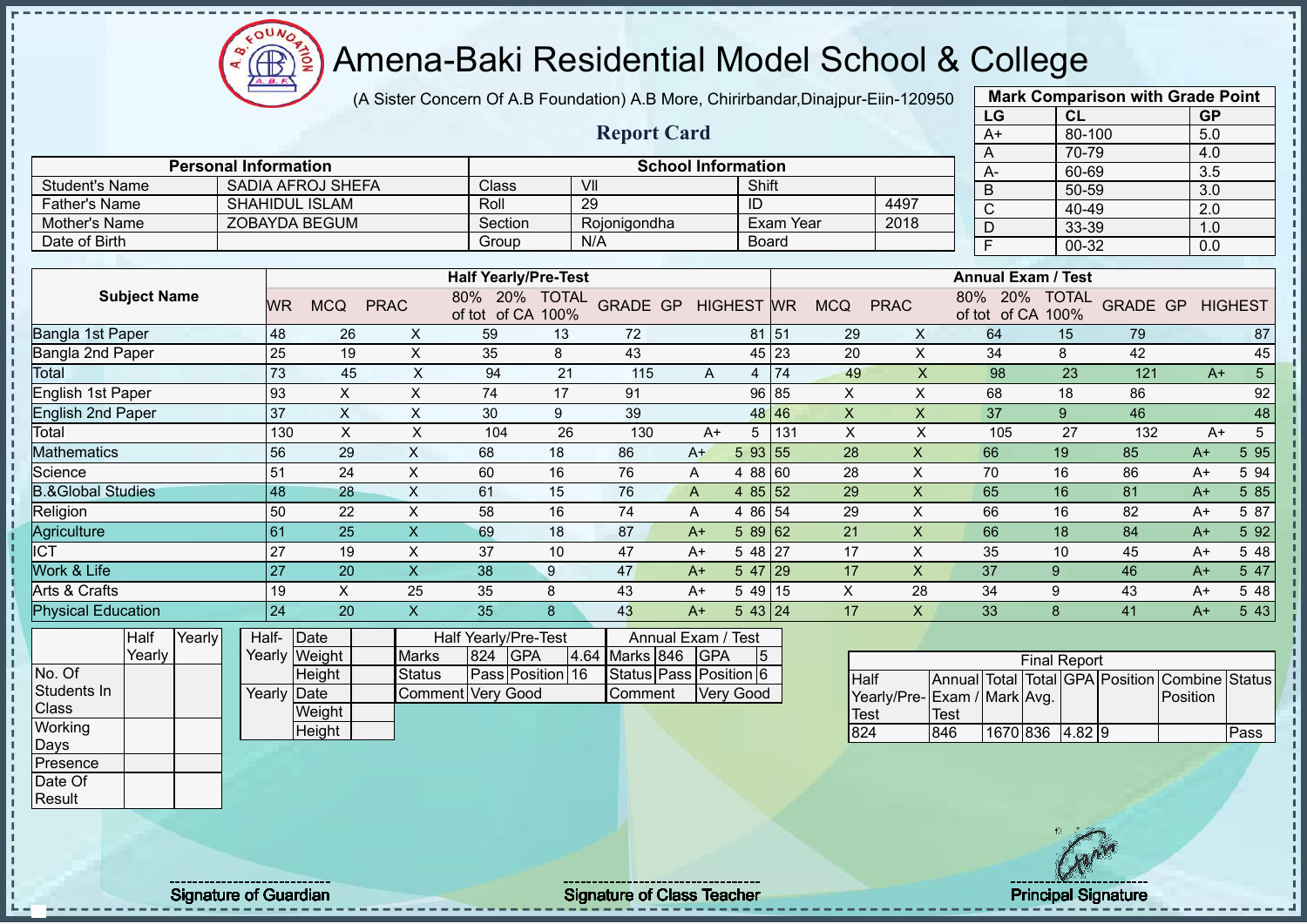$QUV$ Æ

# Amena-Baki Residential Model School & College

(A Sister Concern Of A.B Foundation) A.B More, Chirirbandar,Dinajpur-Eiin-120950

|                              |                             |                 |                          |                           |                      |                                    |                    |                           |                   |                  |                   |                             |              | LG        | CL                                |                 | <b>GP</b>      |                |
|------------------------------|-----------------------------|-----------------|--------------------------|---------------------------|----------------------|------------------------------------|--------------------|---------------------------|-------------------|------------------|-------------------|-----------------------------|--------------|-----------|-----------------------------------|-----------------|----------------|----------------|
|                              |                             |                 |                          |                           |                      |                                    | <b>Report Card</b> |                           |                   |                  |                   |                             |              | $A+$      | 80-100                            |                 | 5.0            |                |
|                              |                             |                 |                          |                           |                      |                                    |                    |                           |                   |                  |                   |                             |              | A         | 70-79                             |                 | 4.0            |                |
|                              | <b>Personal Information</b> |                 |                          |                           |                      |                                    |                    | <b>School Information</b> |                   |                  |                   |                             |              | А-        | 60-69                             |                 | 3.5            |                |
| <b>Student's Name</b>        |                             |                 | <b>MORIYAM AKTER MOU</b> |                           | Class                |                                    | VII                |                           | Shift             |                  |                   |                             |              | $\bar{B}$ | $50 - 59$                         |                 | 3.0            |                |
| <b>Father's Name</b>         |                             |                 | <b>MD.MOMIN MONDOL</b>   |                           | Roll                 |                                    | 30                 |                           | ID                |                  |                   | 4524                        |              | C         | 40-49                             |                 | 2.0            |                |
| Mother's Name                |                             |                 | <b>MISS, RUMA BEGUM</b>  |                           |                      | Section                            | Rojonigondha       |                           |                   | <b>Exam Year</b> |                   | 2018                        |              | D         | 33-39                             |                 | 1.0            |                |
| Date of Birth                |                             |                 |                          |                           |                      | Group                              | N/A                |                           |                   | Board            |                   |                             |              | E         | 00-32                             |                 | 0.0            |                |
|                              |                             |                 |                          |                           |                      |                                    |                    |                           |                   |                  |                   |                             |              |           |                                   |                 |                |                |
|                              |                             |                 |                          |                           |                      | <b>Half Yearly/Pre-Test</b>        |                    |                           |                   |                  |                   |                             |              |           | <b>Annual Exam / Test</b>         |                 |                |                |
| <b>Subject Name</b>          |                             | <b>WR</b>       | <b>MCQ</b>               | <b>PRAC</b>               |                      | 80% 20% TOTAL<br>of tot of CA 100% | <b>GRADE GP</b>    |                           | <b>HIGHEST WR</b> |                  | <b>MCQ</b>        | <b>PRAC</b>                 | 80%          | 20%       | <b>TOTAL</b><br>of tot of CA 100% | <b>GRADE GP</b> |                | <b>HIGHEST</b> |
| <b>Bangla 1st Paper</b>      |                             | 49              | 27                       | X                         | 61                   | 11                                 | 72                 |                           |                   | 81 50            | 29                | X                           |              | 63        | 14                                | 77              |                | 87             |
| Bangla 2nd Paper             |                             | 22              | 19                       | X                         | 33                   | 8                                  | 41                 |                           |                   | 45 22            | 20                | $\times$                    |              | 34        | 8                                 | 42              |                | 45             |
| Total                        |                             | $\overline{71}$ | 46                       | $\times$                  | 94                   | 19                                 | 113                | A                         | $\overline{4}$    | 72               | 49                | $\overline{\mathsf{X}}$     |              | 97        | 22                                | 119             | $\overline{A}$ | $\overline{4}$ |
| English 1st Paper            |                             | 92              | $\pmb{\times}$           | X                         | 74                   | 15                                 | 89                 |                           | 96                | 78               | X                 | $\times$                    |              | 62        | 14                                | 76              |                | 92             |
| <b>English 2nd Paper</b>     |                             | 31              | $\pmb{\times}$           | X                         | 25                   | 6                                  | 31                 |                           | 48                | 43               | X                 | X                           |              | 34        | 8                                 | 42              |                | 48             |
| Total                        |                             | 123             | X                        | $\pmb{\times}$            | 99                   | 21                                 | 120                | $A+$                      | 5                 | 121              | X                 | X                           |              | 96        | 22                                | 118             | A              | $\overline{4}$ |
| Mathematics                  |                             | 47              | 28                       | X                         | 60                   | 14                                 | 74                 | A                         | 4 9 3             | 55               | 27                | X                           |              | 66        | 20                                | 86              | $A+$           | 5 9 5          |
| Science                      |                             | 50              | 25                       | $\times$                  | 60                   | 13                                 | 73                 | A                         | 4 88 60           |                  | 29                | X                           |              | 71        | 14                                | 85              | $A+$           | 5 94           |
| <b>B.&amp;Global Studies</b> |                             | 49              | 28                       | $\sf X$                   | 62                   | 15                                 | 77                 | A                         | 4 $85 55$         |                  | 25                | $\overline{\mathsf{X}}$     |              | 64        | 14                                | 78              | A              | 4 8 5          |
| Religion                     |                             | 49              | 23                       | X                         | 58                   | 13                                 | 71                 | A                         | 4 8 6             | 50               | 29                | X                           |              | 63        | 14                                | 77              | Α              | 4 87           |
| Agriculture                  |                             | 58              | 26                       | $\boldsymbol{\mathsf{X}}$ | 67                   | 18                                 | 85                 | $A+$                      | 58960             |                  | 27                | X                           |              | 70        | 18                                | 88              | $A+$           | 5 9 2          |
| $\overline{\text{ICT}}$      |                             | 21              | 17                       | $\mathsf{X}$              | 30                   | 9                                  | 39                 | A                         | 4 48 28           |                  | 19                | X                           |              | 38        | 10                                | 48              | $A+$           | 5 48           |
| Work & Life                  |                             | 26              | 19                       | $\boldsymbol{\mathsf{X}}$ | 36                   | 9                                  | 45                 | $A+$                      | $547$   27        |                  | 19                | X                           |              | 37        | 9                                 | 46              | $A+$           | 5 47           |
| Arts & Crafts                |                             | 19              | X                        | 25                        | 35                   | 8                                  | 43                 | $A+$                      | 5 49 14           |                  | X                 | 28                          |              | 34        | 9                                 | 43              | $A+$           | 5 48           |
| <b>Physical Education</b>    |                             | 20              | 20                       | $\mathsf X$               | 32                   | 8                                  | 40                 | $A+$                      | 543 24            |                  | 17                | X                           |              | 33        | 9                                 | 42              | $A+$           | 5 4 3          |
| Yearly<br>Half               | Half-                       |                 | Date                     |                           | Half Yearly/Pre-Test |                                    | Annual Exam / Test |                           |                   |                  |                   |                             |              |           |                                   |                 |                |                |
| Yearly                       |                             |                 | Yearly Weight            | <b>Marks</b>              | 780                  | <b>IGPA</b>                        | 4.45 Marks 830     | <b>GPA</b>                | 4.64              |                  |                   |                             |              |           | <b>Final Report</b>               |                 |                |                |
| No. Of                       |                             |                 | Height                   | <b>Status</b>             |                      | Pass Position 25                   | Status Pass        |                           | Position 22       |                  | <b>Half</b>       |                             | Annual Total |           | Total GPA Position                |                 | Combine Status |                |
| Students In                  | Yearly                      |                 | Date                     |                           | Comment Good         |                                    | Comment            |                           | Very Good         |                  |                   | Yearly/Pre-Exam / Mark Avg. |              |           |                                   |                 | Position       |                |
| Class                        |                             |                 | <b>Weight</b>            |                           |                      |                                    |                    |                           |                   |                  | $T_{\text{O}}$ of |                             | $T_{\rm{O}}$ |           |                                   |                 |                |                |

1610 806 4.55 22 Pass

**Mark Comparison with Grade Point**

**Weight Height** 

**Working** Days Presence Date Of **Result** 

- II  $\mathbf{I}$  $\mathbf{I}$  $\blacksquare$  $\mathbf{I}$  $\blacksquare$  $\mathbf{I}$  $\mathbf{I}$  $\mathbf{I}$  $\mathbf{I}$  $\mathbf{I}$ Π. - II

л

 $\blacksquare$ 

Signature of Guardian Signature of Class Teacher Number of Class Teacher Principal Signature

Test<br>780

Test<br>830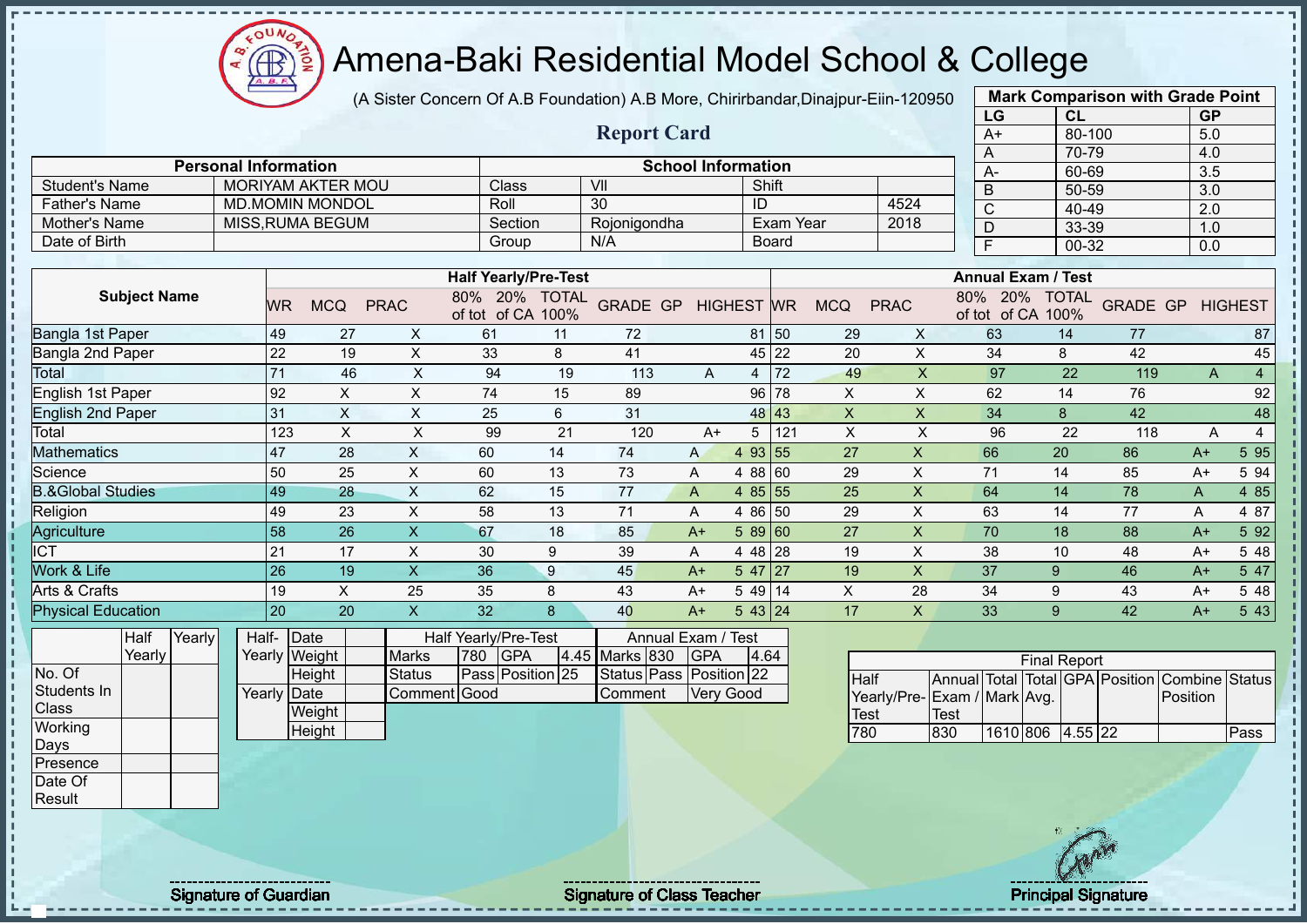(A Sister Concern Of A.B Foundation) A.B More, Chirirbandar,Dinajpur-Eiin-120950 **Report Card** 

|                              |        |                        |                             |                                   |                             |                      | <b>Report Card</b>   |                    |                                              |       |            |                         | $A+$                                 | 80-100               |                 | 5.0              |                |
|------------------------------|--------|------------------------|-----------------------------|-----------------------------------|-----------------------------|----------------------|----------------------|--------------------|----------------------------------------------|-------|------------|-------------------------|--------------------------------------|----------------------|-----------------|------------------|----------------|
|                              |        |                        | <b>Personal Information</b> |                                   |                             |                      |                      |                    | <b>School Information</b>                    |       |            |                         | A                                    | 70-79<br>60-69       |                 | 4.0<br>3.5       |                |
| <b>Student's Name</b>        |        |                        |                             | TANJIBA MAHJABIN MOWSHI KHANDOKAR |                             |                      | Class                | VII                |                                              |       | Shift      |                         | A-<br>$\overline{B}$                 | 50-59                |                 | $\overline{3.0}$ |                |
| <b>Father's Name</b>         |        |                        | MAHAMUDUR RAHMAN            |                                   |                             | Roll                 |                      | 31                 |                                              | ID    |            | 4529                    | $\mathsf{C}$                         | 40-49                |                 | 2.0              |                |
| <b>Mother's Name</b>         |        | <b>SULTANA SAHANAJ</b> |                             |                                   |                             |                      | Section              | Rojonigondha       |                                              |       | Exam Year  | 2018                    | D                                    | 33-39                |                 | 1.0              |                |
| Date of Birth                |        |                        |                             |                                   |                             |                      | Group                | N/A                |                                              |       | Board      |                         | F                                    | 00-32                |                 | 0.0              |                |
|                              |        |                        |                             |                                   |                             |                      |                      |                    |                                              |       |            |                         |                                      |                      |                 |                  |                |
|                              |        |                        |                             |                                   | <b>Half Yearly/Pre-Test</b> |                      |                      |                    |                                              |       |            |                         | <b>Annual Exam / Test</b>            |                      |                 |                  |                |
| <b>Subject Name</b>          |        | <b>WR</b>              | <b>MCQ</b>                  | <b>PRAC</b>                       | 80%<br>20%<br>of tot of CA  | <b>TOTAL</b><br>100% | <b>GRADE GP</b>      |                    | <b>HIGHEST WR</b>                            |       | <b>MCQ</b> | <b>PRAC</b>             | 80%<br><b>20%</b><br>of CA<br>of tot | <b>TOTAL</b><br>100% | <b>GRADE GP</b> |                  | <b>HIGHEST</b> |
| Bangla 1st Paper             |        | 48                     | 26                          | X                                 | 59                          | 13                   | 72                   |                    |                                              | 81 51 | 29         | X                       | 64                                   | 15                   | 79              |                  | 87             |
| Bangla 2nd Paper             |        | 20                     | 19                          | X                                 | 31                          | 9                    | 40                   |                    |                                              | 45 21 | 20         | X                       | 33                                   | 8                    | 41              |                  | 45             |
| Total                        |        | 68                     | 45                          | X                                 | 90                          | 22                   | 112                  | A                  | 4                                            | 72    | 49         | $\overline{\mathsf{X}}$ | 97                                   | 23                   | 120             | $A+$             | $5\phantom{.}$ |
| English 1st Paper            |        | 94                     | X                           | X                                 | 75                          | 16                   | 91                   |                    | 96                                           | 85    | X          | X                       | 68                                   | 16                   | 84              |                  | 92             |
| <b>English 2nd Paper</b>     |        | 42                     | X                           | X                                 | 34                          | 9                    | 43                   |                    | 48                                           | 48    | X          | X                       | 38                                   | 9                    | 47              |                  | 48             |
| Total                        |        | 136                    | X                           | X                                 | 109                         | 25                   | 134                  | $A+$               | 5                                            | 133   | X          | X                       | 106                                  | 25                   | 131             | $A+$             | 5              |
| <b>Mathematics</b>           |        | 56                     | 28                          | X                                 | 67                          | 18                   | 85                   | $A+$               | 5 93 63                                      |       | 29         | $\mathsf{X}$            | 74                                   | 17                   | 91              | $A+$             | 5 9 5          |
| Science                      |        | 53                     | 22                          | X                                 | 60                          | 16                   | 76                   | A                  | 4 88                                         | 56    | 30         | $\sf X$                 | 69                                   | 16                   | 85              | $A+$             | 5 94           |
| <b>B.&amp;Global Studies</b> |        | 47                     | 26                          | X                                 | 58                          | 15                   | 73                   | A                  | 4 8 5                                        | 53    | 23         | $\times$                | 61                                   | 16                   | 77              | A                | 4 8 5          |
| Religion                     |        | 50                     | 26                          | X                                 | 61                          | 15                   | 76                   | A                  | 4 86 51                                      |       | 29         | Χ                       | 64                                   | 16                   | 80              | $A+$             | 5 87           |
| Agriculture                  |        | 59                     | 17                          | X                                 | 61                          | 17                   | 78                   | A                  | 4 89 58                                      |       | 25         | $\times$                | 66                                   | 18                   | 84              | $A+$             | 5 92           |
| <b>ICT</b>                   |        | 26                     | 16                          | X                                 | 34                          | 10                   | 44                   | $A+$               | 5 48 24                                      |       | 17         | X                       | 33                                   | 9                    | 42              | $A+$             | 5 48           |
| Work & Life                  |        | 26                     | 19                          | $\mathsf{X}$                      | 36                          | $\bf 8$              | 44                   | $A+$               | 5 47                                         | 27    | 19         | X                       | 37                                   | 9                    | 46              | $A+$             | 5 47           |
| Arts & Crafts                |        | 17                     | X                           | 25                                | 34                          | 9                    | 43                   | $A+$               | 5 4 9                                        | 19    | X          | 28                      | 38                                   | 10                   | 48              | $A+$             | 5 48           |
| <b>Physical Education</b>    |        | 24                     | 18                          | $\mathsf{X}$                      | 34                          | 8                    | 42                   | $A+$               | 543 23                                       |       | 18         | X                       | 33                                   | 8                    | 41              | $A+$             | 5 4 3          |
| Half<br>Voorly               | Yearly | Half-<br>$V_{\Omega}$  | Date                        | $M$ orko                          | Half Yearly/Pre-Test        |                      | $AE$ Marke $0AE$ CDA | Annual Exam / Test | $\overline{A}$ $\overline{O}$ $\overline{A}$ |       |            |                         |                                      |                      |                 |                  |                |

Yearly No. Of Students In **Class Working** Days Presence

Date Of Result

л

| Half-Date   |               |                   |          | Half Yearly/Pre-Test |                    | Annual Exam / Test     |       |
|-------------|---------------|-------------------|----------|----------------------|--------------------|------------------------|-------|
|             | Yearly Weight | <b>Marks</b>      | 807 IGPA |                      | 4.55 Marks 845 GPA |                        | 14.91 |
|             | Height        | Status            |          | Pass Position 19     |                    | Status Pass Position 7 |       |
| Yearly Date |               | Comment Very Good |          |                      | <b>Comment</b>     | <b>Very Good</b>       |       |
|             | Weight        |                   |          |                      |                    |                        |       |
|             | Height        |                   |          |                      |                    |                        |       |

|                             | <b>Final Report</b> |                  |  |  |  |                                                |      |  |  |  |  |  |
|-----------------------------|---------------------|------------------|--|--|--|------------------------------------------------|------|--|--|--|--|--|
|                             |                     |                  |  |  |  |                                                |      |  |  |  |  |  |
| <b>Half</b>                 |                     |                  |  |  |  | Annual Total Total GPA Position Combine Status |      |  |  |  |  |  |
| Yearly/Pre-Exam / Mark Avg. |                     |                  |  |  |  | Position                                       |      |  |  |  |  |  |
| <b>Test</b>                 | Test                |                  |  |  |  |                                                |      |  |  |  |  |  |
| 807                         | 845                 | 1652 827 4.73 17 |  |  |  |                                                | Pass |  |  |  |  |  |

**Mark Comparison with Grade Point**

**LG CL GP**

 $\mathbf{a}$ Æ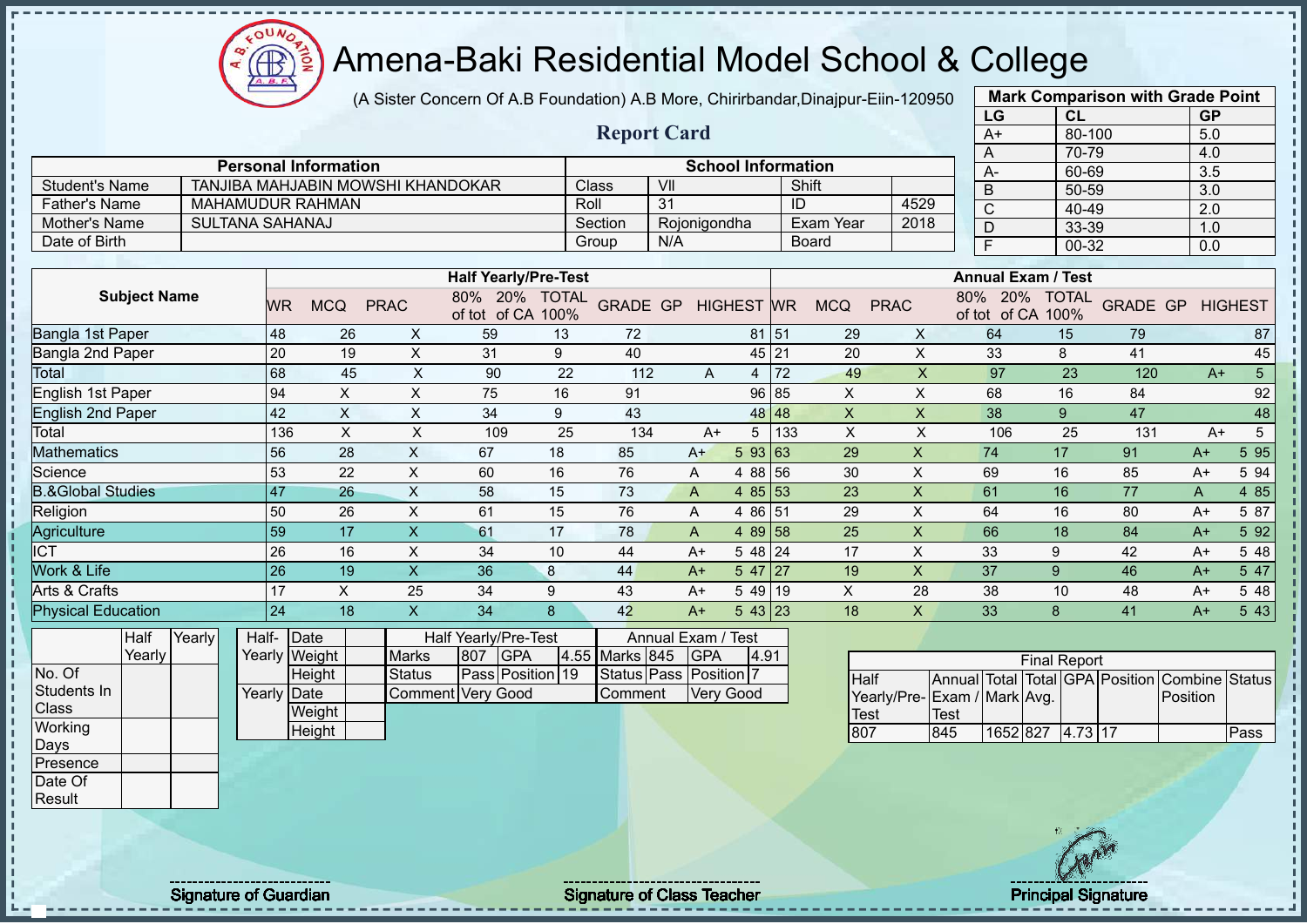

(A Sister Concern Of A.B Foundation) A.B More, Chirirbandar,Dinajpur-Eiin-120950

|                              |                             |             |                       |                           |                      |                                    |                   |                           |                      |           |             |             | LG                          | <b>CL</b>                                      |                 |          | <b>GP</b> |                |
|------------------------------|-----------------------------|-------------|-----------------------|---------------------------|----------------------|------------------------------------|-------------------|---------------------------|----------------------|-----------|-------------|-------------|-----------------------------|------------------------------------------------|-----------------|----------|-----------|----------------|
|                              |                             |             |                       |                           |                      |                                    |                   | <b>Report Card</b>        |                      |           |             |             | $A+$                        | 80-100                                         |                 |          | 5.0       |                |
|                              |                             |             |                       |                           |                      |                                    |                   |                           |                      |           |             |             | A                           | 70-79                                          |                 |          | 4.0       |                |
|                              | <b>Personal Information</b> |             |                       |                           |                      |                                    |                   | <b>School Information</b> |                      |           |             |             | А-                          | 60-69                                          |                 |          | 3.5       |                |
| <b>Student's Name</b>        |                             |             | <b>LAMISA TARANUM</b> |                           | Class                |                                    | VII               |                           | Shift                |           |             |             | B                           | 50-59                                          |                 |          | 3.0       |                |
| <b>Father's Name</b>         |                             |             | <b>ABDUS SALAM</b>    |                           | Roll                 |                                    | $\overline{32}$   |                           | ID                   |           |             | 4535        | $\overline{C}$              | 40-49                                          |                 |          | 2.0       |                |
| Mother's Name                |                             |             | PAPRYZA BEGUM         |                           | Section              |                                    | Rojonigondha      |                           |                      | Exam Year |             | 2018        | D                           | 33-39                                          |                 |          | 1.0       |                |
| Date of Birth                |                             |             |                       |                           | Group                |                                    | N/A               |                           | <b>Board</b>         |           |             |             | F                           | 00-32                                          |                 |          | 0.0       |                |
|                              |                             |             |                       |                           |                      |                                    |                   |                           |                      |           |             |             |                             |                                                |                 |          |           |                |
|                              |                             |             |                       |                           |                      | <b>Half Yearly/Pre-Test</b>        |                   |                           |                      |           |             |             |                             | <b>Annual Exam / Test</b>                      |                 |          |           |                |
| <b>Subject Name</b>          |                             | <b>WR</b>   | <b>MCQ</b>            | <b>PRAC</b>               |                      | 80% 20% TOTAL<br>of tot of CA 100% | <b>GRADE GP</b>   |                           | <b>HIGHEST</b>       | <b>WR</b> | <b>MCQ</b>  | <b>PRAC</b> | 80%                         | 20%<br><b>TOTAL</b><br>of tot of CA 100%       | <b>GRADE GP</b> |          |           | <b>HIGHEST</b> |
| Bangla 1st Paper             |                             | 40          | 26                    | X                         | 53                   | 8                                  | 61                |                           | 81                   | 49        | 30          | X           | 63                          | 14                                             | 77              |          |           | 87             |
| Bangla 2nd Paper             |                             | 23          | 18                    | X                         | 33                   | $\overline{7}$                     | 40                |                           |                      | 45 22     | 18          | $\sf X$     | 32                          | 8                                              | 40              |          |           | 45             |
| Total                        |                             | 63          | 44                    | X.                        | 86                   | 15                                 | 101               | $A -$                     | 3.5                  | 71        | 48          | X           | 95                          | 22                                             | 117             |          | A         | $\overline{4}$ |
| English 1st Paper            |                             | 85          | X                     | X                         | 68                   | 13                                 | 81                |                           | 96                   | 74        | X           | $\mathsf X$ | 59                          | 15                                             | 74              |          |           | 92             |
| <b>English 2nd Paper</b>     |                             | 40          | X                     | X                         | 32                   | $\overline{7}$                     | 39                |                           | 48                   | 44        | X           | X           | 35                          | $\overline{7}$                                 | 42              |          |           | 48             |
| Total                        |                             | 125         | $\pmb{\times}$        | X                         | 100                  | 20                                 | 120               |                           | 5<br>$A+$            | 118       | $\mathsf X$ | X           | 94                          | 22                                             | 116             |          | A         | 4              |
| <b>Mathematics</b>           |                             | 55          | 28                    | $\boldsymbol{\mathsf{X}}$ | 66                   | 12                                 | 78                | $\mathsf{A}$              | $\overline{4}$       | 93 44     | 25          | X           | 55                          | 15                                             | 70              |          | Α         | 4 9 5          |
| Science                      |                             | 40          | 25                    | X                         | 52                   | 10                                 | 62                | A-                        | 3.588 60             |           | 27          | X           | 70                          | 16                                             | 86              |          | $A+$      | 5 94           |
| <b>B.&amp;Global Studies</b> |                             | 42          | 28                    | X                         | 56                   | 15                                 | 71                | $\mathsf{A}$              | 4 8 5                | 54        | 16          | X           | 56                          | 15                                             | 71              | A        |           | 4 8 5          |
| Religion                     |                             | 50          | 25                    | X                         | 60                   | 13                                 | 73                | A                         | 4 8 6                | 49        | 29          | X           | 62                          | 15                                             | 77              | A        |           | 4 87           |
| Agriculture                  |                             | 55          | 21                    | X                         | 61                   | 18                                 | 79                | A                         | 89<br>$\overline{4}$ | 62        | 22          | X           | 67                          | 18                                             | 85              |          | $A+$      | 5 92           |
| <b>ICT</b>                   |                             | 25          | 11                    | X                         | 29                   | 8                                  | 37                | A                         | 4 4 8                | 24        | 18          | X           | 34                          | 10                                             | 44              |          | $A+$      | 5 48           |
| Work & Life                  |                             | 27          | 20                    | X                         | 38                   | 8                                  | 46                | $A+$                      | 5 47                 | 27        | 17          | X           | 35                          | 9                                              | 44              |          | $A+$      | 5 47           |
| Arts & Crafts                |                             | 20          | $\mathsf X$           | 26                        | 37                   | 8                                  | 45                | A+                        | 5 4 9                | 14        | X           | 28          | 34                          | 9                                              | 43              |          | $A+$      | 5 48           |
| <b>Physical Education</b>    |                             | 22          | 20                    | X.                        | 34                   | 8                                  | 42                | $A+$                      | 543 23               |           | 17          | X           | 32                          | 8                                              | 40              |          | $A+$      | 5 4 3          |
| Yearly<br>Half               | Half-                       |             | Date                  |                           | Half Yearly/Pre-Test |                                    |                   | Annual Exam / Test        |                      |           |             |             |                             |                                                |                 |          |           |                |
| Yearly                       |                             |             | Yearly Weight         | <b>Marks</b>              | 754                  | <b>GPA</b>                         | Marks 793<br>4.27 | <b>GPA</b>                |                      | 4.55      |             |             |                             |                                                |                 |          |           |                |
| No. Of                       |                             |             | Height                | <b>Status</b>             |                      | Pass Position 35                   |                   | Status Pass Position 28   |                      |           |             |             |                             | <b>Final Report</b>                            |                 |          |           |                |
| Students In                  |                             | Yearly Date |                       |                           | Comment Good         |                                    | Comment           |                           | <b>Very Good</b>     |           | Half        |             | Yearly/Pre-IFyam / Mark Avg | Annual Total Total GPA Position Combine Status |                 | Position |           |                |
|                              |                             |             |                       |                           |                      |                                    |                   |                           |                      |           |             |             |                             |                                                |                 |          |           |                |

| No. Of      |  |
|-------------|--|
| Students In |  |
| Class       |  |
| Working     |  |
| Days        |  |
| Presence    |  |

Date Of Result

| If- Date   |              |          | Half Yearly/Pre-Test |                    | Annual Exam / Test      |      |
|------------|--------------|----------|----------------------|--------------------|-------------------------|------|
| rly Weight | <b>Marks</b> | 754 IGPA |                      | 4.27 Marks 793 GPA |                         | 4.55 |
| Height     | Status       |          | Pass Position 35     |                    | Status Pass Position 28 |      |
| rly Date   | Comment Good |          |                      | Comment            | <b>Verv Good</b>        |      |
| Weight     |              |          |                      |                    |                         |      |
| Height     |              |          |                      |                    |                         |      |

|                             | <b>Final Report</b> |                  |  |  |  |                                                |      |  |  |  |  |  |  |
|-----------------------------|---------------------|------------------|--|--|--|------------------------------------------------|------|--|--|--|--|--|--|
| <b>I</b> Half               |                     |                  |  |  |  | Annual Total Total GPA Position Combine Status |      |  |  |  |  |  |  |
| Yearly/Pre-Exam / Mark Avg. |                     |                  |  |  |  | <b>Position</b>                                |      |  |  |  |  |  |  |
| Test                        | Test                |                  |  |  |  |                                                |      |  |  |  |  |  |  |
| 754                         | 793                 | 1547 775 4.41 30 |  |  |  |                                                | Pass |  |  |  |  |  |  |

**Mark Comparison with Grade Point**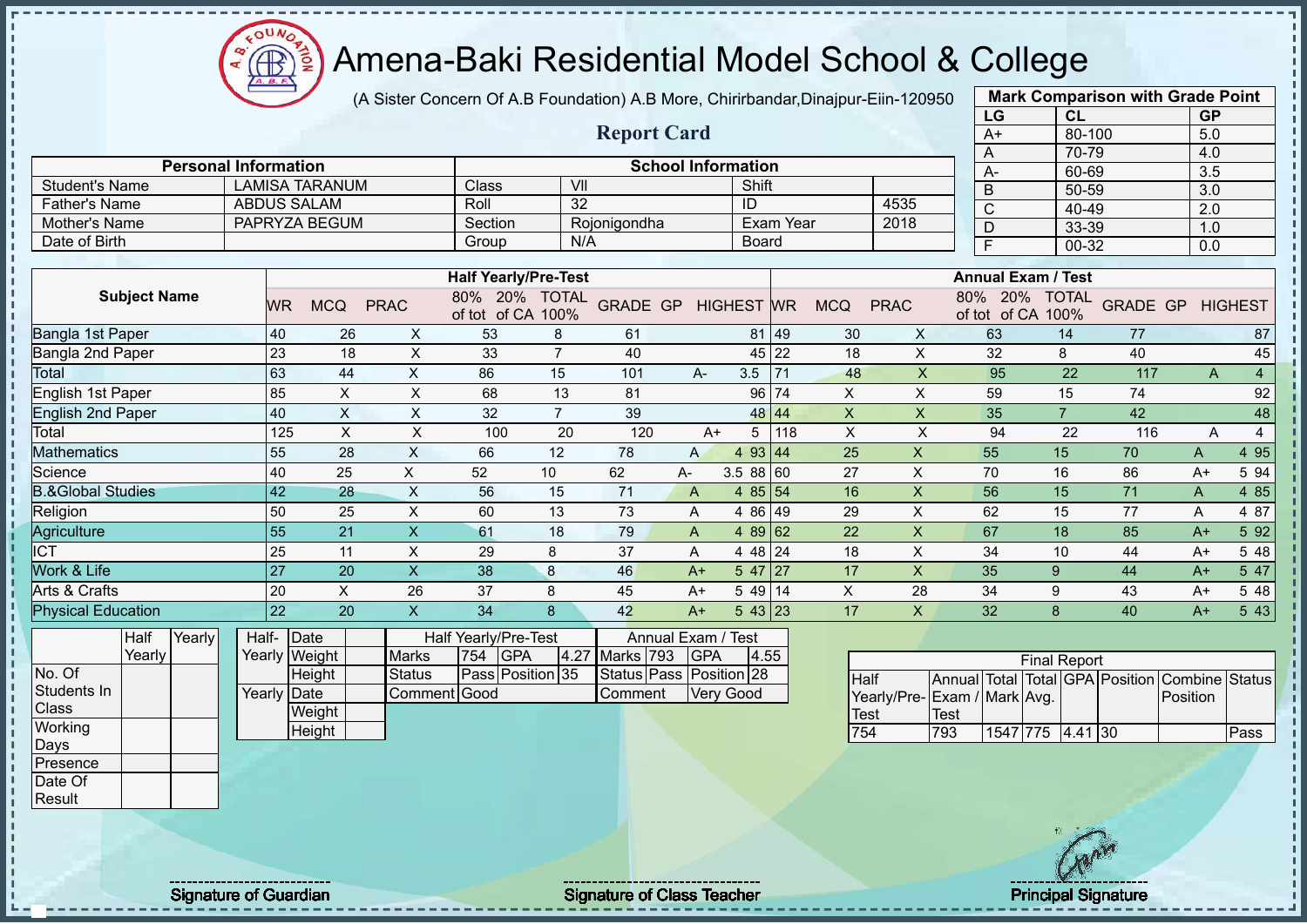$\Omega$ Æ

# Amena-Baki Residential Model School & College

(A Sister Concern Of A.B Foundation) A.B More, Chirirbandar,Dinajpur-Eiin-120950

**Report Card**

|      | <b>Mark Comparison with Grade Point</b> |           |
|------|-----------------------------------------|-----------|
| LG   | CL                                      | <b>GP</b> |
| $A+$ | 80-100                                  | 5.0       |
| A    | 70-79                                   | 4.0       |
| A-   | 60-69                                   | 3.5       |
| B    | 50-59                                   | 3.0       |
| C    | 40-49                                   | 2.0       |
| D    | 33-39                                   | 1.0       |
| F    | 00-32                                   | 0.0       |
|      |                                         |           |

|                | <b>Personal Information</b> |         | <b>School Information</b> |              |      |
|----------------|-----------------------------|---------|---------------------------|--------------|------|
| Student's Name | <b>JANNATUN FERDOSE</b>     | Class   | VII                       | Shift        |      |
| Father's Name  | JAHANGIR ALAM SARKER        | Roll    | 33                        | ID           | 4536 |
| Mother's Name  | SAIDA AKTHER BENU           | Section | Roionigondha              | Exam Year    | 2018 |
| Date of Birth  |                             | Group   | N/A                       | <b>Board</b> |      |

|                           |        |                    |      | <b>Half Yearly/Pre-Test</b>                      |    |     |      |                      |            |                    |                | <b>Annual Exam / Test</b> |                      |              |    |                |
|---------------------------|--------|--------------------|------|--------------------------------------------------|----|-----|------|----------------------|------------|--------------------|----------------|---------------------------|----------------------|--------------|----|----------------|
| <b>Subject Name</b>       |        | <b>WRMCQPRACof</b> | tot  | 80%20%TOTAL<br>Cof of 100%GRADEGPHIGHESTWR<br>CA |    |     |      |                      | <b>MCQ</b> | <b>PRAC</b>        | 80% of<br>tot  | $20\%$ of<br>CA           | <b>TOTAL</b><br>100% | <b>GRADE</b> | GP | <b>HIGHEST</b> |
| Bangla 1st Paper          | 41     | 27                 | X.   | 54                                               | 11 | 65  |      | 81 A                 | A          | X                  | $\Omega$       |                           | $\mathbf{0}$         | $\mathbf{0}$ |    | 87             |
| Bangla 2nd Paper          | 23     | 19                 | X    | 34                                               | 8  | 42  |      | 45 A                 | Α          | X                  | $\Omega$       |                           | $\mathbf 0$          | $\mathbf{0}$ |    | 45             |
| Total                     | 64     | 46                 | X.   | 88                                               | 19 | 107 | F.   | 0.0                  |            |                    |                |                           |                      |              |    |                |
| English 1st Paper         | 90     | X.                 | X.   | 72                                               | 16 | 88  |      | 96 A                 | X          | X                  | $\Omega$       |                           |                      | 0            |    | 92             |
| <b>English 2nd Paper</b>  | 39     | X                  | X.   | 31                                               | 8  | 39  |      | 48 A                 | X          | X                  | $\mathbf 0$    |                           | $\mathbf{0}$         | $\mathbf{0}$ |    | 48             |
| Total                     | 129    | X                  | X    | 103                                              | 24 | 127 | F    | 0.0                  |            |                    |                |                           |                      |              |    |                |
| Mathematics               | 53     | 30                 | X    | 66                                               | 18 | 84  | $A+$ | 5 93 A               | Α          | X                  | $\mathbf{0}$   |                           | 13                   | 13           | F  | 0.0 95         |
| Science                   | 43     | 26                 | X    | 55                                               | 12 | 67  | A-   | $3.588$ A            | A          | X                  | 0              | 0                         |                      | $\mathbf 0$  | F  | 0.094          |
| &Global Studies           | 52     | 28                 | X.   | 64                                               | 14 | 78  | A    | 4 85 A               | A          | X                  | $\overline{0}$ | $\overline{0}$            |                      | $\mathbf{0}$ | F  | 0.085          |
| Religion                  | 48     | 27                 | X    | 60                                               | 12 | 72  | A    | 4 86 A               | A          | X.                 | 0              | $\mathbf{0}$              |                      | $\mathbf 0$  | F  | 0.087          |
| Agriculture               | 55     | 22                 | X.   | 62                                               | 16 | 78  | A    | 4 89 A               | A          | X                  | $\overline{0}$ | $\mathbf{0}$              |                      | $\mathbf{0}$ | F  | 0.092          |
| $\overline{ICT}$          | 24     | 16                 | X    | 32                                               | 9  | 41  | A+   | $548$ A              | A          | X                  | 0              | 0                         |                      | 0            | F  | 0.048          |
| Work & Life               | 26     | 20                 | X.   | 37                                               | 8  | 45  | $A+$ | 5 47 A               | A          | X                  | $\overline{0}$ | $\mathbf{0}$              |                      | $\mathbf{0}$ | F  | 0.047          |
| Arts & Crafts             | 19     | X                  | 26   | 36                                               | 6  | 42  | $A+$ | $549$ A              | X          | A                  | 0              | 0                         |                      | 0            | F  | 0.048          |
| <b>Physical Education</b> | 21     | 20                 | X    | 33                                               | 8  | 41  | $A+$ | $5 \t43$ A           | A          | X                  | $\overline{0}$ | 0                         |                      | $\mathbf 0$  | F. | 0.043          |
| Half                      | Yearly | Half-              | Date |                                                  |    |     |      | Half Yearly/Pre-Test |            | Annual Exam / Test |                |                           |                      |              |    |                |

|             | Yearly |  |
|-------------|--------|--|
| No. Of      |        |  |
| Students In |        |  |
| Class       |        |  |
| Working     |        |  |
| Days        |        |  |
| Presence    |        |  |
| Date Of     |        |  |
| Result      |        |  |

|             |        |                                            |               |              |                         |                                          |         | 0.00                                                                                           |
|-------------|--------|--------------------------------------------|---------------|--------------|-------------------------|------------------------------------------|---------|------------------------------------------------------------------------------------------------|
|             | Height |                                            | <b>Status</b> |              |                         |                                          |         |                                                                                                |
|             |        |                                            |               |              |                         |                                          |         |                                                                                                |
|             | Weight |                                            |               |              |                         |                                          |         |                                                                                                |
|             | Height |                                            |               |              |                         |                                          |         |                                                                                                |
| <b>irly</b> |        | Half- Date<br>Yearly Weight<br>Yearly Date |               | <b>Marks</b> | 782 GPA<br>Comment Good | Half Yearly/Pre-Test<br>Pass Position 23 | Comment | Annual Exam / Test<br>3.68 Marks 13 GPA<br>Status Fail Position<br><b>INot</b><br>Satisfactory |

| <b>Final Report</b>         |      |     |      |  |  |                                                |  |  |  |  |  |  |
|-----------------------------|------|-----|------|--|--|------------------------------------------------|--|--|--|--|--|--|
| <b>I</b> Half               |      |     |      |  |  | Annual Total Total GPA Position Combine Status |  |  |  |  |  |  |
| Yearly/Pre-Exam / Mark Avg. |      |     |      |  |  | Position                                       |  |  |  |  |  |  |
| <b>Test</b>                 | Test |     |      |  |  |                                                |  |  |  |  |  |  |
| 782                         | 13   | 795 | 1775 |  |  |                                                |  |  |  |  |  |  |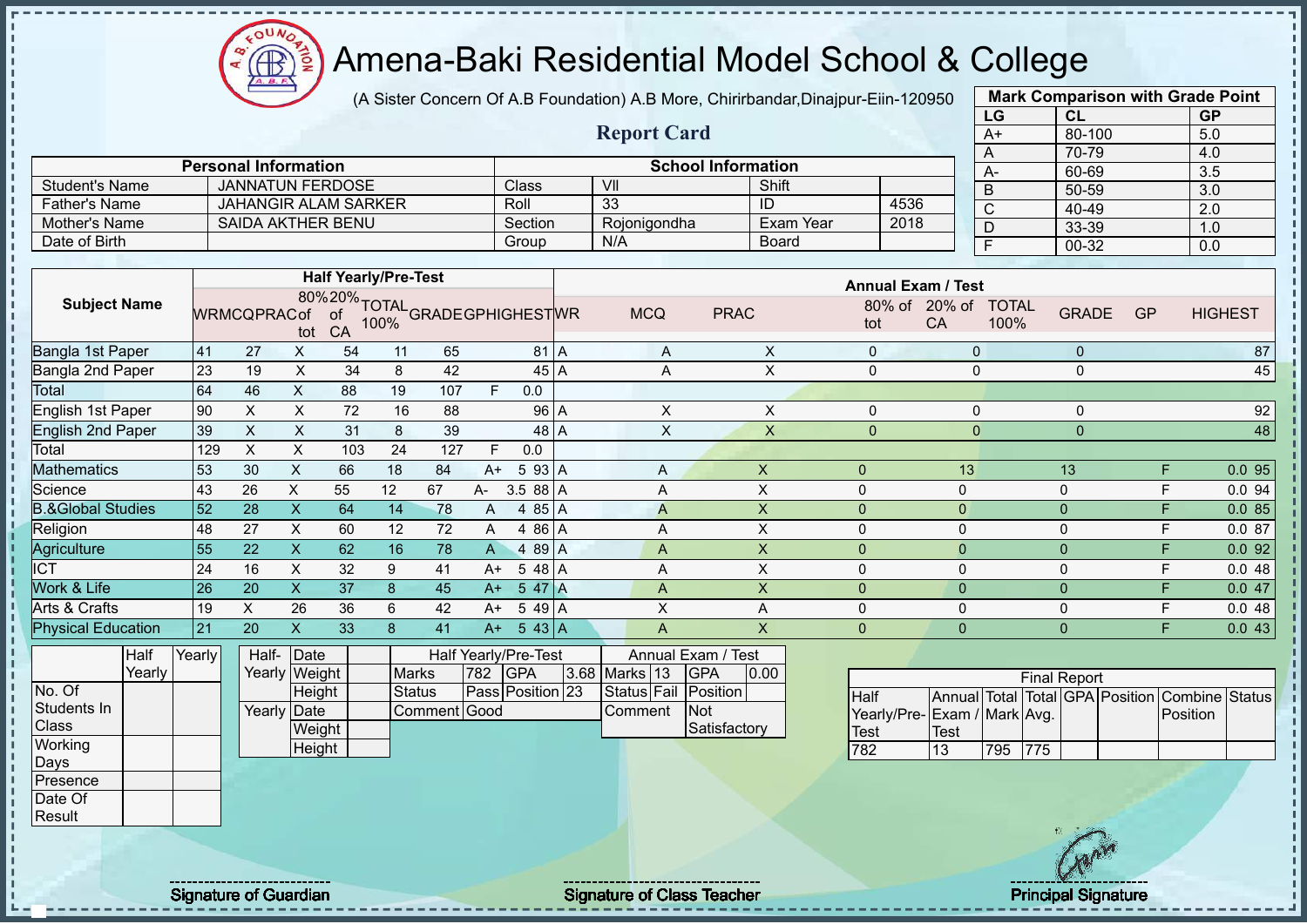oυ Æ

## Amena-Baki Residential Model School & College

(A Sister Concern Of A.B Foundation) A.B More, Chirirbandar,Dinajpur-Eiin-120950

|                              |                     |        |                             |                       |                           |                               |               |                    |                           |                   |                  |             |                         | LG                         | CL                                |                 |             | <b>GP</b> |                 |
|------------------------------|---------------------|--------|-----------------------------|-----------------------|---------------------------|-------------------------------|---------------|--------------------|---------------------------|-------------------|------------------|-------------|-------------------------|----------------------------|-----------------------------------|-----------------|-------------|-----------|-----------------|
|                              |                     |        |                             |                       |                           |                               |               | <b>Report Card</b> |                           |                   |                  |             |                         | $A+$                       | 80-100                            |                 |             | 5.0       |                 |
|                              |                     |        |                             |                       |                           |                               |               |                    |                           |                   |                  |             |                         | Α                          | 70-79                             |                 |             | 4.0       |                 |
|                              |                     |        | <b>Personal Information</b> |                       |                           |                               |               |                    | <b>School Information</b> |                   |                  |             |                         | A-                         | 60-69                             |                 |             | 3.5       |                 |
| <b>Student's Name</b>        |                     |        | <b>RADIA SABRIN</b>         |                       |                           | Class                         |               | VII                |                           | Shift             |                  |             |                         | B                          | 50-59                             |                 |             | 3.0       |                 |
| <b>Father's Name</b>         |                     |        |                             | <b>MD.ABDUS SALAM</b> |                           | Roll                          |               | $\overline{34}$    |                           | ID                |                  |             | 4537                    | $\mathsf C$                | 40-49                             |                 |             | 2.0       |                 |
| Mother's Name                |                     |        |                             | <b>MRS.ASMA BEGUM</b> |                           | Section                       |               | Rojonigondha       |                           |                   | <b>Exam Year</b> |             | 2018                    | D                          | 33-39                             |                 |             | 1.0       |                 |
| Date of Birth                |                     |        |                             |                       |                           | Group                         |               | N/A                |                           | <b>Board</b>      |                  |             |                         | $\overline{F}$             | 00-32                             |                 |             | 0.0       |                 |
|                              |                     |        |                             |                       |                           |                               |               |                    |                           |                   |                  |             |                         |                            |                                   |                 |             |           |                 |
|                              |                     |        |                             |                       |                           | <b>Half Yearly/Pre-Test</b>   |               |                    |                           |                   |                  |             |                         |                            | <b>Annual Exam / Test</b>         |                 |             |           |                 |
|                              | <b>Subject Name</b> |        | <b>WR</b>                   | <b>MCQ</b>            | <b>PRAC</b>               | 80% 20% TOTAL<br>of tot of CA | 100%          | <b>GRADE GP</b>    |                           | <b>HIGHEST WR</b> |                  | <b>MCQ</b>  | <b>PRAC</b>             | 80%<br>of tot              | 20%<br><b>TOTAL</b><br>of CA 100% | <b>GRADE GP</b> |             |           | <b>HIGHEST</b>  |
| Bangla 1st Paper             |                     |        | 50                          | 27                    | X                         | 62                            | 13            | 75                 |                           | 81                | 52               | 30          | X                       | 66                         | 16                                | 82              |             |           | 87              |
| Bangla 2nd Paper             |                     |        | 25                          | 20                    | X                         | 36                            | 9             | 45                 |                           |                   | 45 25            | 19          | X                       | 35                         | 8                                 | 43              |             |           | 45              |
| Total                        |                     |        | 75                          | 47                    | X                         | 98                            | 22            | 120                | $A+$                      | 5                 | 77               | 49          | $\times$                | 101                        | 24                                | 125             |             | $A+$      | $5\phantom{.0}$ |
| English 1st Paper            |                     |        | 93                          | Χ                     | X                         | 74                            | 17            | 91                 |                           | 96                | 86               | X           | X                       | 69                         | 18                                | 87              |             |           | 92              |
| <b>English 2nd Paper</b>     |                     |        | 46                          | $\sf X$               | $\times$                  | 37                            | 10            | 47                 |                           | 48                | 48               | X           | $\overline{\mathsf{X}}$ | 38                         | 9                                 | 47              |             |           | 48              |
| Total                        |                     |        | 139                         | $\times$              | Χ                         | 111                           | 27            | 138                | $A+$                      | 5                 | 134              | X           | X                       | 107                        | 27                                | 134             |             | $A+$      | 5               |
| Mathematics                  |                     |        | 57                          | 29                    | X                         | 69                            | 18            | 87                 | $A+$                      | 5 93              | 66               | 28          | $\mathsf{x}$            | 75                         | 18                                | 93              |             | $A+$      | 5 9 5           |
| Science                      |                     |        | 57                          | 25                    | $\pmb{\times}$            | 66                            | 16            | 82                 | $A+$                      | 5 88              | 62               | 29          | $\pmb{\times}$          | 73                         | 17                                | 90              |             | $A+$      | 5 94            |
| <b>B.&amp;Global Studies</b> |                     |        | 56                          | 30                    | $\times$                  | 69                            | 16            | 85                 | $A+$                      | 585 54            |                  | 29          | $\mathsf{X}$            | 66                         | 15                                | 81              |             | $A+$      | 5 85            |
| Religion                     |                     |        | 54                          | 27                    | X                         | 65                            | 16            | 81                 | $A+$                      | 5 86 55           |                  | 30          | X                       | 68                         | 16                                | 84              |             | $A+$      | 5 87            |
| Agriculture                  |                     |        | 62                          | 25                    | X                         | 70                            | 18            | 88                 | $A+$                      | 589 61            |                  | 23          | $\mathsf{x}$            | 67                         | 18                                | 85              |             | $A+$      | 5 92            |
| <b>ICT</b>                   |                     |        | 27                          | 18                    | X                         | 36                            | 9             | 45                 | $A+$                      | 5 48 29           |                  | 18          | X                       | 38                         | 10                                | 48              |             | $A+$      | 5 48            |
| Work & Life                  |                     |        | 27                          | 20                    | X                         | 38                            | 9             | 47                 | $A+$                      | 5 47              | 127              | 17          | $\mathsf{X}$            | 35                         | 9                                 | 44              |             | $A+$      | 5 47            |
| Arts & Crafts                |                     |        | 20                          | X                     | 27                        | 38                            | 10            | 48                 | $A+$                      | $549$ 16          |                  | X           | 28                      | 35                         | 10                                | 45              |             | $A+$      | 5 48            |
| <b>Physical Education</b>    |                     |        | 23                          | 20                    | $\boldsymbol{\mathsf{X}}$ | 34                            | 8             | 42                 | $A+$                      | 543 24            |                  | 18          | X                       | 34                         | 9                                 | 43              |             | $A+$      | 5 43            |
|                              | Half                | Yearly | Half-                       | Date                  |                           | Half Yearly/Pre-Test          |               |                    | Annual Exam / Test        |                   |                  |             |                         |                            |                                   |                 |             |           |                 |
|                              | Yearly              |        |                             | Yearly Weight         | <b>Marks</b>              | 863                           | <b>GPA</b>    | 5 Marks 872        | <b>GPA</b>                | 5                 |                  |             |                         |                            | <b>Final Report</b>               |                 |             |           |                 |
| No. Of                       |                     |        |                             | Height                | <b>Status</b>             |                               | Pass Position |                    | Status Pass Position 2    |                   |                  | <b>Half</b> |                         | <b>Annual Total</b>        | Total GPA Position Combine Status |                 |             |           |                 |
| Students In                  |                     |        | Yearlv IDate                |                       |                           | Comment Excellent             |               | Comment            |                           | Very Good         |                  |             |                         | Voorly/Dro Evam / Mark Ava |                                   |                 | $D$ ocition |           |                 |

Yearly

Class **Working** Days Presence Date Of Result

| Date     |                   |     | Half Yearly/Pre-Test                   | Annual Exam / Test |  |           |    |  |  |  |  |
|----------|-------------------|-----|----------------------------------------|--------------------|--|-----------|----|--|--|--|--|
| y Weight | <b>Marks</b>      | 863 | <b>IGPA</b>                            | 5 Marks 872 GPA    |  |           | 15 |  |  |  |  |
| Height   | Status            |     | Pass Position 2 Status Pass Position 2 |                    |  |           |    |  |  |  |  |
| √ IDate∶ | Comment Excellent |     |                                        | Comment            |  | Very Good |    |  |  |  |  |
| Weight   |                   |     |                                        |                    |  |           |    |  |  |  |  |
| Height   |                   |     |                                        |                    |  |           |    |  |  |  |  |

| <b>Final Report</b> |                                                |          |  |    |  |  |      |  |  |  |  |  |  |  |
|---------------------|------------------------------------------------|----------|--|----|--|--|------|--|--|--|--|--|--|--|
| <b>I</b> Half       | Annual Total Total GPA Position Combine Status |          |  |    |  |  |      |  |  |  |  |  |  |  |
|                     | Yearly/Pre-Exam / Mark Avg.<br>Position        |          |  |    |  |  |      |  |  |  |  |  |  |  |
| Test                | Test                                           |          |  |    |  |  |      |  |  |  |  |  |  |  |
| 863                 | 872                                            | 1735 868 |  | 15 |  |  | Pass |  |  |  |  |  |  |  |

**Mark Comparison with Grade Point**

Signature of Guardian Signature of Class Teacher Principal Signature Principal Signature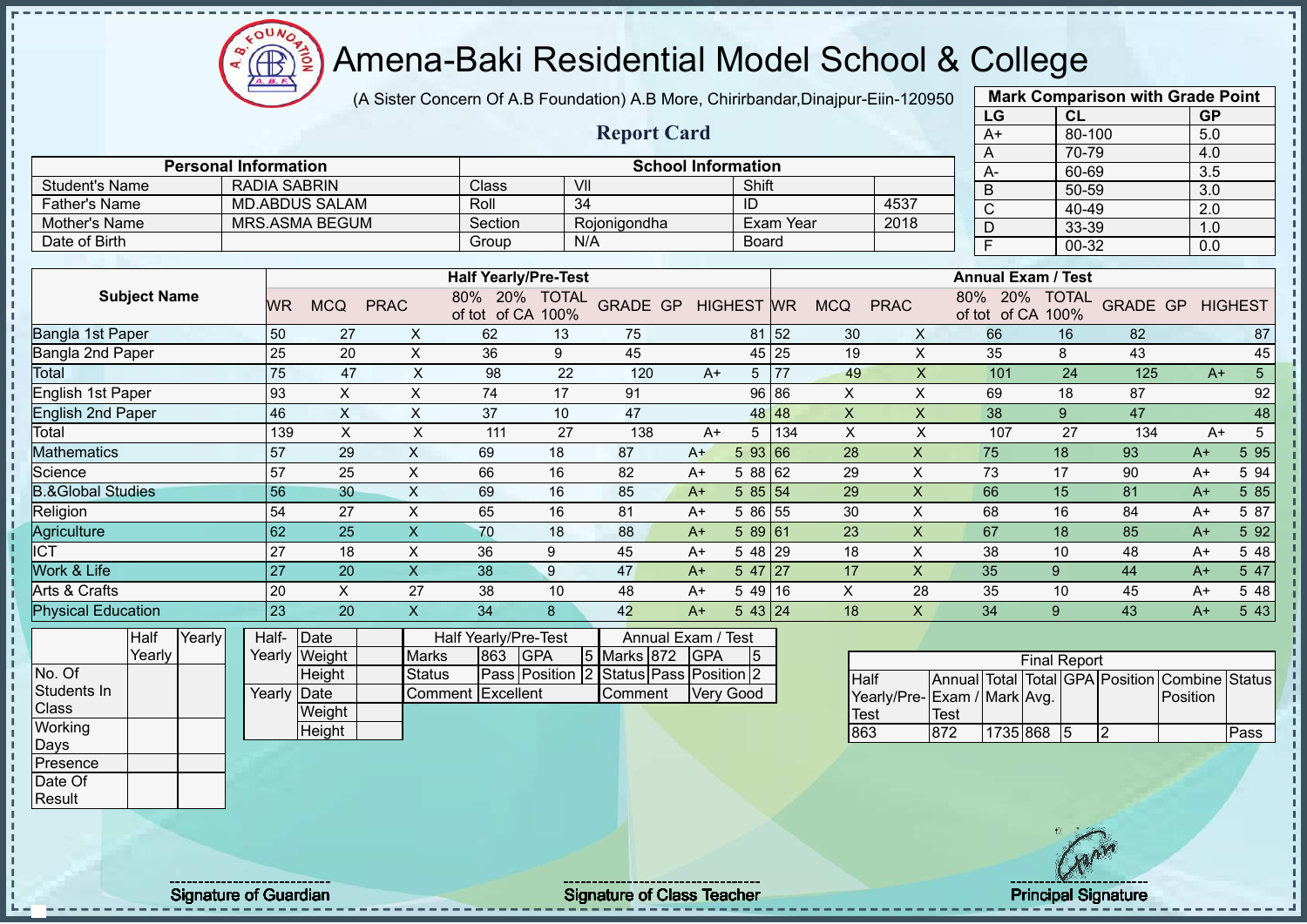(A Sister Concern Of A.B Foundation) A.B More, Chirirbandar,Dinajpur-Eiin-120950

|                              |                             |                 |                              |                           |                      |                             |                    |                           |                  |                  |                           |                         |                             | LG             | <b>CL</b>                          |                                 | <b>GP</b>      |                  |
|------------------------------|-----------------------------|-----------------|------------------------------|---------------------------|----------------------|-----------------------------|--------------------|---------------------------|------------------|------------------|---------------------------|-------------------------|-----------------------------|----------------|------------------------------------|---------------------------------|----------------|------------------|
|                              |                             |                 |                              |                           |                      |                             | <b>Report Card</b> |                           |                  |                  |                           |                         |                             | $A+$           | 80-100                             |                                 | 5.0            |                  |
|                              |                             |                 |                              |                           |                      |                             |                    |                           |                  |                  |                           |                         |                             | Α              | 70-79                              |                                 | 4.0            |                  |
|                              | <b>Personal Information</b> |                 |                              |                           |                      |                             |                    | <b>School Information</b> |                  |                  |                           |                         |                             | A-             | 60-69                              |                                 | 3.5            |                  |
| <b>Student's Name</b>        | <b>FAHMIDA AKTER</b>        |                 |                              |                           |                      | Class                       | VII                |                           |                  | Shift            |                           |                         |                             | $\sf B$        | 50-59                              |                                 | 3.0            |                  |
| <b>Father's Name</b>         |                             |                 | <b>MD.AKTER HOSSAIN</b>      |                           |                      | Roll                        | 35                 |                           |                  | ID               |                           | 4538                    |                             | $\mathsf{C}$   | 40-49                              |                                 | 2.0            |                  |
| <b>Mother's Name</b>         |                             |                 | <b>SANOWARA PARVIN PARUL</b> |                           |                      | Section                     | Rojonigondha       |                           |                  | <b>Exam Year</b> |                           | 2018                    |                             | D              | 33-39                              |                                 | 1.0            |                  |
| Date of Birth                |                             |                 |                              |                           |                      | Group                       | N/A                |                           |                  | <b>Board</b>     |                           |                         |                             | $\overline{F}$ | $00 - 32$                          |                                 | 0.0            |                  |
|                              |                             |                 |                              |                           |                      |                             |                    |                           |                  |                  |                           |                         |                             |                |                                    |                                 |                |                  |
|                              |                             |                 |                              |                           |                      | <b>Half Yearly/Pre-Test</b> |                    |                           |                  |                  |                           |                         |                             |                | <b>Annual Exam / Test</b>          |                                 |                |                  |
| <b>Subject Name</b>          |                             | WR              | <b>MCQ</b>                   | <b>PRAC</b>               | of tot of CA 100%    | 80% 20% TOTAL               | <b>GRADE GP</b>    | <b>HIGHEST WR</b>         |                  |                  | <b>MCQ</b>                | <b>PRAC</b>             |                             |                | 80% 20% TOTAL<br>of tot of CA 100% | <b>GRADE GP</b>                 |                | <b>HIGHEST</b>   |
| Bangla 1st Paper             |                             | 46              | 29                           | X                         | 60                   | 11                          | 71                 |                           |                  | 81 47            | 29                        | X                       |                             | 61             | 16                                 | 77                              |                | 87               |
| <b>Bangla 2nd Paper</b>      |                             | 23              | 20                           | $\pmb{\times}$            | 34                   | $\,8\,$                     | 42                 |                           |                  | 45 22            | 20                        | $\mathsf{X}$            |                             | 34             | 9                                  | 43                              |                | 45               |
| <b>Total</b>                 |                             | 69              | 49                           | $\pmb{\times}$            | 94                   | 19                          | 113                | A                         |                  | 4 69             | 49                        | $\overline{\mathsf{X}}$ |                             | 95             | 25                                 | 120                             | $A+$           | $\overline{5}$   |
| <b>English 1st Paper</b>     |                             | 95              | $\boldsymbol{\mathsf{X}}$    | $\pmb{\times}$            | 76                   | 17                          | 93                 |                           |                  | 96 80            | X                         | $\mathsf X$             |                             | 64             | 18                                 | 82                              |                | 92               |
| <b>English 2nd Paper</b>     |                             | 46              | $\mathsf{X}$                 | $\times$                  | 37                   | 10                          | 47                 |                           |                  | 48 48            | $\boldsymbol{\mathsf{X}}$ | $\pmb{\mathsf{X}}$      |                             | 38             | $\overline{9}$                     | 47                              |                | 48               |
| Total                        |                             | 141             | $\times$                     | $\mathsf X$               | 113                  | 27                          | 140                | $A+$                      | $5\overline{)}$  | 128              | $\boldsymbol{\mathsf{X}}$ | $\sf X$                 |                             | 102            | 27                                 | 129                             | $A+$           | $5\phantom{.0}$  |
| <b>Mathematics</b>           |                             | 54              | 27                           | $\boldsymbol{\mathsf{X}}$ | 65                   | 19                          | 84                 | $A+$                      | 5 93 59          |                  | 29                        | $\mathsf X$             |                             | 70             | 20                                 | 90                              | $A+$           | 5 9 5            |
| Science                      |                             | 54              | 26                           | X                         | 64                   | 14                          | 78                 | A                         | 4 88 62          |                  | 28                        | X                       |                             | 72             | 15                                 | 87                              | $A+$           | 5 94             |
| <b>B.&amp;Global Studies</b> |                             | 56              | 29                           | $\overline{X}$            | 68                   | 15                          | 83                 | $A+$                      | 585 53           |                  | 30                        | $\overline{\mathsf{x}}$ |                             | 66             | 16                                 | 82                              | $A+$           | 5 8 5            |
| Religion                     |                             | 53              | 25                           | $\boldsymbol{\mathsf{X}}$ | 62                   | 16                          | 78                 | A                         | 4 86 54          |                  | 29                        | $\pmb{\times}$          |                             | 66             | 15                                 | 81                              | $A+$           | 5 87             |
| Agriculture                  |                             | 61              | 25                           | $\mathsf X$               | 69                   | 18                          | 87                 | $A+$                      | 5 89 62          |                  | 20                        | $\mathsf{x}$            |                             | 66             | 18                                 | 84                              | $A+$           | 5 9 2            |
| <b>ICT</b>                   |                             | 27              | 15                           | $\pmb{\times}$            | 34                   | 9                           | 43                 | $A+$                      | 5 48 28          |                  | 20                        | X                       |                             | 38             | 10                                 | 48                              | $A+$           | 5 48             |
| Work & Life                  |                             | $\overline{26}$ | 18                           | $\mathsf X$               | 35                   | $\overline{9}$              | 44                 | $A+$                      | $547$ 27         |                  | 18                        | $\mathsf{x}$            |                             | 36             | 9                                  | 45                              | $A+$           | $5\overline{47}$ |
| Arts & Crafts                |                             | 20              | $\boldsymbol{\mathsf{X}}$    | 27                        | 38                   | 9                           | 47                 | $A+$                      | 5 49 17          |                  | $\pmb{\times}$            | 29                      |                             | 37             | $\boldsymbol{9}$                   | 46                              | $A+$           | 5 48             |
| <b>Physical Education</b>    |                             | 24              | 18                           | $\mathsf X$               | 34                   | 8                           | 42                 | $A+$                      | $543$ 23         |                  | 17                        | X                       |                             | 32             | 8                                  | 40                              | $A+$           | 5 4 3            |
| Yearly<br><b>Half</b>        |                             | Half-           | Date                         |                           | Half Yearly/Pre-Test |                             |                    | Annual Exam / Test        |                  |                  |                           |                         |                             |                |                                    |                                 |                |                  |
| Yearly                       |                             |                 | Yearly Weight                | Marks                     | 839                  | <b>GPA</b>                  | 4.73 Marks 852     | <b>GPA</b>                | 5                |                  |                           |                         |                             |                | <b>Final Report</b>                |                                 |                |                  |
| No. Of                       |                             |                 | Height                       | <b>Status</b>             |                      | Pass Position 12            |                    | Status Pass Position 5    |                  |                  | Half                      |                         |                             |                |                                    | Annual Total Total GPA Position | Combine Status |                  |
| Students In                  |                             | Yearly Date     |                              |                           | Comment Very Good    |                             | Comment            |                           | <b>Very Good</b> |                  |                           |                         | Yearly/Pre-Exam / Mark Avg. |                |                                    |                                 | Position       |                  |
| Class                        |                             |                 | Weight                       |                           |                      |                             |                    |                           |                  |                  | Test                      |                         | <b>Test</b>                 |                |                                    |                                 |                |                  |
| Working                      |                             |                 | Height                       |                           |                      |                             |                    |                           |                  |                  | 839                       |                         | 852                         |                | 1691 847 4.86 4                    |                                 |                | Pass             |
| Days                         |                             |                 |                              |                           |                      |                             |                    |                           |                  |                  |                           |                         |                             |                |                                    |                                 |                |                  |
| Presence                     |                             |                 |                              |                           |                      |                             |                    |                           |                  |                  |                           |                         |                             |                |                                    |                                 |                |                  |
| Date Of                      |                             |                 |                              |                           |                      |                             |                    |                           |                  |                  |                           |                         |                             |                |                                    |                                 |                |                  |
| Result                       |                             |                 |                              |                           |                      |                             |                    |                           |                  |                  |                           |                         |                             |                |                                    |                                 |                |                  |
|                              |                             |                 |                              |                           |                      |                             |                    |                           |                  |                  |                           |                         |                             |                |                                    |                                 |                |                  |

Signature of Guardian Signature of Class Teacher Principal Signature Principal Signature

Æ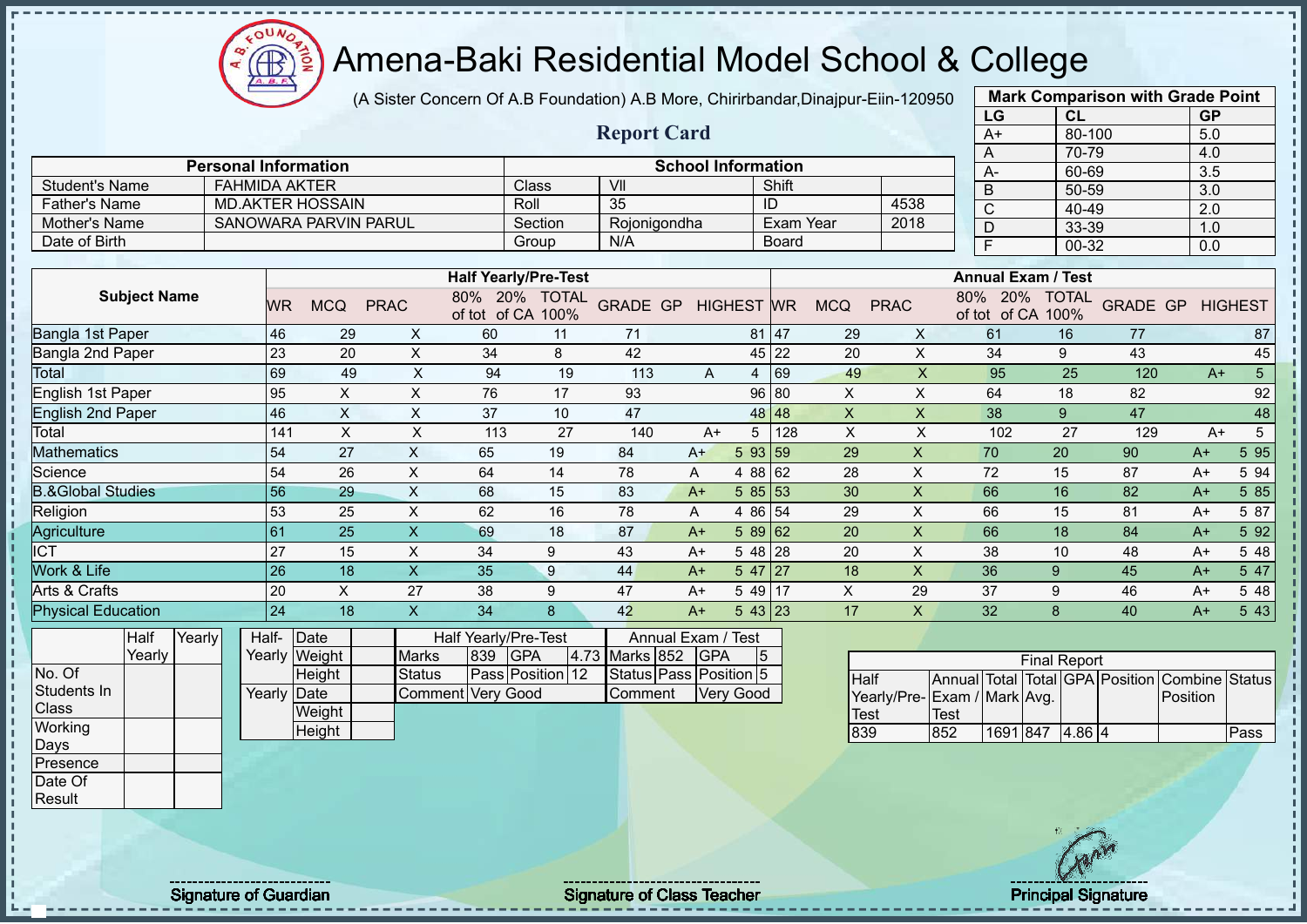

(A Sister Concern Of A.B Foundation) A.B More, Chirirbandar,Dinajpur-Eiin-120950

**Report Card**

| <b>Mark Comparison with Grade Point</b> |        |           |  |  |  |  |  |  |  |  |  |  |
|-----------------------------------------|--------|-----------|--|--|--|--|--|--|--|--|--|--|
| LG                                      | CL     | <b>GP</b> |  |  |  |  |  |  |  |  |  |  |
| $A+$                                    | 80-100 | 5.0       |  |  |  |  |  |  |  |  |  |  |
| A                                       | 70-79  | 4.0       |  |  |  |  |  |  |  |  |  |  |
| A-                                      | 60-69  | 3.5       |  |  |  |  |  |  |  |  |  |  |
| B                                       | 50-59  | 3.0       |  |  |  |  |  |  |  |  |  |  |
| C                                       | 40-49  | 2.0       |  |  |  |  |  |  |  |  |  |  |
| D                                       | 33-39  | 1.0       |  |  |  |  |  |  |  |  |  |  |
| F                                       | 00-32  | 0.0       |  |  |  |  |  |  |  |  |  |  |

|                       | <b>Personal Information</b> |         | <b>School Information</b> |              |      |
|-----------------------|-----------------------------|---------|---------------------------|--------------|------|
| <b>Student's Name</b> | FATEMATUJ JOHORA            | Class   | VII                       | Shift        |      |
| <b>Father's Name</b>  | MD.ZILLUR RAHMAN            | Roll    | 36                        | ID           | 4539 |
| Mother's Name         | <b>FAHIMA AKTER</b>         | Section | Roionigondha              | Exam Year    | 2018 |
| Date of Birth         |                             | Group   | N/A                       | <b>Board</b> |      |

|                              |                |                    |     |              | <b>Half Yearly/Pre-Test</b> |              |    |                                               |            |             | <b>Annual Exam / Test</b> |                |                                      |           |                |
|------------------------------|----------------|--------------------|-----|--------------|-----------------------------|--------------|----|-----------------------------------------------|------------|-------------|---------------------------|----------------|--------------------------------------|-----------|----------------|
| <b>Subject Name</b>          |                | <b>WRMCQPRACof</b> | tot | CA           |                             |              |    | 80%20% TOTAL<br>ACof of 100% GRADEGPHIGHESTWR | <b>MCQ</b> | <b>PRAC</b> | 80% of<br>tot             | $20%$ of<br>CA | <b>TOTAL</b><br><b>GRADE</b><br>100% | <b>GP</b> | <b>HIGHEST</b> |
| Bangla 1st Paper             | ΙA             | A                  | X   |              | 0                           | 0            |    | 81 A                                          | A          | X           | $\Omega$                  | $\Omega$       | $\mathbf{0}$                         |           | 87             |
| Bangla 2nd Paper             | ΙA             | A                  | X.  | $\Omega$     | $\mathbf{0}$                | 0            |    | $45$   21                                     | 20         | X           | 33                        | 8              | 41                                   |           | 45             |
| Total                        | 21             | 20                 | X.  | 33           | 8                           | 41           | F. | 0.0                                           |            |             |                           |                |                                      |           |                |
| <b>English 1st Paper</b>     | A              | X.                 | X.  | $\Omega$     | 0                           | 0            |    | 96 A                                          | X          | X           | $\Omega$                  | 0              | 0                                    |           | 92             |
| <b>English 2nd Paper</b>     | $\overline{A}$ | X                  | X   | $\mathbf{0}$ | $\mathbf{0}$                | $\mathbf 0$  |    | 48 A                                          | X          | X           | $\Omega$                  | 0              | $\mathbf{0}$                         |           | 48             |
| Total                        |                |                    |     |              |                             |              |    |                                               |            |             |                           |                |                                      |           |                |
| <b>Mathematics</b>           | A              | A                  | X   | $\Omega$     | $\mathbf{0}$                | 0            | F. | 0.093 A                                       | A          | X           | 0                         | $\mathbf{0}$   | $\Omega$                             | F         | 0.0 95         |
| Science                      | A              | A                  | X   |              | $\mathbf 0$                 | 0            | F. | $0.088$ A                                     | A          | X           | 0                         | 0              | 0                                    | F         | 0.0 94         |
| <b>B.&amp;Global Studies</b> | ΙA             | $\mathsf{A}$       |     | $\mathbf{0}$ | $\Omega$                    | 0.           | F. | 0.085A                                        | A          | X           | 0                         | $\mathbf{0}$   | $\Omega$                             | F         | 0.085          |
| Religion                     | A              | A                  | X   |              | 0                           | 0            | F. | $0.086$ A                                     | A          | X           | 0                         | 0              | 0                                    |           | 0.087          |
| Agriculture                  | A              | $\mathsf{A}$       | X   | $\mathbf{0}$ | $\Omega$                    | $\mathbf{0}$ | F. | 0.089A                                        | A          | X           | $\overline{0}$            | $\mathbf{0}$   | $\Omega$                             | F         | 0.092          |
| <b>ICT</b>                   |                | A                  | X   | $\Omega$     | $\mathbf 0$                 | 0            | F. | $0.048$ A                                     | A          | Χ           | 0                         | 0              | $\mathbf 0$                          |           | 0.048          |
| Work & Life                  | A              | A                  | X   | $\mathbf{0}$ | $\mathbf 0$                 | 0            | F. | $0.047$ A                                     | A          | Χ           | 0                         | $\overline{0}$ | $\mathbf 0$                          | F         | 0.047          |
| Arts & Crafts                | A              | X.                 | A   | $\Omega$     | 0                           | 0            | F. | $0.049$ A                                     | X          | A           | 0                         | 0              | $\Omega$                             | F         | 0.048          |
| <b>Physical Education</b>    | ΙA             | A                  |     | $\Omega$     | $\Omega$                    | 0            | F. | $0.043$ A                                     | A          | X           | $\overline{0}$            | $\mathbf{0}$   | $\Omega$                             | F         | 0.043          |
|                              |                |                    |     |              |                             |              |    |                                               |            |             |                           |                |                                      |           |                |

|                     | <b>Half</b><br>Yearly | Yearly | Ha<br>Үеа |
|---------------------|-----------------------|--------|-----------|
| No. Of Students     |                       |        |           |
| In Class            |                       |        | Үеа       |
| <b>Working Days</b> |                       |        |           |
| Presence            |                       |        |           |
| Date Of Result      |                       |        |           |
|                     |                       |        |           |

| Half-  | Date   |  |
|--------|--------|--|
| Yearly | Weight |  |
|        | Height |  |
| Yearly | Date   |  |
|        | Weight |  |
|        | Height |  |
|        |        |  |

| <b>Final Report</b>                                           |      |               |  |  |  |          |       |  |  |  |  |  |  |  |
|---------------------------------------------------------------|------|---------------|--|--|--|----------|-------|--|--|--|--|--|--|--|
| Annual Total Total GPA Position Combine Status<br><b>Half</b> |      |               |  |  |  |          |       |  |  |  |  |  |  |  |
| Yearly/Pre- Exam / Mark Avg.                                  |      |               |  |  |  | Position |       |  |  |  |  |  |  |  |
| Test                                                          | Test |               |  |  |  |          |       |  |  |  |  |  |  |  |
| 839                                                           | 852  | 1691 847 4.86 |  |  |  |          | lFail |  |  |  |  |  |  |  |

Signature of Guardian Contract Contract Contract Contract Contract Contract Contract Contract Contract Contract Contract Contract Contract Contract Contract Contract Contract Contract Contract Contract Contract Contract Co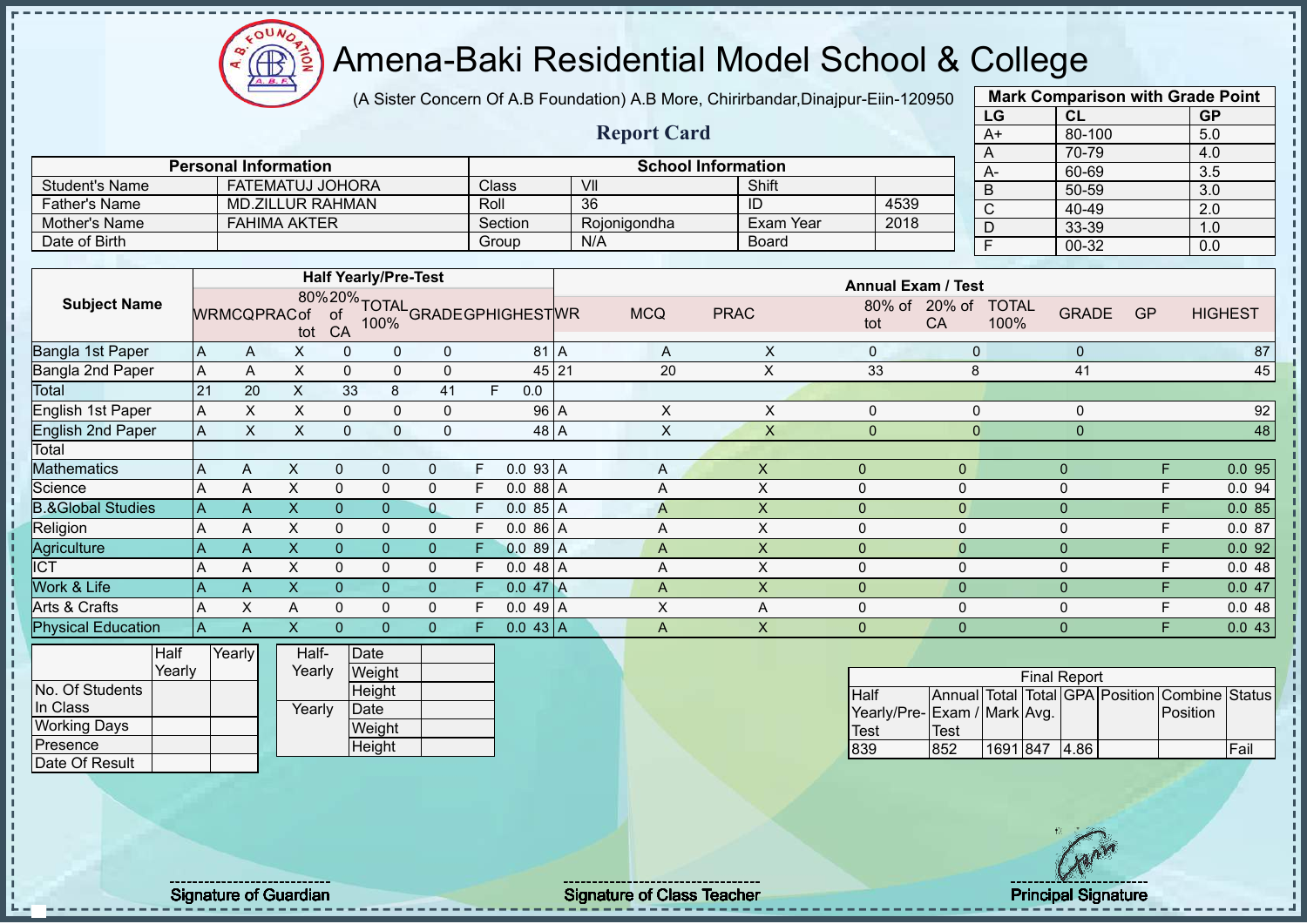Æ ğ

# Amena-Baki Residential Model School & College

(A Sister Concern Of A.B Foundation) A.B More, Chirirbandar,Dinajpur-Eiin-120950

|                              |                             |               |                           |                           |                                    |      |                            |                           |            |              |              |                           | LG                                      |                     | CL     |     | <b>GP</b>               |                 |
|------------------------------|-----------------------------|---------------|---------------------------|---------------------------|------------------------------------|------|----------------------------|---------------------------|------------|--------------|--------------|---------------------------|-----------------------------------------|---------------------|--------|-----|-------------------------|-----------------|
|                              |                             |               |                           |                           |                                    |      | <b>Report Card</b>         |                           |            |              |              |                           | $A+$                                    |                     | 80-100 |     | 5.0                     |                 |
|                              |                             |               |                           |                           |                                    |      |                            |                           |            |              |              |                           | Α                                       |                     | 70-79  |     | 4.0                     |                 |
|                              | <b>Personal Information</b> |               |                           |                           |                                    |      |                            | <b>School Information</b> |            |              |              |                           | А-                                      |                     | 60-69  |     | 3.5                     |                 |
| <b>Student's Name</b>        |                             |               | <b>SANJIDA BUSHRA</b>     |                           | Class                              |      | VII                        |                           | Shift      |              |              |                           | B                                       |                     | 50-59  |     | $\overline{3.0}$        |                 |
| <b>Father's Name</b>         |                             |               | <b>MD.SELIMUR RAHMAN</b>  |                           | Roll                               |      | $\overline{37}$            |                           | ID         |              |              | 4545                      | $\mathsf C$                             |                     | 40-49  |     | 2.0                     |                 |
| Mother's Name                | <b>FAUJIA BEGUM</b>         |               |                           |                           | Section                            |      | Rojonigondha               |                           |            | Exam Year    |              | 2018                      | $\overline{D}$                          |                     | 33-39  |     | 1.0                     |                 |
| Date of Birth                |                             |               |                           |                           | Group                              |      | N/A                        |                           |            | <b>Board</b> |              |                           | $\overline{\mathsf{F}}$                 |                     | 00-32  |     | 0.0                     |                 |
|                              |                             |               |                           |                           |                                    |      |                            |                           |            |              |              |                           | <b>Annual Exam / Test</b>               |                     |        |     |                         |                 |
|                              |                             |               |                           |                           | <b>Half Yearly/Pre-Test</b>        |      |                            |                           |            |              |              |                           |                                         |                     |        |     |                         |                 |
| <b>Subject Name</b>          |                             | WR.           | <b>MCQ</b>                | <b>PRAC</b>               | 80% 20% TOTAL<br>of tot of CA 100% |      | <b>GRADE GP HIGHEST WR</b> |                           |            |              | <b>MCQ</b>   | <b>PRAC</b>               | 80% 20% TOTAL<br>of tot of CA 100%      |                     |        |     | <b>GRADE GP HIGHEST</b> |                 |
| Bangla 1st Paper             |                             | 50            | 27                        | $\boldsymbol{\mathsf{X}}$ | 62                                 | 17   | 79                         |                           |            | 81 53        | 28           | X                         | 65                                      | 16                  |        | 81  |                         | 87              |
| <b>Bangla 2nd Paper</b>      |                             | 21            | 20                        | $\mathsf{X}$              | 33                                 | 8    | 41                         |                           |            | $45 \,   23$ | 20           | $\times$                  | 34                                      | 8                   |        | 42  |                         | 45              |
| Total                        |                             | 71            | 47                        | $\boldsymbol{\mathsf{X}}$ | 95                                 | 25   | 120                        | $A+$                      | 5          | 76           | 48           | $\mathsf X$               | 99                                      |                     | 24     | 123 | $A+$                    | $\overline{5}$  |
| <b>English 1st Paper</b>     |                             | 91            | $\pmb{\times}$            | $\pmb{\times}$            | 73                                 | 16   | 89                         |                           |            | 96 88        | $\mathsf X$  | X                         | 70                                      | 17                  |        | 87  |                         | 92              |
| <b>English 2nd Paper</b>     |                             | 47            | $\boldsymbol{\mathsf{X}}$ | $\boldsymbol{\mathsf{X}}$ | 38                                 | 10   | 48                         |                           |            | 48 47        | $\mathsf{X}$ | $\mathsf{X}$              | 38                                      | 9                   |        | 47  |                         | 48              |
| Total                        |                             | 138           | $\boldsymbol{\mathsf{X}}$ | $\pmb{\times}$            | 111                                | 26   | 137                        | $A+$                      | 5          | 135          | X            | X                         | 108                                     |                     | 26     | 134 | $A+$                    | $5\overline{)}$ |
| <b>Mathematics</b>           |                             | 57            | 26                        | $\boldsymbol{\mathsf{X}}$ | 66                                 | 18   | 84                         | $A+$                      | 5 93 51    |              | 24           | X                         | 60                                      | 20                  |        | 80  | $A+$                    | 5 9 5           |
| Science                      |                             | 51            | 27                        | $\times$                  | 62                                 | 14   | 76                         | A                         | 4 88 58    |              | 27           | $\pmb{\times}$            | 68                                      | 16                  |        | 84  | $A+$                    | 5 94            |
| <b>B.&amp;Global Studies</b> |                             | 53            | 28                        | $\times$                  | 65                                 | 15   | 80                         | $A+$                      | 585 52     |              | 26           | $\boldsymbol{\mathsf{X}}$ | 62                                      | 16                  |        | 78  | A                       | 4 8 5           |
| Religion                     |                             | 48            | 27                        | X                         | 60                                 | 14   | 74                         | A                         | 4 86 54    |              | 29           | X                         | 66                                      | 16                  |        | 82  | $A+$                    | 5 87            |
| Agriculture                  |                             | 56            | 27                        | $\boldsymbol{\mathsf{X}}$ | 66                                 | 18   | 84                         | $A+$                      | $589$ 60   |              | 23           | $\mathsf X$               | 66                                      | 18                  |        | 84  | $A+$                    | 5 9 2           |
| $\overline{\text{ICT}}$      |                             | 23            | 17                        | $\times$                  | 32                                 | 10   | 42                         | $A+$                      | 5 48 27    |              | 19           | $\times$                  | 37                                      | 10                  |        | 47  | $A+$                    | 5 48            |
| Work & Life                  |                             | 27            | 20                        | $\boldsymbol{\mathsf{X}}$ | 38                                 | 9    | 47                         | $A+$                      | $547$   27 |              | 17           | $\mathsf{X}$              | 35                                      | 9                   |        | 44  | $A+$                    | 5 47            |
| Arts & Crafts                |                             | 20            | X                         | 27                        | 38                                 | 8    | 46                         | $A+$                      | 5 49 17    |              | X            | 30                        | 38                                      | 9                   |        | 47  | $A+$                    | 5 48            |
| <b>Physical Education</b>    |                             | 23            | 20                        | $\boldsymbol{\mathsf{X}}$ | 34                                 | 8    | 42                         | $A+$                      | 543 22     |              | 17           | $\mathsf{X}$              | 31                                      | 8                   |        | 39  | $\mathsf{A}$            | 443             |
| Yearly<br>Half               |                             | Half-Date     |                           |                           | Half Yearly/Pre-Test               |      |                            | Annual Exam / Test        |            |              |              |                           |                                         |                     |        |     |                         |                 |
| Yearly                       |                             | Yearly Weight |                           | <b>Marks</b>              | GPA<br>832                         | 4.82 | Marks 842                  | <b>IGPA</b>               | 4.82       |              |              |                           |                                         | <b>Final Report</b> |        |     |                         |                 |
| No. Of                       |                             |               | Height                    | <b>Status</b>             | Pass Position 8                    |      | Status Pass Position 14    |                           |            |              | <b>Half</b>  |                           | Annual Total Total GPA Position Combine |                     |        |     |                         | <b>Status</b>   |
| Students In                  |                             | Yearly Date   |                           | Comment                   | <b>Very Good</b>                   |      | Comment                    |                           | Very Good  |              |              |                           | Yearly/Pre-Exam / Mark Avg.             |                     |        |     | Position                |                 |
| Class                        |                             |               | Weight                    |                           |                                    |      |                            |                           |            |              | <b>Test</b>  |                           | <b>Test</b>                             |                     |        |     |                         |                 |
| Working                      |                             |               | Height                    |                           |                                    |      |                            |                           |            |              | 832          |                           | 842<br>1674 838                         |                     | 4.82 8 |     |                         | Pass            |
| Days                         |                             |               |                           |                           |                                    |      |                            |                           |            |              |              |                           |                                         |                     |        |     |                         |                 |
| Presence                     |                             |               |                           |                           |                                    |      |                            |                           |            |              |              |                           |                                         |                     |        |     |                         |                 |
| Date Of                      |                             |               |                           |                           |                                    |      |                            |                           |            |              |              |                           |                                         |                     |        |     |                         |                 |

**Mark Comparison with Grade Point**

Result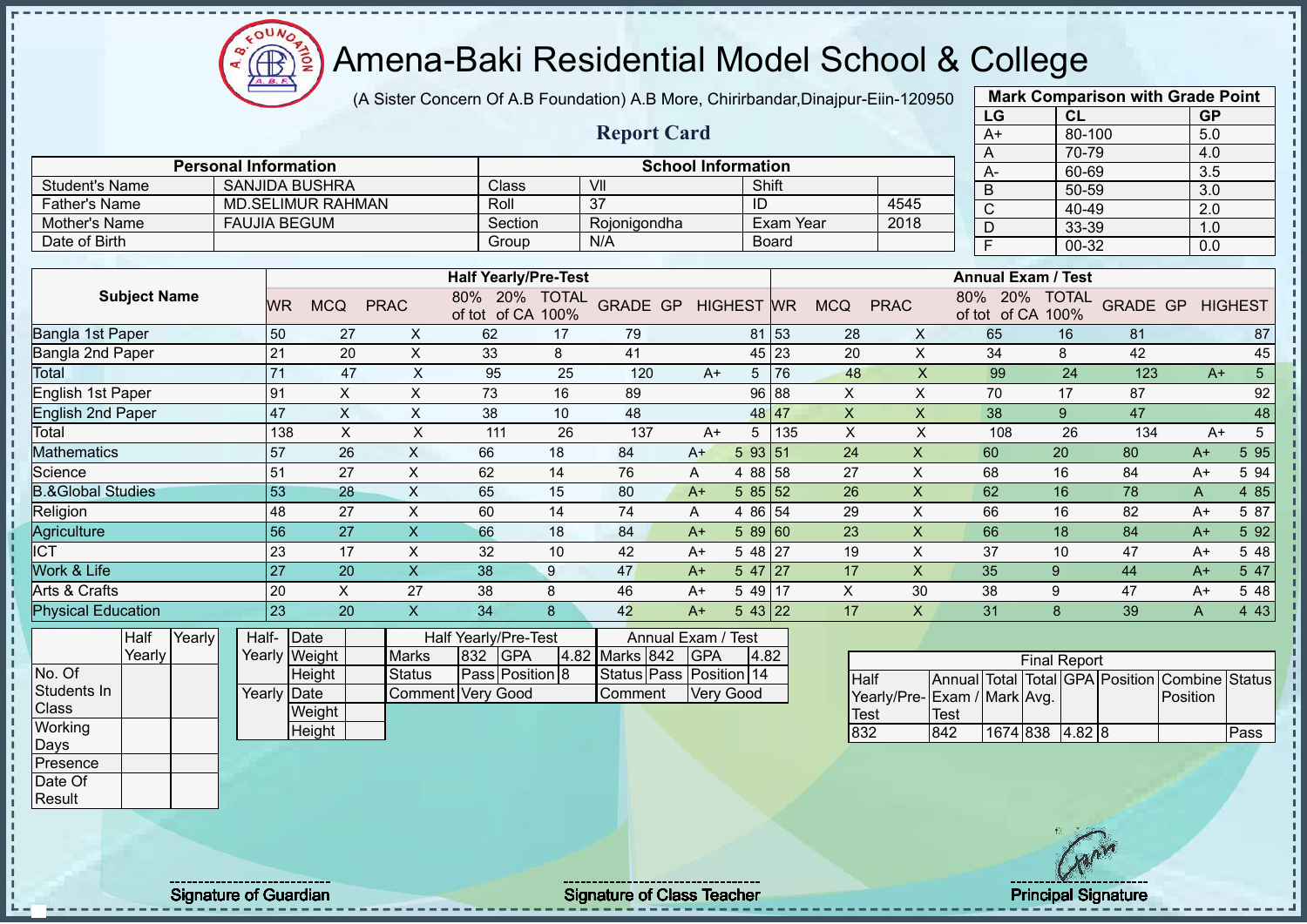ΩU Æ

# Amena-Baki Residential Model School & College

(A Sister Concern Of A.B Foundation) A.B More, Chirirbandar,Dinajpur-Eiin-120950

|                              |                                                                                                                                    |                 |                           |                           |                             |                |                           |                  |                          |                              |              |                           |              | LG                      | <b>CL</b>                 |                    | <b>GP</b>        |                 |
|------------------------------|------------------------------------------------------------------------------------------------------------------------------------|-----------------|---------------------------|---------------------------|-----------------------------|----------------|---------------------------|------------------|--------------------------|------------------------------|--------------|---------------------------|--------------|-------------------------|---------------------------|--------------------|------------------|-----------------|
|                              |                                                                                                                                    |                 |                           |                           |                             |                | <b>Report Card</b>        |                  |                          |                              |              |                           |              | $A+$                    | 80-100                    |                    | 5.0              |                 |
|                              |                                                                                                                                    |                 |                           |                           |                             |                |                           |                  |                          |                              |              |                           |              | A                       | 70-79                     |                    | 4.0              |                 |
|                              | <b>Personal Information</b>                                                                                                        |                 |                           |                           |                             |                | <b>School Information</b> |                  |                          |                              |              |                           |              | $A -$                   | 60-69                     |                    | 3.5              |                 |
| <b>Student's Name</b>        |                                                                                                                                    |                 | <b>RUBAYA ISLAM RINVY</b> |                           | Class                       |                | VII                       |                  | Shift                    |                              |              |                           |              | B                       | 50-59                     |                    | $\overline{3.0}$ |                 |
| <b>Father's Name</b>         |                                                                                                                                    |                 | <b>RASHIDUL ISLAM</b>     |                           | Roll                        |                | 38                        |                  | ID                       |                              |              | 4547                      |              | $\mathsf{C}$            | 40-49                     |                    | 2.0              |                 |
| Mother's Name                |                                                                                                                                    |                 | <b>FERDOUSHI BEGUM</b>    |                           | Section                     |                | Rojonigondha              |                  |                          | Exam Year                    |              | 2018                      |              | D                       | 33-39                     |                    | 1.0              |                 |
| Date of Birth                |                                                                                                                                    |                 |                           |                           | Group                       |                | N/A                       |                  | <b>Board</b>             |                              |              |                           |              | $\overline{\mathsf{F}}$ | 00-32                     |                    | 0.0              |                 |
|                              |                                                                                                                                    |                 |                           |                           |                             |                |                           |                  |                          |                              |              |                           |              |                         | <b>Annual Exam / Test</b> |                    |                  |                 |
|                              |                                                                                                                                    |                 |                           |                           | <b>Half Yearly/Pre-Test</b> |                |                           |                  |                          |                              |              |                           |              |                         |                           |                    |                  |                 |
| <b>Subject Name</b>          | 80% 20% TOTAL<br><b>GRADE GP</b><br><b>PRAC</b><br><b>WR</b><br><b>MCQ</b><br><b>HIGHEST WR</b><br><b>MCQ</b><br>of tot of CA 100% |                 |                           |                           |                             |                |                           | <b>PRAC</b>      |                          | 80% 20%<br>of tot of CA 100% | <b>TOTAL</b> | <b>GRADE GP</b>           |              | <b>HIGHEST</b>          |                           |                    |                  |                 |
| Bangla 1st Paper             |                                                                                                                                    | 48              | 26                        | X                         | 59                          | 12             | 71                        |                  | 81                       | 52                           | 30           | X                         |              | 66                      | 15                        | 81                 |                  | 87              |
| Bangla 2nd Paper             |                                                                                                                                    | 24              | 19                        | $\boldsymbol{\mathsf{X}}$ | 34                          | 9              | 43                        |                  | 45                       | 24                           | 20           | X                         |              | 35                      | 9                         | 44                 |                  | 45              |
| Total                        |                                                                                                                                    | 72              | 45                        | X                         | 93                          | 21             | 114                       | $\mathsf{A}$     | $\overline{4}$           | 76                           | 50           | X                         |              | 101                     | 24                        | 125                | $A+$             | $5\phantom{.0}$ |
| English 1st Paper            |                                                                                                                                    | 95              | X                         | X                         | 76                          | 18             | 94                        |                  | 96                       | 86                           | X            | X                         |              | 69                      | 16                        | 85                 |                  | 92              |
| <b>English 2nd Paper</b>     |                                                                                                                                    | 45              | $\times$                  | X                         | 36                          | 9              | 45                        |                  | 48                       | 48                           | X            | X                         |              | 38                      | 9                         | 47                 |                  | 48              |
| Total                        |                                                                                                                                    | 140             | $\sf X$                   | X                         | 112                         | 27             | 139                       | $A+$             | 5                        | 134                          | X            | X                         |              | 107                     | 25                        | 132                | $A+$             | $\sqrt{5}$      |
| <b>Mathematics</b>           |                                                                                                                                    | 54              | 26                        | $\times$                  | 64                          | 17             | 81                        | $A+$             | $5\phantom{.0}$<br>93 54 |                              | 27           | $\mathsf{X}$              |              | 65                      | 20                        | 85                 | $A+$             | 5 9 5           |
| Science                      |                                                                                                                                    | 45              | 25                        | $\pmb{\times}$            | 56                          | 14             | 70                        | A                | 4 88                     | 60                           | 29           | X                         |              | 71                      | 17                        | 88                 | $A+$             | 5 94            |
| <b>B.&amp;Global Studies</b> |                                                                                                                                    | 53              | 28                        | $\sf X$                   | 65                          | 16             | 81                        | $A+$             | 5 85                     | 54                           | 30           | X                         |              | 67                      | 16                        | 83                 | $A+$             | 5 85            |
| Religion                     |                                                                                                                                    | 48              | 27                        | $\mathsf X$               | 60                          | 15             | 75                        | Α                | 4 8 6                    | 56                           | 28           | $\pmb{\times}$            |              | 67                      | 16                        | 83                 | $A+$             | 5 87            |
| Agriculture                  |                                                                                                                                    | 61              | 23                        | $\mathsf{X}$              | 67                          | 17             | 84                        | $A+$             | 5 89                     | 59                           | 23           | $\boldsymbol{\mathsf{X}}$ |              | 66                      | 18                        | 84                 | $A+$             | 5 92            |
| <b>ICT</b>                   |                                                                                                                                    | 27              | 19                        | $\mathsf X$               | 37                          | 10             | 47                        | $A+$             | 5 48                     | 27                           | 19           | X                         |              | 37                      | 9                         | 46                 | $A+$             | 5 48            |
| Work & Life                  |                                                                                                                                    | $\overline{26}$ | 19                        | $\mathsf X$               | 36                          | 8              | 44                        | $A+$             | 5 47                     | 27                           | 19           | $\pmb{\times}$            |              | 37                      | 9                         | 46                 | $A+$             | 5 47            |
| Arts & Crafts                |                                                                                                                                    | 20              | $\boldsymbol{\mathsf{X}}$ | 26                        | 37                          | 9              | 46                        | $A+$             | 5 49 17                  |                              | $\times$     | 28                        |              | 36                      | 9                         | 45                 | $A+$             | 5 48            |
| <b>Physical Education</b>    |                                                                                                                                    | 24              | 17                        | $\boldsymbol{\mathsf{X}}$ | 33                          | $\overline{7}$ | 40                        | $A+$             | 543 24                   |                              | 17           | $\mathsf{X}$              |              | 33                      | $\mathbf{8}$              | 41                 | $A+$             | 5 4 3           |
| Half<br>Yearly               | Half-                                                                                                                              |                 | Date                      |                           | Half Yearly/Pre-Test        |                | Annual Exam / Test        |                  |                          |                              |              |                           |              |                         |                           |                    |                  |                 |
| Yearly                       |                                                                                                                                    |                 | Yearly Weight             | <b>Marks</b>              | <b>GPA</b><br>821           |                | 4.73 Marks 858            | <b>GPA</b>       | 5                        |                              |              |                           |              |                         | <b>Final Report</b>       |                    |                  |                 |
| No. Of                       |                                                                                                                                    |                 | Height                    | <b>Status</b>             | Pass Position 13            |                | Status Pass Position 3    |                  |                          |                              | <b>Half</b>  |                           | Annual Total |                         |                           | Total GPA Position | Combine          | <b>Status</b>   |
| Students In                  |                                                                                                                                    | Yearly Date     |                           | Comment Very Good         |                             |                | Comment                   | <b>Very Good</b> |                          |                              |              | Yearly/Pre-               |              | Exam / Mark Avg.        |                           |                    | Position         |                 |
| Class                        |                                                                                                                                    |                 | Weight                    |                           |                             |                |                           |                  |                          |                              | <b>Test</b>  |                           | <b>Test</b>  |                         |                           |                    |                  |                 |
| Working                      |                                                                                                                                    |                 | Height                    |                           |                             |                |                           |                  |                          |                              | 821          |                           | 858          | 1679 841                | 4.86 6                    |                    |                  | Pass            |
| Days                         |                                                                                                                                    |                 |                           |                           |                             |                |                           |                  |                          |                              |              |                           |              |                         |                           |                    |                  |                 |
| Presence                     |                                                                                                                                    |                 |                           |                           |                             |                |                           |                  |                          |                              |              |                           |              |                         |                           |                    |                  |                 |

**Mark Comparison with Grade Point**

Date Of Result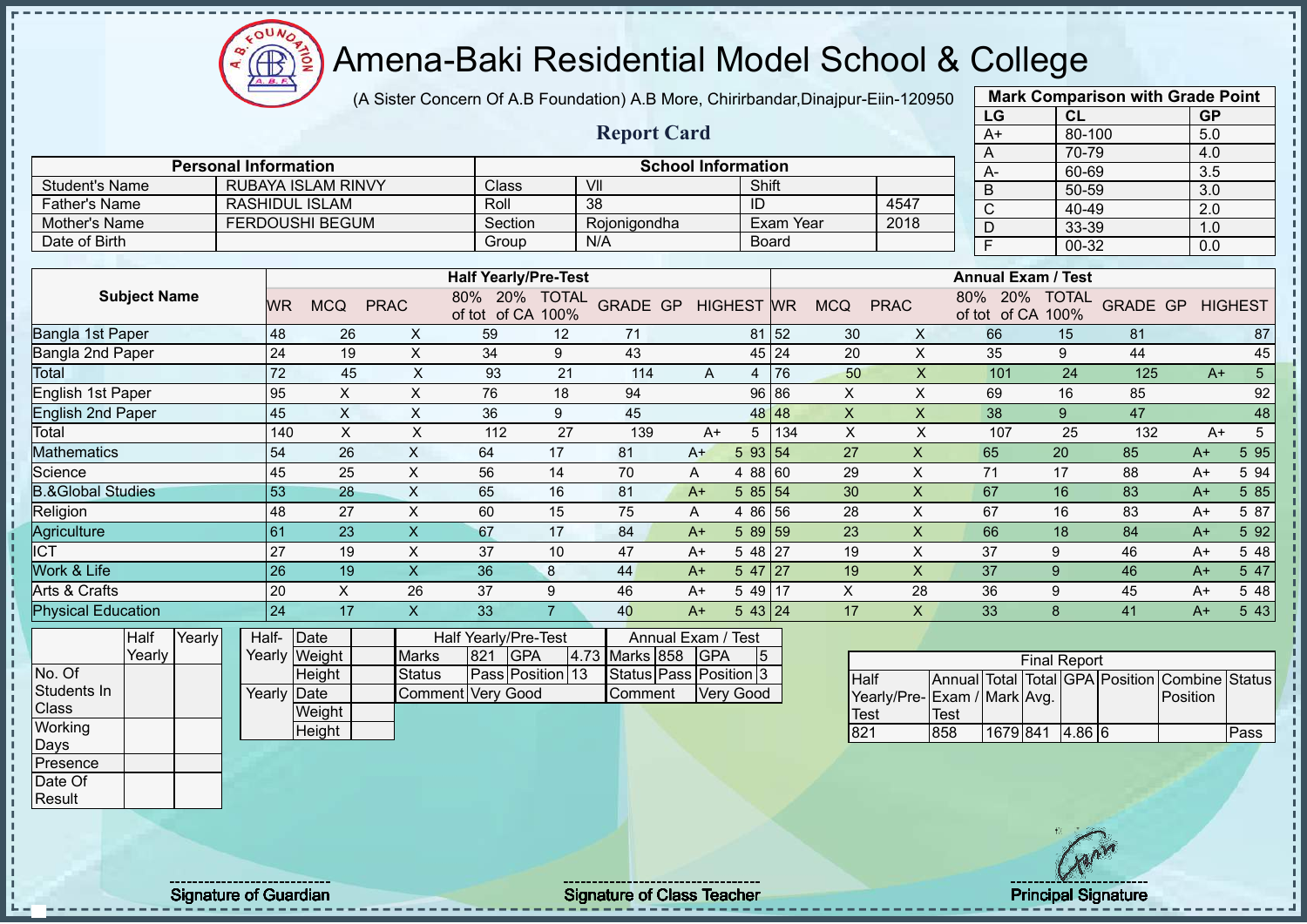(A Sister Concern Of A.B Foundation) A.B More, Chirirbandar,Dinajpur-Eiin-120950

|                                    |                             |                                 |                               |                                                        |                |                                                       |                           |                |                  |                           |                | LG                                          | CL                  |                 | <b>GP</b>        |                 |
|------------------------------------|-----------------------------|---------------------------------|-------------------------------|--------------------------------------------------------|----------------|-------------------------------------------------------|---------------------------|----------------|------------------|---------------------------|----------------|---------------------------------------------|---------------------|-----------------|------------------|-----------------|
|                                    |                             |                                 |                               |                                                        |                | <b>Report Card</b>                                    |                           |                |                  |                           |                | $A+$                                        | 80-100              |                 | 5.0              |                 |
|                                    |                             |                                 |                               |                                                        |                |                                                       |                           |                |                  |                           |                | A                                           | 70-79               |                 | 4.0              |                 |
|                                    | <b>Personal Information</b> |                                 |                               |                                                        |                | <b>School Information</b>                             |                           |                |                  |                           |                | A-                                          | 60-69               |                 | 3.5              |                 |
| <b>Student's Name</b>              |                             | AYESHA SIDDIKA                  |                               | Class                                                  |                | VII                                                   |                           | Shift          |                  |                           |                | $\overline{B}$                              | 50-59               |                 | $\overline{3.0}$ |                 |
| <b>Father's Name</b>               |                             | <b>MAMUNUR RASHID</b>           |                               | Roll                                                   |                | 39                                                    |                           | ID             |                  |                           | 4548           | $\overline{\text{C}}$                       | $40 - 49$           |                 | $\overline{2.0}$ |                 |
| Mother's Name                      |                             | <b>ASHRAFUN NAHAR</b>           |                               | Section                                                |                | Rojonigondha                                          |                           |                | <b>Exam Year</b> |                           | 2018           | $\overline{D}$                              | 33-39               |                 | 1.0              |                 |
| Date of Birth                      |                             |                                 |                               | Group                                                  |                | N/A                                                   |                           | <b>Board</b>   |                  |                           |                | F                                           | 00-32               |                 | 0.0              |                 |
|                                    |                             |                                 |                               | <b>Half Yearly/Pre-Test</b>                            |                |                                                       |                           |                |                  |                           |                | <b>Annual Exam / Test</b>                   |                     |                 |                  |                 |
| <b>Subject Name</b>                | <b>WR</b>                   | <b>MCQ</b>                      | <b>PRAC</b>                   | 80% 20% TOTAL<br>of tot of CA 100%                     |                | <b>GRADE GP HIGHEST WR</b>                            |                           |                |                  | <b>MCQ</b>                | <b>PRAC</b>    | 80% 20%<br>of tot of CA 100%                | <b>TOTAL</b>        | <b>GRADE GP</b> |                  | <b>HIGHEST</b>  |
| Bangla 1st Paper                   | 49                          | 27                              | $\mathsf{X}$                  | 61                                                     | 13             | 74                                                    |                           |                | 81 49            | 30                        | $\mathsf{X}$   | 63                                          | 16                  | 79              |                  | 87              |
| <b>Bangla 2nd Paper</b>            | 25                          | 20                              | $\mathsf{X}$                  | 36                                                     | 8              | 44                                                    |                           | 45 24          |                  | 20                        | $\pmb{\times}$ | 35                                          | 8                   | 43              |                  | 45              |
| Total                              | $\overline{74}$             | 47                              | $\mathsf X$                   | 97                                                     | 21             | 118                                                   | A                         |                | $4 \mid 73$      | 50                        | $\mathsf{X}$   | 98                                          | 24                  | 122             | $A+$             | $5\phantom{.0}$ |
| <b>English 1st Paper</b>           | 96                          | $\sf X$                         | $\mathsf X$                   | 77                                                     | 18             | 95                                                    |                           |                | 96 89            | $\mathsf{X}$              | $\pmb{\times}$ | 71                                          | 18                  | 89              |                  | 92              |
| <b>English 2nd Paper</b>           | 46                          | $\mathsf X$                     | $\times$                      | 37                                                     | 10             | 47                                                    |                           |                | 48 48            | $\boldsymbol{\mathsf{X}}$ | $\mathsf X$    | 38                                          | 9                   | 47              |                  | 48              |
| Total                              | 142                         | $\times$                        | $\pmb{\times}$                | 114                                                    | 28             | 142                                                   | $A+$                      | 5 <sup>5</sup> | 137              | $\times$                  | Χ              | 109                                         | 27                  | 136             | $A+$             | 5               |
| Mathematics                        | 62                          | 29                              | X                             | 73                                                     | 19             | 92                                                    | $A+$                      | 5 93 57        |                  | 29                        | X              | 69                                          | 20                  | 89              | $A+$             | 5 9 5           |
| Science                            | 61                          | 25                              | $\mathsf X$                   | 69                                                     | 15             | 84                                                    | $A+$                      | 5 88 58        |                  | 26                        | $\pmb{\times}$ | 67                                          | 17                  | 84              | $A+$             | 5 94            |
| <b>B.&amp;Global Studies</b>       | 51                          | 25                              | $\boldsymbol{\mathsf{X}}$     | 61                                                     | 15             | 76                                                    | A                         | 4 85 50        |                  | 26                        | $\pmb{\times}$ | 61                                          | 16                  | 77              | A                | 4 8 5           |
| Religion                           | 47                          | 26                              | $\pmb{\times}$                | 58                                                     | 14             | 72                                                    | A                         | 4 86 48        |                  | 27                        | X              | 60                                          | 16                  | 76              | A                | 4 87            |
| Agriculture                        | 59                          | 21                              | $\mathsf{X}$                  | 64                                                     | 18             | 82                                                    | $A+$                      | $589$ 62       |                  | 23                        | $\mathsf{x}$   | 68                                          | 18                  | 86              | $A+$             | 5 9 2           |
| $\overline{\text{ICT}}$            | 27                          | 15                              | $\mathsf{X}$                  | 34                                                     | 9              | 43                                                    | $A+$                      | $548$ 28       |                  | 19                        | $\pmb{\times}$ | 38                                          | 10                  | 48              | $A+$             | 5 48            |
| Work & Life                        | 27                          | 20                              | $\boldsymbol{\mathsf{X}}$     | 38                                                     | 8              | 46                                                    | $A+$                      | $547$   27     |                  | 19                        | X              | 37                                          | 8                   | 45              | $A+$             | 5 47            |
| Arts & Crafts                      | 19                          | $\pmb{\times}$                  | 27                            | 37                                                     | 8              | 45                                                    | $A+$                      | 5 49 17        |                  | X                         | 28             | 36                                          | $\boldsymbol{9}$    | 45              | $A+$             | 5 48            |
| <b>Physical Education</b>          | 24                          | 18                              | $\overline{\mathsf{X}}$       | 34                                                     | $\overline{7}$ | 41                                                    | $A+$                      | 543 25         |                  | 16                        | X.             | 33                                          | 8                   | 41              | $A+$             | 5 4 3           |
| Yearly<br>Half<br>Yearly<br>No. Of | Half-                       | Date<br>Yearly Weight<br>Height | <b>Marks</b><br><b>Status</b> | Half Yearly/Pre-Test<br>GPA<br>841<br>Pass Position 11 |                | Annual Exam /<br>4.73 Marks 849<br><b>Status Pass</b> | <b>GPA</b><br>Position 12 | Test<br>4.82   |                  | <b>Half</b>               |                | Annual Total Total GPA Position             | <b>Final Report</b> |                 | Combine          | <b>Status</b>   |
| Students In<br>Class               | Yearly Date                 | Weight                          |                               | Comment Very Good                                      |                | Comment                                               | Very Good                 |                |                  | <b>Test</b>               |                | Yearly/Pre- Exam / Mark Avg.<br><b>Test</b> |                     |                 | Position         |                 |
| Working                            |                             | Height                          |                               |                                                        |                |                                                       |                           |                |                  | 841                       |                | 849                                         | 1690 845 4.77 14    |                 |                  | Pass            |
| Days<br>Presence                   |                             |                                 |                               |                                                        |                |                                                       |                           |                |                  |                           |                |                                             |                     |                 |                  |                 |
| Date Of                            |                             |                                 |                               |                                                        |                |                                                       |                           |                |                  |                           |                |                                             |                     |                 |                  |                 |
|                                    |                             |                                 |                               |                                                        |                |                                                       |                           |                |                  |                           |                |                                             |                     |                 |                  |                 |

**Mark Comparison with Grade Point**

Signature of Guardian Signature of Class Teacher Principal Signature of Class Teacher Principal Signature of Class Teacher Principal Signature of Class Teacher Principal Signature of Class Teacher Principal Signature of Cl

Æ

Result

ш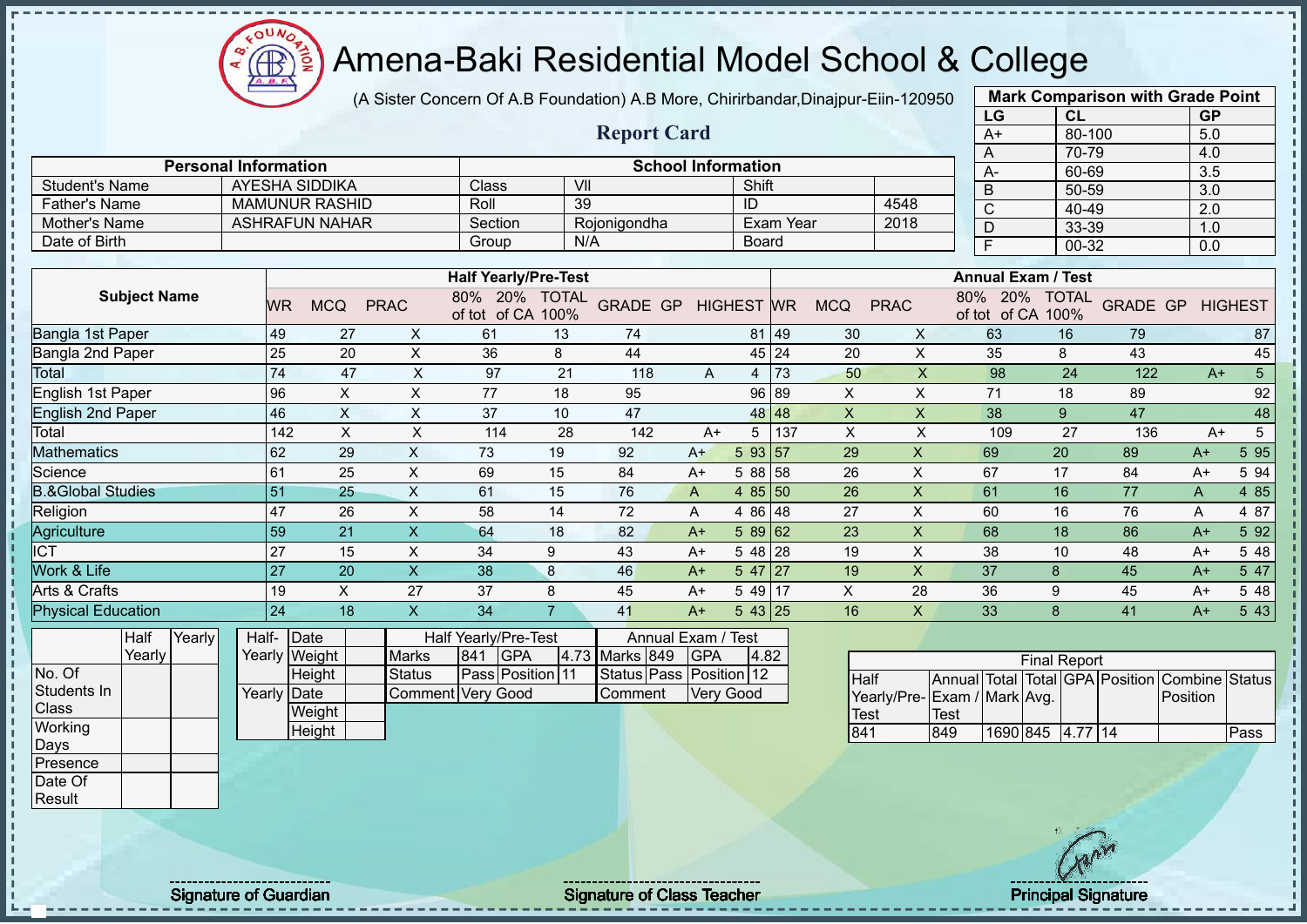ΩU **CB** 

# Amena-Baki Residential Model School & College

(A Sister Concern Of A.B Foundation) A.B More, Chirirbandar,Dinajpur-Eiin-120950

|                              |                           |                             |                          |                |                |                                |                |              |    |                           |           |                           |                             |                | LG                    | <b>CL</b>                 |                                                |          | <b>GP</b>        |       |
|------------------------------|---------------------------|-----------------------------|--------------------------|----------------|----------------|--------------------------------|----------------|--------------|----|---------------------------|-----------|---------------------------|-----------------------------|----------------|-----------------------|---------------------------|------------------------------------------------|----------|------------------|-------|
|                              |                           |                             |                          |                |                |                                |                |              |    | <b>Report Card</b>        |           |                           |                             |                | $A+$                  |                           | 80-100                                         |          | 5.0              |       |
|                              |                           |                             |                          |                |                |                                |                |              |    |                           |           |                           |                             |                | A                     |                           | 70-79                                          |          | 4.0              |       |
|                              |                           | <b>Personal Information</b> |                          |                |                |                                |                |              |    | <b>School Information</b> |           |                           |                             |                | $A -$                 |                           | 60-69                                          |          | 3.5              |       |
| <b>Student's Name</b>        |                           |                             | <b>SAFA MARIYA WOEPA</b> |                |                | Class                          | VII            |              |    |                           |           | Shift                     |                             |                | B                     |                           | 50-59                                          |          | $\overline{3.0}$ |       |
| <b>Father's Name</b>         |                           |                             | <b>MD.AZADUL ISLAM</b>   |                |                | Roll                           | 40             |              |    |                           | ID        |                           | 4551                        |                | $\overline{\text{C}}$ |                           | $40 - 49$                                      |          | $\overline{2.0}$ |       |
| <b>Mother's Name</b>         |                           |                             | <b>NAZMUN NAHAR LIPI</b> |                |                | Section                        |                | Rojonigondha |    |                           |           | Exam Year                 | 2018                        |                | D                     |                           | 33-39                                          |          | 1.0              |       |
| Date of Birth                |                           |                             |                          |                |                | Group                          |                | N/A          |    |                           |           | <b>Board</b>              |                             |                | $\overline{F}$        |                           | 00-32                                          |          | 0.0              |       |
|                              |                           |                             |                          |                |                |                                |                |              |    |                           |           |                           |                             |                |                       |                           |                                                |          |                  |       |
|                              |                           |                             |                          |                |                | <b>Half Yearly/Pre-Test</b>    |                |              |    |                           |           |                           |                             |                |                       | <b>Annual Exam / Test</b> |                                                |          |                  |       |
| <b>Subject Name</b>          | <b>WR</b>                 | <b>MCQ</b>                  | <b>PRAC</b>              |                | 80%            | 20% TOTAL<br>of tot of CA 100% | GRADE GP       |              |    | <b>HIGHEST</b>            | <b>WR</b> | <b>MCQ</b>                | <b>PRAC</b>                 | 80%            | 20%<br>of tot of CA   | <b>TOTAL</b><br>100%      | GRADE GP                                       |          | <b>HIGHEST</b>   |       |
| Bangla 1st Paper             | $\boldsymbol{\mathsf{A}}$ |                             | A                        | X              | 0              | $\pmb{0}$                      | $\mathbf 0$    |              |    | 81 A                      |           | Α                         | X                           | $\pmb{0}$      |                       | $\mathbf{0}$              | $\mathbf{0}$                                   |          |                  | 87    |
| Bangla 2nd Paper             | $\mathsf A$               |                             | Α                        | X              | $\Omega$       | $\mathbf 0$                    | $\mathbf 0$    |              |    | $45$ A                    |           | A                         | $\mathsf{X}$                | $\mathbf 0$    |                       | $\mathbf{0}$              | $\Omega$                                       |          |                  | 45    |
| Total                        |                           |                             |                          |                |                |                                |                |              |    |                           |           |                           |                             |                |                       |                           |                                                |          |                  |       |
| English 1st Paper            | $\boldsymbol{\mathsf{A}}$ |                             | $\pmb{\times}$           | X              | $\Omega$       | $\mathbf 0$                    | $\mathbf 0$    |              |    | 96 A                      |           | $\boldsymbol{\mathsf{X}}$ | $\pmb{\times}$              | 0              |                       | $\mathbf 0$               | $\Omega$                                       |          |                  | 92    |
| <b>English 2nd Paper</b>     | $\overline{A}$            |                             | $\mathsf{X}$             | $\overline{X}$ | $\Omega$       | $\mathbf 0$                    | $\Omega$       |              |    | $48$ A                    |           | $\overline{X}$            | $\mathsf{X}$                | $\Omega$       |                       | $\mathbf{0}$              | $\Omega$                                       |          |                  | 48    |
| Total                        |                           |                             |                          |                |                |                                |                |              |    |                           |           |                           |                             |                |                       |                           |                                                |          |                  |       |
| <b>Mathematics</b>           | A                         | A                           |                          | X              | $\mathbf{0}$   | $\Omega$                       | $\mathbf 0$    |              | F  | 0.093 A                   |           | $\mathsf{A}$              | $\mathsf{X}$                | $\overline{0}$ |                       | $\overline{0}$            | $\Omega$                                       | F.       |                  | 0.095 |
| Science                      | A                         | Α                           |                          | X              | $\mathbf 0$    | $\Omega$                       | 0              |              | E  | $0.088$ A                 |           | A                         | $\boldsymbol{\mathsf{X}}$   | 0              |                       | $\mathbf 0$               | $\Omega$                                       | F        |                  | 0.094 |
| <b>B.&amp;Global Studies</b> | A                         | A                           |                          | X              | $\mathbf 0$    | $\Omega$                       | $\mathbf 0$    |              | E  | $0.085$ A                 |           | $\mathsf{A}$              | $\mathsf{X}$                | $\overline{0}$ |                       | $\mathbf{0}$              | $\Omega$                                       | F        |                  | 0.085 |
| Religion                     | A                         | A                           |                          | X              | $\Omega$       | $\Omega$                       | 0              |              | F. | $0.086$ A                 |           | A                         | X                           | $\mathbf{0}$   |                       | $\mathbf 0$               | $\Omega$                                       | F        |                  | 0.087 |
| Agriculture                  | A                         | A                           |                          | $\overline{X}$ | $\Omega$       | $\Omega$                       | $\mathbf 0$    |              | F. | $0.089$ A                 |           | $\overline{A}$            | $\overline{\mathsf{X}}$     | $\overline{0}$ |                       | $\mathbf{0}$              | $\Omega$                                       | F        |                  | 0.092 |
| ICT                          | A                         | A                           |                          | X              | $\Omega$       | $\Omega$                       | 0              |              | F  | $0.048$ A                 |           | A                         | X                           | 0              |                       | $\mathbf 0$               | $\Omega$                                       | F        |                  | 0.048 |
| <b>Work &amp; Life</b>       | A                         | A                           |                          | $\mathsf{x}$   | $\overline{0}$ | $\overline{0}$                 | $\mathbf 0$    |              | F  | $0.047$ A                 |           | $\overline{A}$            | $\times$                    | $\mathbf 0$    |                       | $\mathbf{0}$              | $\Omega$                                       | F        |                  | 0.047 |
| Arts & Crafts                | $\overline{A}$            | $\sf X$                     |                          | Α              | 0              | $\mathbf 0$                    | $\pmb{0}$      |              | F  | $0.049$ A                 |           | $\pmb{\times}$            | A                           | 0              |                       | $\pmb{0}$                 | $\Omega$                                       | E        |                  | 0.048 |
| <b>Physical Education</b>    | $\overline{A}$            | $\mathsf A$                 |                          | $\overline{X}$ | $\Omega$       | $\overline{0}$                 | $\overline{0}$ |              | F  | $0.043$ A                 |           | $\overline{A}$            | $\mathsf{X}$                | $\overline{0}$ |                       | $\mathbf{0}$              | $\mathbf{0}$                                   | F        |                  | 0.043 |
| Half                         |                           | Yearly                      | Half-                    | Date           |                |                                |                |              |    |                           |           |                           |                             |                |                       |                           |                                                |          |                  |       |
| Yearly                       |                           |                             | Yearly                   | Weight         |                |                                |                |              |    |                           |           |                           |                             |                |                       | <b>Final Report</b>       |                                                |          |                  |       |
| No. Of Students              |                           |                             |                          | Height         |                |                                |                |              |    |                           |           |                           | Half                        |                |                       |                           | Annual Total Total GPA Position Combine Status |          |                  |       |
| In Class                     |                           |                             | Yearly                   | Date           |                |                                |                |              |    |                           |           |                           | Yearly/Pre-Exam / Mark Avg. |                |                       |                           |                                                | Position |                  |       |
| <b>Working Days</b>          |                           |                             |                          | Weight         |                |                                |                |              |    |                           |           |                           | Test                        | <b>Test</b>    |                       |                           |                                                |          |                  |       |
| Presence                     |                           |                             |                          | Height         |                |                                |                |              |    |                           |           |                           | 841                         | 849            | 1690 845              | 4.77                      |                                                |          |                  | Fail  |
| Date Of Result               |                           |                             |                          |                |                |                                |                |              |    |                           |           |                           |                             |                |                       |                           |                                                |          |                  |       |

**Mark Comparison with Grade Point**

j. J.

Signature of Guardian Signature of Class Teacher Principal Signature of Class Teacher Principal Signature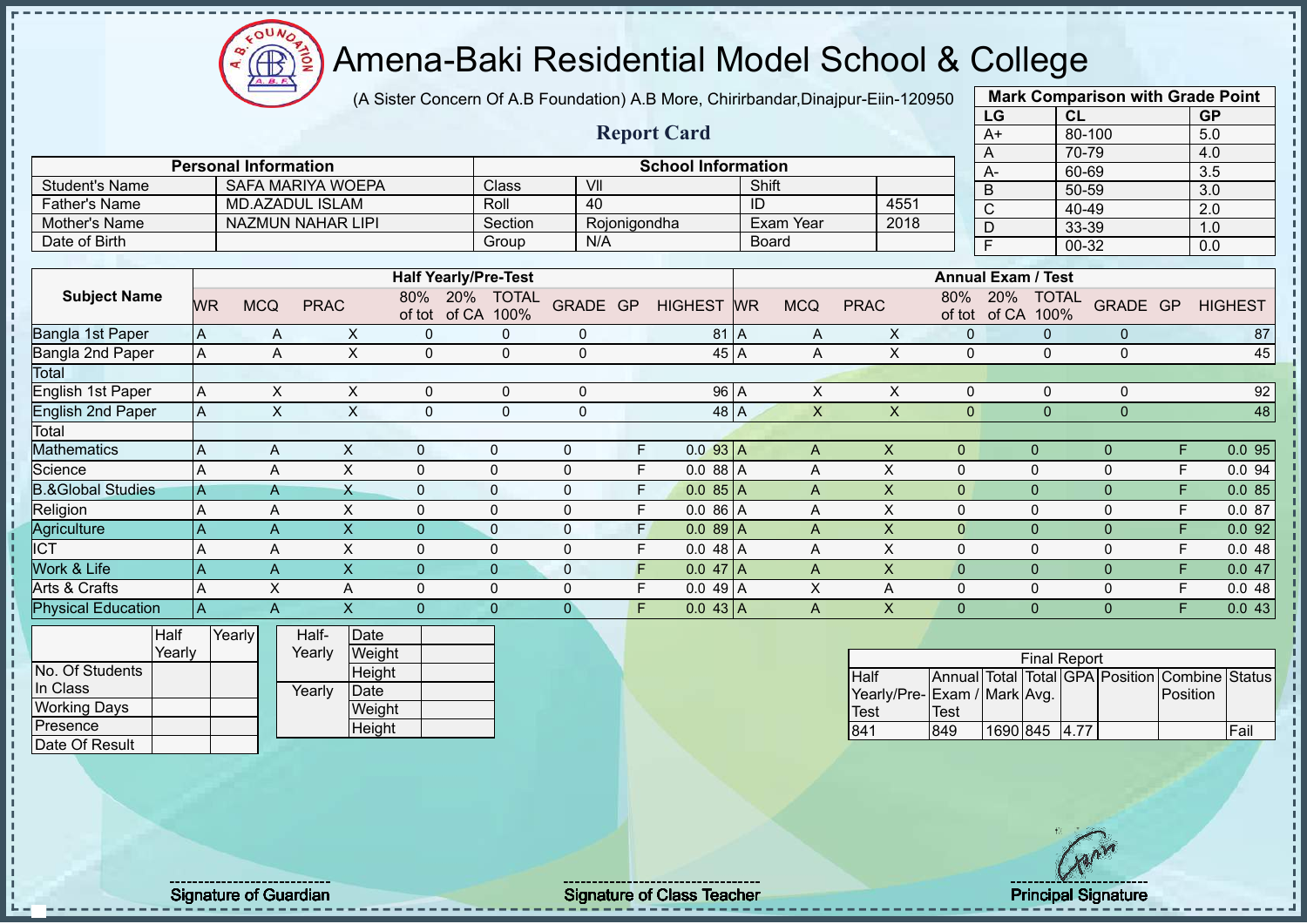$\Omega$ **CB** 

# Amena-Baki Residential Model School & College

(A Sister Concern Of A.B Foundation) A.B More, Chirirbandar,Dinajpur-Eiin-120950

|                              |                             |                           |              |                             |                      |                    |                           |                   |                  |            |             | LG                         | <b>CL</b>            |                 | <b>GP</b>        |                |
|------------------------------|-----------------------------|---------------------------|--------------|-----------------------------|----------------------|--------------------|---------------------------|-------------------|------------------|------------|-------------|----------------------------|----------------------|-----------------|------------------|----------------|
|                              |                             |                           |              |                             |                      | <b>Report Card</b> |                           |                   |                  |            |             | $A+$                       | 80-100               |                 | 5.0              |                |
|                              |                             |                           |              |                             |                      |                    |                           |                   |                  |            |             | A                          | 70-79                |                 | 4.0              |                |
|                              | <b>Personal Information</b> |                           |              |                             |                      |                    | <b>School Information</b> |                   |                  |            |             | A-                         | 60-69                |                 | 3.5              |                |
| <b>Student's Name</b>        |                             | <b>SUMAIYA MAHMUD</b>     |              | Class                       |                      | VII                |                           | Shift             |                  |            |             | B                          | 50-59                |                 | 3.0              |                |
| <b>Father's Name</b>         |                             | <b>SULTAN MAHMUD</b>      |              | Roll                        |                      | 41                 |                           | ID                |                  |            | 4553        | $\overline{\text{C}}$      | 40-49                |                 | $\overline{2.0}$ |                |
| Mother's Name                |                             | <b>LIALA ARJUMANA ARA</b> |              | Section                     |                      | Rojonigondha       |                           |                   | <b>Exam Year</b> |            | 2018        | D                          | 33-39                |                 | 1.0              |                |
| Date of Birth                |                             |                           |              | Group                       |                      | N/A                |                           |                   | <b>Board</b>     |            |             | E                          | 00-32                |                 | 0.0              |                |
|                              |                             |                           |              |                             |                      |                    |                           |                   |                  |            |             |                            |                      |                 |                  |                |
|                              |                             |                           |              | <b>Half Yearly/Pre-Test</b> |                      |                    |                           |                   |                  |            |             | <b>Annual Exam / Test</b>  |                      |                 |                  |                |
| <b>Subject Name</b>          | <b>WR</b>                   | <b>MCQ</b>                | <b>PRAC</b>  | 80%<br>20%<br>of tot of CA  | <b>TOTAL</b><br>100% | <b>GRADE GP</b>    |                           | <b>HIGHEST WR</b> |                  | <b>MCQ</b> | <b>PRAC</b> | 80%<br>20%<br>of tot of CA | <b>TOTAL</b><br>100% | <b>GRADE GP</b> |                  | <b>HIGHEST</b> |
| Bangla 1st Paper             | 48                          | 24                        | X            | 58                          | 14                   | 72                 |                           |                   | 81 49            | 30         | X           | 63                         | 15                   | 78              |                  | 87             |
| Bangla 2nd Paper             | 22                          | 19                        | X            | 33                          | 8                    | 41                 |                           |                   | 45 23            | 20         | X           | 34                         | 9                    | 43              |                  | 45             |
| Total                        | 70                          | 43                        | X            | 91                          | 22                   | 113                | $\mathsf{A}$              | 4                 | 72               | 50         | X           | 97                         | 24                   | 121             | $A+$             | 5              |
| English 1st Paper            | 94                          | X                         | X            | 75                          | 15                   | 90                 |                           | 96                | 87               | X          | X           | 70                         | 13                   | 83              |                  | 92             |
| <b>English 2nd Paper</b>     | 32                          | X                         | X            | 26                          | 10                   | 36                 |                           |                   | 48 47            | X          | X           | 38                         | $\overline{7}$       | 45              |                  | 48             |
| Total                        |                             | 126<br>X                  | X            | 101                         | 25                   | 126                | $A+$                      | 5                 | 134              | X          | X           | 108                        | 20                   | 128             | $A+$             | 5              |
| <b>Mathematics</b>           | 51                          | 26                        | X            | 62                          | 11                   | 73                 | A                         | 93 50<br>4        |                  | 24         | X           | 59                         | 20                   | 79              | Α                | 4 9 5          |
| Science                      | 50                          | 27                        | X            | 62                          | 13                   | 75                 | Α                         | 4 88              | 55               | 25         | X           | 64                         | 16                   | 80              | $A+$             | 5 94           |
| <b>B.&amp;Global Studies</b> | 47                          | 27                        | X            | 59                          | 15                   | 74                 | A                         | 4 8 5             | 53               | 28         | X           | 65                         | 16                   | 81              | $A+$             | 5 8 5          |
| Religion                     | 51                          | 25                        | X            | 61                          | 14                   | 75                 | A                         | 4 86 48           |                  | 26         | Χ           | 59                         | 16                   | 75              | Α                | 4 87           |
| Agriculture                  | 61                          | 24                        | X            | 68                          | 17                   | 85                 | $A+$                      | $589$ 62          |                  | 22         | X           | 67                         | 18                   | 85              | $A+$             | 5 9 2          |
| <b>ICT</b>                   | 26                          | 18                        | X            | 35                          | 9                    | 44                 | $A+$                      | 5 48              | 29               | 19         | X           | 38                         | 9                    | 47              | $A+$             | 5 48           |
| Work & Life                  | 26                          | 18                        | $\mathsf{X}$ | 35                          | 8                    | 43                 | $A+$                      | $547$   27        |                  | 18         | X           | 36                         | 9                    | 45              | $A+$             | 5 47           |
| Arts & Crafts                | 19                          | $\times$                  | 24           | 34                          | 6                    | 40                 | $A+$                      | 5 49 14           |                  | X          | 28          | 34                         | 8                    | 42              | $A+$             | 5 48           |
| <b>Physical Education</b>    | 23                          | 20                        | X            | 34                          | 8                    | 42                 | $A+$                      | 543 24            |                  | 15         | X           | 31                         | 8                    | 39              | A                | 4 4 3          |
| Yearly<br>Half               | Half-                       | Date                      |              | Half Yearly/Pre-Test        |                      | Annual Exam / Test |                           |                   |                  |            |             |                            |                      |                 |                  |                |

Yearly No. Of Students In **Class Working** Days Presence Date Of Result

| Half- Date  |               |                   |          | Half Yearly/Pre-Test |                    | Annual Exam / Test      |       |
|-------------|---------------|-------------------|----------|----------------------|--------------------|-------------------------|-------|
|             | Yearly Weight | <b>Marks</b>      | 790 IGPA |                      | 4.55 Marks 822 GPA |                         | 14.73 |
|             | Height        | Status            |          | Pass Position 20     |                    | Status Pass Position 20 |       |
| Yearly Date |               | Comment Very Good |          |                      | <b>Comment</b>     | <b>Very Good</b>        |       |
|             | Weight        |                   |          |                      |                    |                         |       |

|                             |      |                  | <b>Final Report</b> |  |                                                          |      |
|-----------------------------|------|------------------|---------------------|--|----------------------------------------------------------|------|
| <b>I</b> Half               |      |                  |                     |  | Annual Total   Total   GPA   Position   Combine   Status |      |
| Yearly/Pre-Exam / Mark Avg. |      |                  |                     |  | <b>Position</b>                                          |      |
| Test                        | Test |                  |                     |  |                                                          |      |
| פ?                          | 822  | 1612 807 4.64 20 |                     |  |                                                          | Pass |

**Mark Comparison with Grade Point**

Height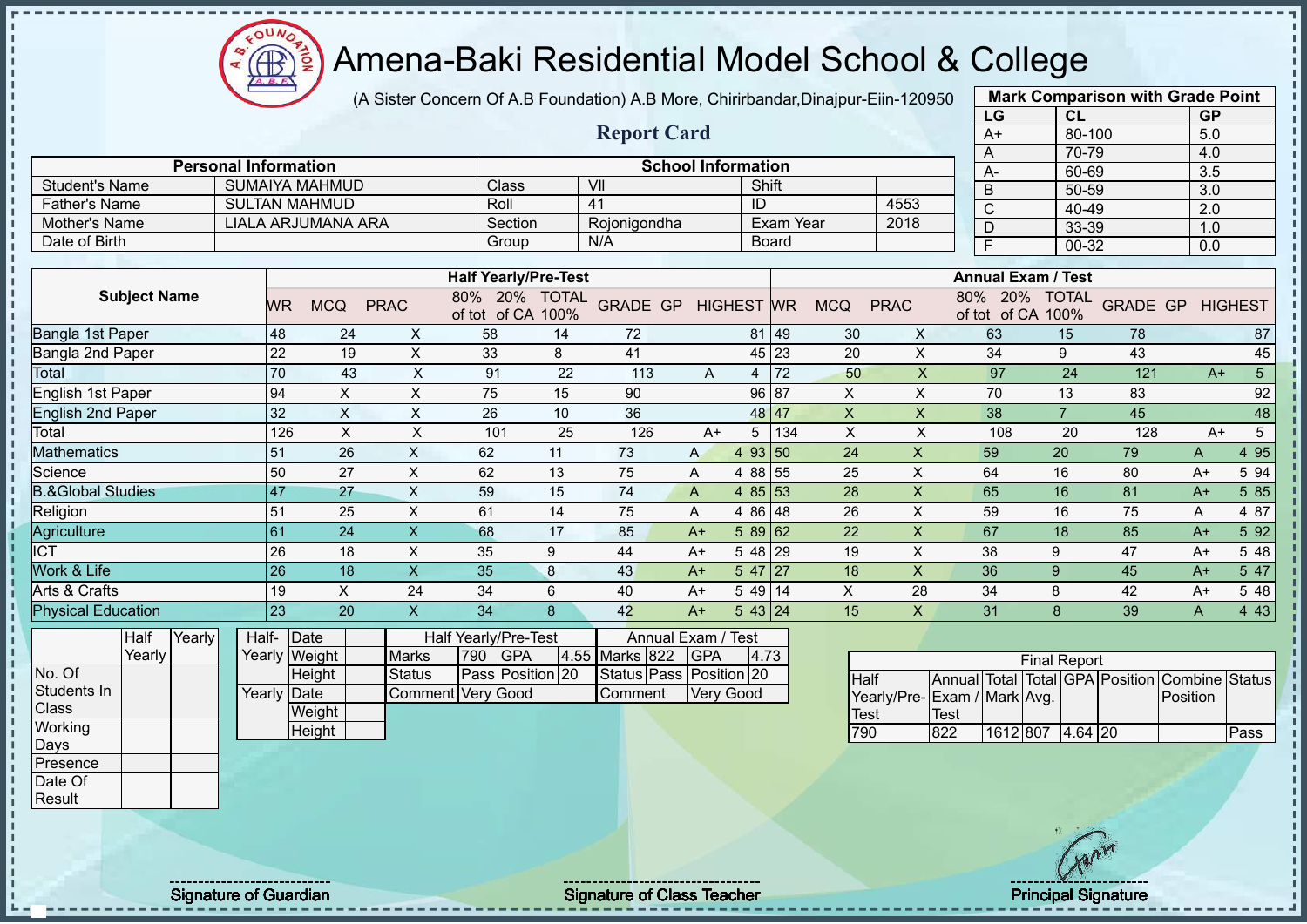

(A Sister Concern Of A.B Foundation) A.B More, Chirirbandar,Dinajpur-Eiin-120950

|                              |                             |           |                      |              |                                   |                      | <b>Report Card</b> |                           |                |             |                |                           | A+                            | 80-100               |                 | 5.0  |                |
|------------------------------|-----------------------------|-----------|----------------------|--------------|-----------------------------------|----------------------|--------------------|---------------------------|----------------|-------------|----------------|---------------------------|-------------------------------|----------------------|-----------------|------|----------------|
|                              |                             |           |                      |              |                                   |                      |                    |                           |                |             |                |                           | Α                             | 70-79                |                 | 4.0  |                |
|                              | <b>Personal Information</b> |           |                      |              |                                   |                      |                    | <b>School Information</b> |                |             |                |                           | A-                            | 60-69                |                 | 3.5  |                |
| <b>Student's Name</b>        |                             |           | NUJHAT TABASSUM      |              | Class                             | VII                  |                    |                           | Shift          |             |                |                           | B                             | 50-59                |                 | 3.0  |                |
| <b>Father's Name</b>         |                             |           | <b>ZAHADUL ISLAM</b> |              | Roll                              | 42                   |                    |                           | ID             |             |                | 4558                      | C                             | 40-49                |                 | 2.0  |                |
| <b>Mother's Name</b>         |                             |           | <b>MOUSUMI AKTER</b> |              | Section                           |                      | Rojonigondha       |                           |                | Exam Year   |                | 2018                      | D                             | 33-39                |                 | 1.0  |                |
| Date of Birth                |                             |           |                      |              | Group                             | N/A                  |                    |                           | <b>Board</b>   |             |                |                           | E                             | 00-32                |                 | 0.0  |                |
|                              |                             |           |                      |              |                                   |                      |                    |                           |                |             |                |                           |                               |                      |                 |      |                |
|                              |                             |           |                      |              | <b>Half Yearly/Pre-Test</b>       |                      |                    |                           |                |             |                |                           | <b>Annual Exam / Test</b>     |                      |                 |      |                |
| <b>Subject Name</b>          |                             | <b>WR</b> | <b>MCQ</b>           | <b>PRAC</b>  | 80%<br><b>20%</b><br>of tot of CA | <b>TOTAL</b><br>100% | <b>GRADE GP</b>    |                           | <b>HIGHEST</b> | <b>WR</b>   | <b>MCQ</b>     | <b>PRAC</b>               | 80%<br>20%<br>of CA<br>of tot | <b>TOTAL</b><br>100% | <b>GRADE GP</b> |      | <b>HIGHEST</b> |
| Bangla 1st Paper             |                             | 51        | 28                   | X            | 63                                | 14                   | 77                 |                           | 81             | $\sqrt{50}$ | 29             | X                         | 63                            | 15                   | 78              |      | 87             |
| Bangla 2nd Paper             |                             | 25        | 20                   | X            | 36                                | 9                    | 45                 |                           | 45             | 25          | 20             | X                         | 36                            | 9                    | 45              |      | 45             |
| Total                        |                             | 76        | 48                   | X            | 99                                | 23                   | 122                | $A+$                      | 5              | 75          | 49             | X                         | 99                            | 24                   | 123             | $A+$ | 5              |
| English 1st Paper            |                             | 93        | X                    | X            | 74                                | 16                   | 90                 |                           | 96             | 85          | $\pmb{\times}$ | $\boldsymbol{\mathsf{X}}$ | 68                            | 16                   | 84              |      | 92             |
| <b>English 2nd Paper</b>     |                             | 41        | X                    | X            | 33                                | 9                    | 42                 |                           | 48             | 48          | X              | $\times$                  | 38                            | 10                   | 48              |      | 48             |
| Total                        |                             | 134       | X                    | X            | 107                               | 25                   | 132                | $A+$                      | 5              | 133         | X              | X                         | 106                           | 26                   | 132             | $A+$ | 5              |
| <b>Mathematics</b>           |                             | 62        | 28                   | X            | 72                                | 18                   | 90                 | $A+$                      | 5 93           | 59          | 26             | $\mathsf{x}$              | 68                            | 20                   | 88              | $A+$ | 5 9 5          |
| Science                      |                             | 50        | 25                   | X            | 60                                | 14                   | 74                 | A                         | 4 88 62        |             | 25             | X                         | 70                            | 13                   | 83              | $A+$ | 5 94           |
| <b>B.&amp;Global Studies</b> |                             | 54        | 30                   | X            | 67                                | 14                   | 81                 | $A+$                      | 5 8 5          | 52          | 24             | X                         | 61                            | 16                   | 77              | A    | 4 8 5          |
| Religion                     |                             | 49        | 25                   | X            | 59                                | 14                   | 73                 | A                         | 4 8 6          | 47          | 29             | X                         | 61                            | 15                   | 76              | A    | 4 87           |
| Agriculture                  |                             | 63        | 26                   | X            | 71                                | 18                   | 89                 | $A+$                      | 5 89           | 58          | 24             | X                         | 66                            | 18                   | 84              | $A+$ | 5 9 2          |
| <b>CT</b>                    |                             | 26        | 18                   | X            | 35                                | 9                    | 44                 | $A+$                      | 5 48 27        |             | 19             | X                         | 37                            | 9                    | 46              | $A+$ | 5 48           |
| <b>Work &amp; Life</b>       |                             | 27        | 20                   | X            | 38                                | 8                    | 46                 | $A+$                      | 5 47           | 127         | 19             | X                         | 37                            | 9                    | 46              | $A+$ | 5 47           |
| Arts & Crafts                |                             | 20        | X                    | 28           | 38                                | 9                    | 47                 | $A+$                      | 5 4 9          | 16          | X              | 27                        | 34                            | 9                    | 43              | $A+$ | 5 48           |
| <b>Physical Education</b>    |                             | 23        | 20                   | $\mathsf{X}$ | 34                                | 8                    | 42                 | $A+$                      | $543$ 23       |             | 16             | X                         | 31                            | 8                    | 39              | A    | 4 4 3          |
| Yearly<br>Half               | Half-                       |           | Date                 |              | Half Yearly/Pre-Test              |                      |                    | Annual Exam / Test        |                |             |                |                           |                               |                      |                 |      |                |

**Yearly** No. Of Students In **Class Working** Days **Presence** Date Of

Result

 $\mathbf{I}$  $\mathbf I$  $\mathbf{I}$ 

| Half- Date  |               |                   |     | Half Yearly/Pre-Test |                | Annual Exam / Test      |      |
|-------------|---------------|-------------------|-----|----------------------|----------------|-------------------------|------|
|             | Yearly Weight | <b>Marks</b>      | 840 | <b>IGPA</b>          | 4.82 Marks 837 | <b>IGPA</b>             | 14.7 |
|             | Height        | Status            |     | Pass Position 6      |                | Status Pass Position 19 |      |
| Yearly Date |               | Comment Very Good |     |                      | Comment        | <b>Very Good</b>        |      |
|             | Weight        |                   |     |                      |                |                         |      |
|             | Height        |                   |     |                      |                |                         |      |

|                             |      |                  | <b>Final Report</b> |  |                                                |      |
|-----------------------------|------|------------------|---------------------|--|------------------------------------------------|------|
| <b>Half</b>                 |      |                  |                     |  | Annual Total Total GPA Position Combine Status |      |
| Yearly/Pre-Exam / Mark Avg. |      |                  |                     |  | Position                                       |      |
| <b>Test</b>                 | Test |                  |                     |  |                                                |      |
| 840                         | 837  | 1677 839 4.77 15 |                     |  |                                                | Pass |

**Mark Comparison with Grade Point LG CL GP**

Signature of Guardian Signature of Class Teacher Principal Signature of Class Teacher Principal Signature of Class Teacher Principal Signature of Class Teacher Principal Signature of Class Teacher Principal Signature of Cl

**4.73**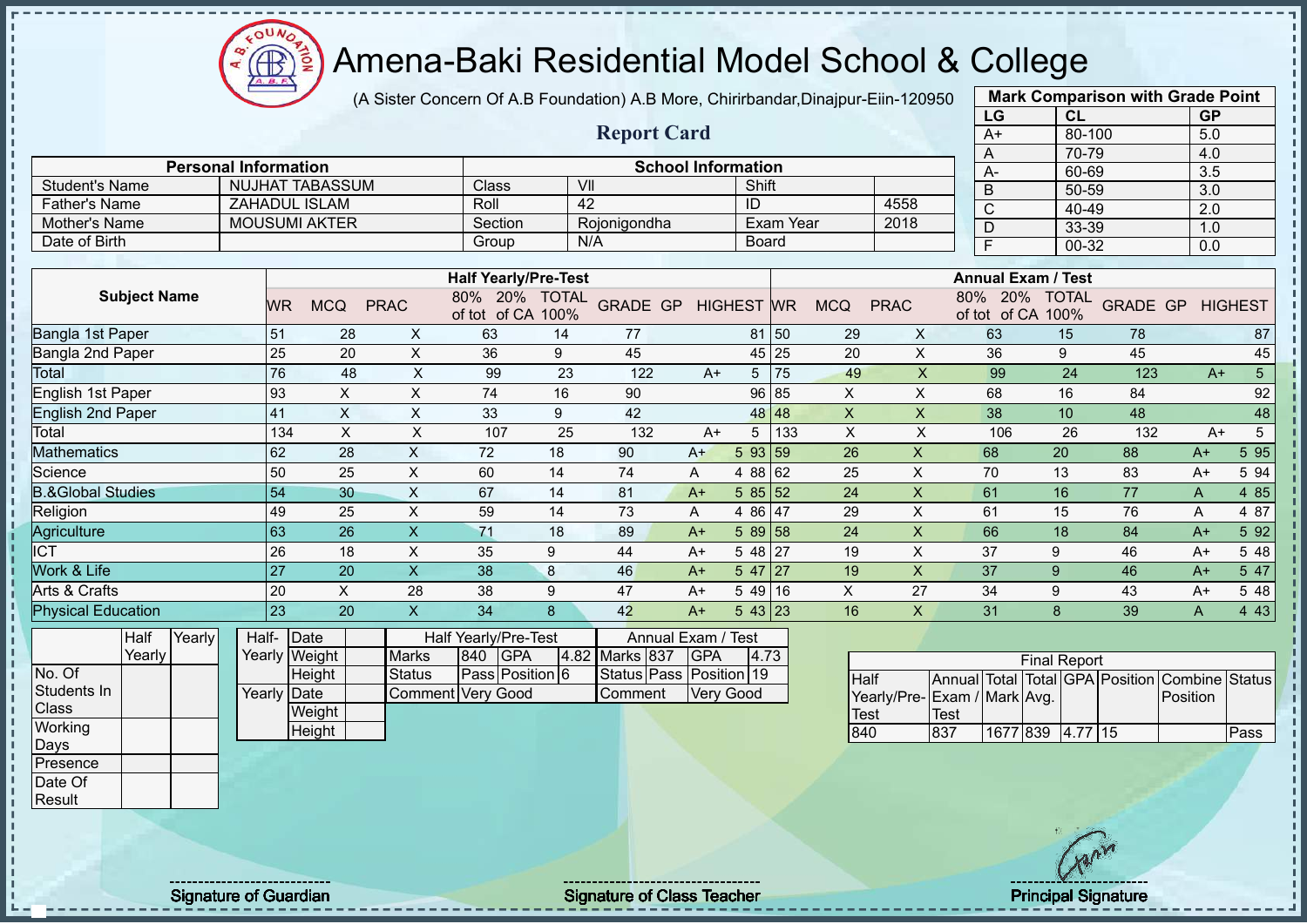OUN  $\bigoplus$ 

# Amena-Baki Residential Model School & College

(A Sister Concern Of A.B Foundation) A.B More, Chirirbandar,Dinajpur-Eiin-120950

|                              |                             |                 |                        |               |                                    |                |                           |                        |                   |                  |                   |                             |              | LG         | CL                                |                 | <b>GP</b> |                         |
|------------------------------|-----------------------------|-----------------|------------------------|---------------|------------------------------------|----------------|---------------------------|------------------------|-------------------|------------------|-------------------|-----------------------------|--------------|------------|-----------------------------------|-----------------|-----------|-------------------------|
|                              |                             |                 |                        |               |                                    |                | <b>Report Card</b>        |                        |                   |                  |                   |                             |              | $A+$       | 80-100                            |                 | 5.0       |                         |
|                              |                             |                 |                        |               |                                    |                |                           |                        |                   |                  |                   |                             |              | A          | 70-79                             |                 | 4.0       |                         |
|                              | <b>Personal Information</b> |                 |                        |               |                                    |                | <b>School Information</b> |                        |                   |                  |                   |                             |              | A-         | 60-69                             |                 | 3.5       |                         |
| <b>Student's Name</b>        | <b>AFRIN JAHAN</b>          |                 |                        |               | Class                              |                | VII                       |                        | Shift             |                  |                   |                             |              | B          | $50 - 59$                         |                 | 3.0       |                         |
| <b>Father's Name</b>         |                             |                 | <b>MD.ASADUL HAQUE</b> |               | Roll                               |                | 43                        |                        | ID                |                  |                   | 4560                        |              | C          | 40-49                             |                 | 2.0       |                         |
| Mother's Name                |                             |                 | <b>MRS.REKHA BEGUM</b> |               | Section                            |                | Rojonigondha              |                        |                   | <b>Exam Year</b> |                   | 2018                        |              | D          | 33-39                             |                 | 1.0       |                         |
| Date of Birth                |                             |                 |                        |               | Group                              |                | N/A                       |                        | Board             |                  |                   |                             |              | E          | 00-32                             |                 | 0.0       |                         |
|                              |                             |                 |                        |               |                                    |                |                           |                        |                   |                  |                   |                             |              |            |                                   |                 |           |                         |
|                              |                             |                 |                        |               | <b>Half Yearly/Pre-Test</b>        |                |                           |                        |                   |                  |                   |                             |              |            | <b>Annual Exam / Test</b>         |                 |           |                         |
| <b>Subject Name</b>          |                             | <b>WR</b>       | <b>MCQ</b>             | <b>PRAC</b>   | 80% 20% TOTAL<br>of tot of CA 100% |                | <b>GRADE GP</b>           |                        | <b>HIGHEST WR</b> |                  | <b>MCQ</b>        | <b>PRAC</b>                 | $80\%$       | <b>20%</b> | <b>TOTAL</b><br>of tot of CA 100% | <b>GRADE GP</b> |           | <b>HIGHEST</b>          |
| Bangla 1st Paper             |                             | 44              | 28                     | X             | 58                                 | 12             | 70                        |                        |                   | 81 53            | 28                | X                           |              | 65         | 15                                | 80              |           | 87                      |
| Bangla 2nd Paper             |                             | $\overline{23}$ | 20                     | X             | 34                                 | 9              | 43                        |                        |                   | 45 24            | 19                | $\times$                    |              | 34         | 8                                 | 42              |           | 45                      |
| Total                        |                             | 67              | 48                     | X             | 92                                 | 21             | 113                       | A                      | $\overline{4}$    | 77               | 47                | $\times$                    |              | 99         | 23                                | 122             |           | $5\phantom{.0}$<br>$A+$ |
| English 1st Paper            |                             | 93              | X                      | X             | 74                                 | 17             | 91                        |                        | 96                | 87               | X                 | X                           |              | 70         | 15                                | 85              |           | 92                      |
| <b>English 2nd Paper</b>     |                             | 40              | $\pmb{\times}$         | X             | 32                                 | 8              | 40                        |                        | 48                | <b>47</b>        | X                 | X                           |              | 38         | 8                                 | 46              |           | 48                      |
| Total                        |                             | 133             | X                      | X             | 106                                | 25             | 131                       | $A+$                   | 5                 | 134              | X                 | $\mathsf X$                 |              | 108        | 23                                | 131             |           | 5<br>$A+$               |
| Mathematics                  |                             | 61              | 27                     | X             | 70                                 | 16             | 86                        | $A+$                   | 5 93 50           |                  | 28                | X                           |              | 62         | 20                                | 82              | $A+$      | 5 9 5                   |
| Science                      |                             | 52              | 22                     | $\times$      | 59                                 | 14             | 73                        | A                      | 4 88 54           |                  | 27                | X                           |              | 65         | 16                                | 81              | $A+$      | 5 94                    |
| <b>B.&amp;Global Studies</b> |                             | 53              | 29                     | $\mathsf X$   | 66                                 | 14             | 80                        | $A+$                   | 58554             |                  | 23                | X                           |              | 62         | 16                                | 78              | A         | 4 8 5                   |
| Religion                     |                             | 49              | 27                     | $\mathsf{X}$  | 61                                 | 14             | 75                        | A                      | 4 8 6             | 53               | 28                | X                           |              | 65         | 15                                | 80              | $A+$      | 5 87                    |
| Agriculture                  |                             | 62              | 23                     | $\mathsf{X}$  | 68                                 | 17             | 85                        | $A+$                   | 589 61            |                  | 25                | X                           |              | 69         | 18                                | 87              | $A+$      | 5 92                    |
| <b>ICT</b>                   |                             | 26              | 18                     | X             | 35                                 | 9              | 44                        | $A+$                   | 5 48 27           |                  | 19                | X                           |              | 37         | 9                                 | 46              | $A+$      | 5 48                    |
| Work & Life                  |                             | $\overline{26}$ | 19                     | $\times$      | 36                                 | 8              | 44                        | $A+$                   | $5 \, 47 \, 27$   |                  | 18                | X                           |              | 36         | 9                                 | 45              | $A+$      | 5 47                    |
| Arts & Crafts                |                             | 18              | X                      | 25            | 34                                 | $\overline{7}$ | 41                        | $A+$                   | $549$ 18          |                  | X                 | 28                          |              | 37         | 8                                 | 45              | $A+$      | 5 48                    |
| <b>Physical Education</b>    |                             | 24              | 20                     | $\mathsf X$   | 35                                 | 8              | 43                        | $A+$                   | 543 25            |                  | 16                | X                           |              | 33         | 9                                 | 42              | $A+$      | 5 4 3                   |
| Yearly<br>Half               | Half-                       | Date            |                        |               | Half Yearly/Pre-Test               |                | Annual Exam / Test        |                        |                   |                  |                   |                             |              |            |                                   |                 |           |                         |
| Yearly                       |                             | Yearly Weight   |                        | <b>Marks</b>  | 815<br><b>IGPA</b>                 |                | 4.73 Marks 839            | <b>GPA</b>             | 4.91              |                  |                   |                             |              |            | <b>Final Report</b>               |                 |           |                         |
| No. Of                       |                             |                 | Height                 | <b>Status</b> | Pass Position 15                   |                | Status Pass               | Position <sup>19</sup> |                   |                  | <b>Half</b>       |                             | Annual Total |            | Total GPA Position                |                 | Combine   | Status                  |
| Students In                  | Yearly                      | Date            |                        |               | Comment Very Good                  |                | Comment                   | <b>Very Good</b>       |                   |                  |                   | Yearly/Pre-Exam / Mark Avg. |              |            |                                   |                 | Position  |                         |
| Class                        |                             |                 | <b>Weight</b>          |               |                                    |                |                           |                        |                   |                  | $T_{\text{O}}$ of |                             | $T_{\rm{O}}$ |            |                                   |                 |           |                         |

1654 829 4.82 10 Pass

**Mark Comparison with Grade Point**

Signature of Guardian Signature of Class Teacher Principal Signature of Guardian Signature of Class Teacher Principal Signature

**Weight Height** 

**Working** Days **Presence** Date Of Result

Test<br>815

Test<br>839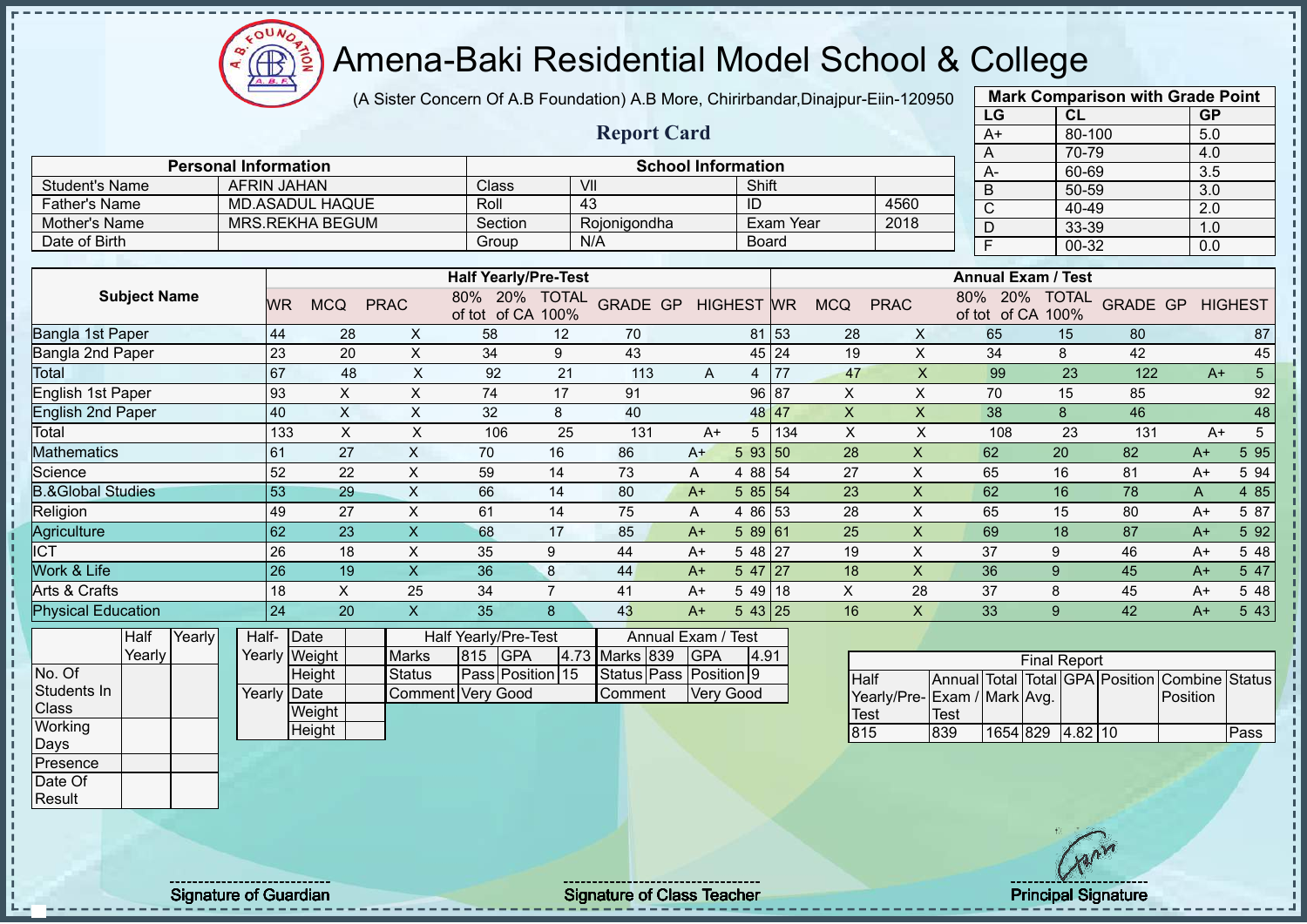Æ

# Amena-Baki Residential Model School & College

(A Sister Concern Of A.B Foundation) A.B More, Chirirbandar,Dinajpur-Eiin-120950

|                                |                     |        |                             |                 |                           |                           |                                                  |         |                            |                           |                                 |              |                     |                         |      | LG                                                                 | <b>CL</b>           |                 | <b>GP</b> |                |
|--------------------------------|---------------------|--------|-----------------------------|-----------------|---------------------------|---------------------------|--------------------------------------------------|---------|----------------------------|---------------------------|---------------------------------|--------------|---------------------|-------------------------|------|--------------------------------------------------------------------|---------------------|-----------------|-----------|----------------|
|                                |                     |        |                             |                 |                           |                           |                                                  |         | <b>Report Card</b>         |                           |                                 |              |                     |                         |      | $A+$                                                               | 80-100              |                 | 5.0       |                |
|                                |                     |        |                             |                 |                           |                           |                                                  |         |                            |                           |                                 |              |                     |                         |      | A                                                                  | 70-79               |                 | 4.0       |                |
|                                |                     |        | <b>Personal Information</b> |                 |                           |                           |                                                  |         |                            | <b>School Information</b> |                                 |              |                     |                         |      | А-                                                                 | 60-69               |                 | 3.5       |                |
| <b>Student's Name</b>          |                     |        | <b>MAISHA BEGUM</b>         |                 |                           |                           | Class                                            |         | VII<br>44                  |                           |                                 | Shift        |                     |                         |      | B                                                                  | 50-59               |                 | 3.0       |                |
| <b>Father's Name</b>           |                     |        |                             |                 | <b>MD.MIZANUR RAHMAN</b>  |                           | Roll                                             |         |                            |                           | ID                              |              |                     | 4577                    |      | $\overline{C}$                                                     | 40-49               |                 | 2.0       |                |
| Mother's Name                  |                     |        |                             |                 | MRS.MORSHEDA BEGUM        |                           |                                                  | Section | Rojonigondha               |                           |                                 | Exam Year    |                     | 2018                    |      | D                                                                  | 33-39               |                 | 1.0       |                |
| Date of Birth                  |                     |        |                             |                 |                           |                           | Group                                            |         | N/A                        |                           |                                 | <b>Board</b> |                     |                         |      | $\overline{F}$                                                     | 00-32               |                 | 0.0       |                |
|                                |                     |        |                             |                 |                           |                           | <b>Half Yearly/Pre-Test</b>                      |         |                            |                           |                                 |              |                     |                         |      | <b>Annual Exam / Test</b>                                          |                     |                 |           |                |
|                                | <b>Subject Name</b> |        |                             | <b>WR</b>       | <b>MCQ</b>                | <b>PRAC</b>               | 80% 20% TOTAL<br>of tot of CA                    | 100%    | <b>GRADE GP</b>            |                           | <b>HIGHEST WR</b>               |              | <b>MCQ</b>          | <b>PRAC</b>             | 80%  | 20% TOTAL<br>of tot of CA 100%                                     |                     | <b>GRADE GP</b> |           | <b>HIGHEST</b> |
| Bangla 1st Paper               |                     |        |                             | 47              | 26                        | X                         | 58                                               | 12      | 70                         |                           |                                 | 81 51        | 29                  | X                       |      | 64                                                                 | 15                  | 79              |           | 87             |
| Bangla 2nd Paper               |                     |        |                             | 25              | 19                        | X                         | 35                                               | 9       | 44                         |                           | 45                              | 24           | 20                  | X                       |      | 35                                                                 | 8                   | 43              |           | 45             |
| Total                          |                     |        |                             | $\overline{72}$ | 45                        | $\boldsymbol{\mathsf{X}}$ | 93                                               | 21      | 114                        | A                         | $\overline{4}$                  | 75           | 49                  | $\overline{\mathsf{X}}$ |      | 99                                                                 | 23                  | 122             | $A+$      | 5              |
| English 1st Paper              |                     |        |                             | 87              | $\boldsymbol{\mathsf{X}}$ | $\mathsf{X}$              | 70                                               | 18      | 88                         |                           | 96                              | 80           | X                   | X                       |      | 64                                                                 | 18                  | 82              |           | 92             |
| <b>English 2nd Paper</b>       |                     |        |                             | 39              | $\pmb{\times}$            | X                         | 31                                               | 10      | 41                         |                           | 48                              | 46           | $\pmb{\times}$      | X                       |      | 37                                                                 | 9                   | 46              |           | 48             |
| Total                          |                     |        |                             | 126             | $\sf X$                   | X                         | 101                                              | 28      | 129                        | $A+$                      | 5                               | 126          | $\pmb{\times}$      | $\times$                |      | 101                                                                | 27                  | 128             | $A+$      | $\mathbf 5$    |
| Mathematics                    |                     |        |                             | 61              | 27                        | X                         | 70                                               | 19      | 89                         | $A+$                      | 5 93 52                         |              | 25                  | $\mathsf{x}$            |      | 62                                                                 | 20                  | 82              | $A+$      | 5 9 5          |
| Science                        |                     |        |                             | 45              | 24                        | $\pmb{\times}$            | 55                                               | 15      | 70                         | Α                         | 4 8 8                           | 61           | 26                  | X                       |      | 70                                                                 | 17                  | 87              | $A+$      | 5 94           |
| <b>B.&amp;Global Studies</b>   |                     |        |                             | 52              | 29                        | $\pmb{\times}$            | 65                                               | 15      | 80                         | $A+$                      | 5 85                            | 54           | 27                  | $\pmb{\times}$          |      | 65                                                                 | 15                  | 80              | $A+$      | 5 85           |
| Religion                       |                     |        |                             | 46              | 26                        | $\pmb{\times}$            | 58                                               | 16      | 74                         | Α                         | 4 8 6                           | 54           | 26                  | X                       |      | 64                                                                 | 16                  | 80              | $A+$      | 5 87           |
| Agriculture                    |                     |        |                             | $\overline{56}$ | $\overline{25}$           | $\overline{\mathsf{X}}$   | 65                                               | 18      | 83                         | $A+$                      | 5 89 54                         |              | 22                  | $\mathsf{x}$            |      | 61                                                                 | 18                  | 79              | A         | 4 9 2          |
| <b>ICT</b>                     |                     |        |                             | 25              | 19                        | $\pmb{\times}$            | 35                                               | 10      | 45                         | $A+$                      | 5 48                            | 29           | 17                  | X                       |      | 37                                                                 | 9                   | 46              | $A+$      | 5 48           |
| Work & Life                    |                     |        |                             | $\overline{27}$ | 19                        | $\overline{X}$            | 37                                               | 9       | 46                         | $A+$                      | 5 47                            | 27           | 18                  | $\mathsf{x}$            |      | 36                                                                 | 8                   | 44              | $A+$      | 547            |
| Arts & Crafts                  |                     |        |                             | 20              | $\boldsymbol{\mathsf{X}}$ | 25                        | 36                                               | 8       | 44                         | $A+$                      | 5 4 9                           | 18           | X                   | 28                      |      | 37                                                                 | 9                   | 46              | $A+$      | 5 48           |
| <b>Physical Education</b>      |                     |        |                             | 23              | 20                        | $\boldsymbol{\mathsf{X}}$ | 34                                               | 8       | 42                         | $A+$                      | 543 23                          |              | 19                  | X                       |      | 34                                                                 | 8                   | 42              | $A+$      | 5 4 3          |
|                                | Half<br>Yearly      | Yearly | Half-                       |                 | Date<br>Yearly Weight     | <b>Marks</b>              | <b>Half Yearly/Pre-Test</b><br><b>GPA</b><br>816 | 4.73    | Annual Exam /<br>Marks 836 | GPA                       | <sup>/</sup> Test<br>4.91       |              |                     |                         |      |                                                                    | <b>Final Report</b> |                 |           |                |
| No. Of<br>Students In<br>Class |                     |        |                             | Yearly Date     | Height<br>Weight          | <b>Status</b>             | Pass Position 14<br>Comment Very Good            |         | Status Pass<br>Comment     |                           | Position 11<br><b>Very Good</b> |              | Half<br><b>Test</b> | Yearly/Pre-             | Test | Annual Total Total GPA Position Combine Status<br>Exam / Mark Avg. |                     |                 | Position  |                |
| Working<br>Days                |                     |        |                             |                 | Height                    |                           |                                                  |         |                            |                           |                                 |              | 816                 |                         | 836  | 1652 827 4.82 11                                                   |                     |                 |           | Pass           |

**Mark Comparison with Grade Point**

Presence Date Of Result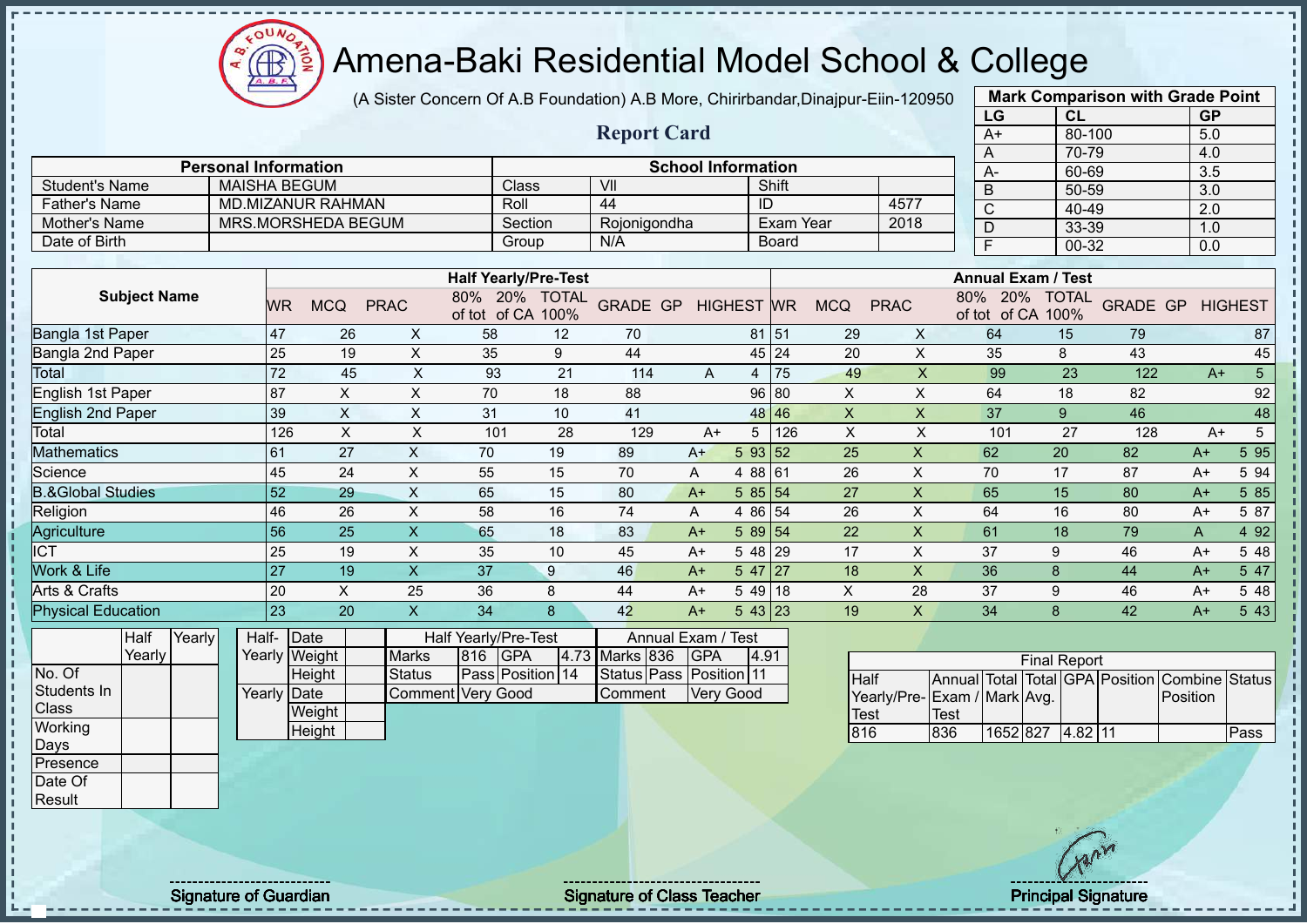

(A Sister Concern Of A.B Foundation) A.B More, Chirirbandar,Dinajpur-Eiin-120950

**Report Card**

|                       | <b>Mark Comparison with Grade Point</b> |           |
|-----------------------|-----------------------------------------|-----------|
| LG                    | CL                                      | <b>GP</b> |
| $A+$                  | 80-100                                  | 5.0       |
| A                     | 70-79                                   | 4.0       |
| A-                    | 60-69                                   | 3.5       |
| B                     | 50-59                                   | 3.0       |
|                       | 40-49                                   | 2.0       |
| D                     | 33-39                                   | 1.0       |
| F                     | 00-32                                   | 0.0       |
| $\overline{\text{c}}$ |                                         |           |

| <b>Student's Name</b>    |           | <b>SHADIA SHAMUS</b>     |             | Class                                |                      | VII             |              |                   | Shift    |            |             | B                                    | 50-59                |                 | 3.0  |                |
|--------------------------|-----------|--------------------------|-------------|--------------------------------------|----------------------|-----------------|--------------|-------------------|----------|------------|-------------|--------------------------------------|----------------------|-----------------|------|----------------|
| <b>Father's Name</b>     |           | <b>MD.SHAMAS UDDIN</b>   |             | Roll                                 |                      | 46              |              | ID                |          |            | 4589        | C                                    | 40-49                |                 | 2.0  |                |
| Mother's Name            |           | <b>MRS.NARGIS PARVIN</b> |             | Section                              |                      | Rojonigondha    |              |                   |          | Exam Year  | 2018        | D                                    | 33-39                |                 | 1.0  |                |
| Date of Birth            |           |                          |             | Group                                |                      | N/A             |              |                   | Board    |            |             |                                      | 00-32                |                 | 0.0  |                |
|                          |           |                          |             |                                      |                      |                 |              |                   |          |            |             |                                      |                      |                 |      |                |
|                          |           |                          |             | <b>Half Yearly/Pre-Test</b>          |                      |                 |              |                   |          |            |             | <b>Annual Exam / Test</b>            |                      |                 |      |                |
| <b>Subject Name</b>      | <b>WR</b> | <b>MCQ</b>               | <b>PRAC</b> | 80%<br><b>20%</b><br>of CA<br>of tot | <b>TOTAL</b><br>100% | <b>GRADE GP</b> |              | <b>HIGHEST WR</b> |          | <b>MCQ</b> | <b>PRAC</b> | 80%<br><b>20%</b><br>of CA<br>of tot | <b>TOTAL</b><br>100% | <b>GRADE GP</b> |      | <b>HIGHEST</b> |
| Bangla 1st Paper         | 44        | 26                       | X.          | 56                                   | 10                   | 66              |              |                   | 81 49    | 29         | X           | 62                                   | 15                   | 77              |      | 87             |
| Bangla 2nd Paper         | 24        | 19                       | X           | 34                                   | 8                    | 42              |              |                   | 45 23    | 20         | X           | 34                                   | 9                    | 43              |      | 45             |
| Total                    | 68        | 45                       | X           | 90                                   | 18                   | 108             | A            | 4                 | 72       | 49         | X           | 96                                   | 24                   | 120             | $A+$ | 5              |
| English 1st Paper        | 93        | X                        | X.          | 74                                   | 17                   | 91              |              |                   | 96 81    | X.         | X           | 65                                   | 17                   | 82              |      | 92             |
| <b>English 2nd Paper</b> | 40        | X                        | X.          | 32                                   |                      | 39              |              |                   | 48 47    | X          | X           | 38                                   | $9^{\circ}$          | 47              |      | 48             |
| Total                    | 133       | X.                       | X           | 106                                  | 24                   | 130             | $A+$         | 5                 | 128      | X          | X           | 103                                  | 26                   | 129             | $A+$ |                |
| <b>Aathematics</b>       | 48        | 26                       | X.          | 59                                   | 15                   | 74              | $\mathsf{A}$ |                   | 4 93 43  | 26         | X           | 55                                   | 16                   | 71              | A    | 4 9 5          |
| Science                  | 43        | 23                       | X           | 53                                   | 10                   | 63              | A-           | 3.58860           |          | 26         | X           | 69                                   | 16                   | 85              | $A+$ | 5 94           |
| &Global Studies          | 47        | 23                       | X           | 56                                   | 16                   | 72              | A            |                   | $485$ 50 | 27         | X           | 62                                   | 14                   | 76              | A    | 4 8 5          |
| Religion                 | 43        | 26                       | X           | 55                                   | 14                   | 69              | $A-$         | $3.586$ 46        |          | 27         | X           | 58                                   | 15                   | 73              | A    | 4 87           |
| Agriculture              | 62        | 18                       | X           | 64                                   | 18                   | 82              | A+           |                   | 589 57   | 22         | X           | 63                                   | 17                   | 80              | $A+$ | 5 92           |

| Work & Life               |                 | 126   | 20            |              |                      | c | 45             | A+            | 47   27                        |         | 19 |    | 31            |              | 46 | $A+$ | 547  |
|---------------------------|-----------------|-------|---------------|--------------|----------------------|---|----------------|---------------|--------------------------------|---------|----|----|---------------|--------------|----|------|------|
| Arts & Crafts             |                 | 19    |               | 20           | 36                   |   | 43             | A+            | $1.4911$ <sup>-1</sup><br>. נד |         |    | ∠o | 34            |              | 43 | A+   | 5 48 |
| <b>Physical Education</b> |                 | 123   | 20            |              |                      |   | 42             | A+            |                                | 43   23 |    |    | $\sim$<br>ے ت |              | 41 | A+   | 5 43 |
| Half                      | <b>P</b> Yearly | Half- | <b>IDate</b>  |              | Half Yearly/Pre-Test |   |                | Annual Exam / | / Test                         |         |    |    |               |              |    |      |      |
| Yearly                    |                 |       | Yearly Weight | <b>Marks</b> | 763<br><b>IGPA</b>   |   | 4.36 Marks 812 | <b>IGPA</b>   | 4.73                           |         |    |    |               | Einal Donort |    |      |      |

No. Of Students In Class **Working** Days Presence Date Of Result

л

- II

| Half- Date  |               |              |     | Half Yearly/Pre-Test |                    | Annual Exam / Test      |      |
|-------------|---------------|--------------|-----|----------------------|--------------------|-------------------------|------|
|             | Yearly Weight | <b>Marks</b> | 763 | <b>IGPA</b>          | 4.36 Marks 812 GPA |                         | 4.73 |
|             | Height        | Status       |     | Pass Position 29     |                    | Status Pass Position 21 |      |
| Yearly Date |               | Comment Good |     |                      | <b>Comment</b>     | <b>Very Good</b>        |      |
|             | Weight        |              |     |                      |                    |                         |      |
|             | Height        |              |     |                      |                    |                         |      |

**Personal Information School Information** 

|                             |      |                     | <b>Final Report</b> |  |                                                |      |
|-----------------------------|------|---------------------|---------------------|--|------------------------------------------------|------|
| Half                        |      |                     |                     |  | Annual Total Total GPA Position Combine Status |      |
| Yearly/Pre-Exam / Mark Avg. |      |                     |                     |  | Position                                       |      |
| <b>Test</b>                 | Test |                     |                     |  |                                                |      |
| 763                         | 812  | 1575 788  4.55   23 |                     |  |                                                | Pass |

Signature of Guardian Signature of Class Teacher Principal Signature of Class Teacher Principal Signature

ICT 23 12 X 28 7 35 A 4 48 29 18 X 38 10 48 A+ 5 48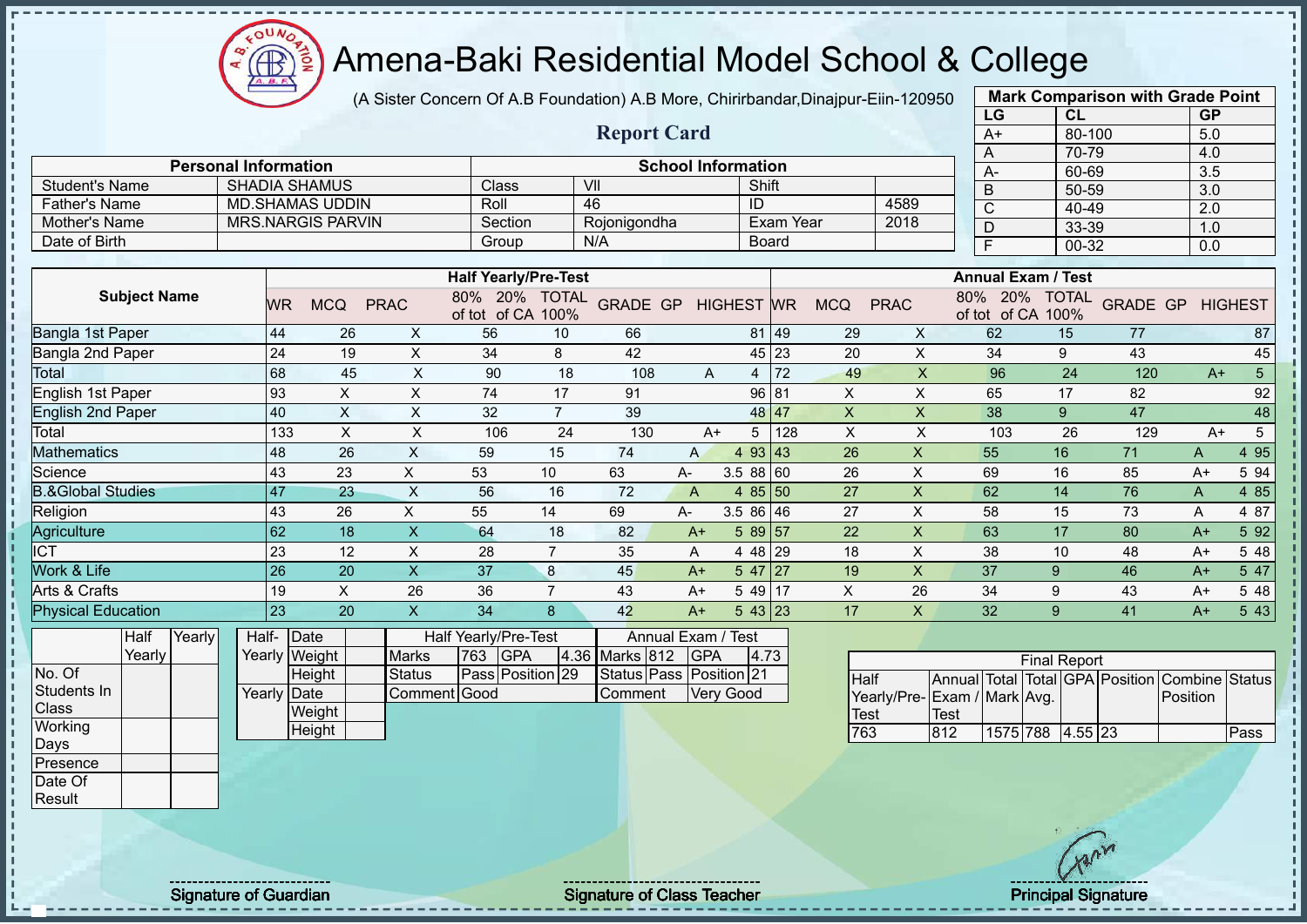

(A Sister Concern Of A.B Foundation) A.B More, Chirirbandar, Dinajpur-Fiin-120950

|                              |           |                           |                |                             |                      |                     |              |                           |           |            |             | LG                         | CL                   |                 | <b>GP</b> |                |
|------------------------------|-----------|---------------------------|----------------|-----------------------------|----------------------|---------------------|--------------|---------------------------|-----------|------------|-------------|----------------------------|----------------------|-----------------|-----------|----------------|
|                              |           |                           |                |                             |                      | <b>Report Card</b>  |              |                           |           |            |             | $A+$                       | 80-100               |                 | 5.0       |                |
| <b>Personal Information</b>  |           |                           |                |                             |                      |                     |              | <b>School Information</b> |           |            |             | A                          | 70-79                |                 | 4.0       |                |
|                              |           |                           |                |                             |                      |                     |              |                           |           |            |             | A-                         | 60-69                |                 | 3.5       |                |
| <b>Student's Name</b>        |           | <b>SADIA JANNAT TITHI</b> |                | Class                       |                      | VII                 |              | Shift                     |           |            |             | B                          | 50-59                |                 | 3.0       |                |
| <b>Father's Name</b>         |           | <b>MD.FAJLUL HAQUE</b>    |                | Roll                        |                      | 45                  |              | ID                        |           |            | 4580        | C                          | 40-49                |                 | 2.0       |                |
| Mother's Name                |           | <b>MST.RUBINA AKTER</b>   |                | Section                     |                      | Rojonigondha        |              |                           | Exam Year |            | 2018        | D                          | 33-39                |                 | 1.0       |                |
| Date of Birth                |           |                           |                | Group                       |                      | N/A                 |              |                           | Board     |            |             | F                          | 00-32                |                 | 0.0       |                |
|                              |           |                           |                |                             |                      |                     |              |                           |           |            |             |                            |                      |                 |           |                |
|                              |           |                           |                | <b>Half Yearly/Pre-Test</b> |                      |                     |              |                           |           |            |             | <b>Annual Exam / Test</b>  |                      |                 |           |                |
| <b>Subject Name</b>          | <b>WR</b> | <b>MCQ</b>                | <b>PRAC</b>    | 20%<br>80%<br>of tot of CA  | <b>TOTAL</b><br>100% | GRADE GP HIGHEST WR |              |                           |           | <b>MCQ</b> | <b>PRAC</b> | 20%<br>80%<br>of tot of CA | <b>TOTAL</b><br>100% | <b>GRADE GP</b> |           | <b>HIGHEST</b> |
| Bangla 1st Paper             | 42        | 26                        | X              | 54                          | 13                   | 67                  |              |                           | 81 47     | 30         | X           | 62                         | 14                   | 76              |           | 87             |
| Bangla 2nd Paper             | 22        | 19                        | X              | 33                          | 8                    | 41                  |              |                           | 45 22     | 19         | X           | 33                         | 8                    | 41              |           | 45             |
| Total                        | 64        | 45                        | X              | 87                          | 21                   | 108                 | A            | $\overline{4}$            | 69        | 49         | X           | 95                         | 22                   | 117             | A         | $\overline{4}$ |
| English 1st Paper            | 86        | X                         | X              | 69                          | 13                   | 82                  |              | 96                        | 171       | X          | X           | 57                         | 15                   | 72              |           | 92             |
| <b>English 2nd Paper</b>     | 40        | X                         | X              | 32                          | $\overline{7}$       | 39                  |              |                           | 48 47     | X          | X           | 38                         | 8                    | 46              |           | 48             |
| Total                        | 126       | X                         | X              | 101                         | 20                   | 121                 |              | 5<br>$A+$                 | 118       | X          | X           | 95                         | 23                   | 118             | A         | $\overline{4}$ |
| <b>Aathematics</b>           | 36        | 22                        | X              | 46                          | 11                   | 57                  | $\mathsf{B}$ | 393   43                  |           | 22         | X           | 52                         | 20                   | 72              | A         | 4 9 5          |
| Science                      | 44        | 25                        | X.             | 55                          | 12                   | 67                  | A-           | 3.58860                   |           | 25         | X           | 68                         | 16                   | 84              | $A+$      | 5 94           |
| <b>B.&amp;Global Studies</b> | 43        | 28                        | X              | 57                          | 12                   | 69                  | $A -$        | $3.585$ 5 5 5 $2$         |           | 25         | X           | 62                         | 16                   | 78              | A         | 4 8 5          |
| Religion                     | 45        | 24                        | X              | 55                          | 12                   | 67                  | A-           | 3.5 86 52                 |           | 27         | X           | 63                         | 15                   | 78              | A         | 4 87           |
| Agriculture                  | 56        | 28                        | $\pmb{\times}$ | 67                          | 17                   | 84                  | $A+$         | 5 89                      | 56        | 25         | X           | 65                         | 18                   | 83              | $A+$      | 5 9 2          |
| <b>ICT</b>                   | 24        | 17                        | X              | 33                          | 9                    | 42                  | $A+$         | 5 48 27                   |           | 17         | X           | 35                         | 10                   | 45              | A+        | 5 48           |

| Work & Life               | 26    |               |              | 36       |                      | 44             | A+            | 47 27         |       | 19 |    | 31           |                     | 46 | A+    | 5 47 |
|---------------------------|-------|---------------|--------------|----------|----------------------|----------------|---------------|---------------|-------|----|----|--------------|---------------------|----|-------|------|
| Arts & Crafts             | 19    |               | ںے           | つに<br>ບບ |                      | 43             | A+            | 14011<br>7J L |       |    | zŏ | 36           |                     | 44 | A+    | 5 48 |
| <b>Physical Education</b> | 23    |               |              |          |                      | 42             | A+            |               | 43 23 | 18 |    | $\sim$<br>◡◡ |                     | 42 | $A^+$ | 5 43 |
| Half<br><b>Yearly</b>     | Half- | Date          |              |          | Half Yearly/Pre-Test |                | Annual Exam / | / Test        |       |    |    |              |                     |    |       |      |
| Yearly                    |       | Yearly Weight | <b>Marks</b> | 744      | <b>GPA</b>           | 4.32 Marks 807 | <b>GPA</b>    | 4.55          |       |    |    |              | <b>Final Report</b> |    |       |      |

No. Of Students In Class **Working** Days Presence Date Of **Result** 

- II  $\mathbf{I}$ Ť  $\mathbf{I}$  $\mathbf{I}$  $\mathbf{I}$  $\mathbf{I}$ 

| Half- Date  |               |              |     | Half Yearly/Pre-Test |                | Annual Exam / Test      |      |
|-------------|---------------|--------------|-----|----------------------|----------------|-------------------------|------|
|             | Yearly Weight | <b>Marks</b> | 744 | <b>IGPA</b>          | 4.32 Marks 807 | <b>IGPA</b>             | 4.55 |
|             | Height        | Status       |     | Pass Position 33     |                | Status Pass Position 26 |      |
| Yearly Date |               | Comment Good |     |                      | <b>Comment</b> | <b>Very Good</b>        |      |
|             | Weight        |              |     |                      |                |                         |      |

|                             |      | <b>Final Report</b> |  |                                                |      |
|-----------------------------|------|---------------------|--|------------------------------------------------|------|
| <b>Half</b>                 |      |                     |  | Annual Total Total GPA Position Combine Status |      |
| Yearly/Pre-Exam / Mark Avg. |      |                     |  | Position                                       |      |
| <b>Test</b>                 | Test |                     |  |                                                |      |
| 744                         | 807  | 1551 777 4.43 28    |  |                                                | Pass |

**Mark Comparison with Grade Point**

**Height** 

Signature of Guardian Signature Signature of Class Teacher Principal Signature Principal Signature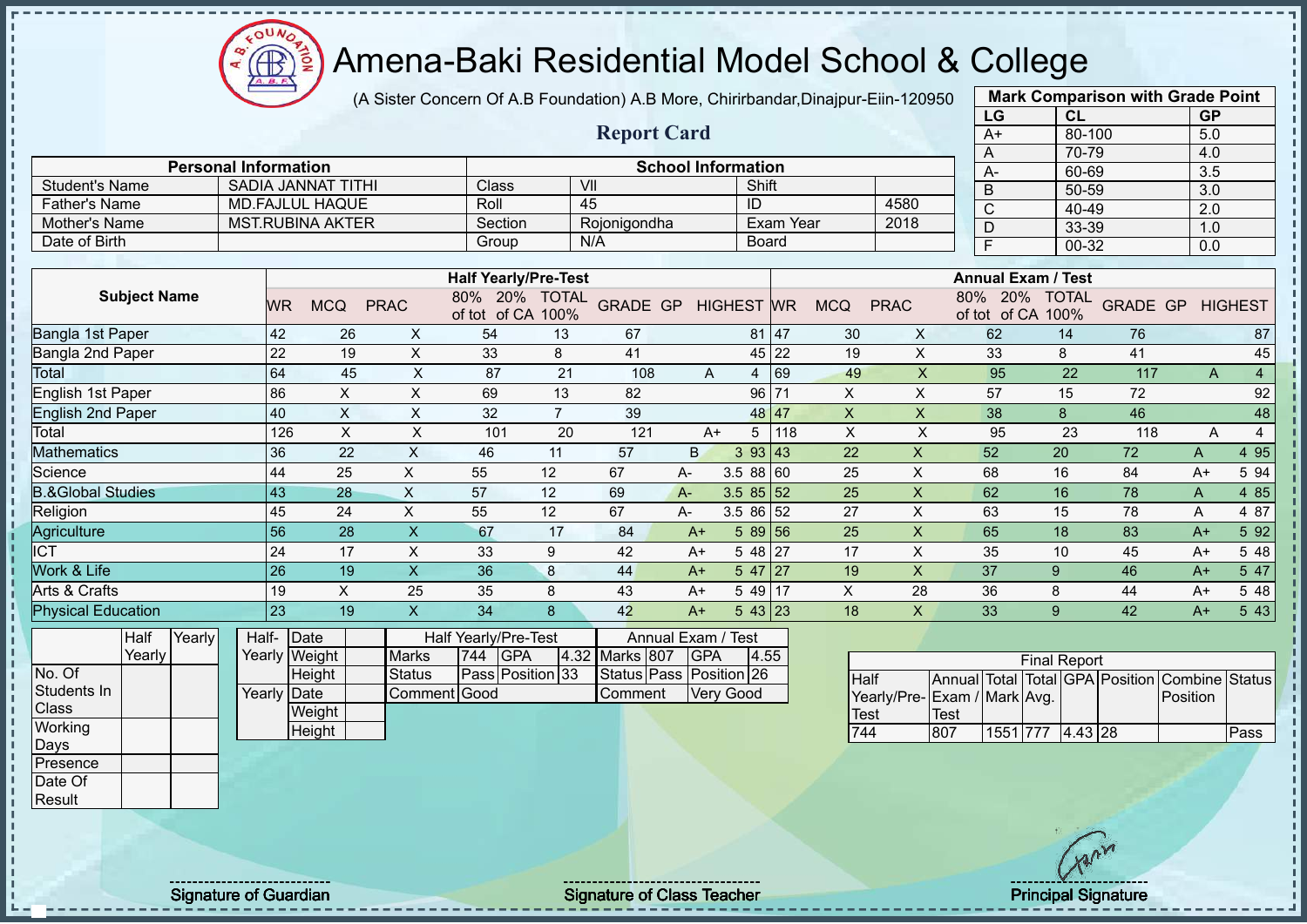$\Omega$  $\bigoplus$ 

# Amena-Baki Residential Model School & College

(A Sister Concern Of A.B Foundation) A.B More, Chirirbandar,Dinajpur-Eiin-120950

|                              |                             |           |                        |                |                                 |                |                    |                           |                   |           |                           |             | LG                         | CL                   |                 | <b>GP</b> |                |
|------------------------------|-----------------------------|-----------|------------------------|----------------|---------------------------------|----------------|--------------------|---------------------------|-------------------|-----------|---------------------------|-------------|----------------------------|----------------------|-----------------|-----------|----------------|
|                              |                             |           |                        |                |                                 |                | <b>Report Card</b> |                           |                   |           |                           |             | $A+$                       | $80 - 100$           |                 | 5.0       |                |
|                              |                             |           |                        |                |                                 |                |                    |                           |                   |           |                           |             | A                          | 70-79                |                 | 4.0       |                |
|                              | <b>Personal Information</b> |           |                        |                |                                 |                |                    | <b>School Information</b> |                   |           |                           |             | A-                         | 60-69                |                 | 3.5       |                |
| <b>Student's Name</b>        | <b>SUBAH SILVEE</b>         |           |                        |                | Class                           |                | VII                |                           |                   | Shift     |                           |             | B                          | 50-59                |                 | 3.0       |                |
| <b>Father's Name</b>         |                             |           | <b>MR.ABTABUL ALAM</b> |                | Roll                            |                | 47                 |                           | ID                |           |                           | 4594        | $\mathsf{C}$               | 40-49                |                 | 2.0       |                |
| Mother's Name                |                             |           | MOST.LARGINA BEGUM     |                | Section                         |                | Rojonigondha       |                           |                   | Exam Year |                           | 2018        | D                          | 33-39                |                 | 1.0       |                |
| Date of Birth                |                             |           |                        |                | Group                           |                | N/A                |                           |                   | Board     |                           |             | F                          | 00-32                |                 | 0.0       |                |
|                              |                             |           |                        |                |                                 |                |                    |                           |                   |           |                           |             |                            |                      |                 |           |                |
|                              |                             |           |                        |                | <b>Half Yearly/Pre-Test</b>     |                |                    |                           |                   |           |                           |             | <b>Annual Exam / Test</b>  |                      |                 |           |                |
| <b>Subject Name</b>          |                             | <b>WR</b> | <b>MCQ</b>             | <b>PRAC</b>    | 80%<br>20%<br>of tot of CA 100% | <b>TOTAL</b>   | <b>GRADE GP</b>    |                           | <b>HIGHEST WR</b> |           | <b>MCQ</b>                | <b>PRAC</b> | 80%<br>20%<br>of tot of CA | <b>TOTAL</b><br>100% | <b>GRADE GP</b> |           | <b>HIGHEST</b> |
| Bangla 1st Paper             |                             | 37        | 27                     | X              | 51                              | 9              | 60                 |                           |                   | 81 35     | 30                        | X           | 52                         | 12                   | 64              |           | 87             |
| Bangla 2nd Paper             |                             | 22        | 18                     | X              | 32                              | 8              | 40                 |                           |                   | 45 21     | 19                        | X           | 32                         | 8                    | 40              |           | 45             |
| Total                        |                             | 59        | 45                     | X              | 83                              | 17             | 100                | A-                        | 3.5               | 56        | 49                        | X           | 84                         | 20                   | 104             | $A -$     | 3.5            |
| English 1st Paper            |                             | 89        | X                      | X              | 71                              | 14             | 85                 |                           | 96                | 80        | $\times$                  | X           | 64                         | 16                   | 80              |           | 92             |
| <b>English 2nd Paper</b>     |                             | 34        | X                      | X              | 27                              | $\overline{7}$ | 34                 |                           |                   | 48 44     | X                         | X           | 35                         | $\overline{7}$       | 42              |           | 48             |
| Total                        |                             | 123       | X                      | X              | 98                              | 21             | 119                | A                         | 4                 | 124       | $\boldsymbol{\mathsf{X}}$ | X           | 99                         | 23                   | 122             | $A+$      | $\sqrt{5}$     |
| <b>Mathematics</b>           |                             | 30        | 21                     | X              | 41                              | 15             | 56                 | B.                        | 3 93 32           |           | 24                        | X           | 45                         | 15                   | 60              | $A-$      | 3.5 95         |
| Science                      |                             | 43        | 25                     | X              | 54                              | 12             | 66                 | A-                        | 3.58860           |           | 29                        | X           | 71                         | 14                   | 85              | $A+$      | 5 94           |
| <b>B.&amp;Global Studies</b> |                             | 46        | 29                     | $\pmb{\times}$ | 60                              | 11             | 71                 | A                         | 4                 | 85 50     | 28                        | X           | 62                         | 14                   | 76              | A         | 4 8 5          |
| Religion                     |                             | 42        | 25                     | X              | 54                              | 13             | 67                 | A-                        | 3.5 86 47         |           | 27                        | X           | 59                         | 15                   | 74              | A         | 4 87           |
| Agriculture                  |                             | 59        | 21                     | X              | 64                              | 16             | 80                 | $A+$                      | $589$ 58          |           | 23                        | X           | 65                         | 17                   | 82              | $A+$      | 5 9 2          |
| <b>ICT</b>                   |                             | 24        | 18                     | X              | 34                              | 10             | 44                 | A+                        | 5 48 24           |           | 19                        | X           | 34                         | 9                    | 43              | $A+$      | 5 48           |
| Work & Life                  |                             | 26        | 20                     | X              | 37                              | 8              | 45                 | $A+$                      | 5 47 26           |           | 19                        | X           | 36                         | 8                    | 44              | $A+$      | 5 47           |
| Arts & Crafts                |                             | 20        | X                      | 24             | 35                              | $\overline{7}$ | 42                 | A+                        | 5 49              | 16        | X                         | 27          | 34                         | 8                    | 42              | $A+$      | 5 48           |
| <b>Physical Education</b>    |                             | 22        | 19                     | X              | 33                              | $\overline{7}$ | 40                 | $A+$                      | $543$ 23          |           | 17                        | X           | 32                         | 8                    | 40              | $A+$      | 5 4 3          |
|                              |                             |           |                        |                |                                 |                |                    |                           |                   |           |                           |             |                            |                      |                 |           |                |

**Half** Yearly Yearly No. Of Students In **Class Working** Days Presence Date Of

Result

| Half-       | <b>IDate</b>  |               |     | Half Yearly/Pre-Test |                    | Annual Exam / Test      |      |
|-------------|---------------|---------------|-----|----------------------|--------------------|-------------------------|------|
|             | Yearly Weight | <b>Marks</b>  | 730 | <b>GPA</b>           | 4.23 Marks 772 GPA |                         | 4.55 |
|             | Height        | <b>Status</b> |     | Pass Position 41     |                    | Status Pass Position 29 |      |
| Yearly Date |               | Comment Good  |     |                      | <b>Comment</b>     | <b>Verv Good</b>        |      |
|             | Weight        |               |     |                      |                    |                         |      |
|             | Height        |               |     |                      |                    |                         |      |

|                             |      |                  | <b>Final Report</b> |  |                                                |      |
|-----------------------------|------|------------------|---------------------|--|------------------------------------------------|------|
| <b>Half</b>                 |      |                  |                     |  | Annual Total Total GPA Position Combine Status |      |
| Yearly/Pre-Exam / Mark Avg. |      |                  |                     |  | Position                                       |      |
| Test                        | Test |                  |                     |  |                                                |      |
| 730                         | 772  | 1502 752 4.39 35 |                     |  |                                                | Pass |

**Mark Comparison with Grade Point**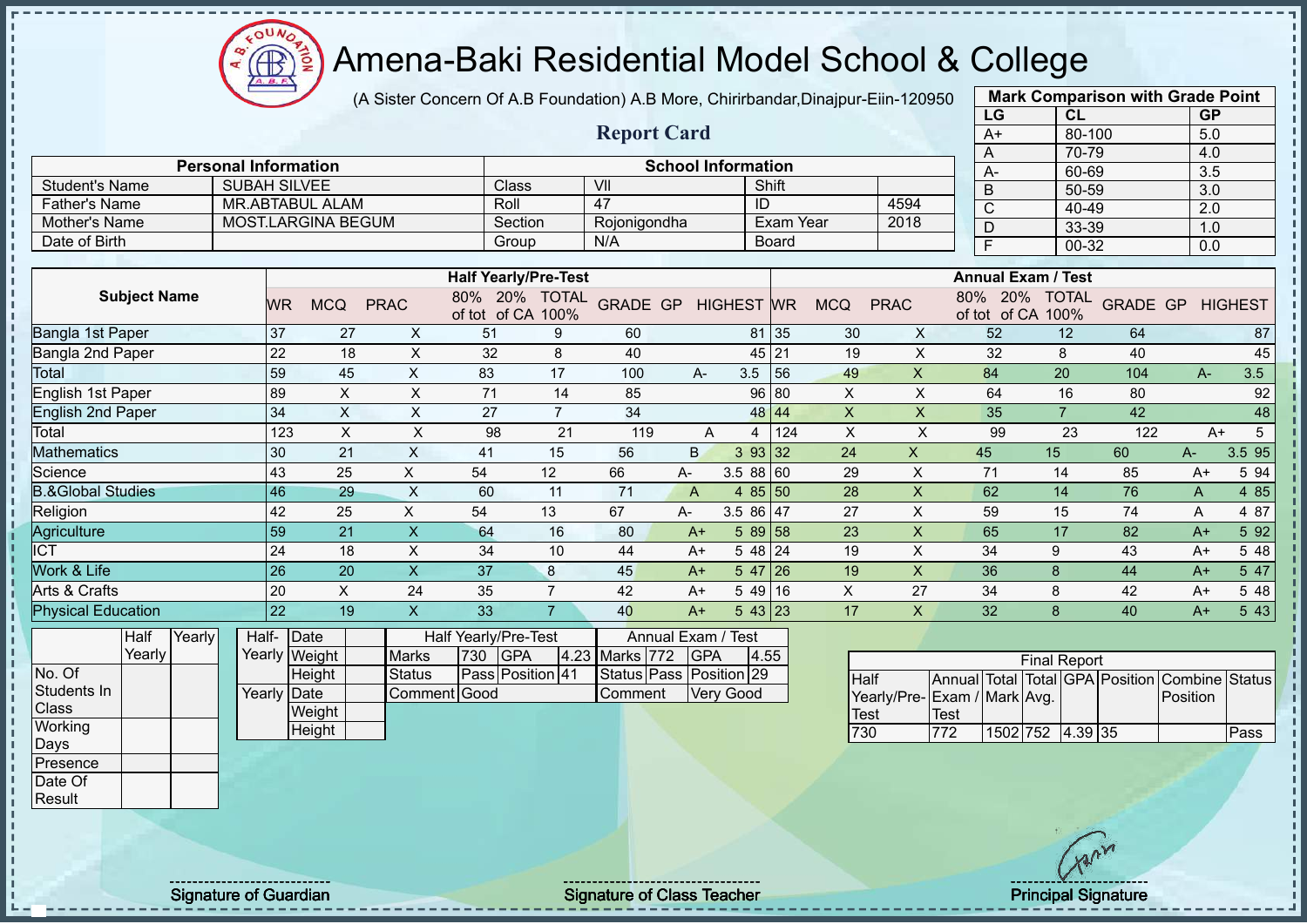

(A Sister Concern Of A.B Foundation) A.B More, Chirirbandar,Dinajpur-Eiin-120950

|                              |                             |           |                           |                |                                           |                      |                    |                                  |                      |                  |                         |                         | LG                            | CL                   |                 | <b>GP</b> |                |
|------------------------------|-----------------------------|-----------|---------------------------|----------------|-------------------------------------------|----------------------|--------------------|----------------------------------|----------------------|------------------|-------------------------|-------------------------|-------------------------------|----------------------|-----------------|-----------|----------------|
|                              |                             |           |                           |                |                                           |                      | <b>Report Card</b> |                                  |                      |                  |                         |                         | A+                            | 80-100               |                 | 5.0       |                |
|                              |                             |           |                           |                |                                           |                      |                    |                                  |                      |                  |                         |                         | A                             | 70-79                |                 | 4.0       |                |
|                              | <b>Personal Information</b> |           |                           |                |                                           |                      |                    | <b>School Information</b>        |                      |                  |                         |                         | A-                            | 60-69                |                 | 3.5       |                |
| <b>Student's Name</b>        | <b>FATEMA TASNIM</b>        |           |                           |                | Class                                     | VII                  |                    |                                  | Shift                |                  |                         |                         | B                             | 50-59                |                 | 3.0       |                |
| <b>Father's Name</b>         |                             |           | <b>MD.RAFIQUL ISLAM</b>   |                | Roll                                      | 48                   |                    |                                  | ID                   |                  |                         | 4601                    | C                             | 40-49                |                 | 2.0       |                |
| <b>Mother's Name</b>         |                             |           | <b>MRS.SAFURA AKTER</b>   |                | Section                                   |                      | Rojonigondha       |                                  |                      | <b>Exam Year</b> |                         | 2018                    | D                             | 33-39                |                 | 1.0       |                |
| Date of Birth                |                             |           |                           |                | Group                                     |                      | N/A                |                                  | Board                |                  |                         |                         | F                             | 00-32                |                 | 0.0       |                |
|                              |                             |           |                           |                |                                           |                      |                    |                                  |                      |                  |                         |                         |                               |                      |                 |           |                |
|                              |                             |           |                           |                | <b>Half Yearly/Pre-Test</b>               |                      |                    |                                  |                      |                  |                         |                         | <b>Annual Exam / Test</b>     |                      |                 |           |                |
| <b>Subject Name</b>          |                             | <b>WR</b> | <b>MCQ</b>                | <b>PRAC</b>    | 80% 20%<br>of tot of CA                   | <b>TOTAL</b><br>100% | <b>GRADE GP</b>    |                                  | <b>HIGHEST WR</b>    |                  | <b>MCQ</b>              | <b>PRAC</b>             | 80%<br>20%<br>of CA<br>of tot | <b>TOTAL</b><br>100% | <b>GRADE GP</b> |           | <b>HIGHEST</b> |
| Bangla 1st Paper             |                             | 41        | 28                        | X              | 55                                        | 9                    | 64                 |                                  |                      | 81 48            | 30                      | X                       | 62                            | 13                   | 75              |           | 87             |
| Bangla 2nd Paper             |                             | 21        | 20                        | $\pmb{\times}$ | 33                                        | $\overline{7}$       | 40                 |                                  |                      | 45 22            | 20                      | $\pmb{\mathsf{X}}$      | 34                            | 8                    | 42              |           | 45             |
| Total                        |                             | 62        | 48                        | X.             | 88                                        | 16                   | 104                | A-                               | 3.5                  | 70               | 50                      | $\times$                | 96                            | 21                   | 117             | A         | 4              |
| English 1st Paper            |                             | 95        | X                         | X              | 76                                        | 14                   | 90                 |                                  | 96                   | 83               | X                       | X                       | 66                            | 16                   | 82              |           | 92             |
| <b>English 2nd Paper</b>     |                             | 34        | $\boldsymbol{\mathsf{X}}$ | $\mathsf X$    | 27                                        | $\overline{7}$       | 34                 |                                  |                      | 48 45            | $\overline{\mathsf{X}}$ | $\overline{\mathsf{x}}$ | 36                            | $\boldsymbol{8}$     | 44              |           | 48             |
| Total                        |                             | 129       | X                         | X              | 103                                       | 21                   | 124                | $A+$                             | 5                    | 128              | X                       | X                       | 102                           | 24                   | 126             | $A+$      | 5              |
| <b>Mathematics</b>           |                             | 52        | 28                        | X              | 64                                        | 18                   | 82                 | $A+$                             | 593   48             |                  | 25                      | X                       | 58                            | 19                   | 77              | A         | 4 9 5          |
| Science                      |                             | 46        | 22                        | X              | 54                                        | 10                   | 64                 | A-                               | 3.588 60             |                  | 29                      | $\mathsf X$             | 71                            | 14                   | 85              | $A+$      | 5 94           |
| <b>B.&amp;Global Studies</b> |                             | 48        | 30                        | X              | 62                                        | 12                   | 74                 | A                                | 85<br>$\overline{4}$ | 48               | 29                      | X                       | 62                            | 13                   | 75              | A         | 4 85           |
| Religion                     |                             | 42        | 27                        | X              | 55                                        | 13                   | 68                 | A-                               | 3.5 86 49            |                  | 28                      | Χ                       | 62                            | 15                   | 77              | A         | 4 87           |
| Agriculture                  |                             | 58        | 25                        | X              | 66                                        | 16                   | 82                 | $A+$                             | 5 89 54              |                  | 20                      | X                       | 59                            | 18                   | 77              | Α         | 4 9 2          |
| <b>ICT</b>                   |                             | 22        | 19                        | X              | 33                                        | 9                    | 42                 | A+                               | 5 48                 | 26               | 19                      | X                       | 36                            | 10                   | 46              | $A+$      | 5 48           |
| Work & Life                  |                             | 27        | 18                        | X              | 36                                        | 8                    | 44                 | $A+$                             | $547$ 27             |                  | 19                      | $\times$                | 37                            | 9                    | 46              | $A+$      | 5 47           |
| Arts & Crafts                |                             | 19        | X                         | 24             | 34                                        | 8                    | 42                 | A+                               | 5 4 9                | 16               | X                       | 27                      | 34                            | 9                    | 43              | $A+$      | 5 48           |
| <b>Physical Education</b>    |                             | 20        | 20                        | X              | 32                                        | $\overline{7}$       | 39                 | A                                | 4 43 23              |                  | 15                      | X                       | 30                            | 8                    | 38              | A         | 4 4 3          |
| Yearly<br>Half<br>Yearly     | Half-                       |           | Date<br>Yearly Weight     | <b>Marks</b>   | Half Yearly/Pre-Test<br>765<br><b>GPA</b> |                      | 4.41 Marks 807     | Annual Exam / Test<br><b>GPA</b> | 4.45                 |                  |                         |                         |                               | <b>Final Report</b>  |                 |           |                |
|                              |                             |           |                           |                |                                           |                      |                    |                                  |                      |                  |                         |                         |                               |                      |                 |           |                |

No. Of Students In **Class Working** Days Presence Date Of

Result

| Half-       | <b>IDate</b>  |               |         | Half Yearly/Pre-Test |                | Annual Exam / Test      |     |
|-------------|---------------|---------------|---------|----------------------|----------------|-------------------------|-----|
|             | Yearly Weight | <b>Marks</b>  | 765 GPA |                      | 4.41 Marks 807 | <b>IGPA</b>             | 4.4 |
|             | Height        | <b>Status</b> |         | Pass Position 28     |                | Status Pass Position 33 |     |
| Yearly Date |               | Comment Good  |         |                      | <b>Comment</b> | <b>Very Good</b>        |     |
|             | Weight        |               |         |                      |                |                         |     |
|             | Height        |               |         |                      |                |                         |     |

| <b>Final Report</b>          |      |  |                  |  |  |                                                |      |  |  |  |  |
|------------------------------|------|--|------------------|--|--|------------------------------------------------|------|--|--|--|--|
| Half                         |      |  |                  |  |  | Annual Total Total GPA Position Combine Status |      |  |  |  |  |
| Yearly/Pre- Exam / Mark Avg. |      |  |                  |  |  | <b>Position</b>                                |      |  |  |  |  |
| <b>Test</b>                  | Test |  |                  |  |  |                                                |      |  |  |  |  |
| 765                          | 807  |  | 1572 787 4.43 27 |  |  |                                                | Pass |  |  |  |  |

**Mark Comparison with Grade Point**

Signature of Guardian Signature of Class Teacher Principal Signature of Class Teacher Principal Signature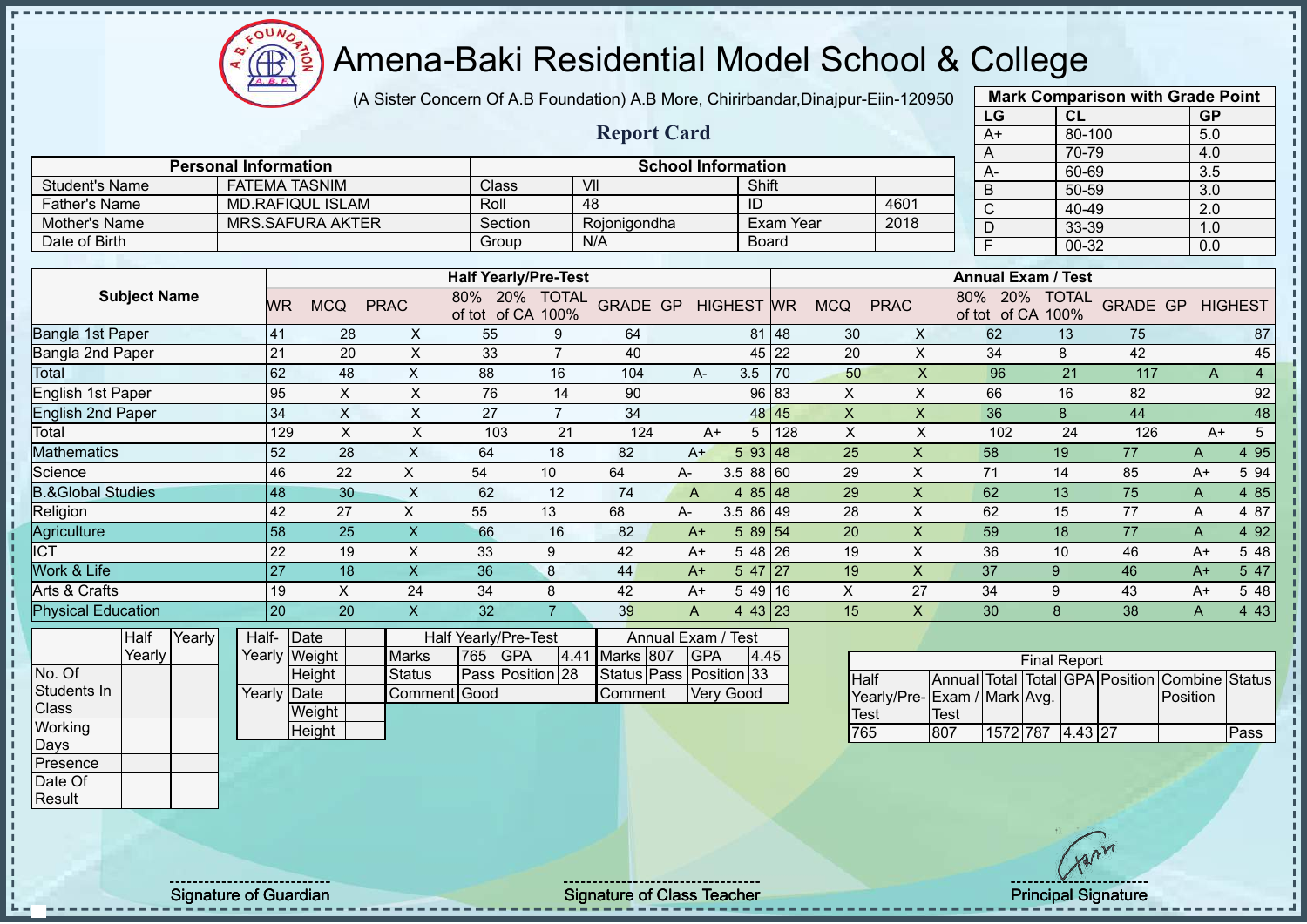(A Sister Concern Of A.B Foundation) A.B More, Chirirbandar,Dinajpur-Eiin-120950

|                                                                         |                     |        |                             |                 |                       |                           |                             |                  |                         |            |                           |                |                           |                         |                  | LG   | CL                                |                                 | <b>GP</b>      |                |
|-------------------------------------------------------------------------|---------------------|--------|-----------------------------|-----------------|-----------------------|---------------------------|-----------------------------|------------------|-------------------------|------------|---------------------------|----------------|---------------------------|-------------------------|------------------|------|-----------------------------------|---------------------------------|----------------|----------------|
|                                                                         |                     |        |                             |                 |                       |                           |                             |                  | <b>Report Card</b>      |            |                           |                |                           |                         |                  | $A+$ |                                   | 80-100                          | 5.0            |                |
|                                                                         |                     |        |                             |                 |                       |                           |                             |                  |                         |            |                           |                |                           |                         |                  | A    |                                   | 70-79                           | 4.0            |                |
|                                                                         |                     |        | <b>Personal Information</b> |                 |                       |                           |                             |                  |                         |            | <b>School Information</b> |                |                           |                         |                  | А-   |                                   | 60-69                           | 3.5            |                |
| <b>Student's Name</b><br><b>SADIA AFRIN</b><br><b>MR.SAJJAD HOSSIAN</b> |                     |        |                             |                 | Shift<br>VII<br>Class |                           |                             |                  |                         |            |                           | B              |                           | 50-59                   | 3.0              |      |                                   |                                 |                |                |
| <b>Father's Name</b>                                                    |                     |        |                             |                 |                       |                           | Roll                        |                  | 49                      |            | ID                        |                |                           | 4619                    |                  | Ċ    |                                   | 40-49                           | 2.0            |                |
| <b>MOST.NARGIS ARZUMAN</b><br>Mother's Name                             |                     |        |                             | Section         | Rojonigondha          |                           |                             | <b>Exam Year</b> |                         | 2018       |                           | $\overline{D}$ |                           | 33-39                   | 1.0              |      |                                   |                                 |                |                |
| Date of Birth                                                           |                     |        |                             |                 |                       |                           |                             | Group            | N/A                     |            |                           | <b>Board</b>   |                           |                         |                  | F    |                                   | 00-32                           | 0.0            |                |
|                                                                         |                     |        |                             |                 |                       |                           | <b>Half Yearly/Pre-Test</b> |                  |                         |            |                           |                |                           |                         |                  |      | <b>Annual Exam / Test</b>         |                                 |                |                |
|                                                                         | <b>Subject Name</b> |        |                             | <b>WR</b>       | <b>MCQ</b>            | <b>PRAC</b>               | $80\%$<br>of tot of CA 100% | 20% TOTAL        | <b>GRADE GP</b>         |            | <b>HIGHEST</b> WR         |                | <b>MCQ</b>                | <b>PRAC</b>             | 80%              | 20%  | <b>TOTAL</b><br>of tot of CA 100% | <b>GRADE GP</b>                 |                | <b>HIGHEST</b> |
| Bangla 1st Paper                                                        |                     |        |                             | 49              | 26                    | X                         | 60                          | 14               | 74                      |            | 81                        | 45             | 29                        | X                       |                  | 59   | 14                                | 73                              |                | 87             |
| Bangla 2nd Paper                                                        |                     |        |                             | 25              | 20                    | X                         | 36                          | 9                | 45                      |            | 45                        | 25             | 20                        | $\mathsf{X}$            |                  | 36   | 8                                 | 44                              |                | 45             |
| Total                                                                   |                     |        |                             | 74              | 46                    | $\pmb{\times}$            | 96                          | 23               | 119                     | A          | 4                         | 70             | 49                        | $\pmb{\times}$          |                  | 95   | 22                                | 117                             | A              | $\overline{4}$ |
| English 1st Paper                                                       |                     |        |                             | 91              | X                     | X                         | 73                          | 19               | 92                      |            | 96                        | 85             | $\pmb{\times}$            | $\pmb{\times}$          |                  | 68   | 18                                | 86                              |                | 92             |
| <b>English 2nd Paper</b>                                                |                     |        |                             | 44              | $\mathsf X$           | $\pmb{\times}$            | 35                          | 8                | 43                      |            | 48                        | 48             | $\mathsf{x}$              | $\mathsf{x}$            |                  | 38   | 9                                 | 47                              |                | 48             |
| Total                                                                   |                     |        |                             | 135             | $\sf X$               | $\pmb{\times}$            | 108                         | 27               | 135                     | $A+$       | 5                         | 133            | $\boldsymbol{\mathsf{X}}$ | X                       |                  | 106  | 27                                | 133                             | $A+$           | 5              |
| <b>Mathematics</b>                                                      |                     |        |                             | 61              | 27                    | $\boldsymbol{\mathsf{X}}$ | 70                          | 18               | 88                      | $A+$       | 5 93                      | 56             | $\overline{28}$           | $\mathsf X$             |                  | 67   | 20                                | 87                              | $A+$           | 5 9 5          |
| Science                                                                 |                     |        |                             | 62              | 26                    | X                         | 70                          | 14               | 84                      | $A+$       | 5 88 64                   |                | 26                        | $\mathsf X$             |                  | 72   | 18                                | 90                              | $A+$           | 5 94           |
| <b>B.&amp;Global Studies</b>                                            |                     |        |                             | 52              | 29                    | $\times$                  | 65                          | 15               | 80                      | $A+$       | 5 85                      | 52             | 27                        | $\mathsf{x}$            |                  | 63   | 15                                | 78                              | A              | 4 8 5          |
| Religion                                                                |                     |        |                             | 47              | 25                    | $\pmb{\times}$            | 58                          | 15               | 73                      | Α          | 4 86                      | 50             | 29                        | X                       |                  | 63   | 16                                | 79                              | A              | 4 87           |
| Agriculture                                                             |                     |        |                             | 61              | 26                    | $\mathsf{X}$              | 70                          | 18               | 88                      | $A+$       | 5 89                      | 62             | 23                        | $\mathsf{x}$            |                  | 68   | 18                                | 86                              | $A+$           | 5 9 2          |
| <b>ICT</b>                                                              |                     |        |                             | 27              | 16                    | X                         | 34                          | 8                | 42                      | $A+$       | 5 48                      | 28             | 18                        | X                       |                  | 37   | 9                                 | 46                              | $A+$           | 5 48           |
| Work & Life                                                             |                     |        |                             | 27              | 20                    | $\overline{\mathsf{X}}$   | 38                          | 9                | 47                      | $A+$       | $547$   27                |                | 19                        | $\overline{\mathsf{X}}$ |                  | 37   | 9                                 | 46                              | $A+$           | 5 47           |
| Arts & Crafts                                                           |                     |        |                             | 19              | $\times$              | 24                        | 34                          | $\overline{7}$   | 41                      | $A+$       | 5 49 17                   |                | X.                        | 28                      |                  | 36   | 9                                 | 45                              | $A+$           | 5 48           |
| <b>Physical Education</b>                                               |                     |        |                             | $\overline{23}$ | 20                    | $\mathsf{X}$              | 34                          | 8                | 42                      | $A+$       | $543$ 23                  |                | 18                        | $\mathsf{X}$            |                  | 33   | 8                                 | 41                              | $A+$           | 5 4 3          |
|                                                                         | Half                | Yearly | Half-                       |                 | Date                  |                           | Half Yearly/Pre-Test        |                  | Annual Exam / Test      |            |                           |                |                           |                         |                  |      |                                   |                                 |                |                |
|                                                                         | Yearly              |        |                             |                 | Yearly Weight         | <b>Marks</b>              | <b>GPA</b><br>839           |                  | 4.82 Marks 848          | <b>GPA</b> | 4.73                      |                |                           |                         |                  |      | <b>Final Report</b>               |                                 |                |                |
| No. Of                                                                  |                     |        |                             |                 | Height                | <b>Status</b>             | Pass Position 7             |                  | Status Pass Position 17 |            |                           |                | Half                      |                         |                  |      |                                   | Annual Total Total GPA Position | Combine Status |                |
| Students In                                                             |                     |        |                             | Yearly Date     |                       |                           | <b>Comment Very Good</b>    |                  | Comment                 |            | <b>Very Good</b>          |                |                           | Yearly/Pre-             | Exam / Mark Avg. |      |                                   |                                 | Position       |                |
| <b>Class</b>                                                            |                     |        |                             |                 | Weight                |                           |                             |                  |                         |            |                           |                | <b>Test</b>               |                         | <b>Test</b>      |      |                                   |                                 |                |                |
| Working                                                                 |                     |        |                             |                 | Height                |                           |                             |                  |                         |            |                           |                | 839                       |                         | 848              |      | 1687 846 4.77 13                  |                                 |                | Pass           |

**Mark Comparison with Grade Point**

Signature of Guardian Signature Signature of Class Teacher Number of Class Teacher Principal Signature

 $\Omega$ 

Days Presence Date Of Result